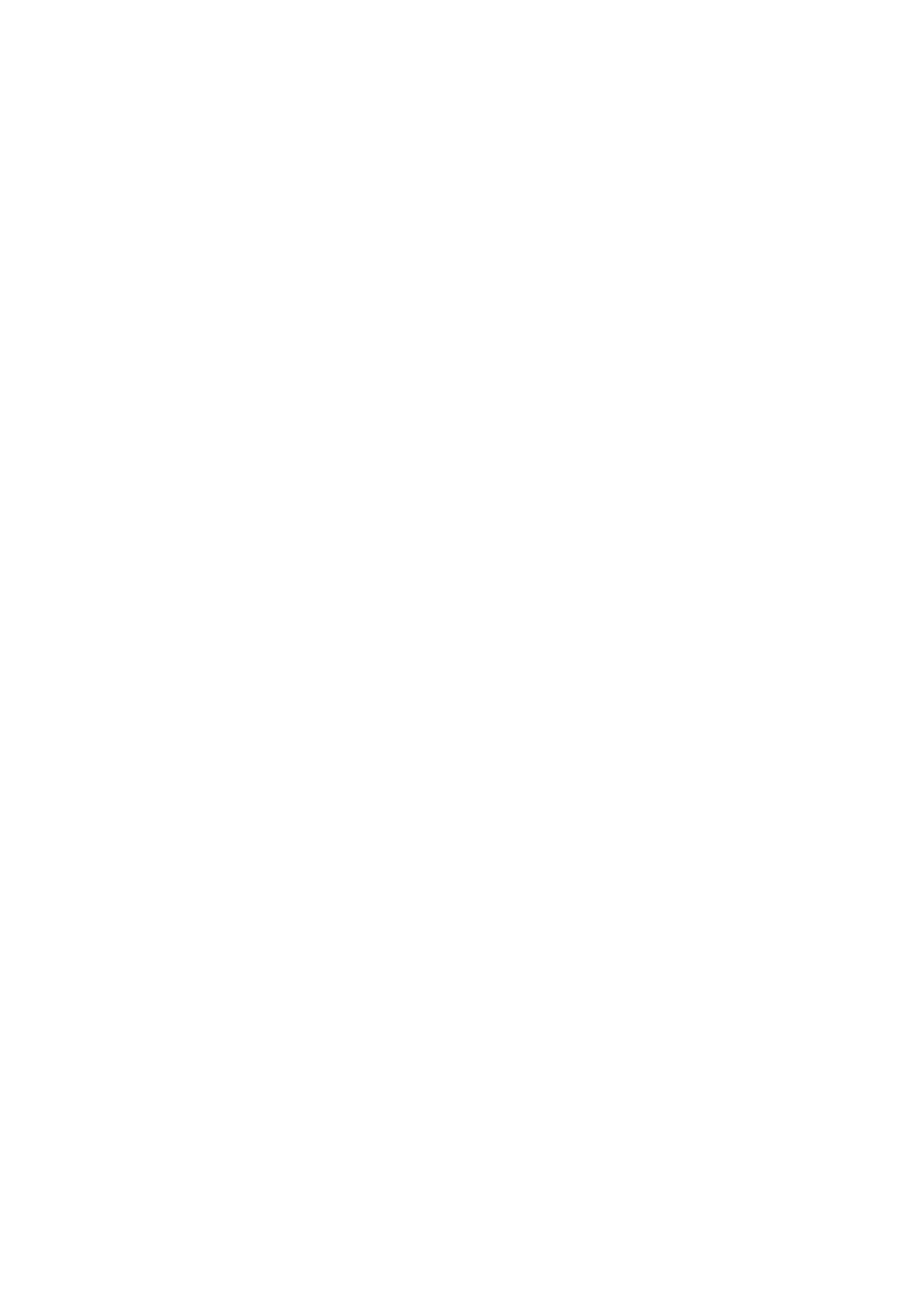(Reprint No. 24)

South Australia

# **STAMP DUTIES ACT 1923**

An Act to consolidate certain Acts relating to stamp duties.

*This Act is reprinted pursuant to the Acts Republication Act 1967 and incorporates all amendments in force as at 8 June 2000.*

*It should be noted that the Act has not been revised (for obsolete references, etc.) by the Commissioner of Statute Revision since the reprint published on 1 November 1984.*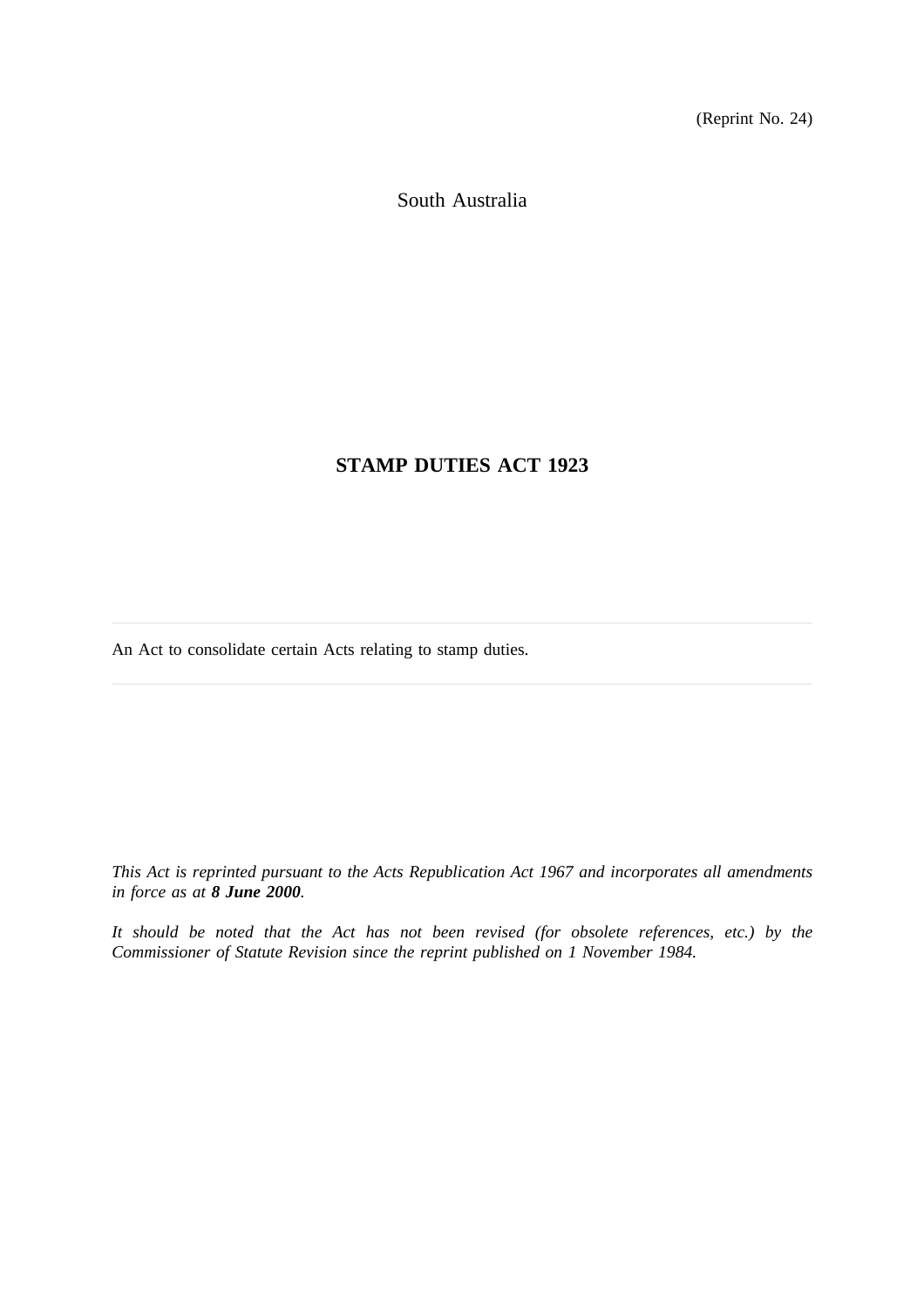# **STAMP DUTIES ACT 1923**

being

Stamp Duties Act 1923 No. 1569 of 1923 [Assented to 21 November 1923]

as amended by

Stamp Duties Act 1927 No. 1822 of 1927 [Assented to 21 December 1927]<sup>1</sup> Stamp Duties Amendment Act 1928 No. 1860 of 1928 [Assented to 17 October 1928] Lottery and Gaming Act Amendment Act 1928 No. 1877 of 1928 [Assented to 1 November 1928] Statute Law Revision Act 1935 No. 2246 of 1935 [Assented to 19 December 1935] Stamp Duties Act Amendment Act 1936 No. 2312 of 1936 [Assented to 19 November 1936] Stamp Duties Act Amendment Act 1937 No. 2359 of 1937 [Assented to 19 November 1937] Stamp Duties Act Amendment Act 1938 No. 2387 of 1938 [Assented to 25 August 1938]<sup>2</sup> Stamp Duties Act Amendment Act 1941 No. 48 of 1941 [Assented to 27 November 1941] Stamp Duties Act Amendment Act 1942 No. 22 of 1942 [Assented to 12 November 1942] Stamp Duties Act Amendment Act 1944 No. 30 of 1944 [Assented to 14 December 1944] Stamp Duties Act Amendment Act 1945 No. 32 of 1945 [Assented to 3 January 1946]<sup>3</sup> (as amended by Stamp Duties Act Amendment Act 1947 No. 41 of 1947 [Assented to 11 December 1947]) Stamp Duties Act Amendment Act 1950 No. 16 of 1950 [Assented to 2 November 1950] Stamp Duties Act Amendment Act 1952 No. 5 of 1952 [Assented to 2 October 1952] Statute Law Revision Act 1952 No. 42 of 1952 [Assented to 4 December 1952] Stamp Duties Act Amendment Act (No. 2) 1952 No. 55 of 1952 [Assented to 8 January 1953]<sup>4</sup> Stamp Duties Act Amendment Act 1953 No. 30 of 1953 [Assented to 10 December 1953] Stamp Duties Act Amendment Act 1954 No. 29 of 1954 [Assented to 2 December 1954] Stamp Duties Act Amendment Act 1956 No. 8 of 1956 [Assented to 11 October 1956]<sup>5</sup> Stamp Duties Act Amendment Act 1959 No. 45 of 1959 [Assented to 17 December 1959]6 Stamp Duties Act Amendment Act 1960 No. 7 of 1960 [Assented to 19 May 1960]<sup>7</sup> Banks Statutory Obligations Amendment Act 1962 No. 32 of 1962 [Assented to 1 November 1962] (as amended by Statute Law Revision Act 1973 No. 77 of 1973 [Assented to 6 December 1973]) Statutes Amendment (Stamp Duties and Motor Vehicles) Act 1964 No. 24 of 1964 [Assented to 9 October  $1964$ <sup>8</sup> Stamp Duties Act Amendment Act 1965 No. 58 of 1965 [Assented to 23 December 1965]<sup>9</sup> (as amended by Stamp Duties Act Amendment Act 1966 No. 59 of  $1966^{10}$ ) Lottery and Gaming Act Amendment Act (No. 2) 1966 No. 46 of 1966 [Assented to 13 October 1966]<sup>11</sup> Stamp Duties Act Amendment Act 1966 No. 59 of 1966 [Assented to 10 November 1966]<sup>10</sup> Marketable Securities Transfer Act 1967 No. 14 of 1967 [Assented to 6 April 1967]<sup>12</sup> Stamp Duties Act Amendment Act 1967 No. 48 of 1967 [Assented to 19 October 1967] Stamp Duties Act Amendment Act (No. 2) 1968, No. 26 of 1968 [Assented to 5 December 1968]<sup>13</sup> Stamp Duties Act Amendment Act 1968 No. 32 of 1968 [Assented to 12 December 1968]<sup>14</sup> (as amended by Statute Law Revision Act 1974 No. 42 of 1974) Stamp Duties Act Amendment Act (No. 3) 1968 No. 56 of 1968 [Assented to 19 December 1968]<sup>15</sup> Stamp Duties Act Amendment Act 1970 No. 42 of 1970 [Assented to 3 December 1970] Stamp Duties Act Amendment Act 1971 No. 71 of 1971 [Assented to 4 November 1971]<sup>16</sup> (as amended by Stamp Duties Act Amendment Act 1971 Amending Act 1971 No. 103 of 1971 [Assented to 3 December  $1971$ <sup>17</sup>) Stamp Duties Act Amendment Act (No. 2) 1971 No. 80 of 1971 [Assented to 18 November 1971]<sup>18</sup> Statute Law Revision Act 1974 No. 42 of 1974 [Assented to 11 April 1974] Stamp Duties Act Amendment Act 1974 No. 90 of 1974 [Assented to 2 December 1974]19

#### *NOTE:*

- *Asterisks indicate repeal or deletion of text.*
- *Entries appearing in bold type indicate the amendments incorporated since the last reprint.*
- *For the legislative history of the Act see Appendix.*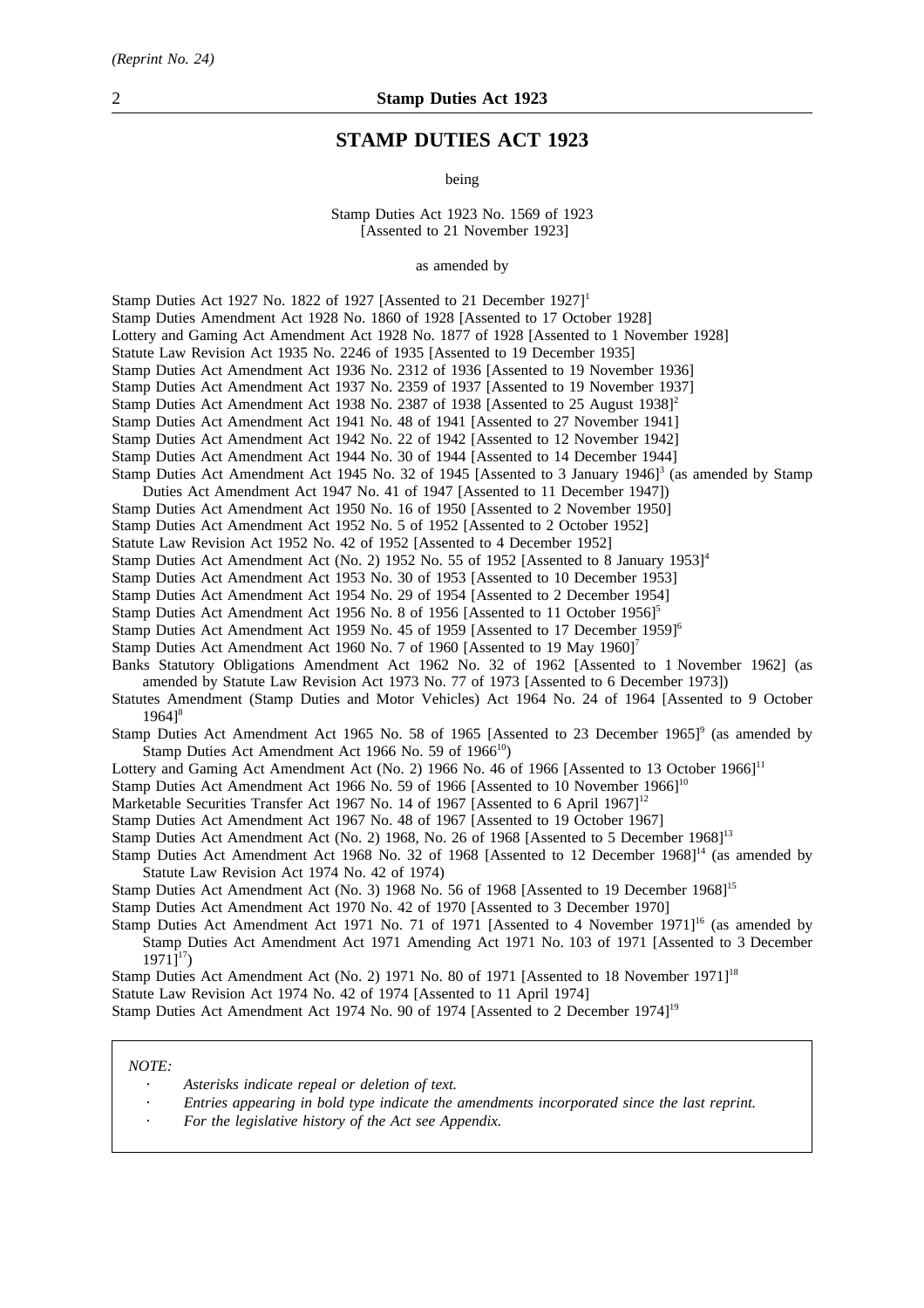| Stamp Duties Act Amendment Act 1975 No. 63 of 1975 [Assented to 4 September 1975] <sup>20</sup><br>Statutes Amendment (Gift Duty and Stamp Duties) Act 1975 No. 76 of 1975 [Assented to 16 October 1975] <sup>21</sup><br>Statutes Amendment (Gift Duty and Stamp Duties) Act 1976 No. 54 of 1976 [Assented to 28 October 1976] <sup>22</sup><br>Stamp Duties Act Amendment Act 1976 No. 101 of 1976 [Assented to 16 December 1976] <sup>23</sup><br>Racing Act 1976 No. 104 of 1976 [Assented to 16 December $1976$ ] <sup>24</sup><br>Stamp Duties Act Amendment Act 1977 No. 28 of 1977 [Assented to 28 July 1977]<br>Stamp Duties Act Amendment Act 1978 No. 27 of 1978 [Assented to 30 March 1978] <sup>25</sup><br>Stamp Duties Act Amendment Act (No. 2) 1978 No. 89 of 1978 [Assented to 30 November 1978] <sup>26</sup><br>Stamp Duties Act Amendment Act 1979 No. 66 of 1979 [Assented to 15 November 1979] $^{27}$<br>Stamp Duties Act Amendment Act 1980 No. 111 of 1980 [Assented to 18 December 1980] <sup>28</sup><br>Stamp Duties Act Amendment Act 1981 No. 70 of 1981 [Assented to 30 October 1981] <sup>29</sup><br>Stamp Duties Act Amendment Act 1982 No. 15 of 1982 [Assented to 11 March 1982] <sup>30</sup><br>Stamp Duties Act Amendment Act (No. 2) 1982 No. 30 of 1982 [Assented to 8 April 1982] <sup>31</sup><br>Stamp Duties Act Amendment Act (No. 3) 1982 No. 95 of 1982 [Assented to 23 December 1982] <sup>32</sup> |
|-------------------------------------------------------------------------------------------------------------------------------------------------------------------------------------------------------------------------------------------------------------------------------------------------------------------------------------------------------------------------------------------------------------------------------------------------------------------------------------------------------------------------------------------------------------------------------------------------------------------------------------------------------------------------------------------------------------------------------------------------------------------------------------------------------------------------------------------------------------------------------------------------------------------------------------------------------------------------------------------------------------------------------------------------------------------------------------------------------------------------------------------------------------------------------------------------------------------------------------------------------------------------------------------------------------------------------------------------------------------------------------------------------------------------------------------------------|
| Stamp Duties Act Amendment Act 1983 No. 65 of 1983 [Assented to 29 September 1983] <sup>33</sup><br>Stamp Duties Act Amendment Act (No. 2) 1983 No. 89 of 1983 [Assented to 1 December 1983] <sup>34</sup><br>Statute Law Revision Act 1984 No. 50 of 1984 [Assented to 24 May 1984] <sup>35</sup><br>Stamp Duties Act Amendment Act 1985 No. 81 of 1985 [Assented to 22 August 1985] <sup>36</sup><br>Stamp Duties Act Amendment Act 1986 No. 8 of 1986 [Assented to 13 March 1986]<br>Stamp Duties Act Amendment Act (No. 2) 1986 No. 100 of 1986 [Assented to 11 December 1986] <sup>37</sup><br>Statutes Amendment (Taxation) Act 1987 No. 2 of 1987 [Assented to 5 March 1987]<br>Stamp Duties Act Amendment Act 1988 No. 21 of 1988 [Assented to 14 April 1988] <sup>38</sup>                                                                                                                                                                                                                                                                                                                                                                                                                                                                                                                                                                                                                                                                   |
| Stamp Duties Act Amendment Act 1989 No. 8 of 1989 [Assented to 16 March 1989] <sup>39</sup>                                                                                                                                                                                                                                                                                                                                                                                                                                                                                                                                                                                                                                                                                                                                                                                                                                                                                                                                                                                                                                                                                                                                                                                                                                                                                                                                                           |
| Stamp Duties Act Amendment Act (No. 2) 1989 No. 52 of 1989 [Assented to 14 September 1989] <sup>40</sup>                                                                                                                                                                                                                                                                                                                                                                                                                                                                                                                                                                                                                                                                                                                                                                                                                                                                                                                                                                                                                                                                                                                                                                                                                                                                                                                                              |
| Stamp Duties Act Amendment Act (No. 3) 1989 No. 64 of 1989 [Assented to 29 October 1989] <sup>41</sup>                                                                                                                                                                                                                                                                                                                                                                                                                                                                                                                                                                                                                                                                                                                                                                                                                                                                                                                                                                                                                                                                                                                                                                                                                                                                                                                                                |
| Stamp Duties Act Amendment Act 1990 No. 4 of 1990 [Assented to 29 March 1990]                                                                                                                                                                                                                                                                                                                                                                                                                                                                                                                                                                                                                                                                                                                                                                                                                                                                                                                                                                                                                                                                                                                                                                                                                                                                                                                                                                         |
| Stamp Duties Act Amendment Act (No. 2) 1990 No. 33 of 1990 [Assented to 26 April 1990]                                                                                                                                                                                                                                                                                                                                                                                                                                                                                                                                                                                                                                                                                                                                                                                                                                                                                                                                                                                                                                                                                                                                                                                                                                                                                                                                                                |
| Stamp Duties Act Amendment Act (No. 3) 1990 No. 36 of 1990 [Assented to 3 May 1990] <sup>42</sup><br>Stamp Duties Act Amendment Act (No. 4) 1990 No. 47 of 1990 [Assented to 8 November 1990] <sup>43</sup>                                                                                                                                                                                                                                                                                                                                                                                                                                                                                                                                                                                                                                                                                                                                                                                                                                                                                                                                                                                                                                                                                                                                                                                                                                           |
| Stamp Duties (Concessional Duty and Exemptions) Amendment Act 1991 No. 19 of 1991 [Assented to<br>18 April 1991]                                                                                                                                                                                                                                                                                                                                                                                                                                                                                                                                                                                                                                                                                                                                                                                                                                                                                                                                                                                                                                                                                                                                                                                                                                                                                                                                      |
| Motor Vehicles (Historic Vehicles and Disabled Persons' Parking) Amendment Act 1991 No. 54 of 1991<br>[Assented to 28 November 1991] <sup>44</sup>                                                                                                                                                                                                                                                                                                                                                                                                                                                                                                                                                                                                                                                                                                                                                                                                                                                                                                                                                                                                                                                                                                                                                                                                                                                                                                    |
| Stamp Duties (Assessments and Forms) Amendment Act 1991 No. 74 of 1991 [Assented to 12 December<br>$19911^{45}$                                                                                                                                                                                                                                                                                                                                                                                                                                                                                                                                                                                                                                                                                                                                                                                                                                                                                                                                                                                                                                                                                                                                                                                                                                                                                                                                       |
| Stamp Duties (Rates) Amendment Act 1992 No. 42 of 1992 [Assented to 31 August 1992] <sup>46</sup>                                                                                                                                                                                                                                                                                                                                                                                                                                                                                                                                                                                                                                                                                                                                                                                                                                                                                                                                                                                                                                                                                                                                                                                                                                                                                                                                                     |
| Statutes Amendment (Expiation of Offences) Act 1992 No. 71 of 1992 [Assented to 19 November 1992] <sup>47</sup><br>Stamp Duties (Penalties, Reassessments and Securities) Amendment Act 1992 No. 88 of 1992 [Assented to<br>10 December 1992] <sup>48</sup>                                                                                                                                                                                                                                                                                                                                                                                                                                                                                                                                                                                                                                                                                                                                                                                                                                                                                                                                                                                                                                                                                                                                                                                           |
| Stamp Duties (Securities Clearing House) Amendment Act 1994 No. 14 of 1994 [Assented to 12 May 1994] <sup>49</sup>                                                                                                                                                                                                                                                                                                                                                                                                                                                                                                                                                                                                                                                                                                                                                                                                                                                                                                                                                                                                                                                                                                                                                                                                                                                                                                                                    |
| Stamp Duties (Concessions) Amendment Act 1994 No. 31 of 1994 [Assented to 30 May 1994] <sup>50</sup><br>Criminal Law Consolidation (Felonies and Misdemeanours) Amendment Act 1994 No. 59 of 1994 [Assented to                                                                                                                                                                                                                                                                                                                                                                                                                                                                                                                                                                                                                                                                                                                                                                                                                                                                                                                                                                                                                                                                                                                                                                                                                                        |
| 27 October $1994$ <sup>51</sup><br>Motor Vehicles (Conditional Registration) Amendment Act 1994 No. 76 of 1994 [Assented to 8 December                                                                                                                                                                                                                                                                                                                                                                                                                                                                                                                                                                                                                                                                                                                                                                                                                                                                                                                                                                                                                                                                                                                                                                                                                                                                                                                |
| $19941^{52}$                                                                                                                                                                                                                                                                                                                                                                                                                                                                                                                                                                                                                                                                                                                                                                                                                                                                                                                                                                                                                                                                                                                                                                                                                                                                                                                                                                                                                                          |
| Stamp Duties (Miscellaneous) Amendment Act 1994 No. 83 of 1994 [Assented to 8 December 1994]<br>Stamp Duties (Marketable Securities) Amendment Act 1995 No. 49 of 1995 [Assented to 13 July 1995] <sup>53</sup><br>Stamp Duties (Miscellaneous) Amendment Act 1995 No. 72 of 1995 [Assented to 2 November 1995] <sup>54</sup>                                                                                                                                                                                                                                                                                                                                                                                                                                                                                                                                                                                                                                                                                                                                                                                                                                                                                                                                                                                                                                                                                                                         |
| Stamp Duties (Valuations—Objections and Appeals) Amendment Act 1995 No. 83 of 1995 [Assented to                                                                                                                                                                                                                                                                                                                                                                                                                                                                                                                                                                                                                                                                                                                                                                                                                                                                                                                                                                                                                                                                                                                                                                                                                                                                                                                                                       |
| 30 November 1995]<br>Motor Vehicles (Heavy Vehicles Registration Charges) Amendment Act 1995 No. 77 of 1995 [Assented to<br>23 November $1995$ <sup>55</sup>                                                                                                                                                                                                                                                                                                                                                                                                                                                                                                                                                                                                                                                                                                                                                                                                                                                                                                                                                                                                                                                                                                                                                                                                                                                                                          |
| Stamp Duties (Miscellaneous) Amendment Act 1996 No. 18 of 1996 [Assented to 24 April 1996] <sup>56</sup><br>Motor Vehicles (Miscellaneous No. 2) Amendment Act 1996 No. 30 of 1996 [Assented to 2 May 1996] <sup>57</sup><br>Statutes Amendment (Community Titles) Act 1996 No. 38 of 1996 [Assented to 9 May 1996] <sup>58</sup><br>Statutes Amendment (Taxation Administration) Act 1996 No. 82 of 1996 [Assented to 5 December 1996] <sup>59</sup><br>Stamp Duties (Miscellaneous) Amendment Act 1997 No. 20 of 1997 [Assented to 27 March 1997] <sup>60</sup><br>Stamp Duties (Rates of Duty) Amendment Act 1997 No. 42 of 1997 [Assented to 17 July 1997]<br>Stamp Duties (Miscellaneous No. 2) Amendment Act 1997 No. 82 of 1997 [Assented to 24 December 1997] <sup>61</sup>                                                                                                                                                                                                                                                                                                                                                                                                                                                                                                                                                                                                                                                                   |
| Stamp Duties (Miscellaneous) Amendment Act 1998 No. 36 of 1998 [Assented to 23 July 1998] <sup>62</sup><br>Stamp Duties (Share Buy-backs) Amendment Act 1998 No. 71 of 1998 [Assented to 3 December 1998]                                                                                                                                                                                                                                                                                                                                                                                                                                                                                                                                                                                                                                                                                                                                                                                                                                                                                                                                                                                                                                                                                                                                                                                                                                             |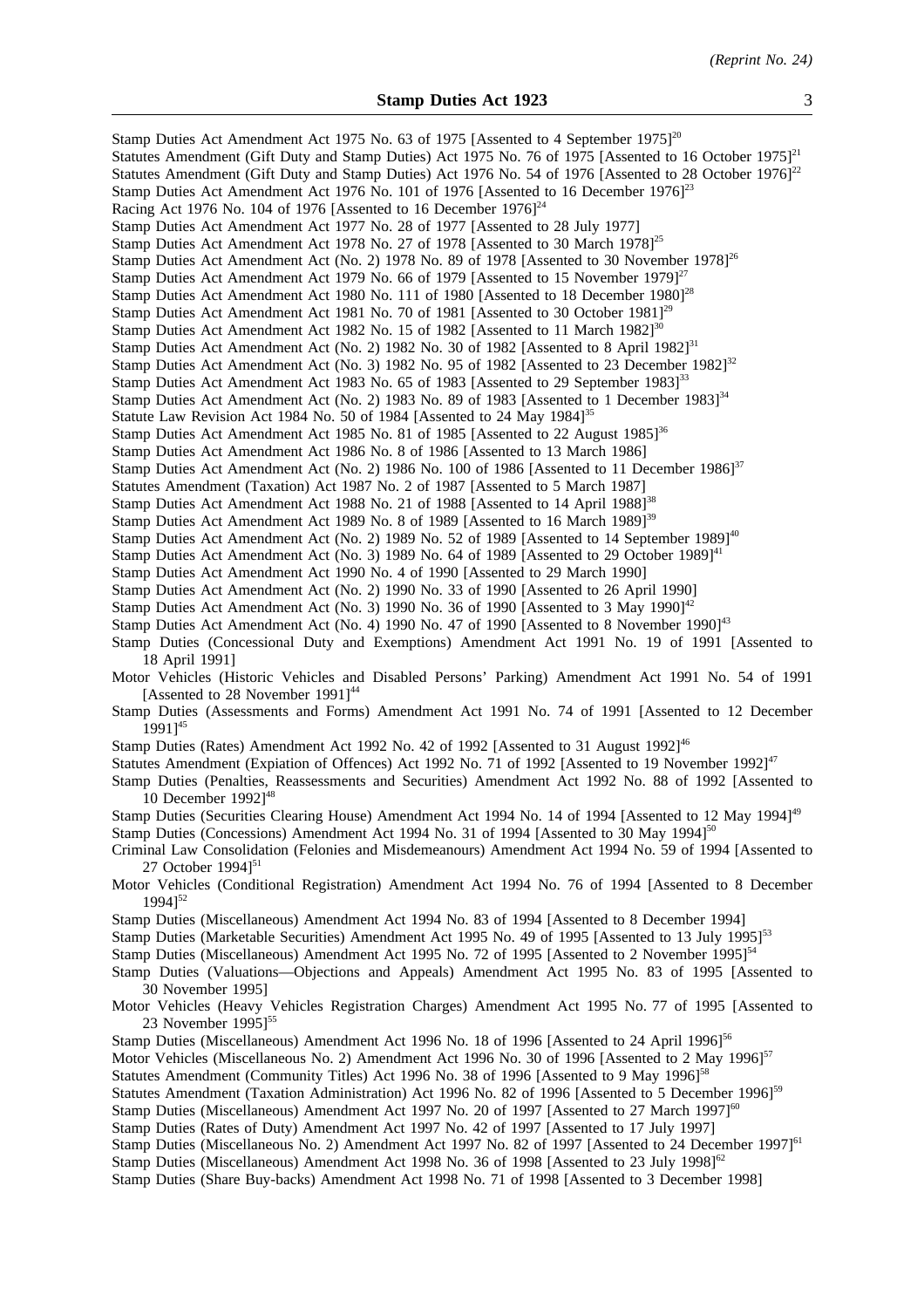Stamp Duties (Miscellaneous) Amendment Act 1999 No. 11 of 1999 [Assented to 18 March 1999] Stamp Duties (Conveyance Rates) Amendment Act 1999 No. 40 of 1999 [Assented to 5 August 1999] Statutes Amendment (Financial Institutions) Act 1999 No. 41 of 1999 [Assented to 5 August 1999]<sup>63</sup> **National Tax Reform (State Provisions) Act 2000 No. 21 of 2000 [Assented to 8 June 2000]**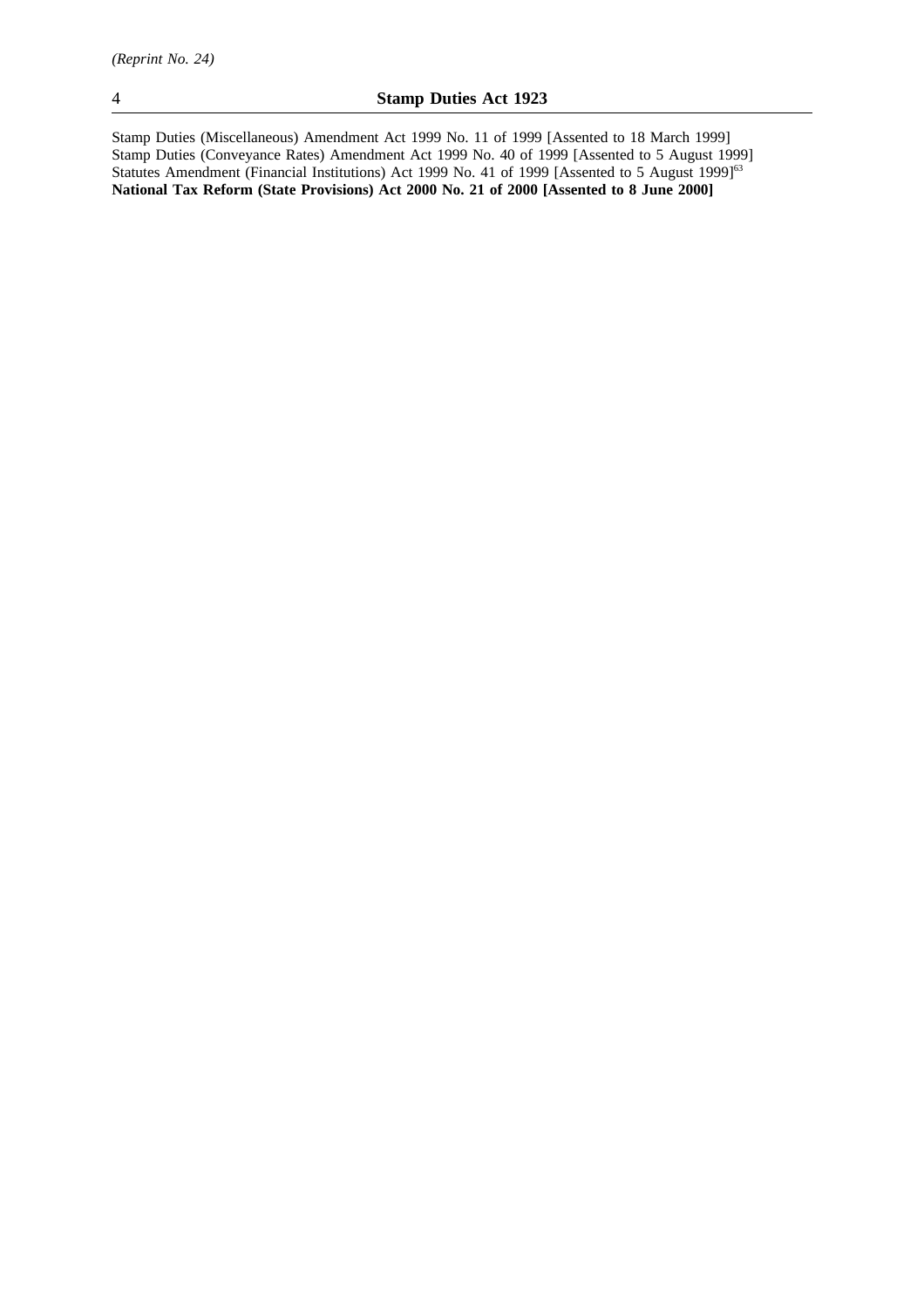- <sup>1</sup> Came into operation 24 December 1927: *Gaz.* 22 December 1927, p. 1609.
- <sup>2</sup> Came into operation (except s. 4(1)) on assent; s. 4(1) came into operation 16 January 1939: s. 4(2).
- <sup>3</sup> Came into operation (except s. 3) on assent; s. 3 came into operation 3 September 1939: s. 4(1), as amended by the Stamp Duties Act Amendment Act 1947.
- <sup>4</sup> Came into operation (except ss. 4-6) on assent; ss. 4-6 came into operation 22 January 1953: *Gaz*. 22 January 1953, p. 72.
- <sup>5</sup> Came into operation (except s. 6) on assent; s. 6 came into operation 10 September 1956: s. 6(3).
- <sup>6</sup> Came into operation 1 February 1960: *Gaz*. 7 January 1960, p. 1.
- Came into operation 1 February 1960: s. 3(2).
- <sup>8</sup> Came into operation (except ss. 1, 2 and 9(a)) 19 October 1964: *Gaz*. 15 October 1964, p. 1203; ss. 1, 2 and 9(a) came into operation on assent: s. 2(1).
- <sup>9</sup> Came into operation (except ss. 1-4, 6, 9, 14, 15(b),  $(l)$ -(o) and 16) 14 February 1966: s. 3(2); remainder of Act came into operation on assent: s. 3(1).
- <sup>10</sup> Came into operation (except s. 9(1)) 21 November 1966: *Gaz*. 19 November 1966, p. 1882; s. 9(1) came into operation 14 February 1966: s. 9(2).
- <sup>11</sup> Came into operation 8 December 1966: s. 3a as inserted by Act No. 33 of 1972, s. 4.
- <sup>12</sup> Came into operation 1 July 1967: *Gaz*. 25 May 1967, p. 1657.
- <sup>13</sup> Came into operation 1 January 1969: *Gaz*. 5 December 1968, p. 2429.
- <sup>14</sup> Came into operation 1 February 1969: *Gaz.* 12 December 1968, p. 2558.<br><sup>15</sup> Came into apartice 1 February 1969: *Gaz.* 19 December 1968, p. 2579.
- <sup>15</sup> Came into operation 1 February 1969: *Gaz*. 19 December 1968, p. 2670.
- <sup>16</sup> Came into operation (except s. 13(3)) 1 December 1971: *Gaz*. 11 November 1971, p. 1928; s. 13(3) came into operation 1 January 1972: *Gaz*. 3 December 1971, p. 2298.
- <sup>17</sup> Came into operation 30 November 1971: s. 1(1).
- <sup>18</sup> Came into operation 1 January 1972: *Gaz*. 23 December 1971, p. 2627.
- <sup>19</sup> Came into operation (except s. 7) 16 December 1974; s. 7 came into operation 2 January 1975: *Gaz*. 2 December 1974, p. 3555.
- <sup>20</sup> Came into operation 18 September 1975: *Gaz*. 18 September 1975, p. 1574.
- <sup>21</sup> Came into operation 14 July 1975: s. 2.<br>
<sup>22</sup> Came into operation 14 July 1976: s. 2.
- <sup>22</sup> Came into operation 14 July 1976: s. 2.<br><sup>23</sup> Came into operation (execute 2) on a
- <sup>23</sup> Came into operation (except s. 2) on assent; s. 2 came into operation 16 June 1977: *Gaz*. 16 June 1977, p. 1708.
- <sup>24</sup> Came into operation (except s. 4(1) and Part 2, Division 3) 1 January 1977: *Gaz*. 16 December 1976, p. 2252; s. 4(1) and Part 2, Division 3 came into operation 1 February 1977: *Gaz*. 27 January 1977, p. 179.
- <sup>25</sup> Came into operation (except ss. 3-6 and 9) on assent: s. 2(1); ss. 3-6 and 9 had not been brought into operation at the date of, and the amendments effected by those provisions have not been included in, this reprint.
- <sup>26</sup> Came into operation 18 January 1979: *Gaz*. 18 January 1979, p. 97.
- $\frac{27}{28}$  Came into operation 1 November 1979: s. 2.
- <sup>28</sup> Came into operation 6 November 1980: s. 2.
- <sup>29</sup> Came into operation 2 November 1981: *Gaz*. 30 October 1981, p. 1423.
- <sup>30</sup> Came into operation 22 March 1982: *Gaz*. 18 March 1982, p. 857.
- <sup>31</sup> Came into operation (except s. 4) 24 December 1981: s. 2; s. 4 came into operation 19 August 1982: *Gaz*. 19 August 1982, p. 512.
- <sup>32</sup> Came into operation 23 December 1982: *Gaz.* 23 December 1982, p. 1935.
- <sup>33</sup> Came into operation 1 January 1984: *Gaz*. 24 November 1983, p. 1515.
- $\frac{34}{35}$  Came into operation 1 January 1984: s. 2.
- <sup>35</sup> Came into operation (except Scheds. 1, 3, 4 and 5) 1 November 1984: *Gaz*. 1 November 1984, p. 1398; Scheds. 1, 3 and 5 came into operation 1 January 1985: *Gaz*. 13 December 1984, p. 1811; Sched. 4 came into operation 6 July 1985: *Gaz*. 9 May 1985, p. 1398.
- $\frac{36}{37}$  Came into operation 5 August 1985: s. 2.
- Came into operation (except ss. 16(a), (b), (c), (d) and  $18(h)$ , (i)) 18 December 1986; remainder of Act came into operation 1 February 1987: *Gaz*. 18 December 1986, p. 1877.
- <sup>38</sup> Came into operation (except s. 3) 7 December 1987: s. 2(1); s. 3 came into operation 14 June 1988: s. 2(2).
- $\frac{39}{40}$  Came into operation 1 February 1988: s. 2.
- Ss. 3 and 7 came into operation 9 August 1989: s. 2(2); ss. 4 and 5 came into operation 1 October 1989: s. 2(3); remainder of Act came into operation 21 September 1989: *Gaz*. 21 September 1989, p. 915.
- <sup>41</sup> Came into operation 28 March 1990: *Gaz*. 15 March 1990, p. 729.
- <sup>42</sup> Came into operation 24 May 1990: *Gaz*. 17 May 1990, p. 1359.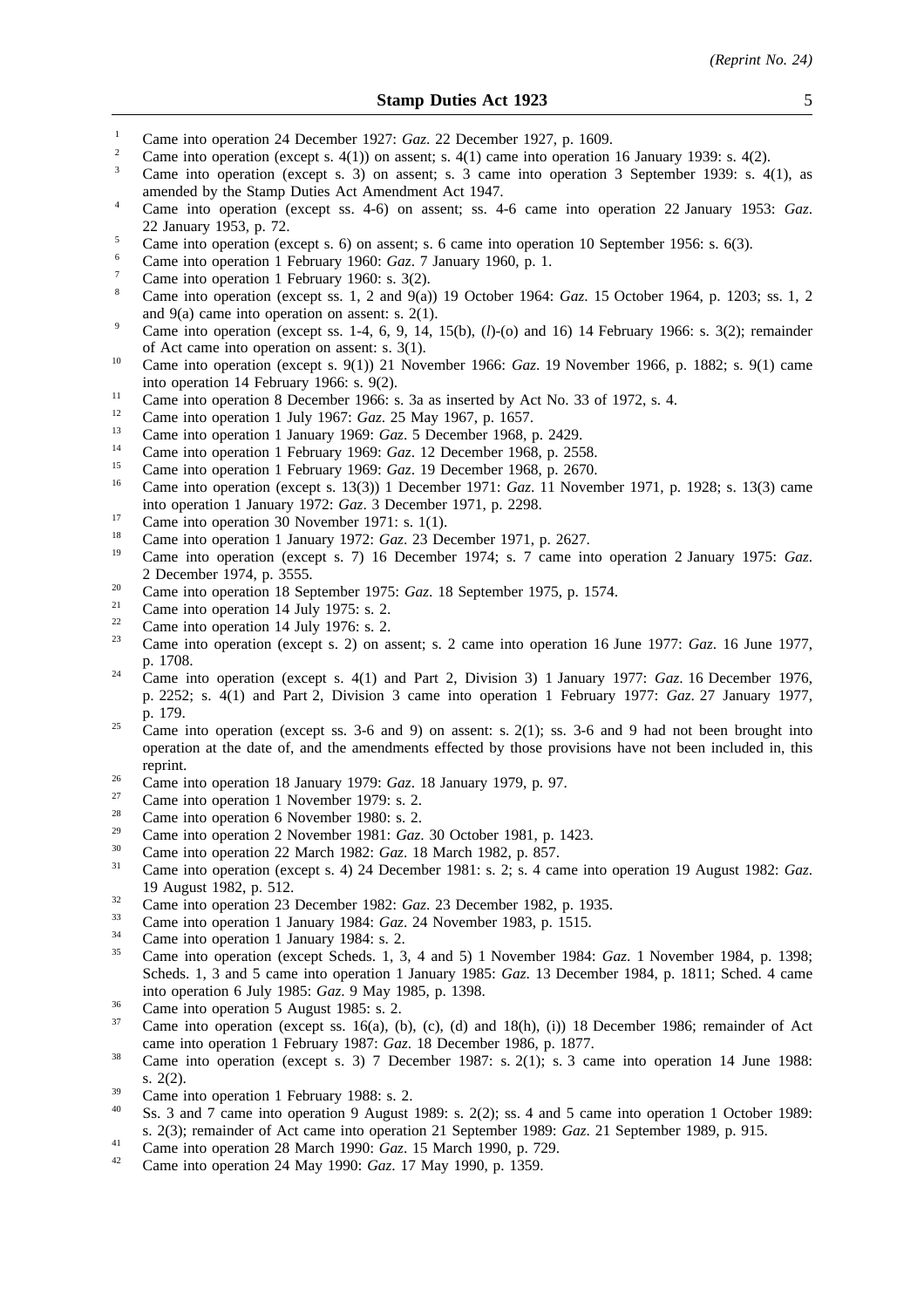- <sup>43</sup> Came into operation (except s. 5(2)) 1 July 1990: s. 2(1); s. 5(2) came into operation 1 January 1991: s. 2(2).
- <sup>44</sup> Came into operation 3 February 1992: *Gaz*. 23 January 1992, p. 200.
- <sup>45</sup> Came into operation 12 December 1991: *Gaz*. 12 December 1991, p. 1746.
- $^{46}$  Came into operation 1 September 1992: s. 2.
- <sup>47</sup> Came into operation 1 March 1993: *Gaz*. 18 February 1993, p. 600.
- <sup>48</sup> Came into operation 14 December 1992: *Gaz*. 10 December 1992, p. 1754.
- <sup>49</sup> Came into operation 1 September 1994: *Gaz*. 18 August 1994, p. 490.
- Came into operation (except ss.  $5, 6$  and 10) on assent: s. 2(1); ss.  $5, 6$  and 10 came into operation 1 June 1994: s. 2(2).
- <sup>51</sup> Came into operation 1 January 1995: *Gaz*. 8 December 1994, p. 1942.
- <sup>52</sup> Came into operation 2 March 1995: *Gaz*. 2 March 1995, p. 734.
- $^{53}$  Came into operation 1 July 1995: s. 2.
- <sup>54</sup> Came into operation 23 November 1995: *Gaz*. 23 November 1995, p. 1412.
- <sup>55</sup> Came into operation 1 July 1996: *Gaz*. 30 May 1996, p. 2637.
- <sup>56</sup> Came into operation 24 April 1996: *Gaz*. 24 April 1996, p. 2068.
- <sup>57</sup> Came into operation 1 July 1996 by proclamation made 30 May 1996: see *Gaz*. 6 June 1996, p. 2874 under heading "Erratum" [incorrect version published 30 May 1996, p. 2637].
- <sup>58</sup> Came into operation 4 November 1996: *Gaz*. 31 October 1996, p. 1460.
- <sup>59</sup> Part 6 (ss. 77-133) came into operation 1 July 1997: *Gaz*. 19 December 1996, p. 1924.
- Came into operation (except s. 4) 7 January 1997: s. 2(1); s. 4 came into operation 1 February 1997: s. 2(2).
- <sup>61</sup> Came into operation 1 January 1998: s. 2.<br><sup>62</sup> Came into operation (queent se.  $2(h)$ , 8-
- <sup>62</sup> Came into operation (except ss. 3*(b)* & *(c)* and 4(2) & (3)) 1 June 1998: s. 2(1); ss. 3*(c)* and 4(3) came into operation 27 July 1998: s. 2(3); ss. 3*(b)* and 4(2) came into operation 1 September 1998: s. 2(2).
- $63$  Part 4 (ss. 16-23) came into operation 1 December 1998: s. 2.
- N.B. The amendments effected to this Act by the *Offshore Minerals Act 2000* had not been brought into operation at the date of, and have not been included in, this reprint.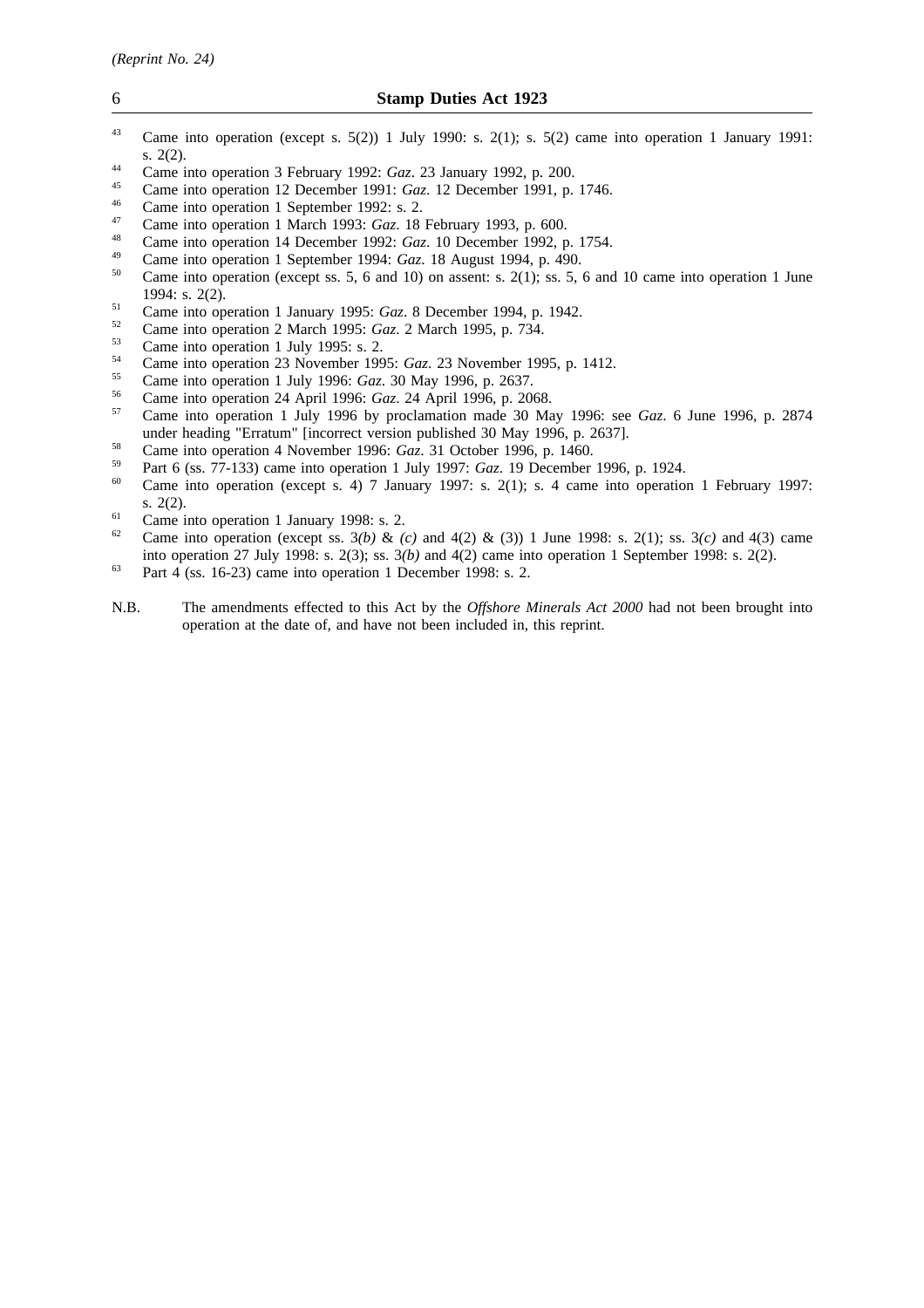# **SUMMARY OF PROVISIONS**

## **PART 1**

# **PRELIMINARY PROVISIONS**

- 1. Short title<br>2. Interpretat
- 2. Interpretation<br>3 Taxation Adm
- Taxation Administration Act

#### **PART 2**

# **GENERAL PROVISIONS WITH RESPECT TO STAMP DUTIES**

- 4. Imposition of stamp duties
- 5. Liability to duty of instruments outside South Australia
- 6. Denotation of duty<br>7. Distribution of star
- 7. Distribution of stamps, commission, etc.<br>8. Stamps to be provided
- Stamps to be provided
- 11. Appropriate stamps to be used
- 12. Adhesive stamps to be cancelled
- 13. How instruments to be stamped
- 14. Instruments to be separately charged
- 15A. Ascertainment of value of property
- 16. Duty in force when instrument produced for stamping to apply
- 17. Duty payable in respect of instruments conditionally executed
- 18. Duty on other instruments
- 19A. Certain copies dutiable
- 20. Time for payment of duty and stamping
- 21. Admissibility of unstamped instruments in evidence
- 22. Except as aforesaid no unstamped instrument to be received in evidence
- 23. Assessments and stamping of instruments
- 27. No instrument to be enrolled or registered unless stamped

#### **PART 3**

# **SPECIAL PROVISIONS WITH RESPECT TO CERTAIN STAMP DUTIES**

#### *Agreements*

- 29. Adhesive stamp may be used for agreement not under seal
- 30. When agreement comprised of several letters
- 31. Certain contracts to be chargeable as conveyances on sale
- 31A. Duty on agreements for "walk in walk out" sales of land used for primary production

## *Rental Business*

- 31B. Interpretation<br>31D. Persons carryi
- Persons carrying on rental business
- 31E. Registration
- 31F. Statement to be lodged by person registered or required to be registered
- 31H. Manner of denoting duty on statement
- 31I. Matter not to be included in statement<br>31K. Calculation by other methods
- 31K. Calculation by other methods<br>31L. Passing on a rental duty
- 31L. Passing on a rental duty<br>31N. Unregistered persons
- Unregistered persons

### *Annual Licences*

- 32. Interpretation
- 33. Annual licence required for insurance business
- 34. Application for annual licence
- 35. Issuing and term of annual licence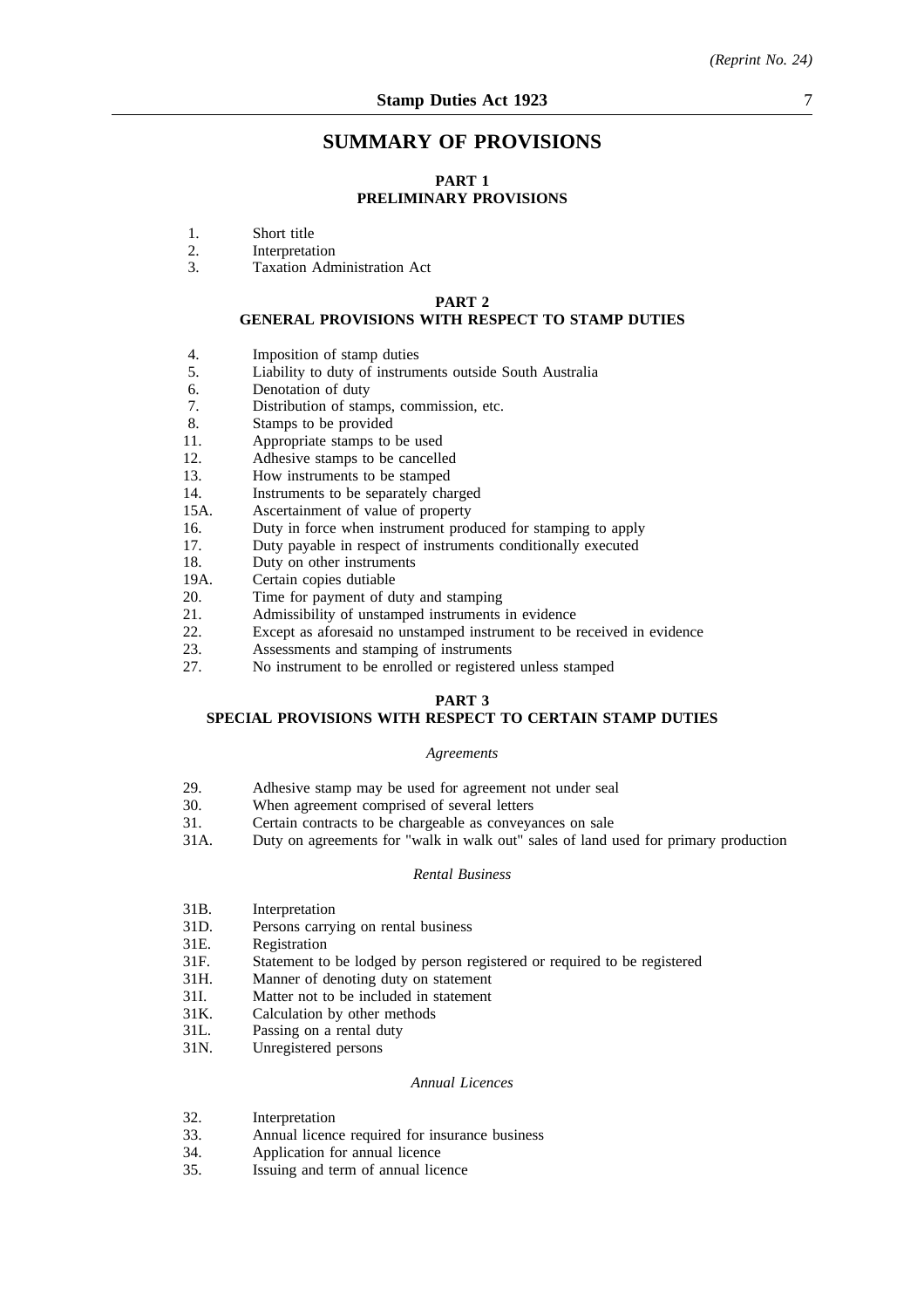| 36.      | Monthly returns in respect of general insurance business                    |
|----------|-----------------------------------------------------------------------------|
| 36A.     | Duty if annual licence application or monthly return not lodged as required |
| 37.      | Denoting of duty                                                            |
| 38.      | Duty payable on acquisition of insurance business                           |
| $42AA$ . | Duty in respect of policies effected outside South Australia                |
| 42AB.    | Insurers not required to be licensed                                        |
|          |                                                                             |

# *Application for Motor Vehicle Registration*

| 42A.  | Interpretation                                                                  |
|-------|---------------------------------------------------------------------------------|
| 42B.  | Duty on applications for motor vehicle registration or transfer of registration |
| 42BA. | Concessional rate of duty on some applications to transfer registration         |
| 42C.  | Refund of duty where vehicle returned or registration or transfer in error      |
| 42D.  | Taxation Administration Act and functions of Registrar                          |
| 42E.  | <b>Regulations</b>                                                              |

# *Cheques*

- 43. Interpretation<br>44. Duty on cheque
- 44. Duty on cheques and cheque forms
- 45. Duty not to be chargeable after certain date
- 46. Power to make regulations

# *Conveyances and Conveyances on Sale*

| 60.   | Interpretation                                                                        |  |  |  |
|-------|---------------------------------------------------------------------------------------|--|--|--|
| 60A.  | Value of property conveyed or transferred                                             |  |  |  |
| 60B.  | Refund of duty where transaction is rescinded or annulled                             |  |  |  |
| 61.   | Method of estimating value of consideration where consideration consists of shares    |  |  |  |
| 64.   | Consideration in case of lease                                                        |  |  |  |
| 65.   | Where consideration consists of real or personal property                             |  |  |  |
| 66.   | Where consideration is payable in instalments                                         |  |  |  |
| 67.   | Computation of duty where instruments are interrelated                                |  |  |  |
| 68.   | Duty in certain cases                                                                 |  |  |  |
| 70.   | Evasion of duty                                                                       |  |  |  |
| 71.   | Instruments chargeable as conveyances operating as voluntary dispositions inter vivos |  |  |  |
| 71A.  | Provision where trust property distributed in specie                                  |  |  |  |
| 71B.  | Partition or division of property                                                     |  |  |  |
| 71C.  | Concessional rates of duty in respect of purchase of first home, etc.                 |  |  |  |
| 71CA. | Exemption from duty in respect of certain maintenance agreements, etc.                |  |  |  |
| 71CB. | Exemption from duty in respect of certain transfers between spouses or former spouses |  |  |  |
| 71CC. | Exemption from duty in respect of conveyance of a family farm                         |  |  |  |
| 71CD. | Duty on conveyances by Official Trustee, etc.                                         |  |  |  |
| 71D.  | Concessional duty to encourage mineral or petroleum exploration activity              |  |  |  |
| 71DA. | Duty on certain conveyances between superannuation funds, etc.                        |  |  |  |
|       | Transactions effected without creating a Dutiable Instrument                          |  |  |  |
| 71E.  | Transactions otherwise than by dutiable instrument                                    |  |  |  |
|       | Leases                                                                                |  |  |  |
| 72.   | Agreement for lease to be charged as a lease                                          |  |  |  |
| 73.   | Leases, how to be charged in respect of produce, etc.                                 |  |  |  |
| 74.   | Duty in respect of certain kinds of lease                                             |  |  |  |
| $- -$ | $\alpha$ is a contract of $\alpha$                                                    |  |  |  |

75. Consideration for lease

# *Mortgages*

- 
- 76. Interpretation<br>77. Where mortga Where mortgage consists of several instruments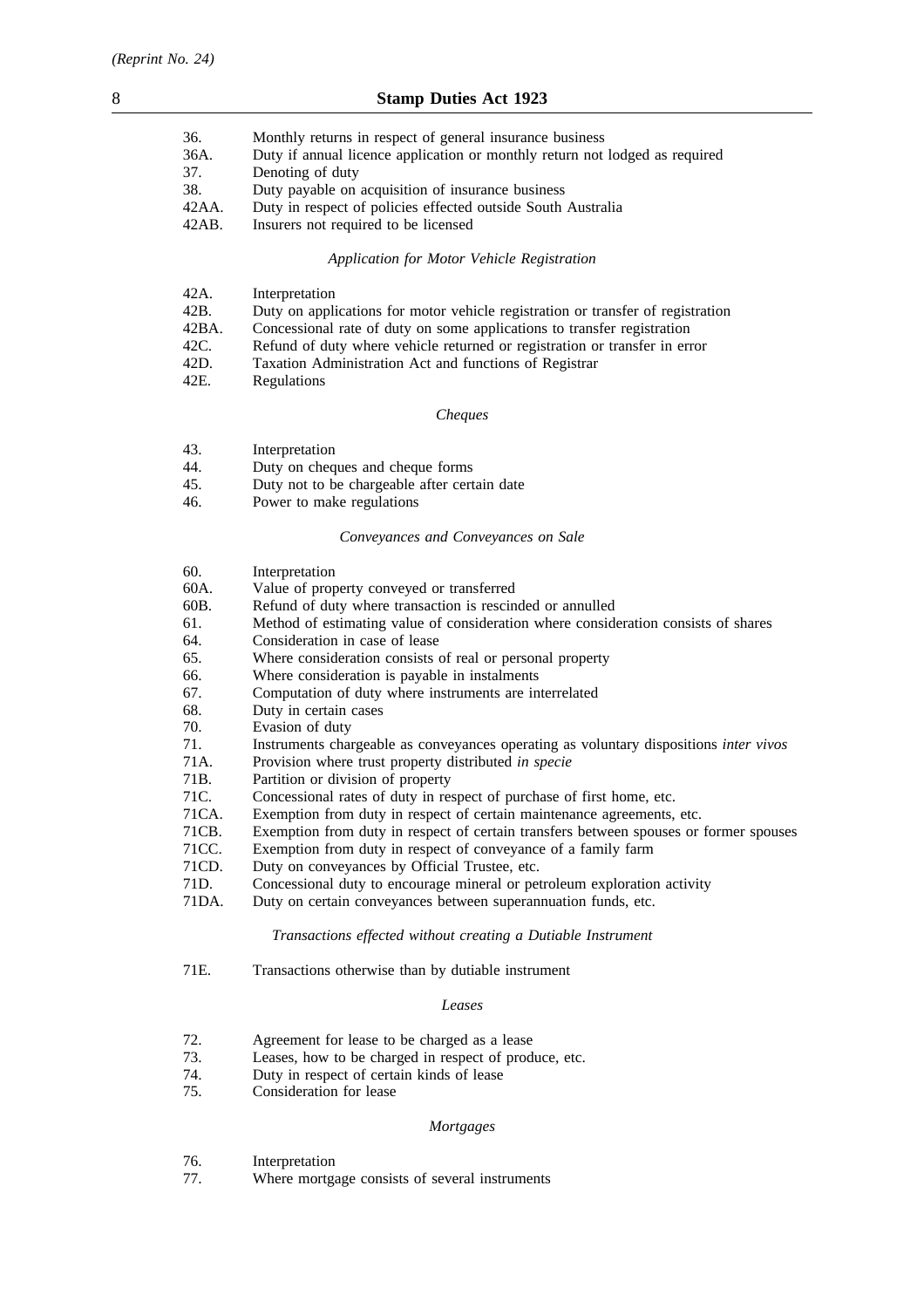- 78. Security for stock, how to be charged
- 79. Mortgage securing future and contingent liabilities
- 80. Security for repayment by periodical payments, how to be charged
- 81. Transfers and further charges
- 81A. Duty may be denoted in certain cases by adhesive stamps
- 81B. Duty chargeable proportioned to value of South Australian property
- 81C. Duty paid upon one mortgage may be denoted as having been paid upon another mortgage
- 81D. Refinancing of primary producers' loans
- 81E. Refinancing of loan due to rural branch closure
- 82. Unregistered mortgages protected by caveats

## **PART 3A**

# **SPECIAL PROVISIONS RELATING TO MARKETABLE SECURITIES**

# **DIVISION 1—INTERPRETATION**

| 90A. | Interpretation |
|------|----------------|
|------|----------------|

90AB. Share buy-back

90AC. Exempt transactions

# **DIVISION 2—DUTY ON SALES AND PURCHASES BY BROKERS**

| 90B.     | Application of Division                                                                                                                                                                                                                                            |
|----------|--------------------------------------------------------------------------------------------------------------------------------------------------------------------------------------------------------------------------------------------------------------------|
|          |                                                                                                                                                                                                                                                                    |
| 90C.     | Records of sales and purchases of marketable securities                                                                                                                                                                                                            |
| 90D.     | Returns to be lodged and duty paid                                                                                                                                                                                                                                 |
| 90E.     | Endorsement of instrument of transfer as to payment of duty                                                                                                                                                                                                        |
| 90F.     | Power of dealer to recover duty paid by him                                                                                                                                                                                                                        |
| $\Omega$ | $T_{\text{non-1}}$ , $\mu$ , $\mu$ , $\mu$ , $\mu$ , $\mu$ , $\mu$ , $\mu$ , $\mu$ , $\mu$ , $\mu$ , $\mu$ , $\mu$ , $\mu$ , $\mu$ , $\mu$ , $\mu$ , $\mu$ , $\mu$ , $\mu$ , $\mu$ , $\mu$ , $\mu$ , $\mu$ , $\mu$ , $\mu$ , $\mu$ , $\mu$ , $\mu$ , $\mu$ , $\mu$ |

90G. Transactions in South Australian securities on U.K. stock exchange

### **DIVISION 3—DUTY ON CERTAIN SCH-REGULATED TRANSFERS**

- 90H. Application of Division<br>90L Transfer documents trea
- 90I. Transfer documents treated as instruments of conveyance<br>90J. SCH participant liable to pay duty
- 90J. SCH participant liable to pay duty<br>90K. Record of SCH-regulated transfers
- Record of SCH-regulated transfers
- 90L. Particulars to be included by relevant participant in transfer document
- 90M. Relevant SCH participant's identification code equivalent to stamping
- 90N. Report to be made and duty paid
- 90O. Refund for error transaction

### **DIVISION 4—THE SECURITIES CLEARING HOUSE**

- 90P. Registration as the securities clearing house
- 90Q. Monthly return
- 90R. Particulars reported by participants to be kept by SCH
- 90S. Disclosure to SCH of information

### **DIVISION 5—DUTY ON OTHER CONVEYANCES**

- 90T. Application of Division
- 90U. Securities liable to duty
- 90V. Proclaimed countries

#### **PART 4**

#### **ACQUISITION OF CERTAIN INTERESTS IN COMPANIES AND UNIT TRUST SCHEMES DUTIABLE AS CONVEYANCES OF LAND**

- 91. Interpretation<br>92. Preliminary n
- Preliminary matters relating to private companies and schemes
- 93. Acquisitions to which this Part does not apply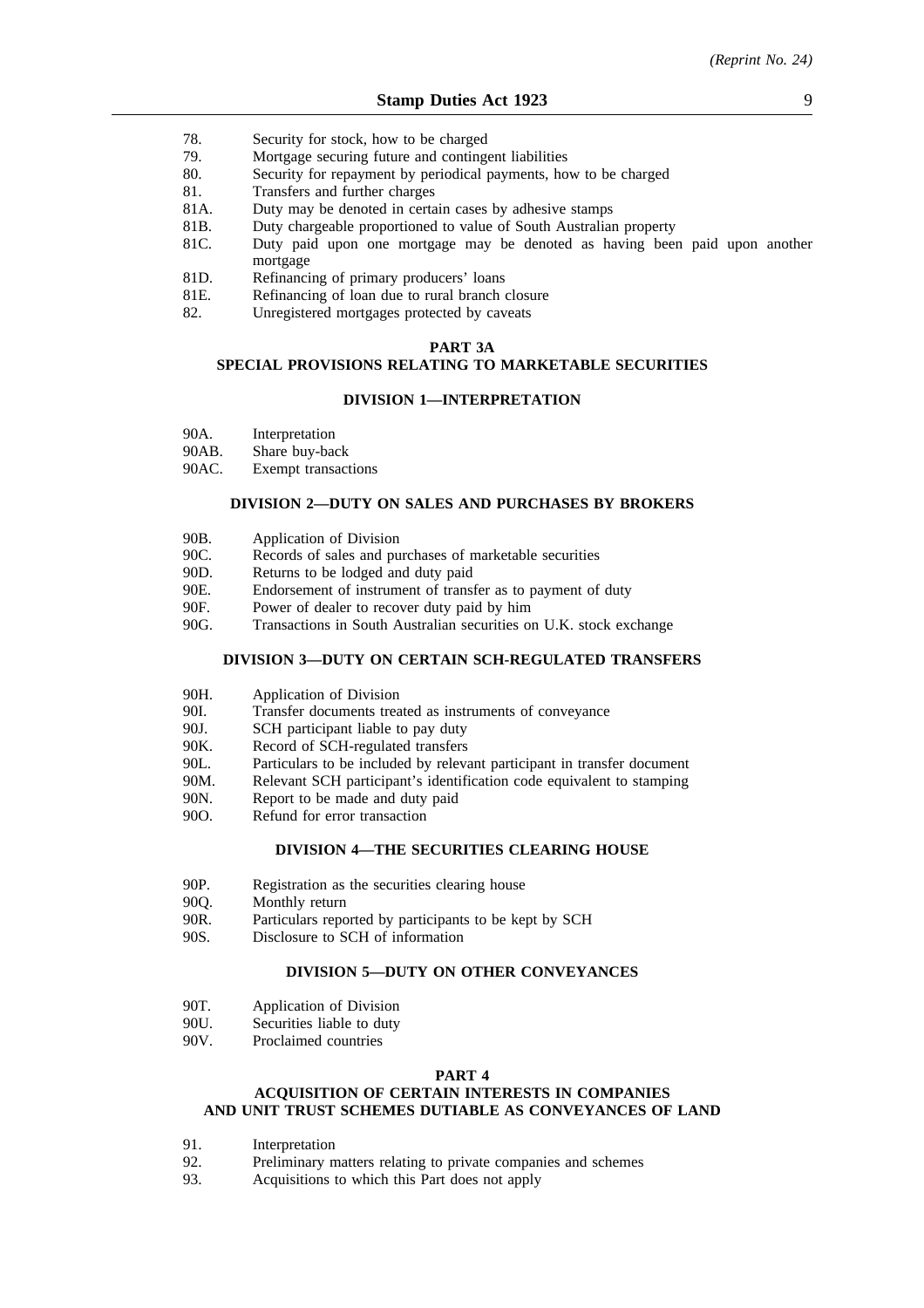- 94. Statement of acquisition of certain interests in a private company or scheme<br>95. Statement and payment of duty—private company or scheme
- 95. Assessment and payment of duty—private company or scheme<br>96. Statement of acquisition of land use entitlement
- 96. Statement of acquisition of land use entitlement<br>97. Assessment and payment of duty—land use entitlement
- 97. Assessment and payment of duty—land use entitlement 98. Special allowance for certain financial arrangements
- Special allowance for certain financial arrangements
- 99. Valuation of real property
- 100. Enforcement of Part
- 101. Notice may be registered on title
- 102. Charge on real property
- 103. Power of sale<br>104. Substituted se
- 104. Substituted service<br>105. Reassessment of du
- 105. Reassessment of duty in certain cases<br>105A. Company to lodge statement
- Company to lodge statement
- 105B. General ability to recover duty
- 105C. Private company or scheme may pay duty

## **PART 5 MISCELLANEOUS PROVISIONS**

- 106. Spoiled or unused stamps<br>106A. Transfers of marketable se
- 106A. Transfers of marketable securities not to be registered unless duly stamped 108. Penalties for certain offences
- 108. Penalties for certain offences<br>109. Penalty for fraud
- Penalty for fraud
- 111. Remedy for misappropriation
- 112. Regulations
- 114. Exemption from stamp duty

# **SCHEDULE 1**

*Transitional Provisions*

### **SCHEDULE 2**

# **APPENDIX LEGISLATIVE HISTORY**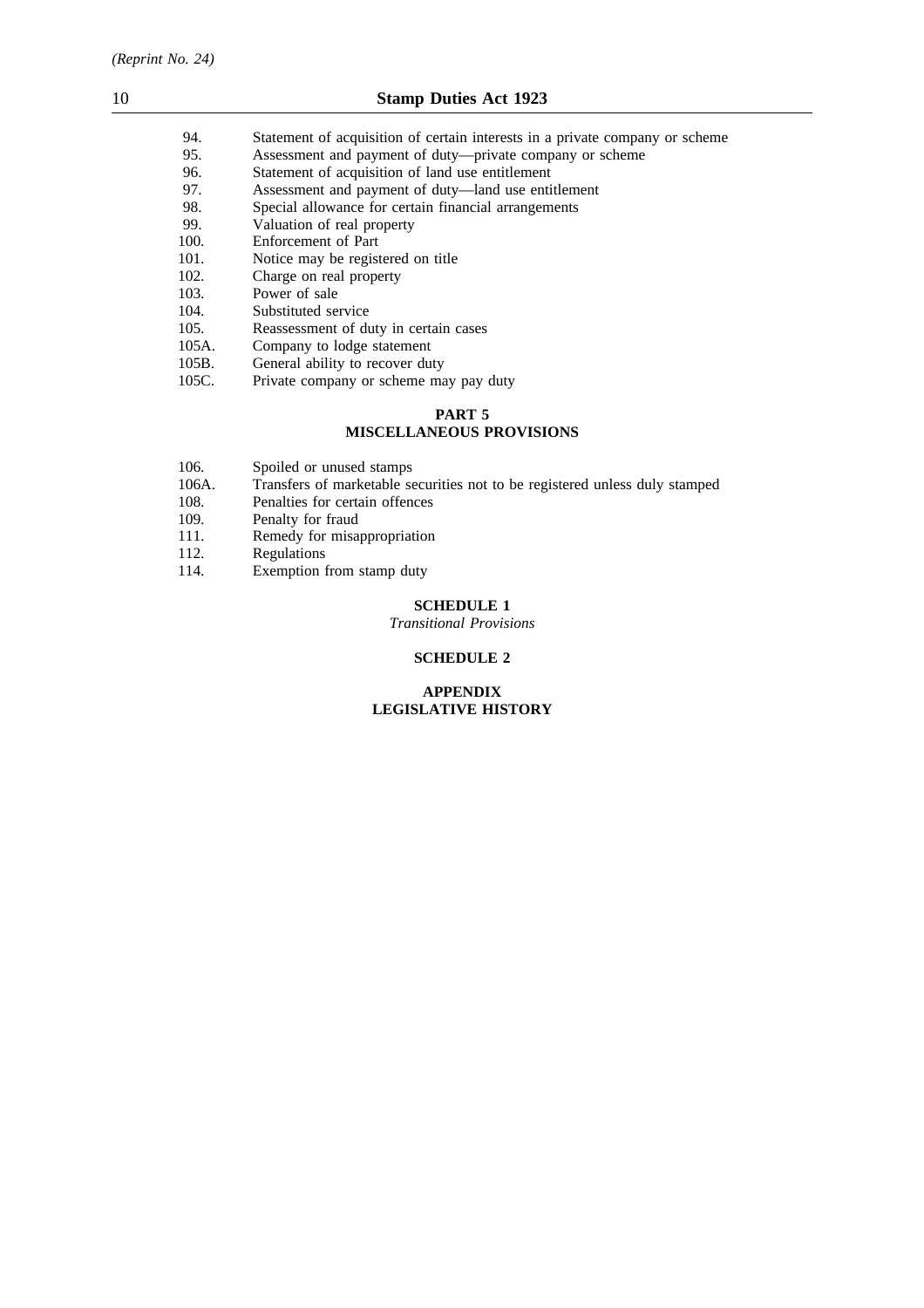# **The Parliament of South Australia enacts as follows:**

# **PART 1 PRELIMINARY PROVISIONS**

## **Short title**

**1.** This Act may be cited as the *Stamp Duties Act 1923*.

## **Interpretation**

**2.** In this Act, unless it is otherwise provided or there is something in the context repugnant thereto—

"**adhesive stamp**" means an adhesive stamp purchased or otherwise obtained from the Commissioner or a distributor of stamps in pursuance of this Act;

"**assessment**" means an assessment or reassessment by the Commissioner under Part 3 of the *Taxation Administration Act 1996*, and "**assess"** and "**assessed**" have corresponding meanings;

"**business of primary production**" means the business of agriculture, pasturage, horticulture, viticulture, apiculture, poultry farming, dairy farming, forestry or any other business consisting of the cultivation of soils, the gathering in of crops, the rearing of livestock or the propagation and harvesting of fish or other aquatic organisms;

"**Commissioner**" means the person appointed or acting as the Commissioner of State Taxation, and includes a person appointed or acting as a Deputy Commissioner of State Taxation (*see Part 9 of the Taxation Administration Act 1996*);

"**CUFS**" means an interest, issued by or on behalf of CHESS Depositary Nominees Pty Ltd, that provides beneficial ownership in respect of—

- *(a)* shares in a corporation incorporated outside Australia; or
- *(b)* units in a unit trust scheme,

being shares or units that are quoted on the market operated by the Australian Stock Exchange Limited<sup>.</sup>

"**die**" means die or other machine or implement used for impressing or imprinting stamps upon documents;

"**discretionary trust**" means an arrangement, however made, under which a person holds property, and the beneficial interest in all or any part of that property may be vested in a person (in this Act referred to as an "**object**" of the discretionary trust) on the exercise of a discretion, whether subject to any other contingency or not and whether the exercise of the discretion is obligatory or optional;

"**duty**" means duty charged under this Act, and includes penalty tax and interest payable under Part 5 of the *Taxation Administration Act 1996* in relation to duty under this Act;

"**executed**" and "**execution**", with reference to instruments not under seal, mean signed and signature;

"**forge**" includes counterfeit;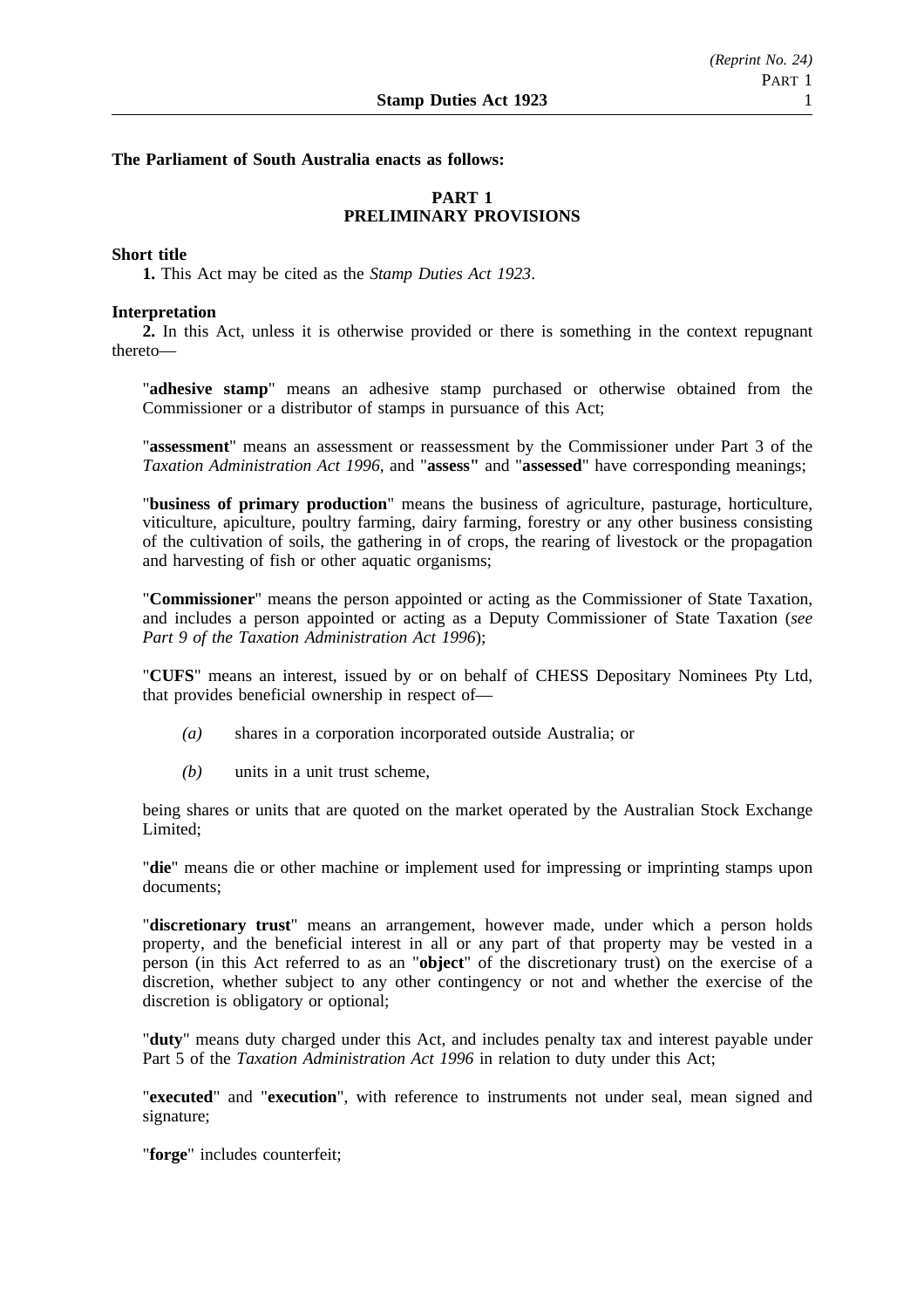"**GST**" means the tax payable under the GST law;

"**GST law**" means—

- *(a) A New Tax System (Goods and Services Tax) Act 1999* (Cwth); and
- *(b)* the related legislation of the Commonwealth dealing with the imposition of a tax on the supply of goods and services;

"**impressed stamp**" means—

- *(a)* a stamp impressed or imprinted by means of a die; or
- *(b)* a record imprinted or made by means of any machine or implement,

under the direction of the Commissioner in pursuance of this Act;

"**instrument**" includes every written document;

"**marketable security**" includes—-

- *(a)* any stock, share or other security of any municipal or other corporation, company or society; and
- *(b)* any debenture, debenture stock, bond, note or other security of a government or of any municipal or other corporation, company or society, whether constituting a charge on the assets of the government, municipal or other corporation, company or society or not; and
- *(ba)* any interest under a deed approved for the purposes of Division 5 of Part 7.12 of the *Corporations Law*, other than an interest of a kind excluded by regulation for the purposes of this Act; and
- *(c)* any stock or other security of such a kind as is or can be bought or sold through the agency of a member of any stock exchange in the Commonwealth; and
- *(d)* a right in respect of a marketable security; and
- *(da)* a CUFS; and
- *(e)* any other security of a kind prescribed for the purposes of this Act;

"**material**" means any sort of material upon which words or figures can be expressed;

"**money**" includes all sums expressed in Australian or foreign currency;

"**records**" means records of any kind (whether in documentary or other form);

"**rent**" includes an amount (however it may be described in a lease) to be paid by a lessee to a lessor to reimburse, offset or defray the lessor's liability to GST;

"**right in respect of a marketable security**" means a right, whether actual, prospective or contingent, of any person to have issued to him a marketable security, whether or not on payment of any money or other consideration for the marketable security;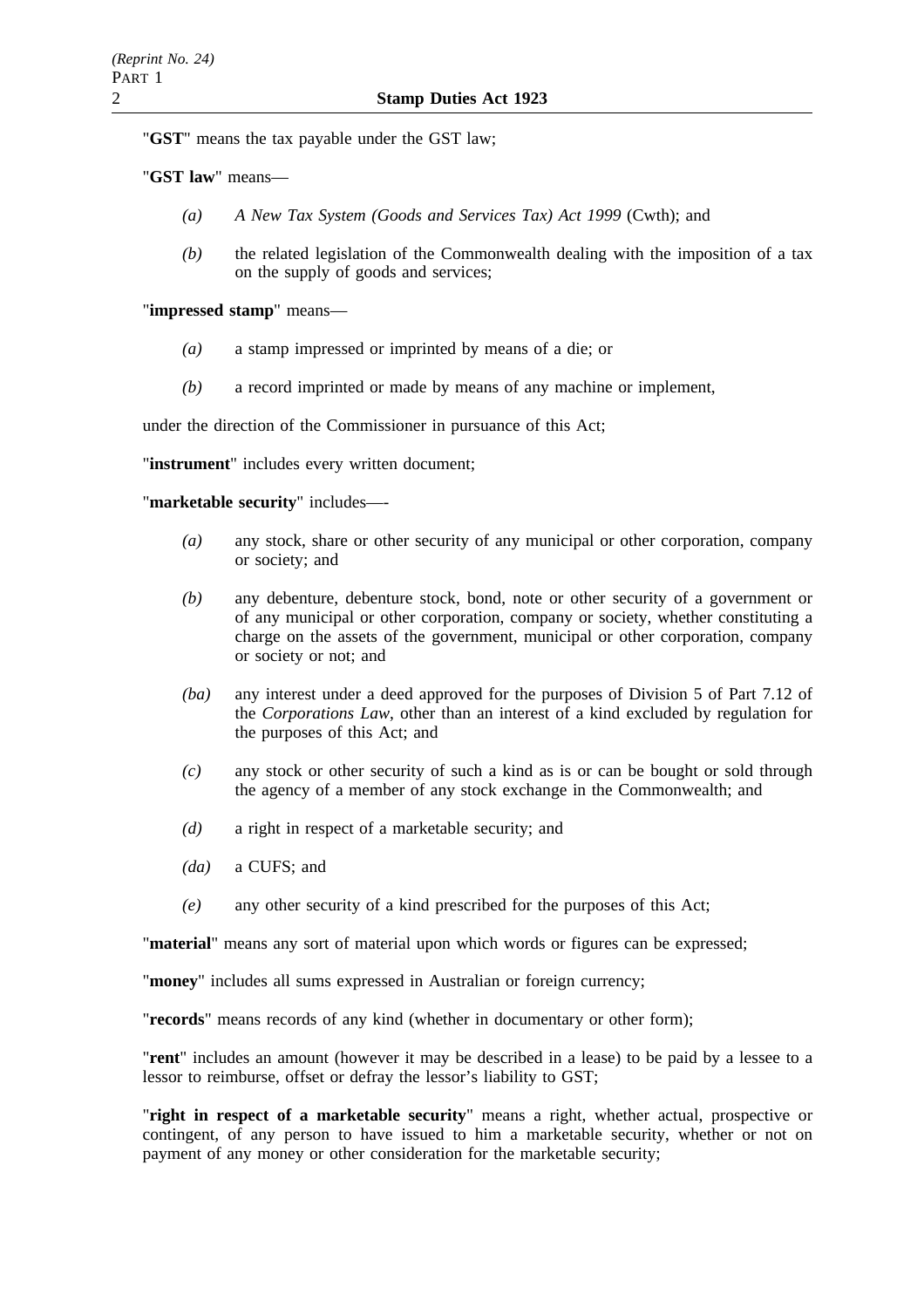"**stamp**" means an adhesive stamp or an impressed stamp;

"**stamped**" means bearing an impressed stamp or having an adhesive stamp affixed;

"**stock**" means any share in the stocks or funds of any State or government, or in the capital stock or funded debt of any company, corporation or society (whether incorporated in this State or elsewhere);

"**unit**" in relation to a unit trust scheme means a right or interest (however described) of a beneficiary under a unit trust scheme;

"**unit trust scheme**" means an arrangement made for the purpose, or having the effect, of providing for persons having funds available for investment facilities for the participation by them, as beneficiaries under a trust, in any profits or income arising from the acquisition, holding, management or disposal of any property subject to the trust;

"**write**", "**written**" and "**writing**" include every mode in which words or figures can be expressed upon material.

# **Taxation Administration Act**

**3.** This Act should be read together with the *Taxation Administration Act 1996* which makes provision for the administration and enforcement of this Act and other taxation laws.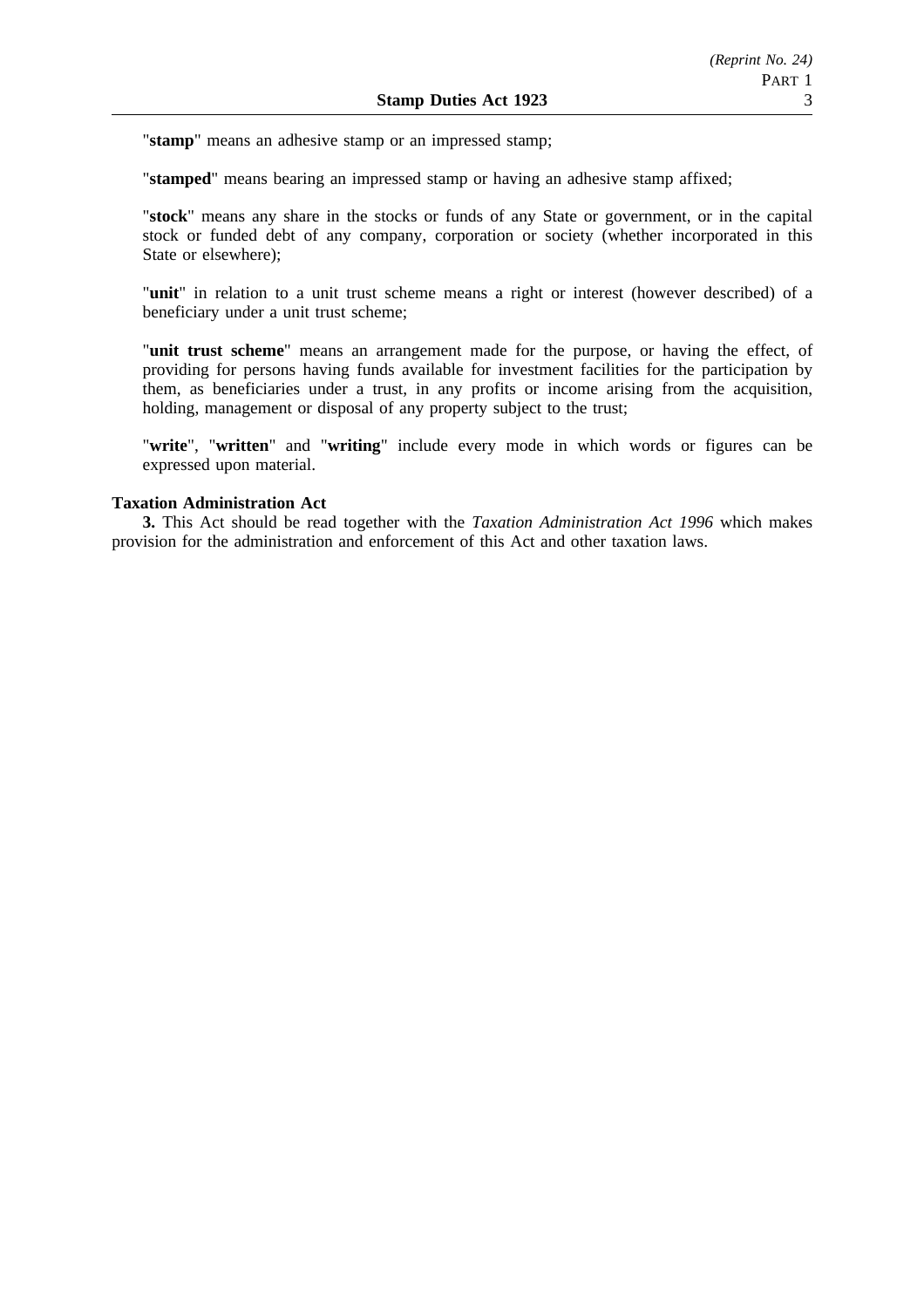### **PART 2**

# **GENERAL PROVISIONS WITH RESPECT TO STAMP DUTIES**

### **Imposition of stamp duties**

**4.** (1) Subject to the exemptions contained in schedule 2 and the other provisions of this Act, the stamp duties specified in that schedule are charged in respect of the instruments specified in that schedule.

(2) The parties who executed an instrument are jointly and severally liable to pay the duty charged in respect of the instrument.

# **Liability to duty of instruments outside South Australia**

**5.** Subject to this Act, duty shall be chargeable in respect of an instrument that is outside South Australia if the instrument relates (wherever it was executed) to property situated, or any matter or thing done or to be done, in South Australia.

### **Denotation of duty**

**6.** (1) Subject to any express provision to the contrary, the payment of duty on an instrument is to be denoted on the instrument by an impressed stamp.

(2) Subject to any express provision to the contrary, if another provision of this Act provides for duty on an instrument to be denoted by an adhesive stamp, the duty may be denoted by an impressed stamp or an adhesive stamp.

\*\*\*\*\*\*\*\*\*\*

# **Distribution of stamps, commission, etc.**

**7.** (1) The Governor may appoint any person a distributor of stamps.

(2) Any such distributor may be remunerated by a commission upon the value of stamps purchased for disposal by him, or by salary, or by any other allowance, and upon the sale of stamps to any such distributor such discount may be allowed as may be authorised by regulations made under this Act.

(3) A financial institution paying duty to the Commissioner in respect of cheque forms and cheques may be allowed commission at the prescribed rate.

\*\*\*\*\*\*\*\*\*\*

#### **Stamps to be provided**

**8.** The Treasurer shall, for denoting the several duties chargeable under this Act, provide such stamps or dies as may be required for the purposes of this Act, and may do any other act which may be necessary for effectually collecting the duties.

\*\*\*\*\*\*\*\*\*\*

### **Appropriate stamps to be used**

**11.** (1) A stamp which, by any word or words on the face of it, is appropriated to any particular description of instrument shall not be used for any instrument of another description.

(2) An instrument falling under the particular description to which any stamp is so appropriated shall not be deemed duly stamped unless it is stamped with the stamp so appropriated.

(3) No instrument shall be deemed duly stamped with an adhesive stamp unless the words "DUTY STAMP" are printed on and form part of the stamp.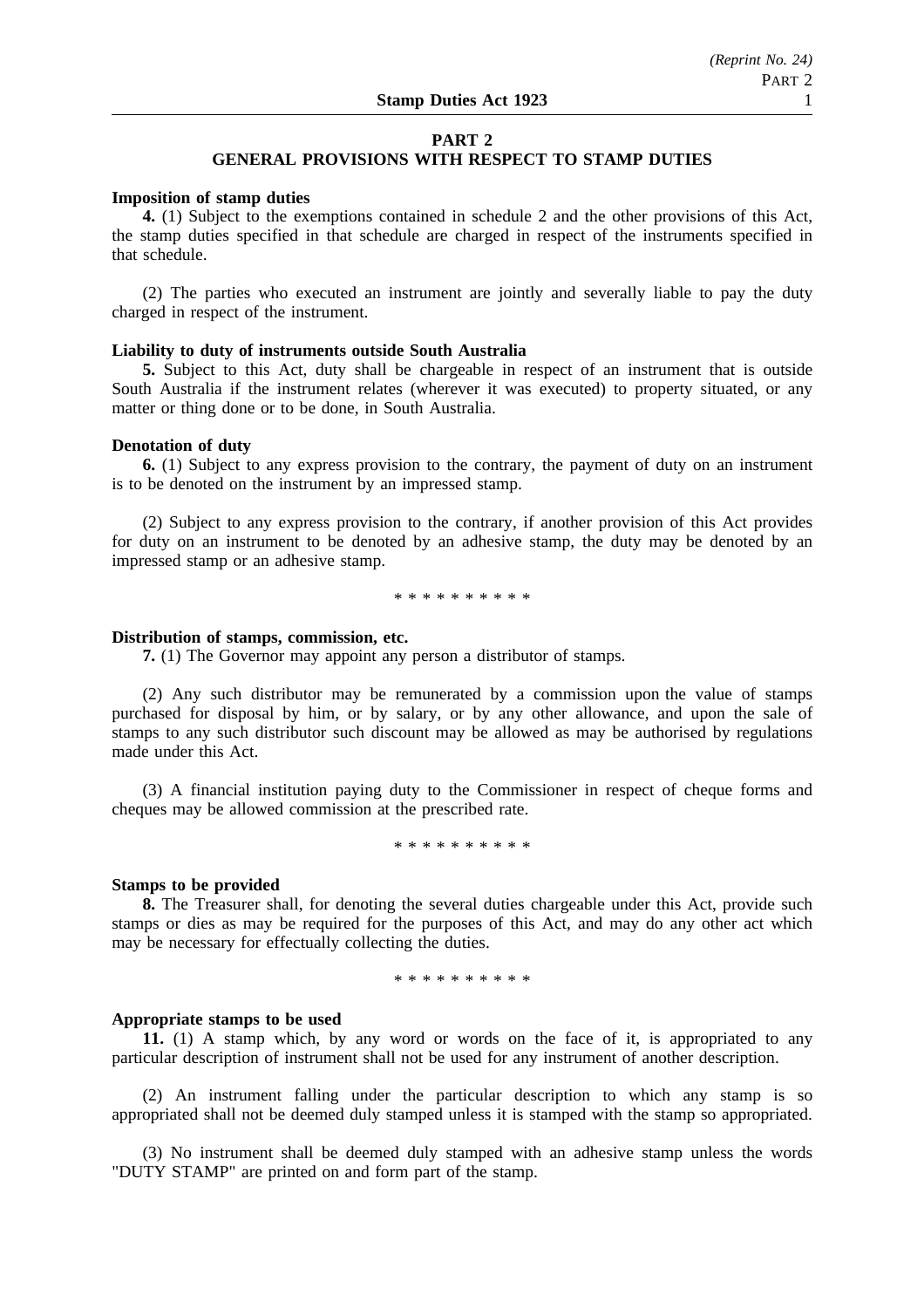# **Adhesive stamps to be cancelled**

**12.** (1) An instrument, the duty upon which is required or permitted by this Act to be denoted by an adhesive stamp, shall not be deemed duly stamped with an adhesive stamp unless—

- *(a)* the person required by this Act to cancel the adhesive stamp cancels it by writing on or across the stamp his name or initials, or the name or initials of his firm, together with the true date of his so writing, or otherwise effectually cancels the stamp and renders it incapable of being used for any other instrument; or
- *(b)* it is otherwise proved that the stamp appearing on the instrument was affixed thereto at the proper time.

(2) Where two or more adhesive stamps are used to denote the duty upon an instrument, each stamp shall be cancelled in the manner described above.

(3) A person who is required to cancel an adhesive stamp must not fail to do so in accordance with this Act.

Penalty: \$50.

## **How instruments to be stamped**

**13.** (1) Every instrument written upon stamped material shall be written in such manner, and every instrument partly or wholly written before being stamped shall be so stamped, that the stamp may appear on the face of the instrument and cannot be used for, or applied to, any other instrument written upon the same piece of material.

(2) If more than one instrument is written upon the same piece of material, each one of those instruments shall be separately and distinctly stamped with the duty with which it is chargeable.

### **Instruments to be separately charged**

**14.** Except where express provision is made to the contrary—

- *(a)* any instrument containing or relating to several distinct matters shall be separately and distinctly charged with duty in respect of each of such matters as if the portion of the instrument containing or relating to each such matter were a separate instrument;
- *(b)* any instrument made for any consideration in respect of which it is chargeable with *ad valorem* duty, and also for any further or other valuable consideration, shall, in addition to being charged with *ad valorem* duty, be charged with duty in respect of the last mentioned consideration as if it were an instrument made only for that consideration.

\*\*\*\*\*\*\*\*\*\*

# **Ascertainment of value of property**

**15A.** (1) If the value of property is to be ascertained by reference to an actual or notional cost of acquisition, any component of the cost of acquisition that is referable to GST payable on its sale or supply is to be regarded as a component of its value.

(2) In ascertaining the value of property for the purpose of assessing *ad valorem* duty on an instrument, the existence of an overriding power of revocation or reconveyance in that or any other instrument may be disregarded.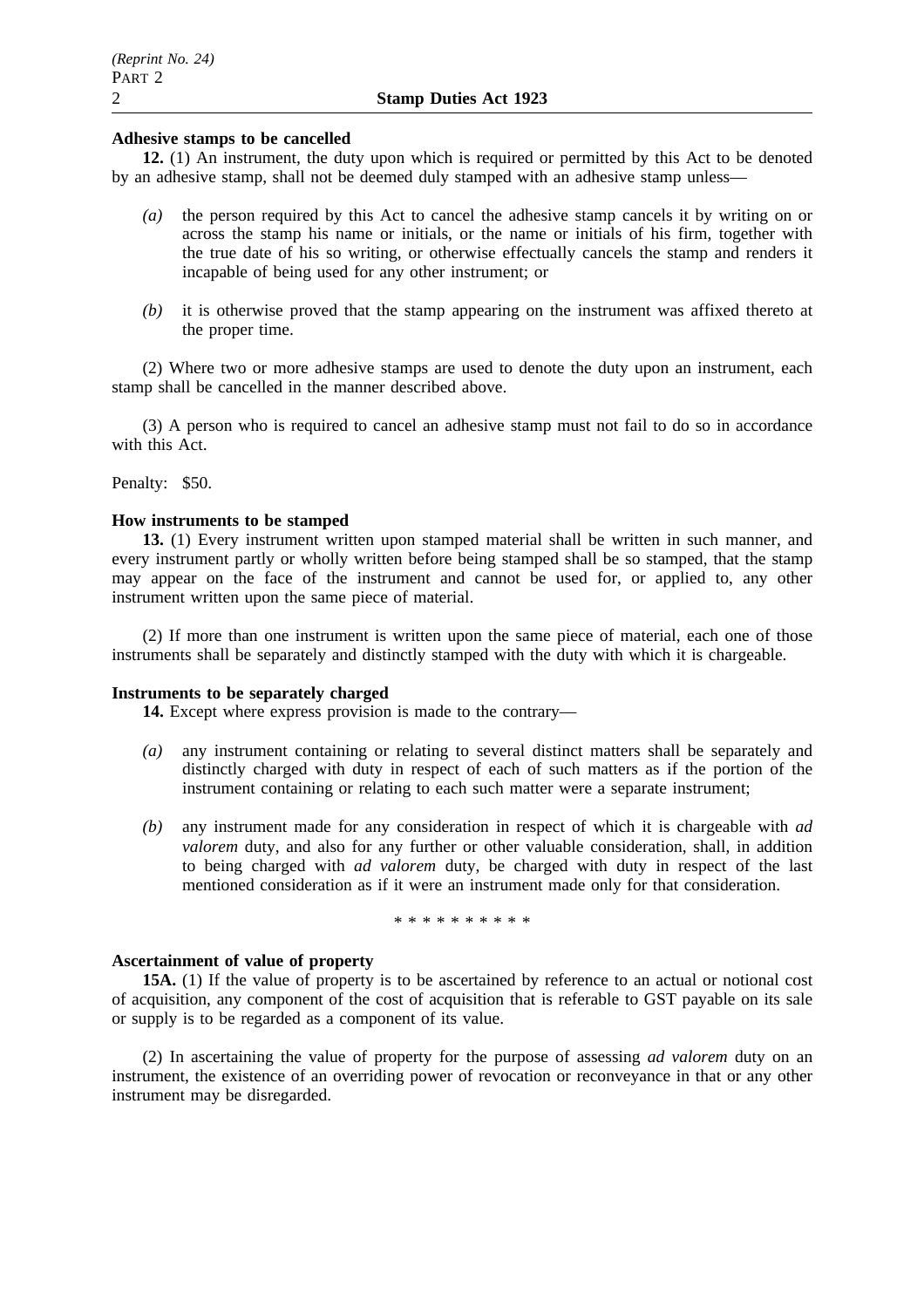# **Duty in force when instrument produced for stamping to apply**

**16.** The duty chargeable upon any instrument shall be calculated according to the rates in force at the time when the instrument is produced to the Commissioner for the purpose of being stamped.

## **Duty payable in respect of instruments conditionally executed**

**17.** (1) Subject to subsection (2), an instrument that is executed conditionally by one or more parties is liable to duty as if it had been executed unconditionally.

 $(2)$  If—

- *(a)* duty is paid on or in respect of an instrument that was executed conditionally by one or more of the parties;
- *(b)* the Commissioner is satisfied that, by reason of non-fulfilment of the condition, or recall of the execution, the instrument will never come into force,

the Commissioner will, on application by a party who paid the duty and production of the instrument, cancel any stamp on the instrument and refund the amount of the duty paid.

### **Duty on other instruments**

**18.** Where the duty with which any instrument is chargeable depends in any manner upon the duty paid upon another instrument, the payment of the last mentioned duty may, on production of both the instruments, be denoted in such manner as the Commissioner thinks fit upon the first mentioned instrument.

\*\*\*\*\*\*\*\*\*\*

### **Certain copies dutiable**

**19A.** (1) Notwithstanding any other provision of this Act, but subject to subsection (2), where an original instrument chargeable with duty under this Act has not been duly stamped or has been destroyed without being duly stamped, any copy of the instrument shall, for the purposes of this Act, be chargeable with duty as if it were the original and be deemed to have been executed by the person or persons who executed the original at the same time as the original was executed.

(2) Where an original instrument or a copy of an instrument is duly stamped under this Act, the Commissioner shall, upon application and production of that original or copy, stamp any copy or further copy or the original, as the case may be, with a particular stamp denoting that it is duly stamped.

(3) In this section—

"**copy**" includes—

- *(a)* a duplicate or counterpart of an original instrument; or
- *(b)* an instrument that acknowledges, evidences or records the existence or terms of an original instrument; or
- *(c)* an instrument that acknowledges, evidences or records the transaction or a part of the transaction to which an original instrument relates or related.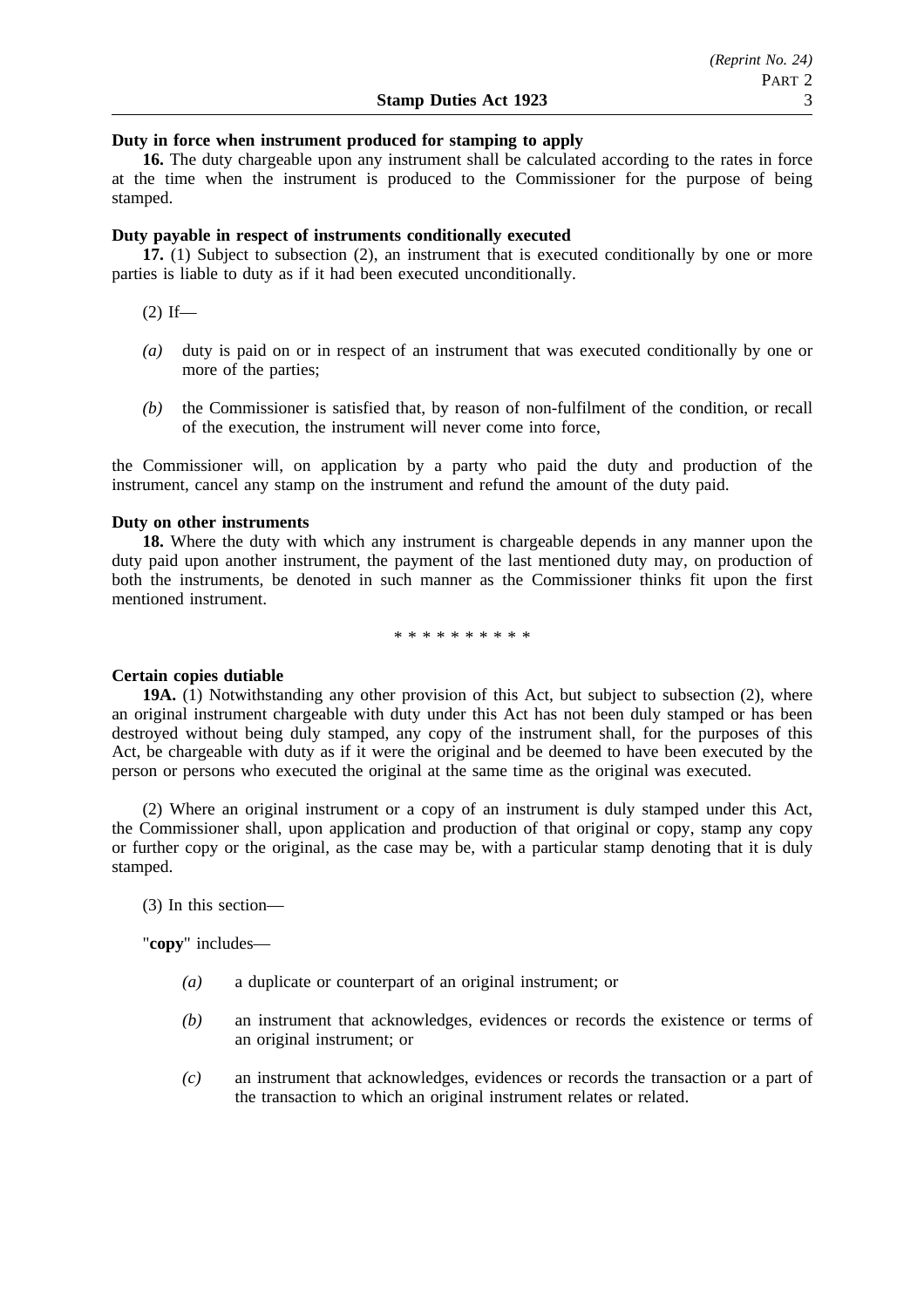# **Time for payment of duty and stamping**

**20.** (1) Subject to any express provision to the contrary, if an instrument is chargeable with duty, the duty must be paid and the instrument stamped—

- *(a)* in the case of an instrument executed in South Australia—within two months after its execution; or
- *(b)* in the case of an instrument executed outside South Australia—within two months after its receipt in South Australia or within six months after its execution, whichever period first expires.

\*\*\*\*\*\*\*\*\*\*

(2) If duty or further duty becomes chargeable on an instrument in consequence of an event occurring after its execution, the duty must be paid and the instrument stamped within two months after that event.

(3) The payment in relation to an instrument of any penalty tax or interest under Part 5 of the *Taxation Administration Act 1996* must be denoted on the instrument by a particular stamp.

(4) If an instrument that is chargeable with stamp duty is not produced to the Commissioner for stamping within the period prescribed by this section, any person who executed the instrument, or on whose behalf it was executed, is guilty of an offence.

Penalty: \$10 000.

(5) Subsection (4) does not apply in relation to—

- *(a)* an instrument executed, or brought into existence, before 7th December, 1987;
- *(b)* an instrument that has been duly stamped in some other manner authorised by this Act within the relevant period.

(6) It is a defence to a charge against subsection (4) to prove that the defendant delivered the instrument or had it delivered into the possession of some other party, or an agent for some other party, to the instrument in the reasonable expectation that the other party would have it stamped.

(7) The commission of an offence against subsection (4) does not affect the validity of the instrument in relation to which the offence was committed.

### \*\*\*\*\*\*\*\*\*\*

### **Admissibility of unstamped instruments in evidence**

**21.** Upon the production of any instrument chargeable with duty as evidence in any civil proceedings in any part of South Australia, the officer whose duty it is to read the instrument shall call the attention of the presiding judge, special magistrate or justices to any omission or insufficiency of the stamp thereon.

#### \*\*\*\*\*\*\*\*\*\*

# **Except as aforesaid no unstamped instrument to be received in evidence**

**22.** No instrument chargeable with duty executed in any part of South Australia, or relating, wherever it was executed, to any property situated, or to any matter or thing done or to be done, in any part of South Australia, shall, except in criminal proceedings, be pleaded or given in evidence, or admitted to be good, useful or available at law or in equity, unless duly stamped.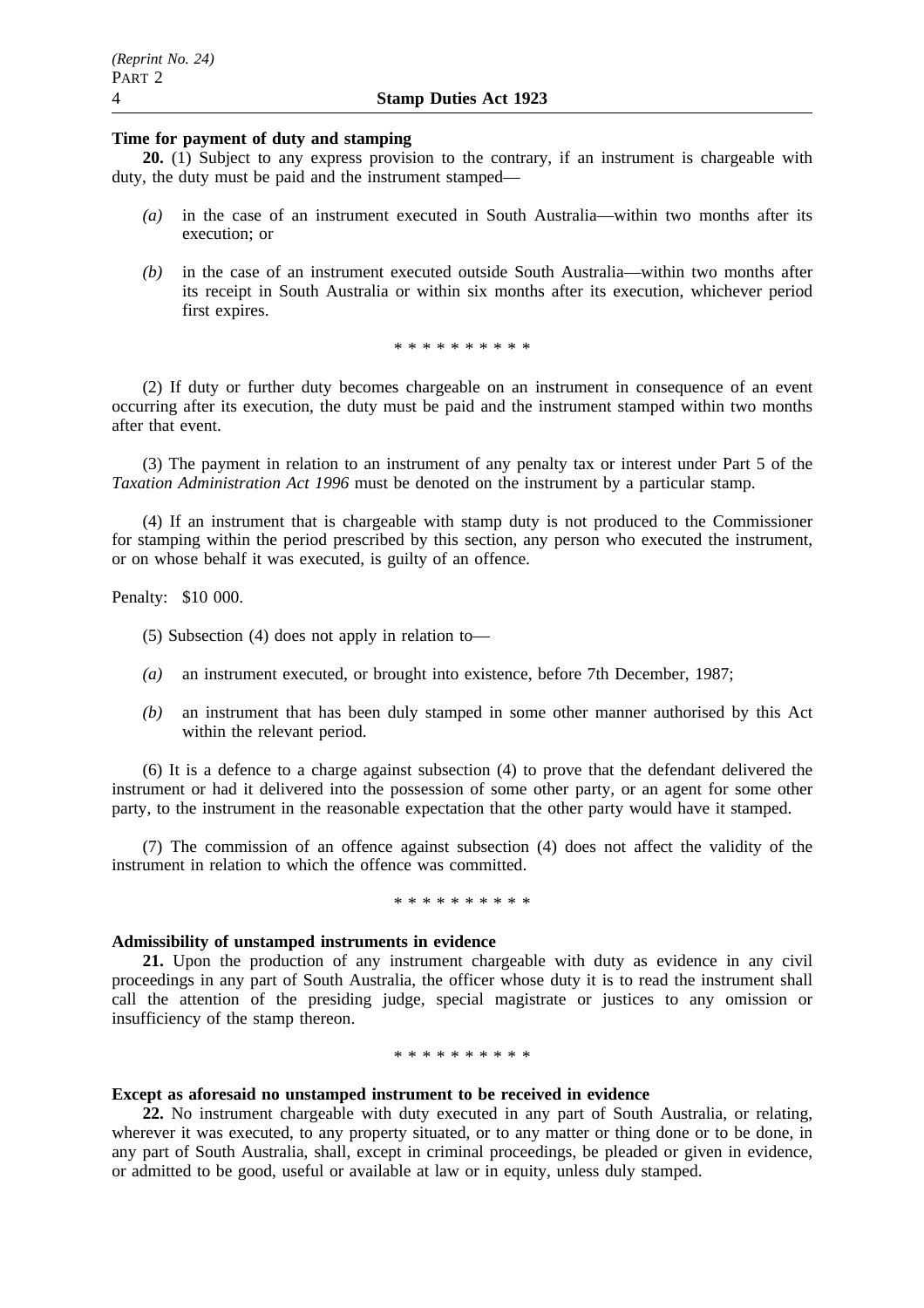### **Assessments and stamping of instruments**

**23.** (1) If the result of an assessment relating to an instrument is that the instrument is not chargeable with duty, the instrument may be stamped by the Commissioner with a particular stamp denoting that it is not chargeable with duty.

\*\*\*\*\*\*\*\*\*\*

(2) If the result of an assessment relating to an instrument is that the instrument is chargeable with duty or further duty, the instrument is, on payment of any duty or further duty payable in respect of the instrument, to be stamped or further stamped in accordance with the assessment, and, when so stamped, may also be stamped by the Commissioner with a particular stamp denoting that it is duly stamped.

(3) If the result of an assessment relating to a stamped instrument is that duty or further duty is chargeable in respect of the instrument, the instrument is, from the date of the assessment until the duty or further duty is paid and the instrument is further stamped, to be taken to be insufficiently stamped, and this subsection applies despite the fact that the instrument has already been stamped, whether under this section or another provision of this Act, with a particular stamp denoting that it is not chargeable with duty or that it is duly stamped.

(4) Every instrument stamped with the particular stamp denoting either that it is not chargeable with duty or that it is duly stamped shall, subject to subsection (3), be admissible in evidence and shall be available for all purposes, notwithstanding any objection relating to duty.

(5) An instrument on which duty has been assessed by the Commissioner cannot be stamped except in accordance with that assessment unless the Commissioner reassesses duty on the instrument.

#### \*\*\*\*\*\*\*\*\*\*

### **No instrument to be enrolled or registered unless stamped**

**27.** No person whose office it is to enrol, register or enter in or upon any rolls, books or records any instrument chargeable with any duty, or the memorial of any instrument chargeable with any duty, shall enrol, register or enter any such an instrument or memorial unless the instrument is duly stamped.

\*\*\*\*\*\*\*\*\*\*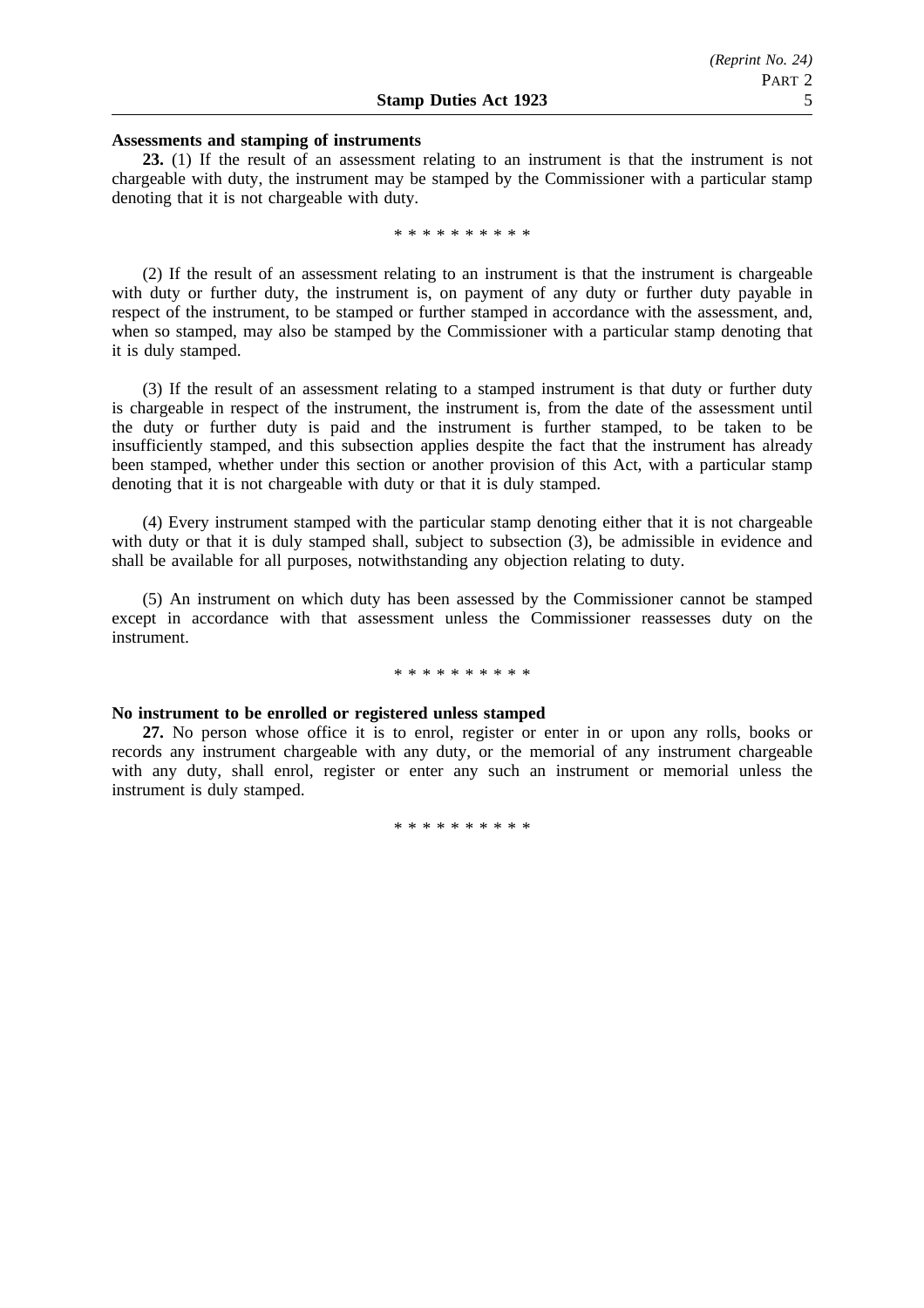# **PART 3 SPECIAL PROVISIONS WITH RESPECT TO CERTAIN STAMP DUTIES**

# \*\*\*\*\*\*\*\*\*\*

#### *Agreements*

### **Adhesive stamp may be used for agreement not under seal**

**29.** The duty upon an agreement not under seal may be denoted by an adhesive stamp, which shall be cancelled by one of the parties executing the agreement.

# **When agreement comprised of several letters**

**30.** In any case where an agreement is constituted by two or more letters, the agreement and all the letters shall be deemed to be duly stamped if any one of the letters is duly stamped with the duty payable upon the agreement.

### **Certain contracts to be chargeable as conveyances on sale**

**31.** (1) Any contract or agreement in writing for the sale of any estate or interest in any property (including goods, wares and merchandise not being goods, wares and merchandise agreed to be sold in the ordinary course of trade by a party whose business is or includes the sale of such goods, wares and merchandise) except—

*(a)* property which cannot vest in the purchaser except upon registration of a conveyance; or

\*\*\*\*\*\*\*\*\*\*

*(c)* stock or marketable securities or shares in the stock, funds or capital of any corporation, company or society,

shall be charged with the same *ad valorem* duty as if it were an actual conveyance on sale of the estate or interest contracted or agreed to be sold.

\*\*\*\*\*\*\*\*\*\*

(2) Where duty has been duly paid on a contract or agreement in accordance with subsection (1), any conveyance made to the purchaser in pursuance of the contract or agreement shall not be chargeable with any duty, and the Commissioner, upon application and upon the production of the contract or agreement duly stamped, shall stamp the conveyance with a particular stamp denoting that it is duly stamped.

(3) For the purposes of this section, a receipt for the payment, in pursuance of any contract or agreement, of any purchase money shall, in the absence of any further or other instrument being or evidencing the contract or agreement, be charged with *ad valorem* duty.

(4) If any such contract or agreement as is mentioned in subsection (1) is afterwards rescinded or annulled, or for any other reason is not substantially performed or carried into effect so as to operate as, or to be followed by, a conveyance, the person who paid the *ad valorem* duty upon the contract or agreement shall be deemed to be possessed of stamped material rendered useless by being inadvertently spoiled, within the meaning of section 106, and the provisions of that section shall apply accordingly.

(5) This section shall not apply to, or in respect of, any hire-purchase agreement within the meaning of this Act.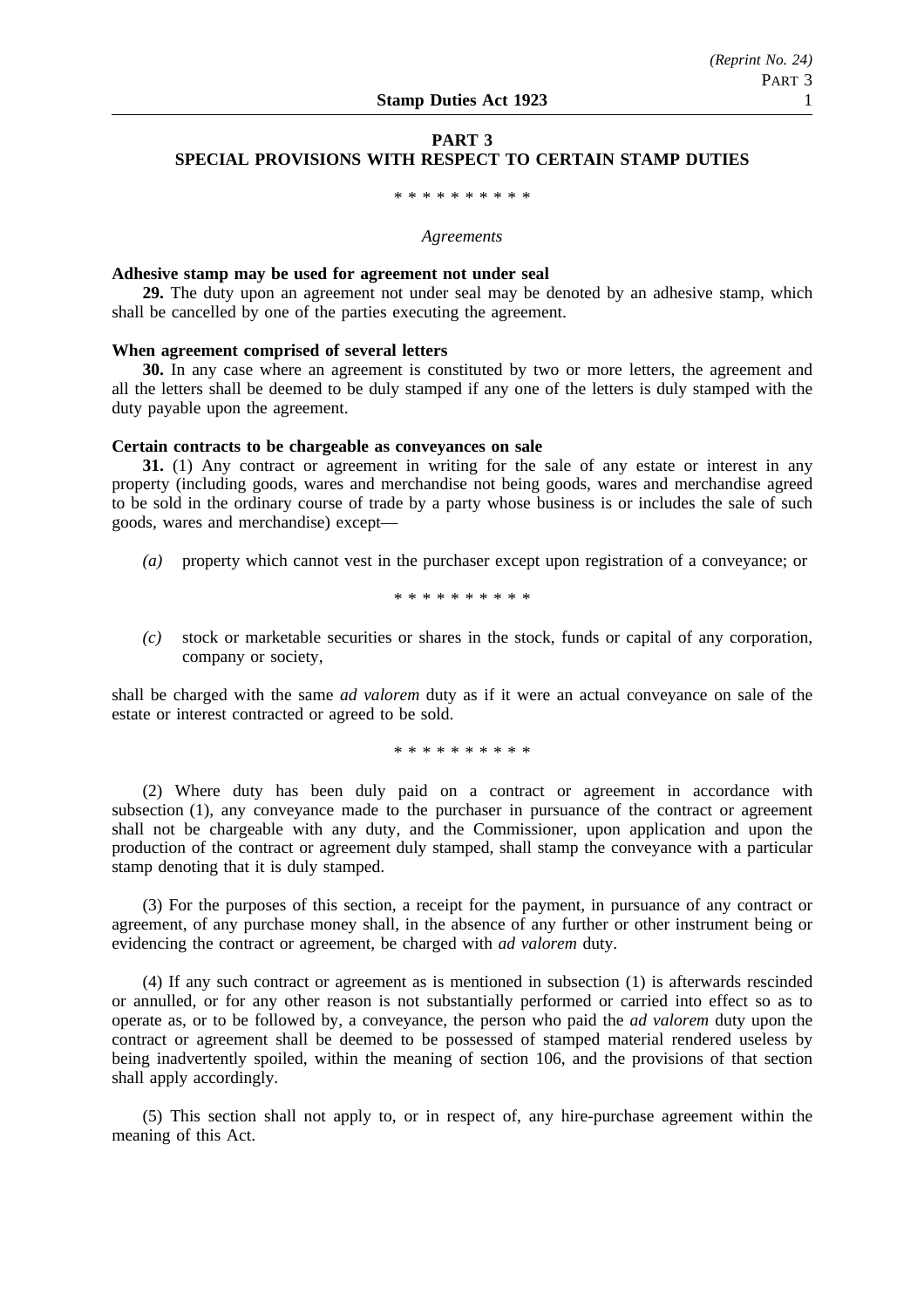# **Duty on agreements for "walk in walk out" sales of land used for primary production 31A.** Notwithstanding section 31, if—

- *(a)* a contract or agreement in writing provides for the sale as a going concern of land used wholly or mainly for the business of primary production, together with stock, implements and other chattels held or used in connection therewith; and
- *(b)* the contract or agreement sets out separately the consideration payable for the land and the consideration payable for stock, implements or other chattels; and
- *(c)* the Commissioner certifies in writing on the contract or agreement that he is of the opinion that the consideration specified as being payable for the land represents the value of that land,

then the contract or agreement in writing shall be chargeable with stamp duty as if it related solely to the land mentioned therein and not to the stock, implements and other chattels.

# *Rental Business*

# **Interpretation**

**31B.** For the purposes of the provisions of this Act falling under the heading of *Rental Business*, unless the contrary intention appears—

"**bailee**" means a person who has, or is entitled to, possession of goods under a contractual or non-contractual bailment;

"**bailment plan**" means an arrangement under which—

- *(a)* a financier provides financial accommodation for a business carried on by a trader; and
- *(b)* the financier retains or acquires title to a trading stock as security for the financial accommodation provided; and
- *(c)* the trader has possession of the trading stock by virtue of a contractual or noncontractual bailment;

"**bailor**" means a person who confers a right to possession of goods on another under a contractual or non-contractual bailment;

"**contractual bailment**" means a contract or agreement under which a person who owns, or is entitled to the possession of, goods confers on another a right to possession or use of the goods but does not include a contract or agreement under which a right to the possession or use of goods is conferred incidentally to a lease of, or licence to occupy, land;

"**corresponding law**" means a law of the Commonwealth or of another State or of a Territory that imposes duty of a similar nature to the duty imposed under this heading in respect of rental business or hiring arrangements;

"**goods**" includes all chattels personal and any fixture severable from the realty, but does not include money, livestock , things in action or books;

"**registered person**" means a person registered under section 31E;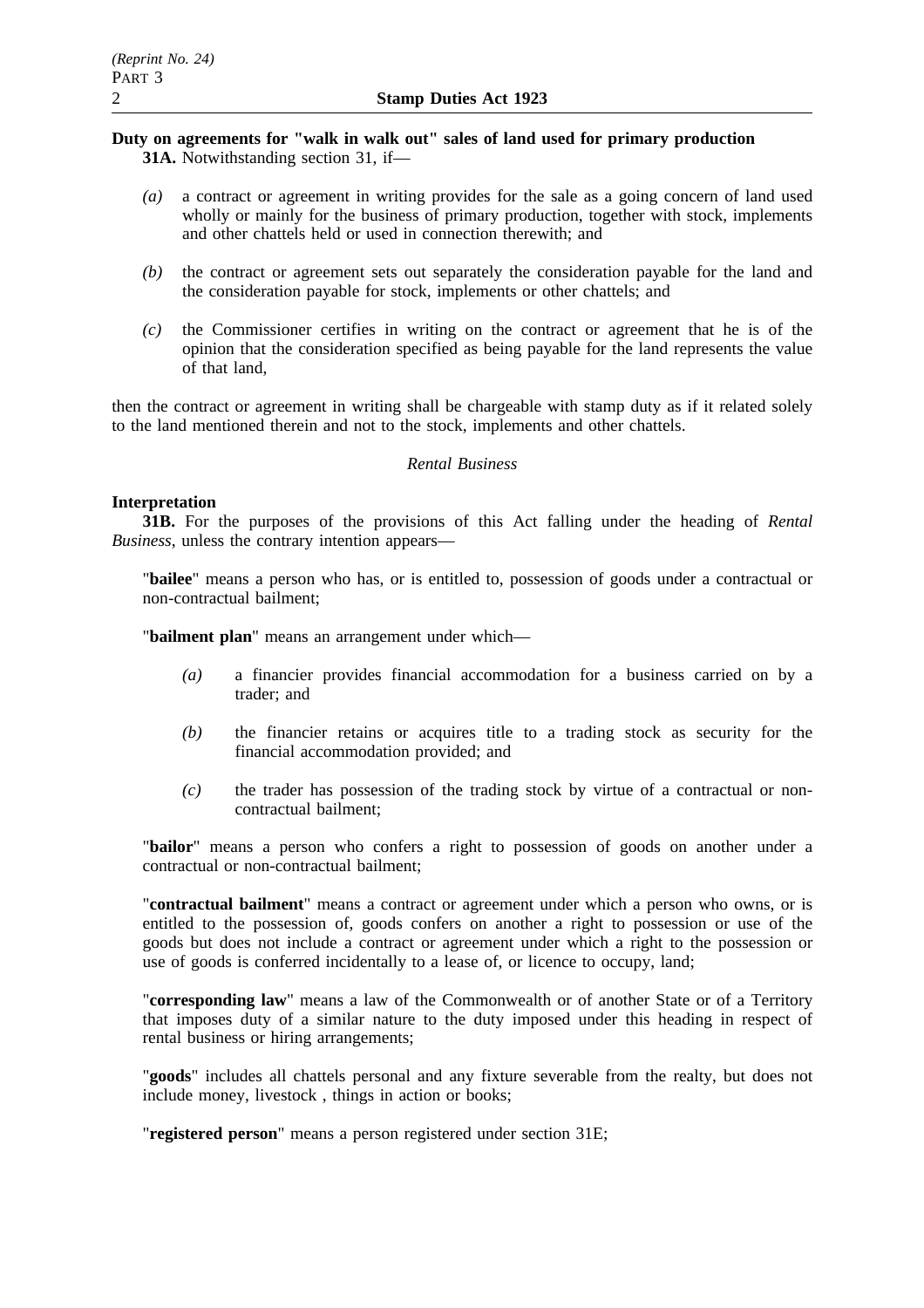"**related corporation**", in relation to a corporation, means a corporation that is, by virtue of section 50 of the *Corporations Law*, deemed to be related to the first mentioned corporation;

"**rental business**" means—

- *(a)* the business of conferring rights to the possession or use of goods under a contractual bailment; or
- *(b)* the business of acquiring the rights of the bailor under a contractual bailment; or
- *(c)* the business of providing financial accommodation under a bailment plan; or
- *(d)* the business of guaranteeing the obligations of a bailee under a contractual bailment or a bailment plan,

but does not include business of a class exempted by regulation from the ambit of this definition.

\*\*\*\*\*\*\*\*\*\*

# **Persons carrying on rental business**

**31D.** (1) Subject to subsection (3), a person shall not carry on any rental business in South Australia (whether or not he also carries on any other business), or advertise or hold himself out in any way as carrying on any such business, whether the head office or principal place of business of that person is in South Australia or elsewhere, unless he is a registered person.

Penalty: \$10 000.

(2) Any person who, in the course of any business, undertakes negotiations in South Australia with the object of transacting any rental business shall be deemed to carry on rental business in South Australia, whether or not he has an established place of business in South Australia.

(3) Subsection (1) shall not apply to a person acting as an agent or employee of a registered person by reason only of the fact that he is so acting.

\*\*\*\*\*\*\*\*\*\*

### **Registration**

**31E.** (1) The Commissioner shall register any person who applies in the prescribed form for registration under this section.

(2) A registered person who is no longer required to be registered may, by notice in the prescribed form given to the Commissioner, cancel his registration under this section.

# **Statement to be lodged by person registered or required to be registered**

**31F.** (1) Subject to this Act, and in particular to section 31I, a registered person, or a person required under section 31D to be a registered person, shall—

- *(a)* not later than the twenty-first day of each month, lodge with the Commissioner a statement in the prescribed form setting out the total amount received during the preceding month in respect of his or her rental business; and
- *(b)* not later than the twenty-first day of each month, pay to the Commissioner duty equal to 1.8 per centum of the amount (if any) by which the amount required under paragraph *(a)* to be set out in a statement for that month exceeds \$2 000.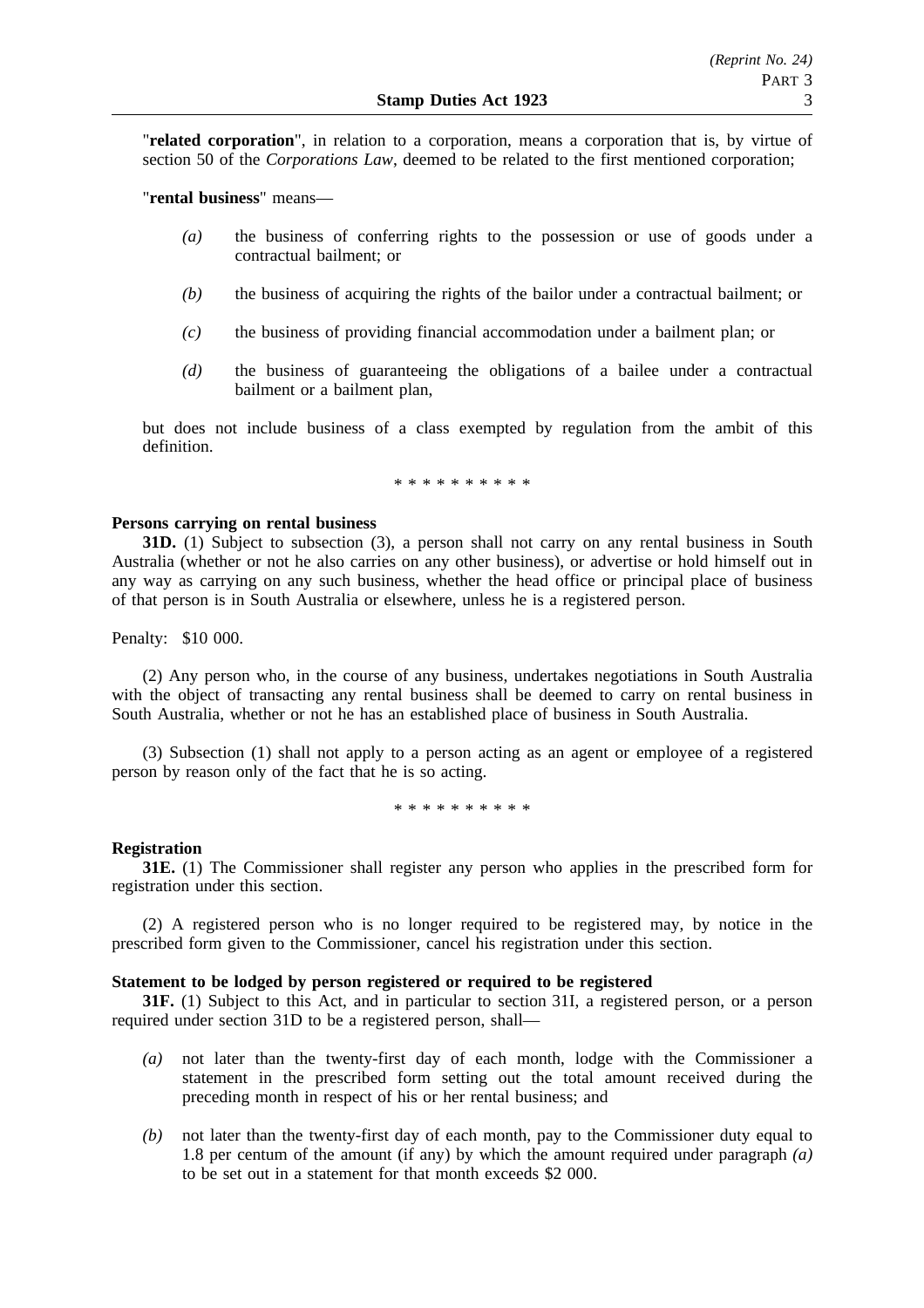(1a) The amount received by a registered person in respect of a rental business is taken to include—

- *(a)* amounts received for services incidental or related to the rental business; and
- *(b)* amounts received to reimburse, offset or defray the registered person's liability to GST on the services provided in and incidental to the registered person's business.
- (2) Where—
- *(a)* a registered person has been carrying on rental business; and
- *(b)* the total amount received by him during the last preceding period of twelve months in respect of that rental business did not exceed \$24 000,

the registered person may, instead of lodging a statement with the Commissioner under subsection (1), by notice in writing given to the Commissioner, elect to lodge with the Commissioner, not later than the thirty-first day of March in each year, a statement showing the total amount received by him in the period commencing on the first day of February in the last preceding year and ending on the thirty-first day of January next in respect of his rental business (not including any amount previously included in a statement lodged with the Commissioner pursuant to subsection  $(1)(a)$  and to pay to the Commissioner as duty an amount equal to 1.8 per centum of the amount (if any) by which the total amount exceeds \$24 000.

(3) A registered person who has made an election pursuant to subsection (2) must, each year while the election is in force, lodge a statement with and pay duty to the Commissioner in accordance with the election.

(4) Any election made by a registered person pursuant to subsection (2) may be cancelled with effect from and in relation to the period of twelve months commencing on the first day of February next following, by notice in writing under the hand of the registered person given to the Commissioner or by notice in writing under the hand of the Commissioner given to the registered person, if the Commissioner is satisfied that the total amount received by the registered person who has made the election was in excess of \$40 000 in any period of twelve months.

(5) The amount to be shown on the statement includes any amounts received under a contractual bailment if—

- *(a)* the contractual bailment was entered into in South Australia; or
- *(b)* any negotiations leading to the formation of the contractual bailment took place in South Australia; or
- *(c)* the goods were delivered in South Australia to the person who obtained the right to their possession or use under the contractual bailment.

\*\*\*\*\*\*\*\*\*\*

### **Manner of denoting duty on statement**

**31H.** The duty paid by a person on a statement lodged with the Commissioner under section 31F shall be denoted by cash register imprint on the statement or in such other manner approved by the Auditor-General as is notified by the Commissioner in the *Gazette*.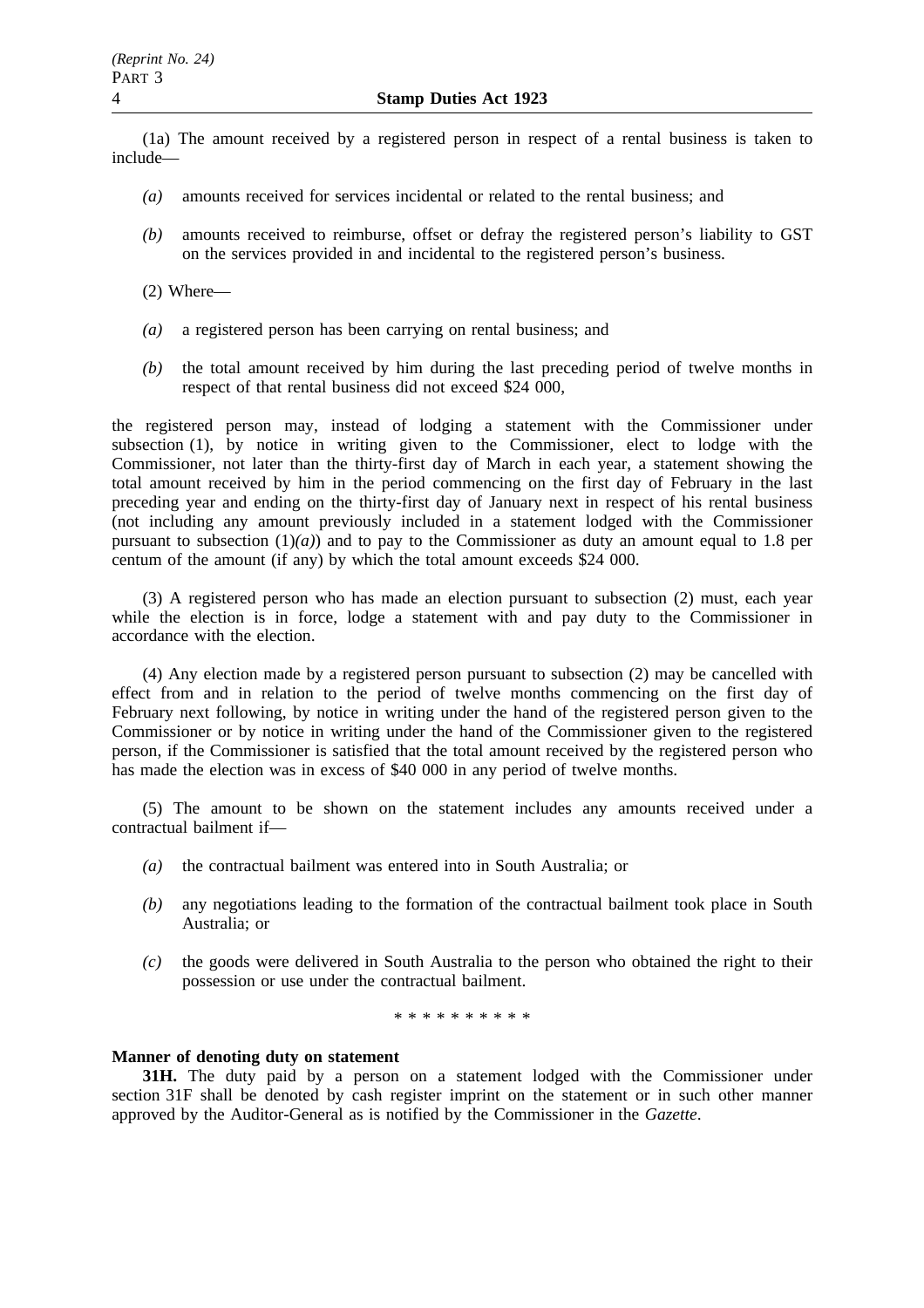# **Matter not to be included in statement**

**31I.** (1) Nothing contained in section 31F shall require a person to include in a statement required by that section to be lodged with the Commissioner any amount in respect of—

- *(a)* a transaction entered into by the person in the course of any business carried on by the person as a pawnbroker; or
- *(b)* the sale of any goods (other than where there is an agreement, arrangement or understanding that the person to whom the goods are sold may, at a later time, sell the goods back to the first mentioned person); or
- *(c)* if the person is a registered person, any business transacted by the registered person in respect of which the registered person has paid duty under a corresponding law where—
	- (i) the rate of duty under that corresponding law is not less than 1.8 per cent on amounts received in respect of any rental business or hiring arrangement (disregarding any deductions or allowances available under that corresponding law); and
	- (ii) the Commissioner is satisfied, on application made to the Commissioner by the registered person in a manner and form determined by the Commissioner, that it would be reasonable to allow the registered person to have the benefit of this subsection in respect of that business; or

\*\*\*\*\*\*\*\*\*\*

- *(g)* the grant, by a corporation to a related corporation, of the right to the use of goods beneficially owned by that first mentioned corporation; or
- *(h)* any business transacted by him outside South Australia, where—
	- (i) no negotiations leading to the transaction of the business took place in South Australia; and
	- (ii) the amounts obtained or the goods obtained by the other party to the transaction were obtained for the purpose of being wholly expended or wholly used outside South Australia.
- $(1a)$  If—
- *(a)* a registered person, in respect of any period for which duty is payable under this heading in respect of his or her rental business, pays duty in respect of the same business (including business that involves a hiring arrangement) under a corresponding law; and
- *(b)* the rate of duty under that corresponding law is less than 1.8 per cent on amounts received in respect of any rental business or hiring arrangement (disregarding any deductions or allowances available under that corresponding law); and
- *(c)* the Commissioner is satisfied, on application made to the Commissioner by the registered person in a manner and form determined by the Commissioner, that it would be reasonable to allow a deduction to be made under this subsection,

the registered person is entitled to a deduction from the amount of duty that would, apart from this subsection, be payable, the amount of the deduction being equal to the amount of duty paid in respect of the same business under that corresponding law for the corresponding period.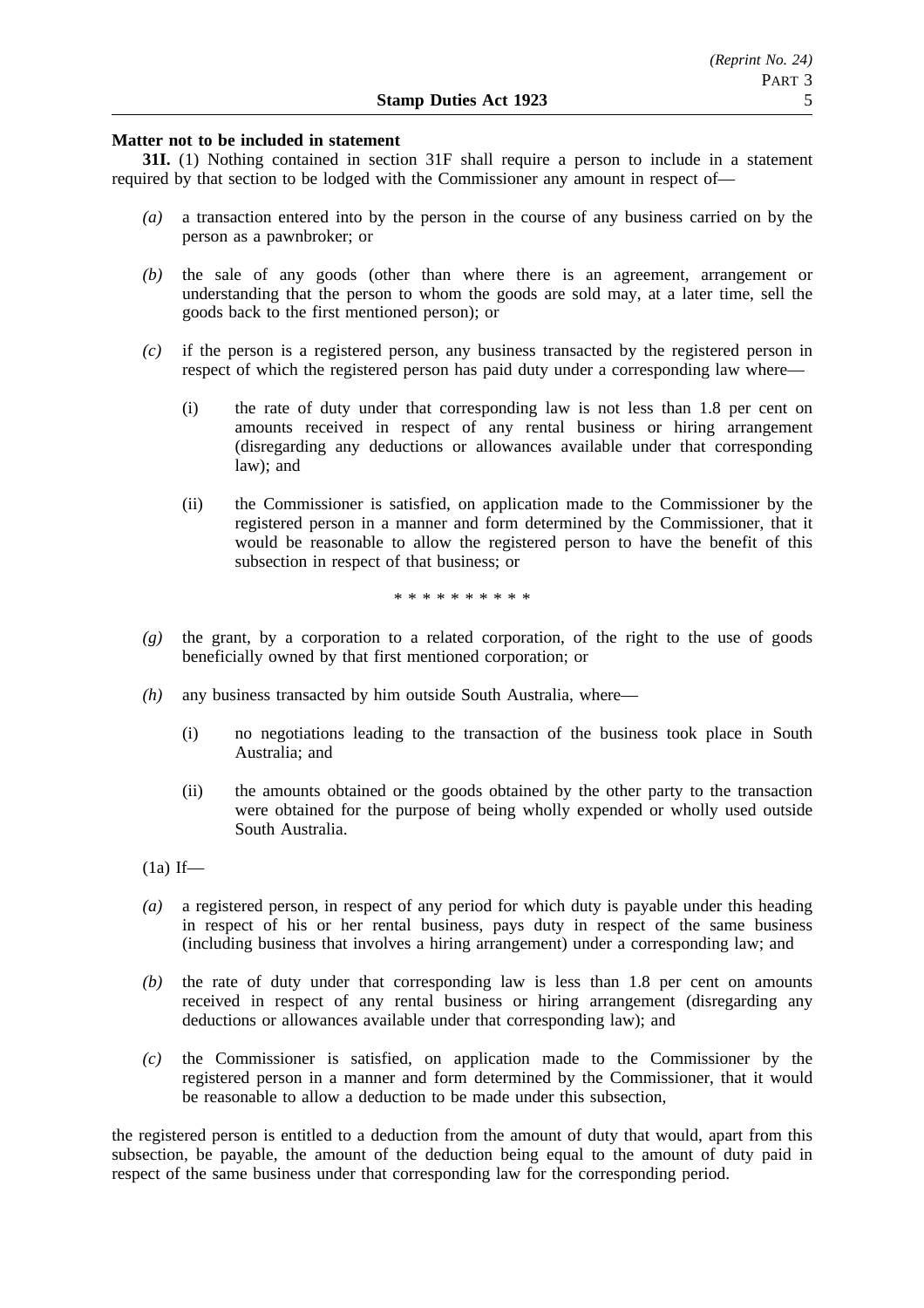(1b) The Commissioner may, in making a decision on an application under subsection  $(1)(c)(ii)$  or  $(1a)(c)$ , take into account any of the following:

- *(a)* the law that constitutes the proper law with respect to the business to which the application relates, or that would be the proper law had not the registered person and any other person with whom the registered person has entered into or is conducting the business expressly or by implication determined on the law of some other place as the law to govern the business;
- *(b)* the extent to which the business to which the application relates is connected with the place where the corresponding law applies;
- *(c)* the extent (if any) to which it appears to the Commissioner that the registered person has arranged or structured his or her business to avoid the payment of duty under this heading,

and may take into account such other matters (whether similar or dissimilar to those referred to above) as the Commissioner thinks fit.

(1c) Where a person receives in excess of \$2 000 per month for or in relation to the use of goods under a lease, bailment, licence or other agreement that provides for the person to be responsible for the servicing of those goods, the person may deduct from the excess, on account of the cost of servicing those goods—

- *(a)* an amount not exceeding 40 per centum of the excess or such higher proportion of the excess as is fixed by the Commissioner, on the application of the person, in respect of particular goods where, in the opinion of the Commissioner, the higher proportion is properly attributable to the cost of servicing the goods; or
- *(b)* the actual cost of servicing the goods,

whichever is the lesser.

\*\*\*\*\*\*\*\*\*\*

# **Calculation by other methods**

**31K.** (1) Where the Commissioner is satisfied that—

- *(a)* it is not reasonably practicable to calculate precisely any amount which is to be set out in the statement of any registered person required to be lodged under section 31F, he may agree to accept from that person statements in which that amount is calculated in such a manner or on such a basis as he thinks fit; or
- *(b)* in the circumstances of a particular case, it is not reasonable to require statements to be lodged by the registered person in each month, he may agree to accept statements at such times and relating to such periods as he thinks fit.

(2) Where, pursuant to subsection (1), the Commissioner agrees to accept from a registered person a statement—

- *(a)* in which an amount is calculated in a manner or on a basis different from that required under section 31F; or
- *(b)* at a time, or relating to a period, otherwise than in accordance with that section,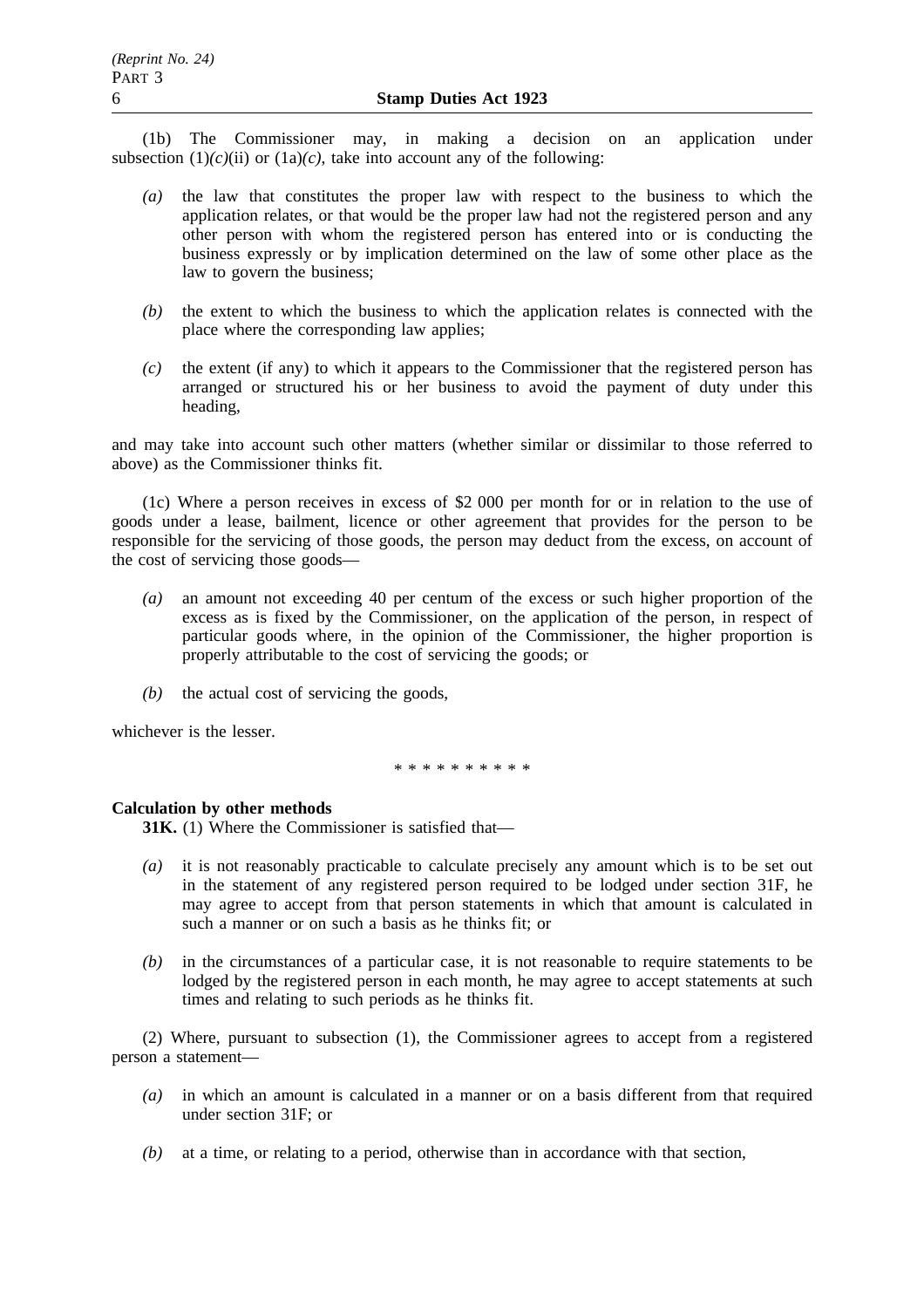the registered person shall, at the time of lodging that statement with the Commissioner, pay to the Commissioner the amount of duty that would be payable on that statement if it were lodged by him with the Commissioner in accordance with that section.

(3) The Commissioner may, by notice in writing served on a registered person, cancel any agreement made pursuant to subsection (1) and, upon the day specified in the notice as the day on which the agreement is cancelled, that agreement shall have no further force or effect in relation to that registered person.

# **Passing on a rental duty**

**31L.** (1) Subject to this section, a registered person or any person acting on his behalf shall not add the amount of any duty or of any part of the duty payable by the registered person as such under this Act to any amount payable by any other person with whom he has entered into or is conducting any rental business, whether by agreement or otherwise, or otherwise demand or recover or seek to recover any such first mentioned amount from that other person.

Penalty: \$250. Expiation fee: \$80.

(2) In the event of a contravention of subsection  $(1)$ —

- *(a)* the court by which the defendant is convicted shall, in addition to imposing a penalty for the offence, order the defendant to refund to the other person referred to in that subsection any such amount which has been paid by that other person; or
- *(b)* the other person referred to in that subsection may recover any such amount from the registered person, or person to whom he paid it, by action in a court of competent jurisdiction as if it were a debt due to him from that person.
- (3) The Governor may by proclamation—
- *(a)* exempt a class of transactions from the application of this section; or
- *(b)* vary or revoke any such exemption.

\*\*\*\*\*\*\*\*\*\*

# **Unregistered persons**

**31N.** (1) The Commissioner may enter into an agreement with a person—

- *(a)* who carries on rental business; and
- *(b)* who is not required to be registered,

under which the Commissioner approves the person for the purposes of this section and the person undertakes to lodge statements and pay duty on those statements as if the person were required to be, and were in fact, registered.

(2) A party to an agreement under this section may, by notice in writing to the other party, terminate the agreement at any time.

- (3) Where—
- *(a)* a person who carries on rental business is neither approved under this section nor required to be registered; and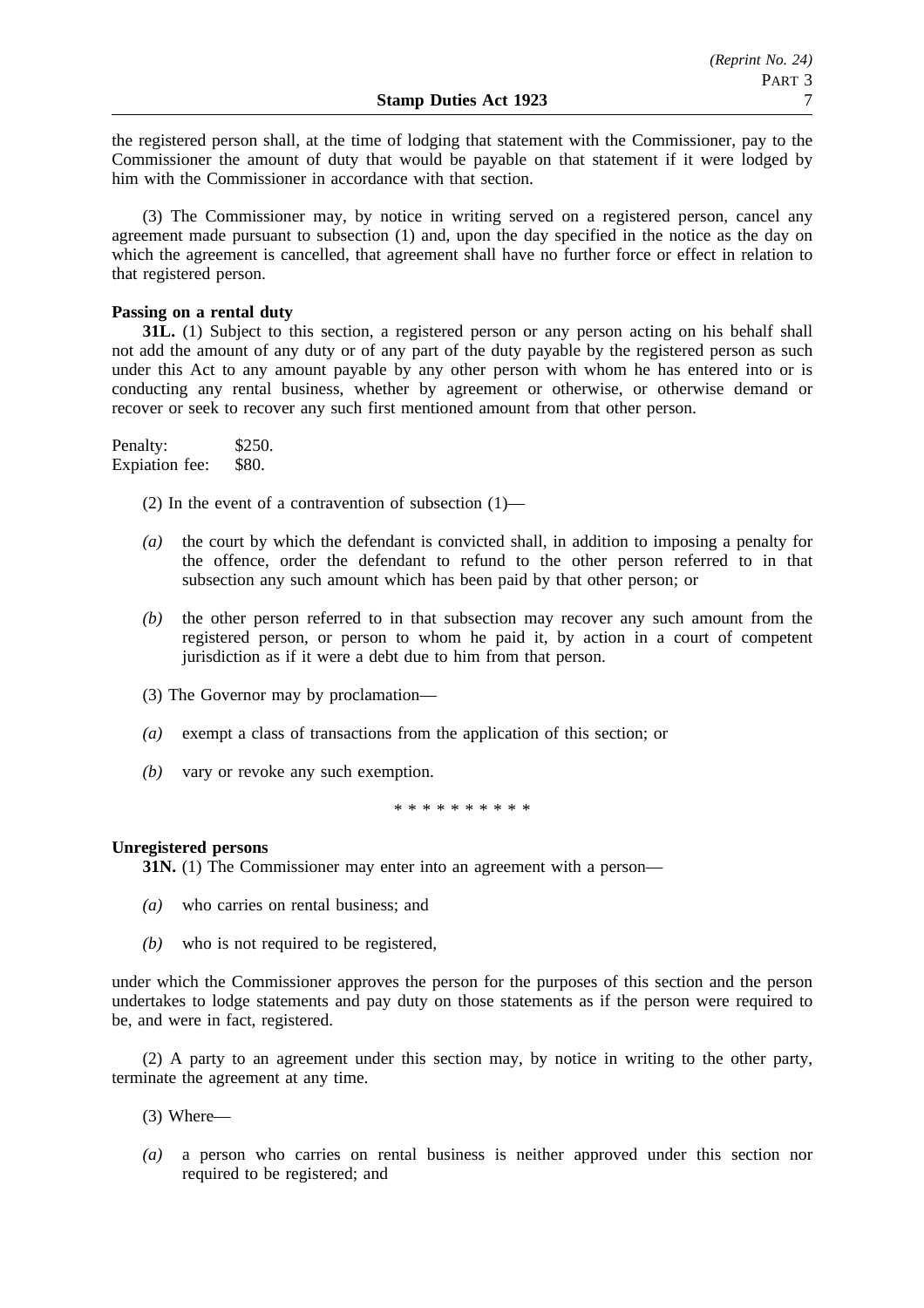*(b)* in the course of that business, another person (being a person domiciled or resident in the State) pays an amount to that person under an agreement that relates to the use of goods,

the other person shall within 21 days after making that payment—

- *(c)* furnish to the Commissioner a return, in the form approved by the Commissioner, stating the amount of that payment; and
- *(d)* pay as duty a sum equal to 1.8 per centum of that amount.

\*\*\*\*\*\*\*\*\*\*

- (6) Subsection (3) does not apply—
- *(a)* where the total amount that is, or will be, payable under the agreement does not exceed \$100; or
- *(b)* where—
	- (i) the agreement was made with a person carrying on rental business outside the State; and
	- (ii) none of the negotiations leading to the agreement were carried out in the State; and
	- (iii) the goods were obtained for the purpose of being used exclusively outside the State.

\*\*\*\*\*\*\*\*\*\*

# *Annual Licences*

# **Interpretation**

**32.** In this Act—

"**assurance or insurance business**" means and includes—

- *(a)* the granting or issuing of any life, personal accident, fire, fidelity, guarantee, livestock, plate glass, marine or other assurance or insurance policies; or
- *(b)* the acceptance, either directly or indirectly, of any premium, renewal premium or consideration for, or in respect of, the granting or issuing or keeping alive or in force of any life, personal accident, fire, fidelity, guarantee, livestock, plate glass, marine or other policy; or
- *(c)* the receiving of any letter or declaration of interest attaching to any life, personal accident, fire, marine or other policy issued in South Australia or elsewhere; or
- *(d)* the carrying out, by means of assurance or insurance effected out of South Australia, of any written, verbal or implied contract or undertaking to effect assurance or insurance;

"company" includes corporation and society, whether corporate or unincorporate;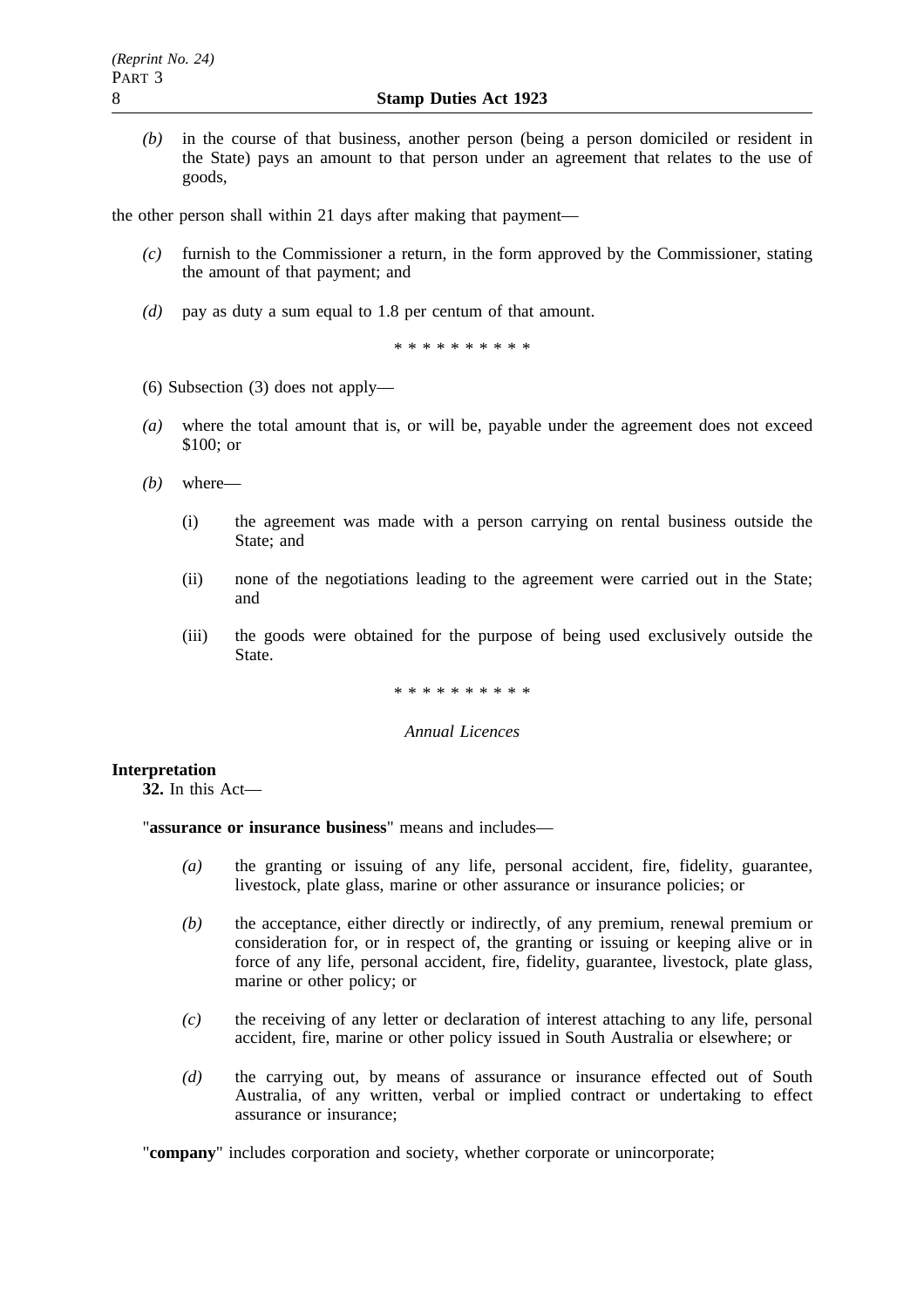"**firm of persons**" includes any association of underwriters carrying on marine assurance or insurance business through a managing underwriter solely;

"**general insurance business**" means any assurance or insurance business not relating to life insurance policies;

"**life insurance policy**" does not include a policy covering personal accident or workers compensation or a policy complying with Part 4 of the *Motor Vehicles Act 1959*;

"**policy**" includes any instrument in the nature of a policy, an open policy, an insurance cover or any instrument in any manner covering any assurance or insurance;

"**premium**" means any amount paid or payable for assurance or insurance and includes—

- *(a)* an amount charged to a policy holder to reimburse, offset or defray the insurer's liability for GST in respect of the assurance or insurance;
- *(b)* a levy charged to a policy holder;
- *(c)* an instalment of premium.

# **Annual licence required for insurance business**

**33.** A company, person or firm of persons must not carry on any assurance or insurance business in any year in South Australia, whether the head office or principal place of business of that company, person or firm is in South Australia or elsewhere, unless the company, person or firm has taken out an annual licence for that year in a form determined by the Commissioner.

Penalty: \$10 000.

# **Application for annual licence**

**34.** (1) A company, person or firm of persons requiring an annual licence must make a written application to the Commissioner in a manner and form determined by the Commissioner and supported by such evidence as the Commissioner may require.

(2) Any information or statement contained in the application must be verified by statutory declaration made—

- *(a)* where the applicant is a natural person—by that person; or
- *(b)* where the applicant is a firm—by a member of the firm; or
- *(c)* where the applicant is a company—by a member of the board or committee of management of the company; or
- *(d)* in any case—by a person authorised by the applicant and approved by the Commissioner.

(3) A company, person or firm of persons that applies for an annual licence must, at the time of lodging the application, pay to the Commissioner the duty (if any) payable under schedule 2 on the annual licence application.

\*\*\*\*\*\*\*\*\*\*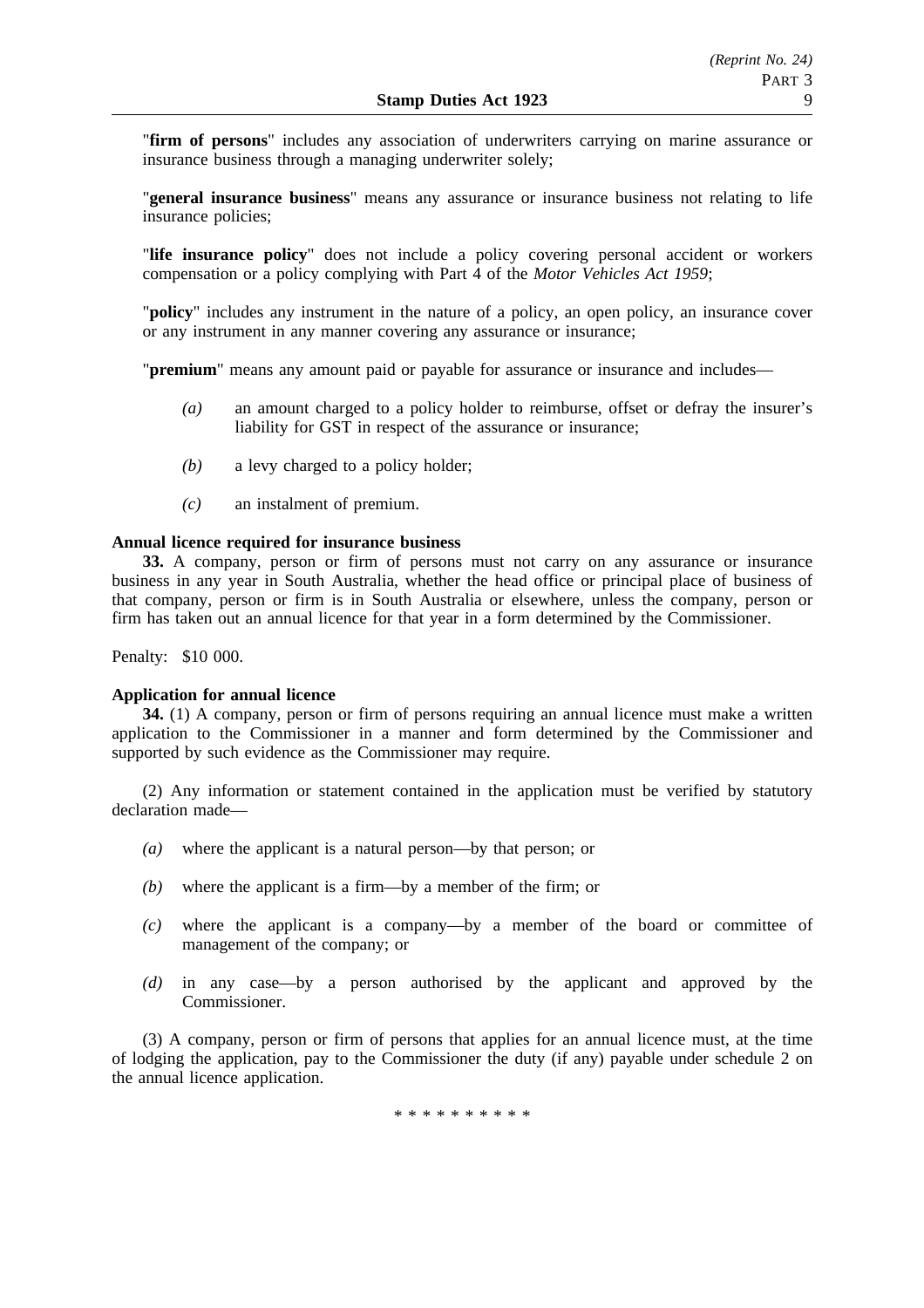## **Issuing and term of annual licence**

**35.** (1) The Commissioner is authorised to issue an annual licence on payment of the duty (if any) payable on the annual licence application.

(2) An annual licence comes into force on the date specified in the licence (which may be a date earlier than the date of issue of the licence) and remains in force until 31 December of the year in which it is issued.

### **Monthly returns in respect of general insurance business**

**36.** (1) A company, person or firm of persons that carries on general insurance business in South Australia, whether the head office or principal place of business of that company, person or firm is in South Australia or elsewhere, must lodge with the Commissioner a return in a form determined by the Commissioner, supported by such evidence as the Commissioner may require, not later than the fifteenth day of the month following each month in which the company, person or firm carries on such business.

(2) Any information or statement contained in a monthly return must be verified by statutory declaration in the same way as is required for an application for an annual licence.

(3) A company, person or firm of persons that lodges a monthly return must, at the time of lodging the monthly return, pay to the Commissioner the duty (if any) payable under schedule 2 on the monthly return.

\*\*\*\*\*\*\*\*\*\*

### **Duty if annual licence application or monthly return not lodged as required**

**36A.** A company, person or firm that does not lodge an application for an annual licence, or does not lodge a monthly return, as required under this Act is nevertheless liable to pay duty to the Commissioner as if the company, person or firm had lodged the application or return required under this Act immediately before the end of the period allowed for such lodgment.

#### **Denoting of duty**

**37.** The duty paid on an annual licence application or a monthly return must be denoted by cash register imprint on the licence or return.

# **Duty payable on acquisition of insurance business**

**38.** Where a company, person or firm of persons acquires contractual rights and obligations of, or in connection with, the assurance or insurance business of some other company, person or firm, the acquiring company, person or firm is liable to pay to the Commissioner the amount of any unpaid duty in respect of premiums received or in any manner charged in account (whether directly or by agents) by the other company, person or firm after the end of the period in respect of which such duty was last paid by the other company, person or firm as if the acquiring company, person or firm had received or charged in account those premiums.

#### \*\*\*\*\*\*\*\*\*\*

### **Duty in respect of policies effected outside South Australia**

**42AA.** (1) Every company, person or firm of persons which is not required to take out an annual licence under section 33 and which obtains, effects or renews, outside South Australia, a policy of assurance or insurance wholly or partly in respect of any property in South Australia, or any risk, contingency or event occurring in South Australia, shall, within one month of obtaining, effecting or renewing that policy, lodge with the Commissioner a return in the prescribed form containing such particulars of that policy and such other information as may be prescribed or as the Commissioner may in any particular case require.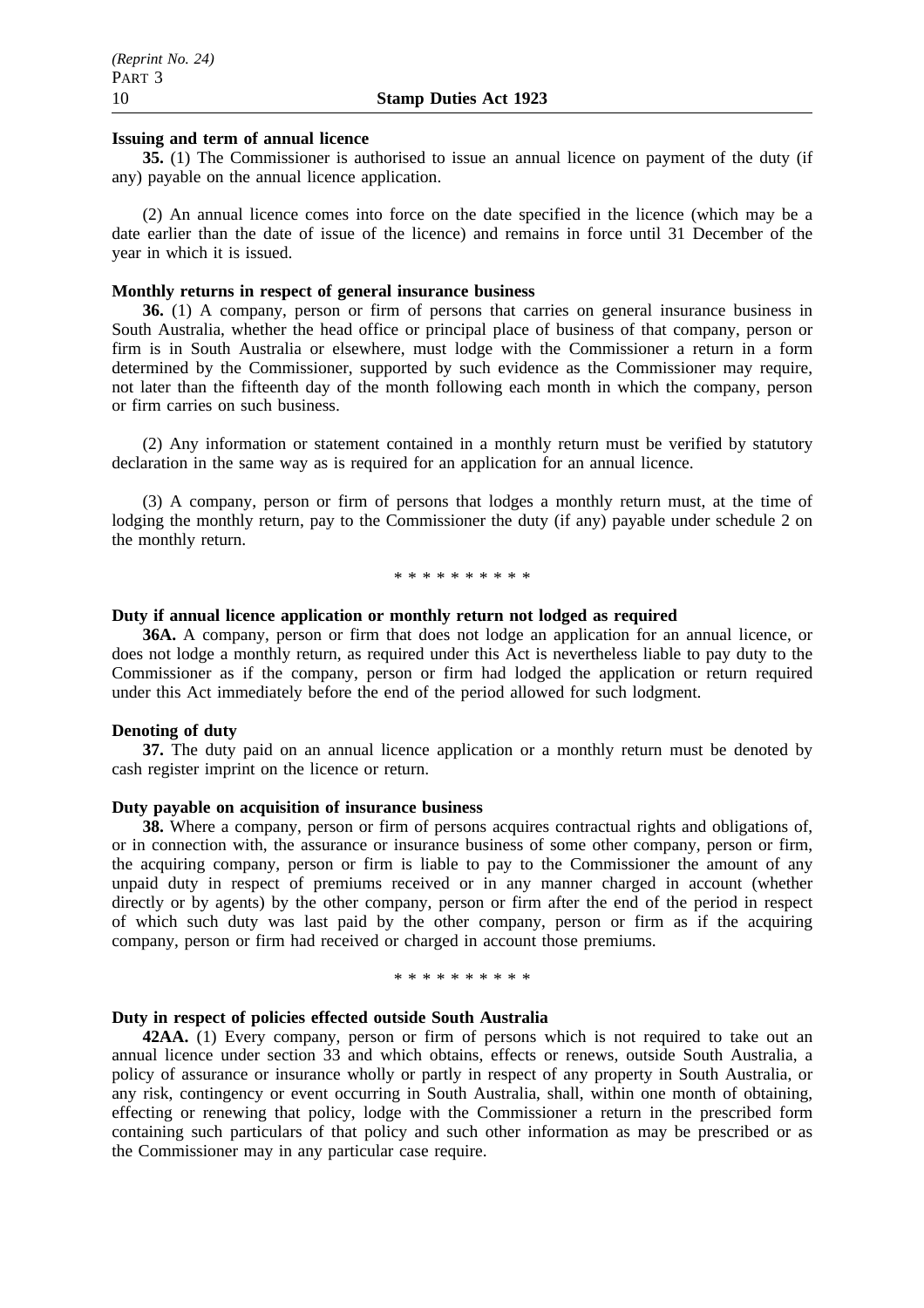(2) The Commissioner may allow a rebate of the duty payable on that proportion of any premium which is, in his opinion, properly attributable to the assurance or insurance of any property outside South Australia or any risk, contingency or event occurring outside South Australia.

(3) The person lodging such a return shall, upon lodgment, pay to the Commissioner the duty payable thereon, which shall be denoted by cash register imprint on the receipt issued therefor.

(4) A company, person or firm that does not lodge a return as required under this section is nevertheless liable to pay duty to the Commissioner as if the company, person or firm had lodged the return required under this section immediately before the end of the period allowed for such lodgement.

\*\*\*\*\*\*\*\*\*\*

(5) Subsection (1) does not apply to any policy of life assurance.

## **Insurers not required to be licensed**

**42AB.** (1) The Commissioner may enter into an agreement with an insurer who is not required to take out an annual licence under this Act under which—

- *(a)* the Commissioner approves the insurer for the purposes of this section; and
- *(b)* the insurer undertakes to pay duty as if the insurer were required to be licensed and were in fact licensed under this Act.

(2) A party to an agreement under this section may, by notice in writing to the other party, terminate the agreement at any time.

(3) Where an insurer is neither required to be licensed under this Act nor approved under this section, a person who pays a premium to the insurer shall, within 21 days after the end of the month in which the premium was paid—

- *(a)* furnish a return to the Commissioner stating the amount of premium; and
- *(b)* pay stamp duty calculated by reference to the amount of the premium and the appropriate rate prescribed by schedule 2 in relation to annual licence applications.

(4) This section does not apply in relation to a levy paid under the *Workers Rehabilitation and Compensation Act 1986*.

(5) In this section—

"**insurer**" means a person, firm or company that carries on assurance or insurance business in the State.

*Application for Motor Vehicle Registration*

### **Interpretation**

**42A.** In this Act—

"**applicant**" means a person by or on whose behalf an application to register a motor vehicle or an application to transfer the registration of a motor vehicle is made;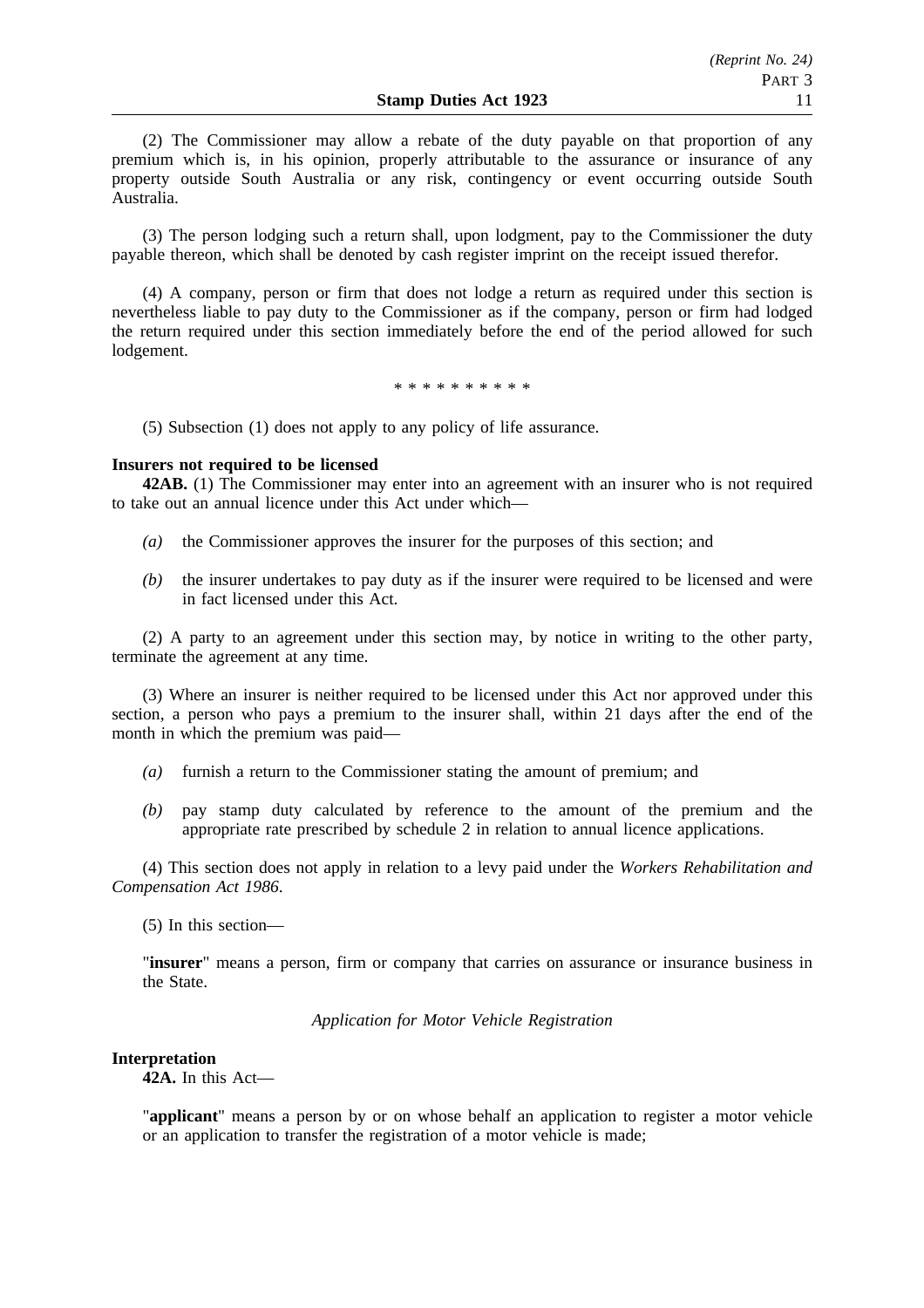"**application to register a motor vehicle**" means an application to register a motor vehicle made under the *Motor Vehicles Act 1959* and includes an application so made to renew the registration of a motor vehicle;

"**application to transfer the registration of a motor vehicle**" means an application to transfer the registration of a motor vehicle made under the provisions of the *Motor Vehicles Act 1959*;

"**commercial motor vehicle**" has the same meaning as in the *Motor Vehicles Act 1959*;

"**dealer**" means a person licensed as a dealer under the *Second-hand Motor Vehicles Act 1983*;

"**list price**" means—

- *(a)* for a motor vehicle—the price (inclusive of GST) fixed by the manufacturer, importer or principal distributor as the retail selling price in the State of a motor vehicle of the relevant make and model;
- *(b)* for optional equipment—the additional price (inclusive of GST) so fixed if the vehicle is to be sold with the optional equipment;

"**market value**", in relation to a motor vehicle, means the amount (inclusive of GST) for which the motor vehicle might reasonably be sold, free of encumbrances, in the open market;

"**motor vehicle**" and "**trailer**" have the same meanings as those expressions respectively have in the *Motor Vehicles Act 1959*;

"**new motor vehicle**" means a motor vehicle not previously registered in this State or elsewhere;

"**optional equipment**", in relation to a motor vehicle for which there is a list price, means equipment or a feature of the vehicle that is not covered by that list price, being—

- *(a)* a particular kind of transmission; or
- *(b)* power steering; or
- *(c)* any other prescribed equipment or feature;

"**policy of insurance**" means a policy of insurance under Part 4 of the *Motor Vehicles Act 1959*;

"**primary producer**" has the same meaning as in the *Motor Vehicles Act 1959*;

"**second-hand motor vehicle**" means a motor vehicle previously registered in this State or elsewhere.

# **Duty on applications for motor vehicle registration or transfer of registration**

**42B.** (1) For the purposes of this Act, the value of a motor vehicle is—

- *(a)* in the case of an application to register a new motor vehicle for which there is a list price—
	- (i) if the motor vehicle has no optional equipment, the list price of the vehicle; or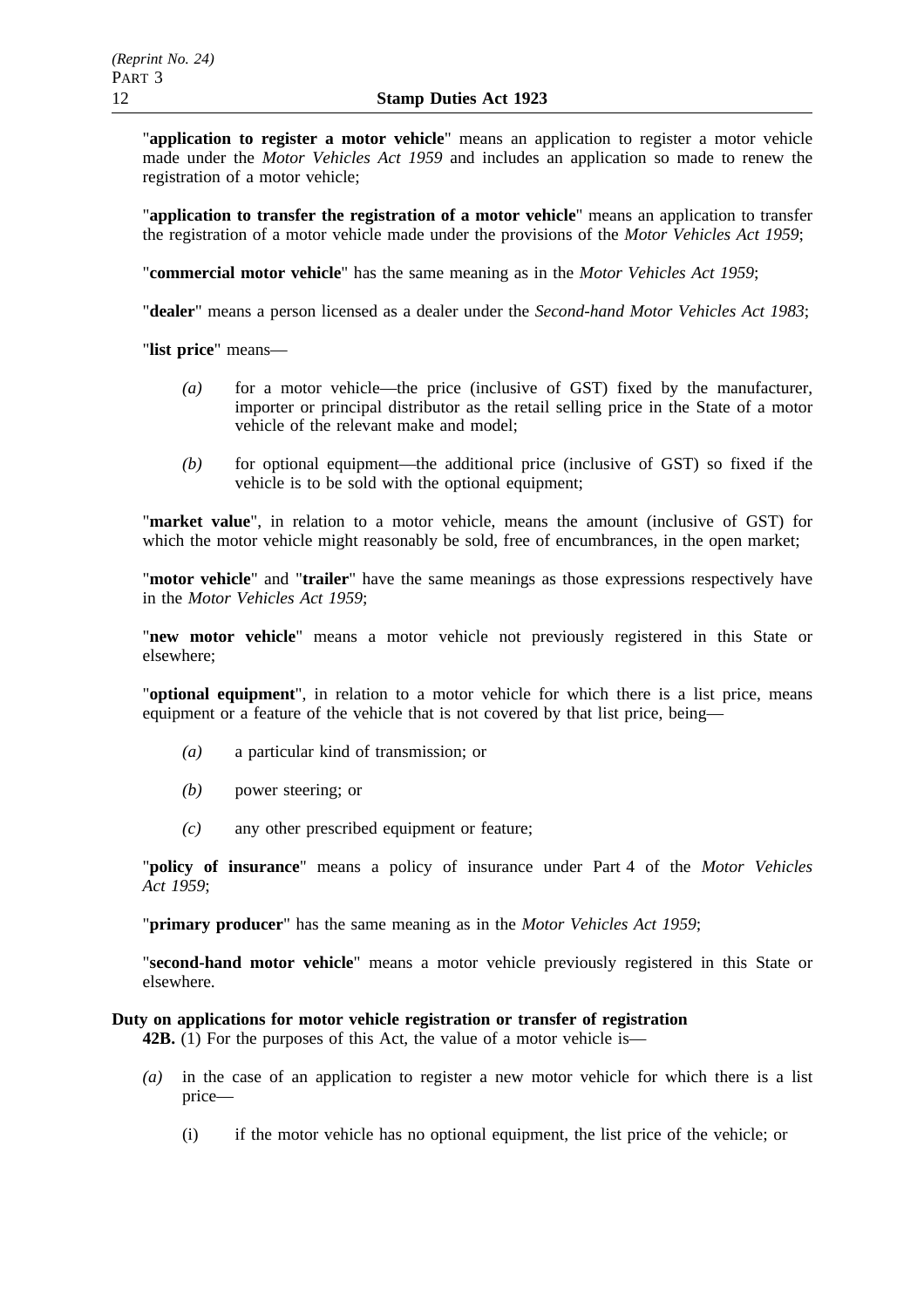- (ii) if the motor vehicle has optional equipment, the list price of the motor vehicle plus the list price or, if there is no list price, the actual price (inclusive of GST) of the equipment; or
- *(b)* in the case of an application to transfer the registration of a second-hand motor vehicle upon sale of the vehicle, the consideration for the sale or the market value of the motor vehicle, whichever is the higher; or
- *(c)* in any other case, the market value (inclusive of GST) of the motor vehicle.

(1aa) The applicant for registration, or transfer of registration, of a motor vehicle shall state in the application the value of the motor vehicle as at the date of the application.

(1a) The amount of stamp duty—

- *(a)* payable upon an application to register a motor vehicle shall be an amount calculated by the addition of—
	- (i) the amount prescribed by schedule 2 as the component payable in respect of registration; and
	- (ii) the amount prescribed by schedule 2 as the component payable in respect of a policy of insurance; or
- *(b)* payable upon an application to transfer the registration of a motor vehicle shall be the amount prescribed by schedule 2 as the component payable in respect of registration and, in the case of such an application, no additional component shall be payable in respect of a policy of insurance.

\*\*\*\*\*\*\*\*\*\*

(2) The amount payable upon an application in accordance with subsection (1a) shall be paid by the applicant to the Registrar of Motor Vehicles at the time of making the application.

(2a) The duty paid by any person—

- *(a)* on an application to register a motor vehicle shall be denoted by impressed stamp or cash register imprint, or by both, on the certificate or interim certificate of registration relating to that motor vehicle issued by the Registrar or on such form or forms as may be approved by the Commissioner; and
- *(b)* on an application to transfer the registration of a motor vehicle shall be denoted by impressed stamp or cash register imprint, or by both, on such form or forms as may be approved by the Commissioner.

(3) The Registrar of Motor Vehicles shall furnish the Commissioner, at least once in every month, with a statement showing details of amounts received by him as stamp duty on applications to register, and to transfer the registration of, motor vehicles, and showing separately the amounts so received upon applications to register motor vehicles in respect of policies of insurance, and shall pay all amounts of stamp duty received by him to the Treasurer who shall—

- *(a)* place to the credit of the General Revenue—
	- (i) all amounts representing the stamp duty received by the Registrar on applications to register motor vehicles except amounts paid upon such applications in respect of policies of insurance; and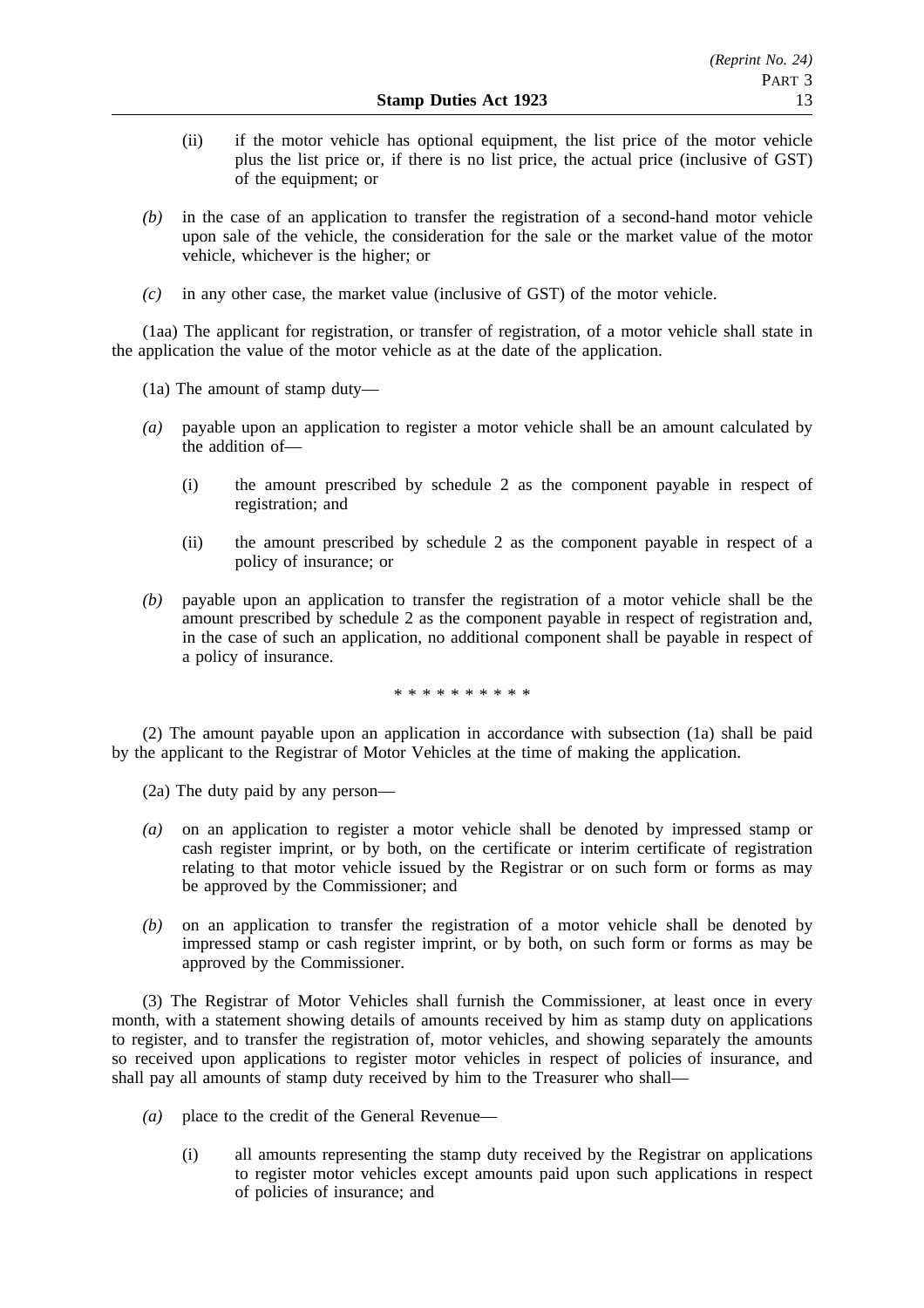- (ii) all amounts representing the stamp duty received by the Registrar upon applications to transfer the registration of motor vehicles; and
- *(b)* place to the credit of the Hospitals Fund kept at the Treasury all amounts representing stamp duty received by the Registrar upon applications in respect of policies of insurance.

(3a) The moneys placed to the credit of the Hospitals Fund in accordance with subsection (3)*(b)* shall be used for the provision, maintenance, development and improvement of public hospitals within the meaning of section 16 of the *State Lotteries Act 1966* and equipment for such hospitals in such amounts as the Treasurer shall upon the recommendation of the Chief Secretary (but subject to appropriations for the purpose which Parliament may from time to time determine) approve.

(4) A person who does not lodge an application to register a motor vehicle, or transfer the registration of a motor vehicle, as required is nevertheless liable to pay duty to the Commissioner as if the person had lodged the required application immediately before the end of the period allowed for making such an application.

(5) If a person drives a motor vehicle on a road without registration in contravention of the *Motor Vehicles Act 1959*, the person is to be taken to have been required by this Act to lodge an application to register the vehicle not later than the day preceding the day on which the vehicle is so driven on a road.

(6) A person is to be taken to be required by this Act to lodge an application to transfer the registration of a motor vehicle within the period within which such an application is required to be made under the *Motor Vehicles Act 1959*.

\*\*\*\*\*\*\*\*\*\*

(7) The Commissioner or the Registrar of Motor Vehicles may require an applicant who claims to be entitled to an exemption from, or reduction in, stamp duty under this Act—

- *(a)* to state that fact on the application; and
- *(b)* to provide such information as the Commissioner or Registrar may require for the purpose of determining the applicant's claim.

### \*\*\*\*\*\*\*\*\*\*

### **Concessional rate of duty on some applications to transfer registration**

**42BA.** (1) The amount of duty payable on an application to transfer the registration of a motor vehicle where a person who is a registered owner of the motor vehicle immediately before the registration is transferred will continue to be a registered owner of the motor vehicle immediately after the registration is transferred is calculated as follows:

$$
D = A \times \frac{B}{C}
$$

where—

- D is the amount of duty payable
- A is the amount of duty that would be payable apart from this section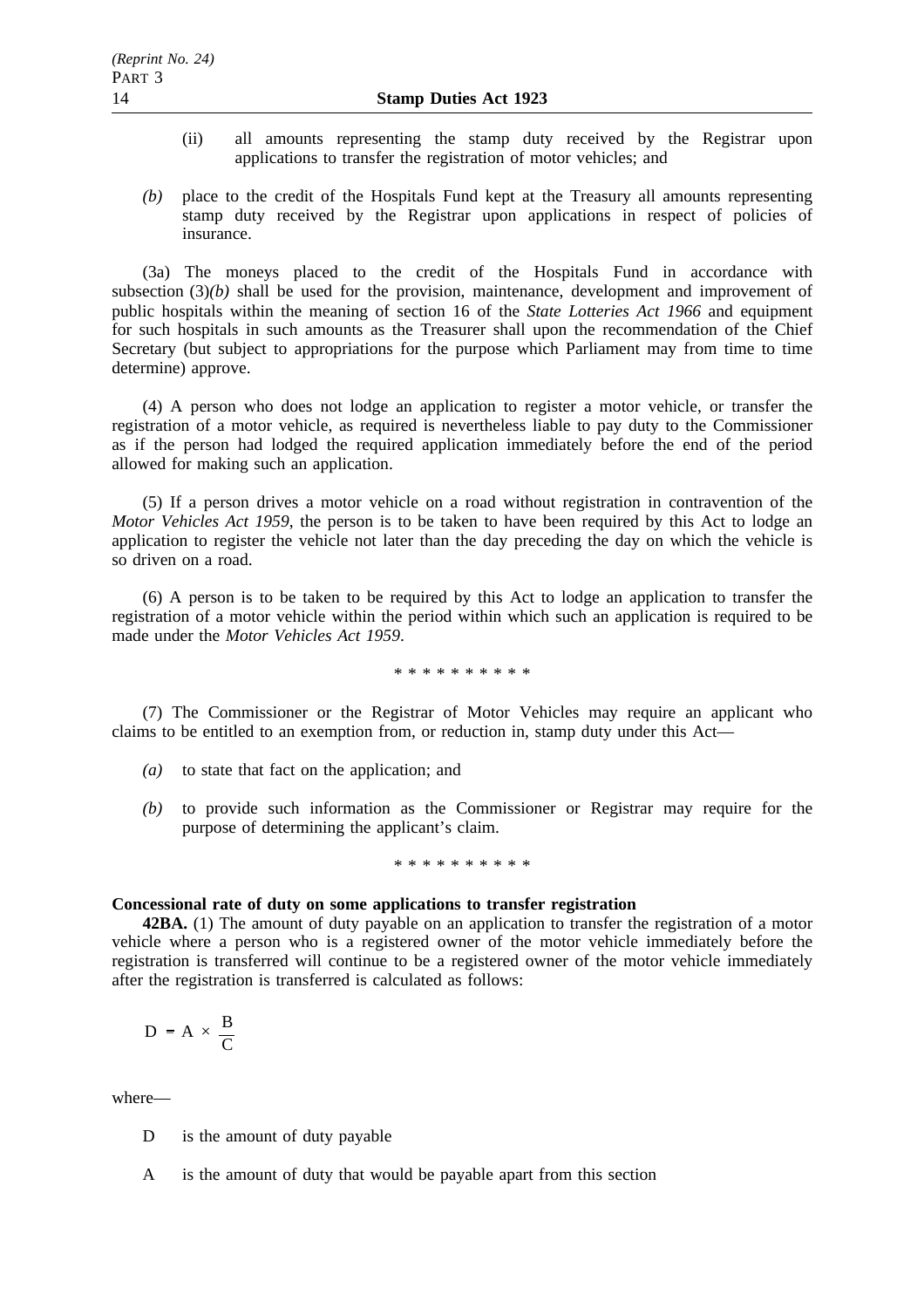- B is the number of persons that the application seeks to add to, or remove from, the register as owners of the motor vehicle, whichever is the greater
- $C$  is
	- *(a)* the number of persons who are registered owners of the motor vehicle immediately before the registration is transferred; or
	- *(b)* the number of persons who will be registered owners of the motor vehicle immediately after the registration is transferred,

whichever is the greater.

(2) This section does not derogate from any other provision conferring an exemption under this Act.

(3) This section applies to applications executed after its commencement.

# **Refund of duty where vehicle returned or registration or transfer in error**

**42C.** If, on application, the Commissioner is satisfied, in relation to the registration, or transfer of the registration, of a motor vehicle—

- *(a)* that, within three months after the registration or transfer, the vehicle was returned by the applicant to the person from whom it was acquired and accepted by that person; or
- *(b)* that the registration or transfer was made in error,

the Commissioner may refund the duty paid in respect of the application for the registration or transfer.

# **Taxation Administration Act and functions of Registrar**

**42D.** The *Taxation Administration Act 1996* applies in relation to—

- *(a)* the payment of money to the Registrar of Motor Vehicles as duty under this Act; and
- *(b)* the performance of functions by the Registrar under this Act or the *Motor Vehicles Act 1959* in relation to duty under this Act,

as if the Registrar were the Commissioner.

# **Regulations**

**42E.** In addition to any power by any other section conferred on the Governor to make regulations as to any matter, the Governor may make any regulations which may be necessary or convenient for carrying out any of the provisions of sections 42A, 42B, 42BA, 42C, 42D and this section or for better effecting the objects of those sections and in particular (without limiting the effect of this section) for prescribing exemptions additional to or in substitution for or repealing or varying any of the exemptions to the item in schedule 2 commencing "APPLICATION to Register a Motor Vehicle".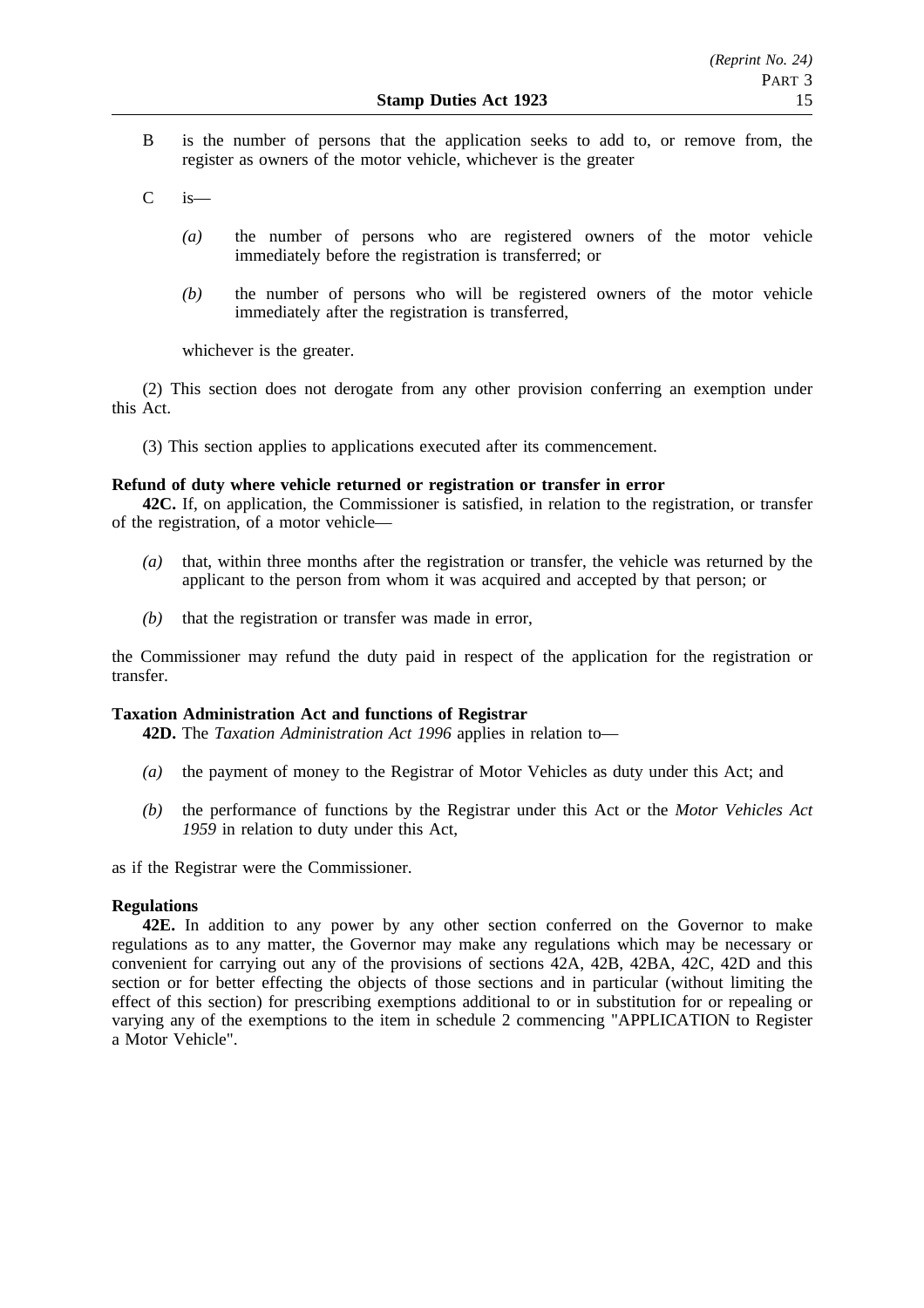## *Cheques*

# **Interpretation**

**43.** In this Act, unless the contrary intention appears—

# "**cheque**" means—

- *(a)* a cheque for the purposes of the *Cheques Act 1986* of the Commonwealth;
- *(b)* an instrument of a prescribed class;

"**financial institution**" has the same meaning as in the *Cheques Act 1986* of the Commonwealth;

"**unstamped cheque**" means a cheque drawn against an account held with a financial institution in South Australia on which duty or exemption from duty is not denoted in a form approved by the Commissioner.

# **Duty on cheques and cheque forms**

**44.** (1) A financial institution must, not later than the 7th day of each month—

- *(a)* lodge with the Commissioner a return, in a form approved by the Commissioner, of—
	- (i) all cheque forms issued during the preceding month by the financial institution to be used in drawing on accounts held by the financial institution in South Australia; and
	- (ii) all unstamped cheques paid by the financial institution during the preceding month; and
- *(b)* pay to the Commissioner duty at a rate prescribed by schedule 2 less commission referred to in section 7 on each cheque form and cheque to which the return relates.

(2) A financial institution is entitled to recover duty on a cheque form issued or an unstamped cheque paid by the financial institution from the person to whom the cheque form was issued or the payee of the unstamped cheque and may deduct the amount of the duty from an account of the person at the financial institution or from the amount paid on the cheque.

(3) A financial institution that does not lodge a return as required under subsection (1) is nevertheless liable to pay duty to the Commissioner as if the financial institution had lodged the return required under that subsection immediately before the end of the last day for such lodgement.

(4) Duty on cheque forms issued by financial institutions is to be denoted in a form approved by the Commissioner.

(5) If a cheque form issued by a financial institution in respect of an account held with the financial institution in South Australia is exempt from duty, the fact that it is so exempt is to be denoted in a form approved by the Commissioner.

# **Duty not to be chargeable after certain date**

**45.** Despite any other provision of this Act, duty is not chargeable on a cheque form issued by a financial institution or a cheque paid by a financial institution on or after a day to be fixed by proclamation.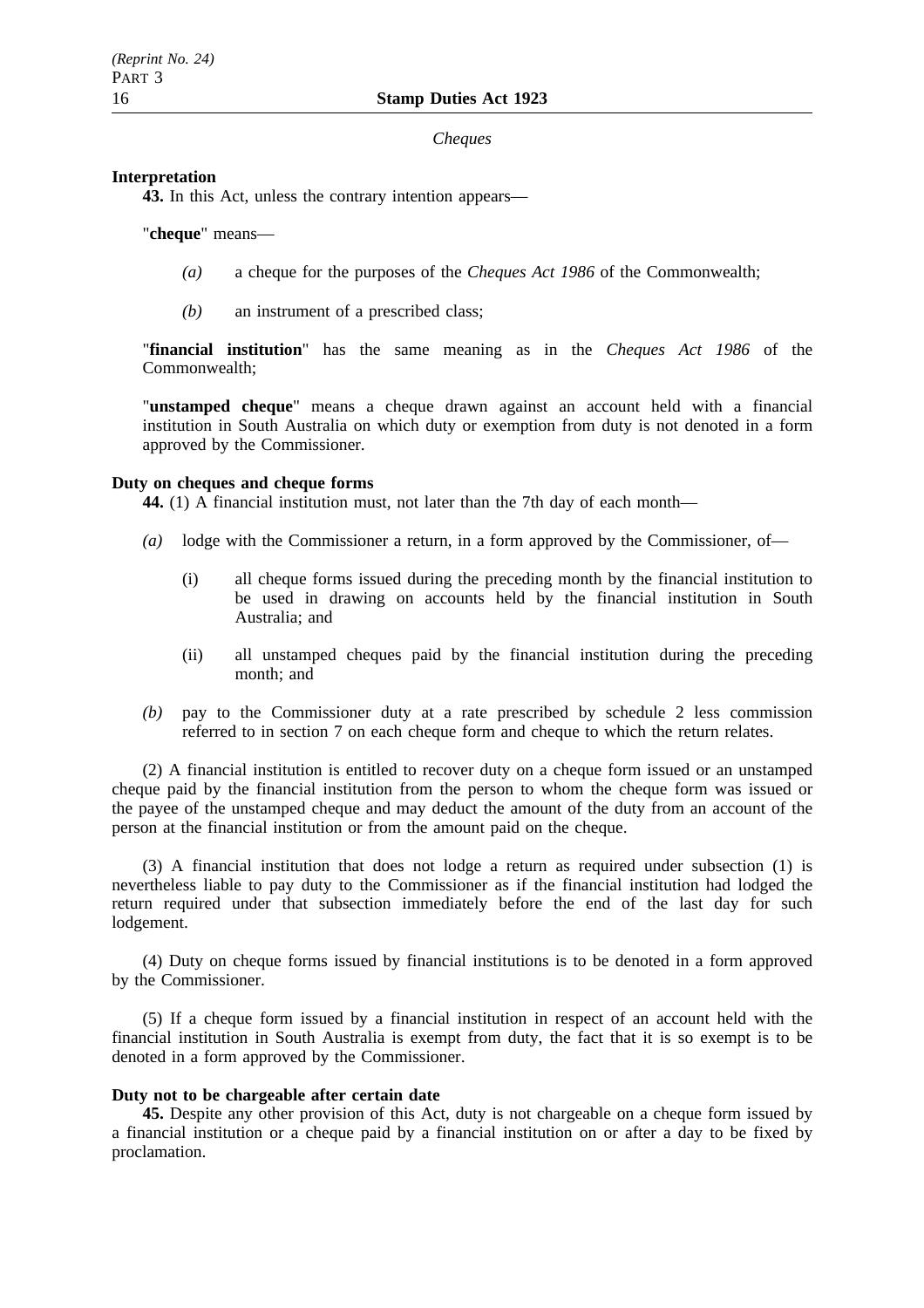## **Power to make regulations**

**46.** The power to make regulations conferred on the Governor by section 112 includes power to make regulations with respect to returns and the payment of duty under section 44 and the obligations of financial institutions.

\*\*\*\*\*\*\*\*\*\*

*Conveyances and Conveyances on Sale*

**Interpretation**

**60.** In this Act—

"**conveyance**" includes—

- *(a)* every conveyance, assignment, transfer or declaration of trust and every application under the *Real Property Act 1886* or the *Community Titles Act 1996*; and
- *(b)* every decree or order of any court, judge or commissioner; and
- *(c)* every other application or request of any kind; and
- *(d)* every other assurance or instrument of any kind,

by which or by virtue of which or by the operation of which, whether upon registration or otherwise, or by the issue of a certificate of title in pursuance of which, any real or personal property or any estate or interest in any such property is assured to, or vested in, any person, and also includes a surrender to the Crown of any lease or other interest in land, in order that the Crown may grant to a person other than the surrenderor a lease of, or other interest in, the same land or any part thereof; and "**to convey**" has a meaning coextensive with the meaning of "**conveyance**", as extended by this section;

"**conveyance on sale**" includes—

- *(a)* every conveyance, assignment, transfer or application under the *Real Property Act 1886*; and
- *(b)* every decree or order of any court, judge or commissioner; and
- *(c)* every other application or request of any kind; and
- *(d)* every other assurance or instrument,

by which or by virtue of which any real or personal property, upon the sale thereof, is legally or equitably transferred to, or vested in, the purchaser or any other person on his behalf or by his direction, and also includes—

- *(e)* every application for a foreclosure order under the *Real Property Act 1886*; and
- *(f)* every lease for which any consideration other than the rent reserved may be paid or agreed to be paid (but only so far as such consideration is concerned).

## **Value of property conveyed or transferred**

**60A.** (1) Subject to subsection (2), a reference in this Act (other than in Part 4) to the value of property conveyed or transferred is a reference to the market value of the property—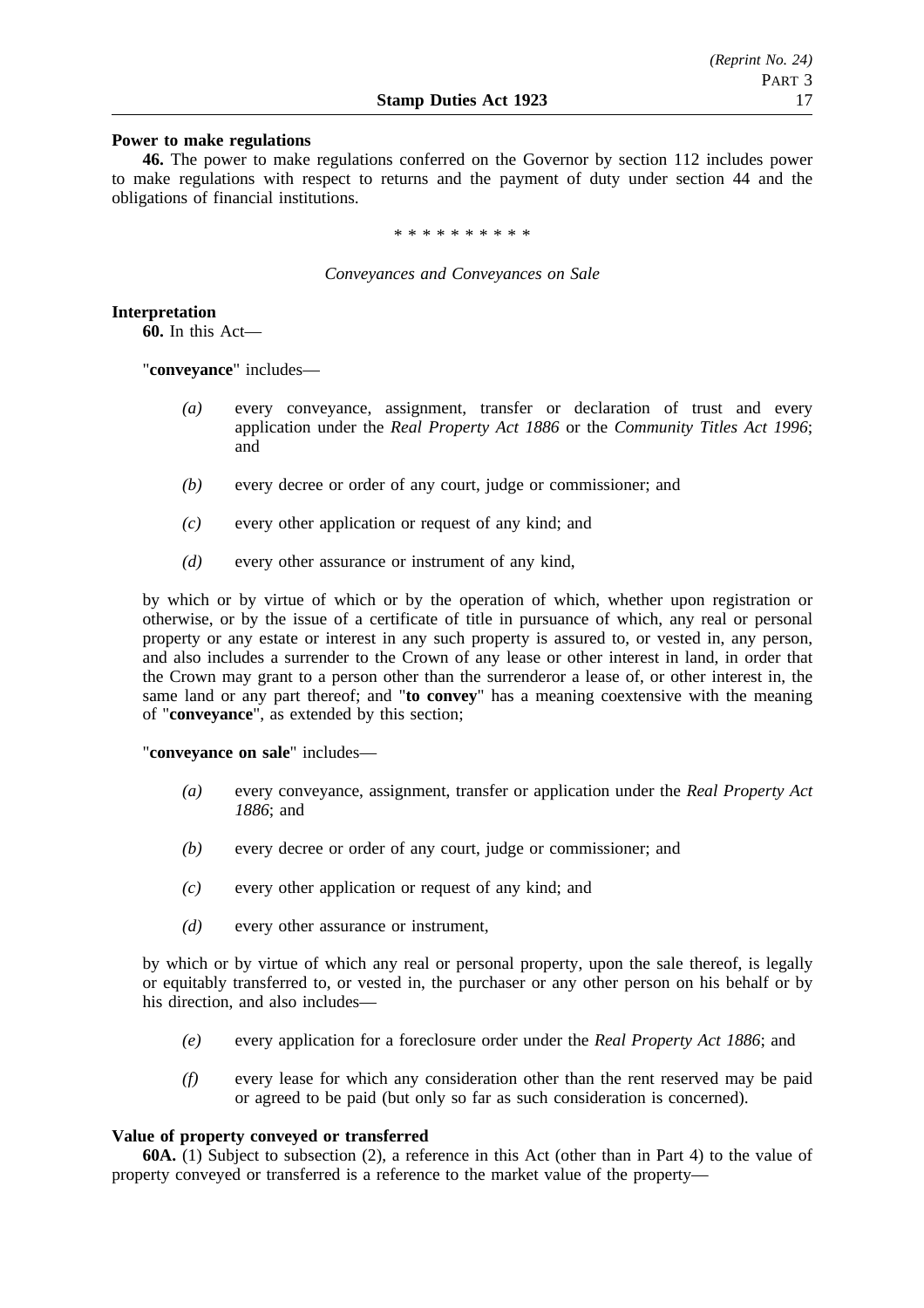- *(a)* in the case of a conveyance on sale—as at the date of the sale; or
- *(b)* in any other case—as at the date of the conveyance,

assuming, in either case, that the property had, at that date, been free from any encumbrances.

(2) In the case of a conveyance on sale, the Commissioner may treat the consideration for the sale as being the value of the property conveyed or transferred unless it appears to the Commissioner that the consideration may be less than the value of the property as referred to in subsection (1).

(3) Where no evidence of the value of property conveyed or transferred, or comprising or forming part of the consideration for a conveyance, is furnished to the Commissioner, or the evidence so furnished is, in his opinion, unsatisfactory, the Commissioner may cause a valuation of the property to be made by some person appointed by him and may assess the duty payable by reference to that valuation.

(4) The Commissioner may, having regard to the merits of the case, charge the whole or a part of the expenses of, or incidental to, the making of a valuation pursuant to subsection (3) to the person liable to pay the duty and may recover the amount so charged from him as a debt due to the Crown.

(4a) Where an interest, agreement or arrangement (granted or made on or after 7 January 1997) in respect of property has the effect of reducing the value of the property, the Commissioner may, for the purposes of assessing the duty payable on a conveyance of the property, disregard the existence of the interest, agreement or arrangement unless a person liable to pay the duty satisfies the Commissioner that the interest, agreement or arrangement—

- *(a)* was granted or made for a purpose other than reducing the value of the property; and
- *(b)* was not granted or made in favour of the transferee or a person related to the transferee.

(4b) Where an estate or interest conveyed or transferred merges with an estate or interest already held by the transferee (the latter having been acquired by the transferee on or after 7 January 1997), the Commissioner may, for the purposes of assessing the duty payable on the conveyance, treat the value of the estate or interest conveyed or transferred as being—

- *(a)* where the instrument creating the estate or interest already held was charged with *ad valorem* duty as a conveyance—the value of the estate or interest produced by the merger less the value of the estate or interest already held; or
- *(b)* in any other case—the value of the estate or interest produced by the merger.

(5) In subsection  $(1)$ —

"**encumbrance**" does not include a prescribed encumbrance or an encumbrance of a prescribed kind.

- (6) For the purposes of subsection (4a) (but subject to subsection  $(7)$ )—
- *(a)* natural persons are related persons if—
	- (i) they are members of a partnership within the meaning of the *Partnership Act 1891*; or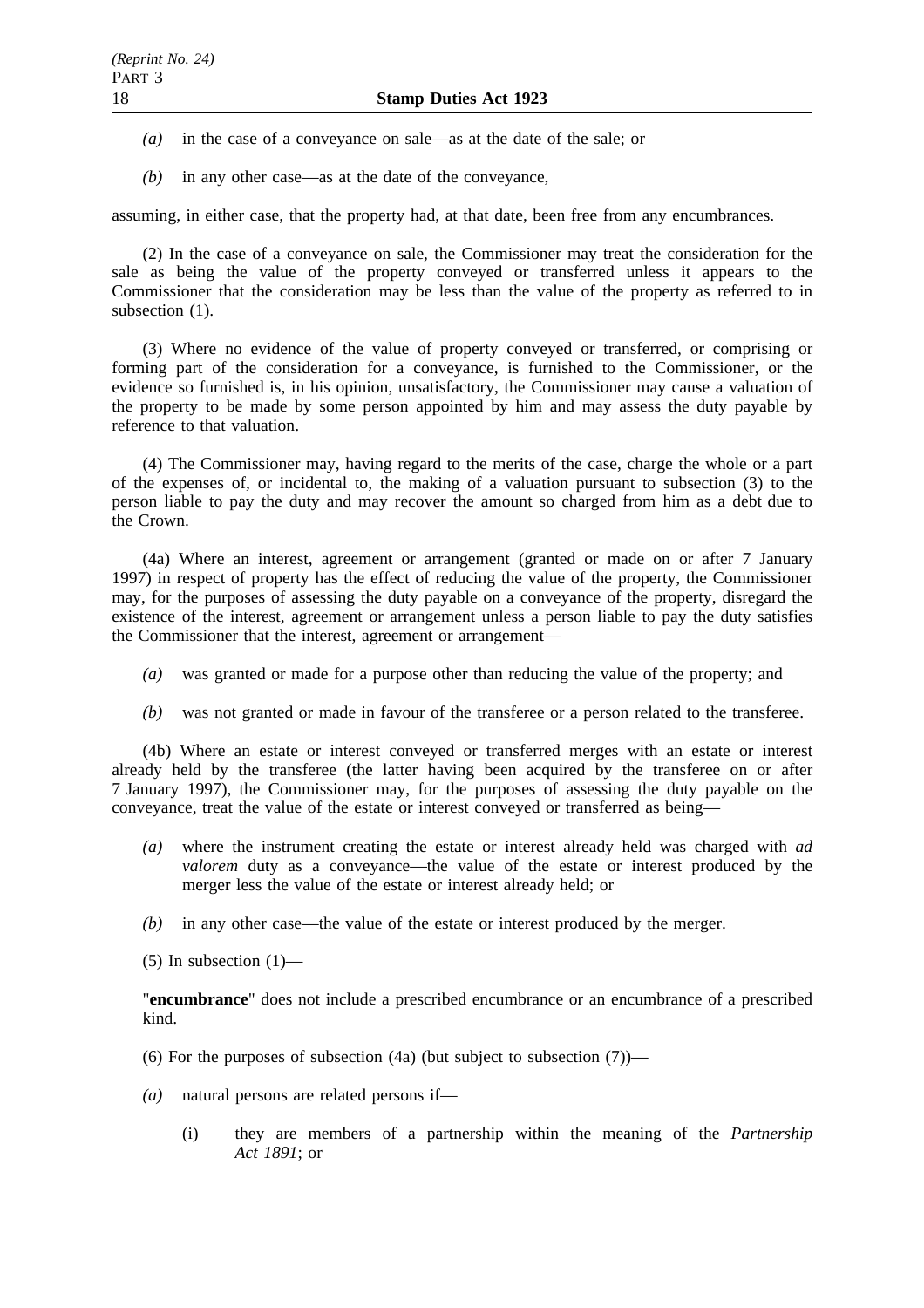- (ii) one is the spouse of the other or the relationship between them is that of parent and child; and
- *(b)* companies are related persons if they are related bodies corporate within the meaning of the *Corporations Law*; and
- *(c)* trustees are related persons if any person is a beneficiary common to the trusts of which they are trustees; and
- *(d)* a natural person and a company are related persons if the natural person is a majority shareholder, director or secretary in or of the company or in or of another company that is a related body corporate of the company within the meaning of the *Corporations Law*; and
- *(e)* a natural person and a trustee are related persons if the natural person is a beneficiary of the trust of which the trustee is a trustee; and
- *(f)* a company and a trustee are related persons if—
	- (i) the company, or a majority shareholder, director or secretary in or of the company, is a beneficiary of the trust of which the trustee is a trustee; or
	- (ii) a related body corporate of the company (within the meaning of the *Corporations Law*) is a beneficiary of the trust of which the trustee is a trustee.

(7) For the purposes of subsection (4a), persons are not related persons if the Commissioner is satisfied that the persons were not acting together to achieve a common purpose.

 $(8)$  In subsection  $(6)$ —

## "**majority shareholder**" means—

- *(a)* in relation to a company within the meaning of Part 6.7 of the *Corporations Law*—a person who has a substantial shareholding in the company in accordance with section 708 of the *Corporations Law*; or
- *(b)* in any other case—a person who would have a substantial shareholding in the company in accordance with section 708 of the *Corporations Law* if—
	- (i) a reference in that section to the prescribed percentage were a reference to 50 per cent; and
	- (ii) the company were a company within the meaning of Part 6.7 of the *Corporations Law*;

"**spouse**" of a person includes a *de facto* husband or wife of the person who has been cohabiting continuously with the person for at least five years.

## **Refund of duty where transaction is rescinded or annulled**

**60B.** (1) Where a party to an instrument of a kind that is registrable under the *Real Property Act 1886* satisfies the Commissioner, upon application made to him not later than one year after execution of the instrument—

*(a)* that he has paid duty upon the instrument; and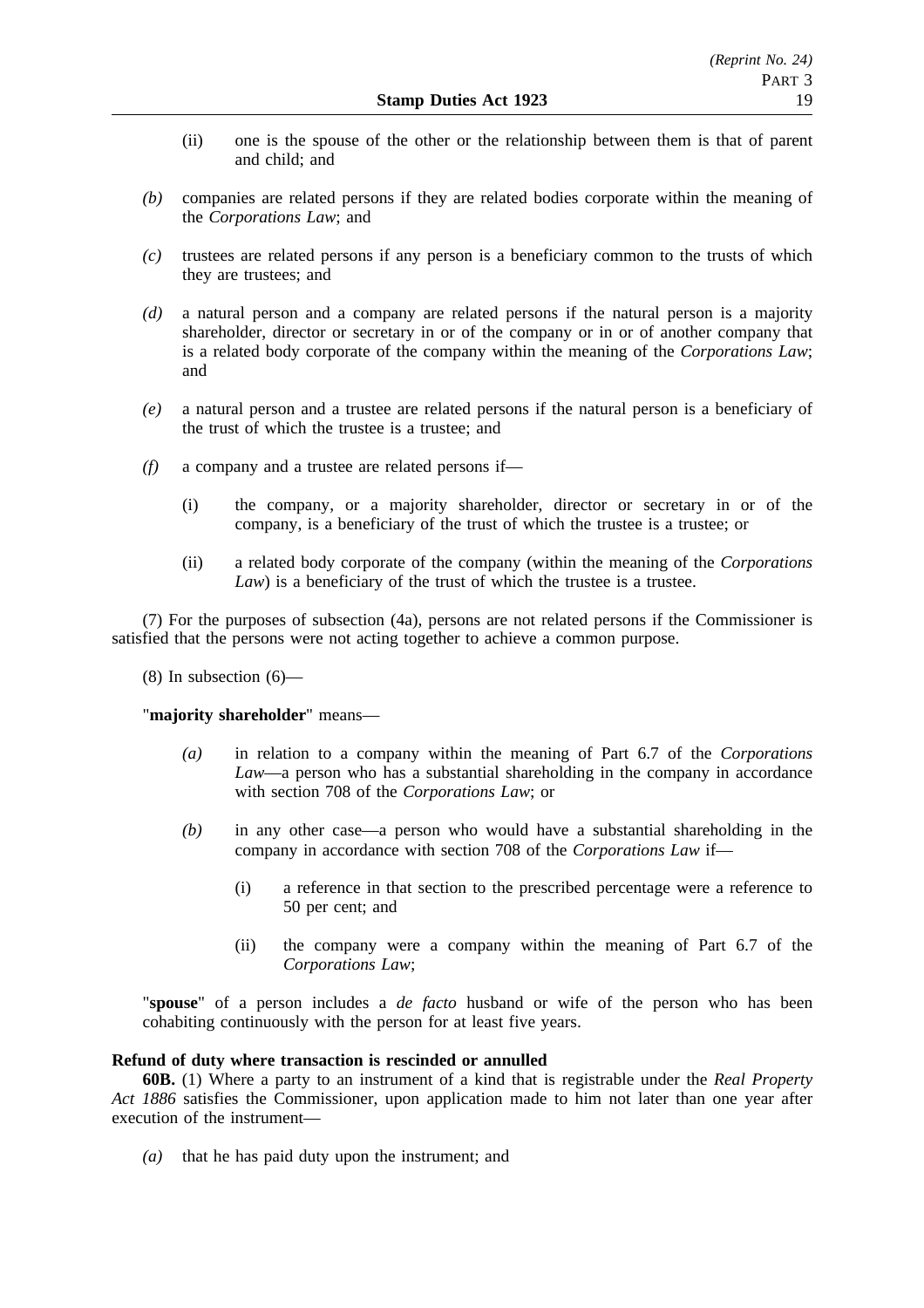*(b)* that the transaction in respect of which the instrument was executed has been frustrated or avoided or has miscarried through failure of a party to comply with a condition,

the applicant shall be deemed to be possessed of stamped material rendered useless by being inadvertently spoiled within the meaning of section 106, and the provisions of that section shall apply accordingly.

(2) This section does not apply in respect of an instrument executed before the commencement of the *Stamp Duties Act Amendment Act 1975*.

# **Method or estimating value of consideration where consideration consists of shares**

**61.** Where the consideration or part of the consideration for a conveyance chargeable with *ad valorem* duty consists of shares or debentures to be issued by a company, or a contract to issue such shares or debentures, the market value of the shares or debentures shall be taken as the value of the consideration or part.

\*\*\*\*\*\*\*\*\*\*

#### **Consideration in case of lease**

**64.** In the case of a lease for which any consideration other than the rent reserved may be paid or agreed to be paid, the amount of the other consideration shall be deemed the consideration for the conveyance on sale.

#### **Where consideration consists of real or personal property**

**65.** Where the consideration or any part of the consideration for a conveyance on sale consists of any real or personal property other than money, the market value of the real or personal property at the date of the sale shall be taken as the value of the consideration or part of the consideration.

#### **Where consideration is payable in instalments**

**66.** Where the consideration or any part of the consideration for a conveyance on sale consists of money payable periodically for a definite period, so that the total amount to be paid can be previously ascertained, the total amount shall be taken as the consideration or part of the consideration.

\*\*\*\*\*\*\*\*\*\*\*\*\*

#### **Computation of duty where instruments are interrelated**

**67.** (1) Subject to subsection (2), this section applies to the following instruments:

- *(a)* a conveyance on sale; or
- *(b)* a conveyance operating as a voluntary disposition *inter vivos*; or
- *(c)* an instrument chargeable with duty as if it were a conveyance (including a statement under section 71E).
- (2) This section does not apply to the following instruments:
- *(a)* a conveyance that relates to property that is being conveyed in separate parcels to different persons by separate conveyances where the Commissioner is satisfied that no arrangement or understanding exists between the persons under which the parcels of property conveyed are to be used otherwise than separately and independently from each other;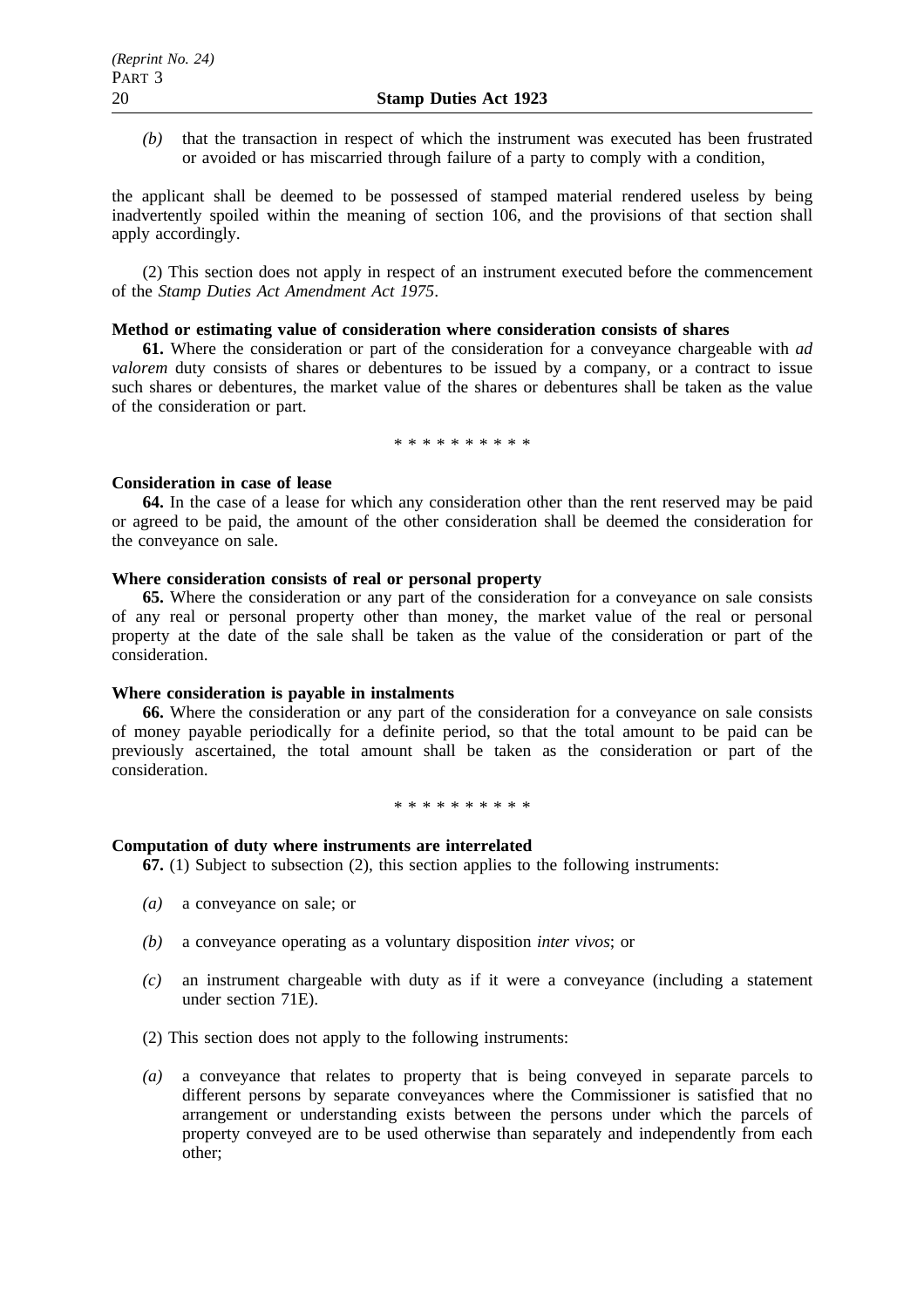- *(b)* a conveyance of stock, implements or other chattels in a case where section 31A applies;
- *(c)* a conveyance on sale of any marketable security;
- *(d)* an instrument excluded from the operation of this section by the regulations.
- (3) Where two or more instruments to which this section applies—
- *(a)* arise from a single contract of sale; or
- *(b)* together form, or arise from, substantially one transaction or one series of transactions,

the instruments are chargeable with *ad valorem* duty calculated on the sum of the amounts by reference to which *ad valorem* duty on each of the instruments would, but for this subsection, have been calculated, and that duty will be apportioned to the various instruments as determined by the Commissioner.

(4) Where by instruments that have been, or appear to have been, executed within 12 months of each other a person conveys property or interests in property to the same person (whether that person takes alone or with the same or different persons), it will be presumed, unless the Commissioner is satisfied to the contrary, that the instruments form one transaction or one series of transactions.

\*\*\*\*\*\*\*\*\*\*

(7) This section does not operate to reduce the duty payable on an instrument.

(8) In this section—

"**interest**" includes a potential beneficial interest as defined in section 71(15).

#### **Duty in certain cases 68.** \*\*\*\*\*\*\*\*\*\*\*

(3) Where a person, having contracted for the purchase of any property but not having obtained a conveyance, contracts to sell it to any other person and the property is in consequence conveyed immediately to the subpurchaser, the conveyance shall be chargeable with *ad valorem* duty as a conveyance for the consideration for the sale to the original purchaser and also as a conveyance for the consideration for the sale by the original purchaser to the subpurchaser, in the same manner as if the considerations were specified in separate instruments.

(4) Where a person, having contracted for the purchase of any property but not having obtained a conveyance, contracts to sell the whole or any part or parts thereof to any other person and the property is in consequence conveyed by the original seller to different persons in parts or parcels, the conveyance of each part or parcel shall be chargeable with *ad valorem* duty as a conveyance for the consideration for the sale to the original purchaser and also as a conveyance for the consideration for the sale by the original purchaser to the subpurchaser, in the same manner as if the considerations were specified in separate instruments. The consideration for the sale to the original purchaser in respect of each part or parcel shall, for the purposes of this subsection, be ascertained by determining the ratio which the value of the part or parcel in question bears to the value of the whole property and shall be specified in the instrument of conveyance.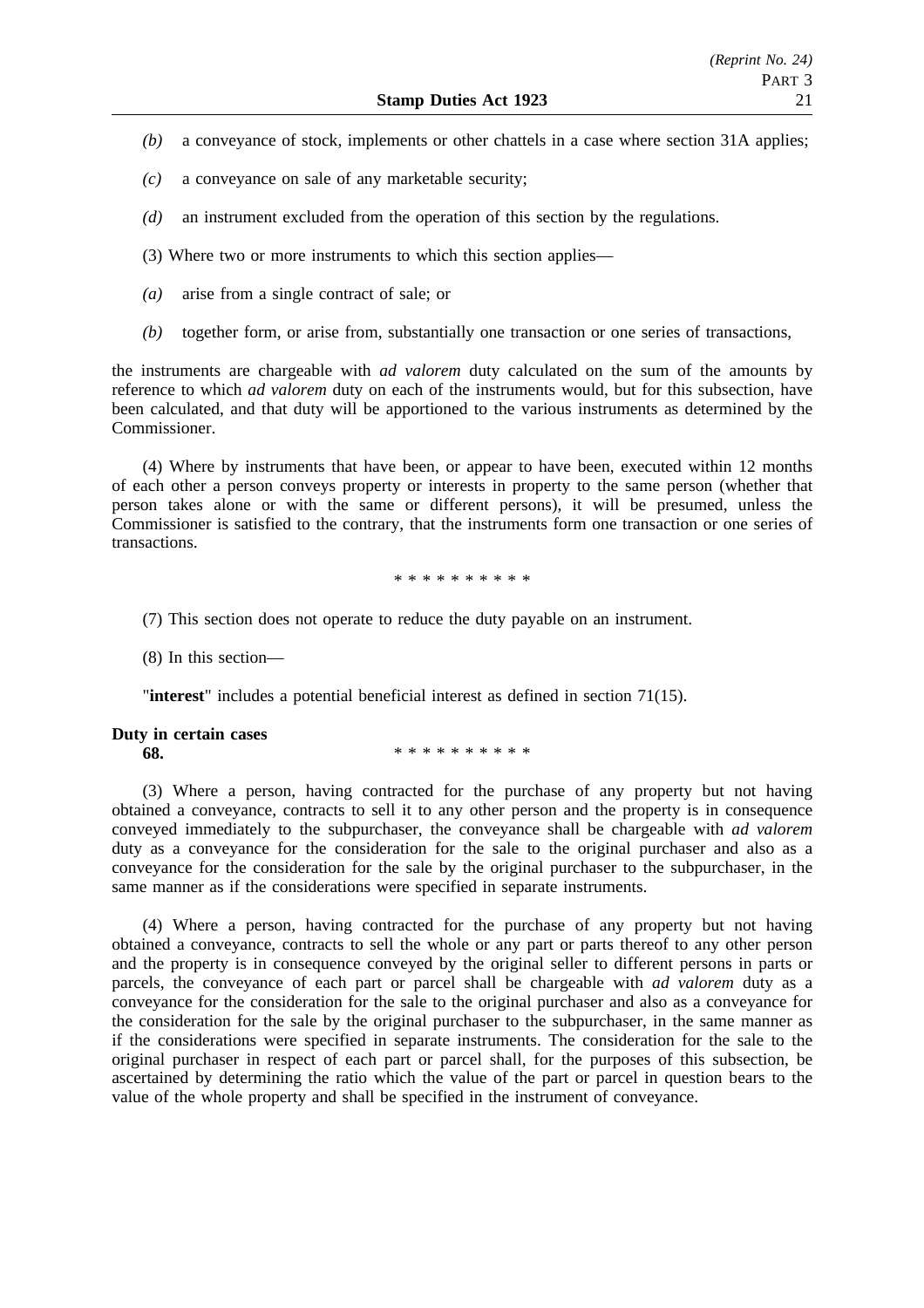(5) Where a subpurchaser takes an actual conveyance of the interest of the person immediately selling to him, which is chargeable with *ad valorem* duty as a conveyance for the consideration moving from him and is duly stamped accordingly, any conveyance to be afterwards made to him of the same property by the original seller shall be chargeable with *ad valorem* duty as a conveyance for the consideration for the sale to the original purchaser.

\*\*\*\*\*\*\*\*\*\*

#### **Evasion of duty**

**70.** (1) Subject to subsection (2), an instrument executed in order, either directly or indirectly, to avoid or evade the payment of the duty payable upon a conveyance on sale is void.

(2) Where a third party relying in good faith on an instrument that is void by virtue of subsection (1) purports to acquire an interest in property subject to the instrument, the instrument shall, for the purposes of that transaction, be treated as valid, provided that it is duly stamped as a conveyance on sale.

# **Instruments chargeable as conveyances operating as voluntary dispositions** *inter vivos*

**71.** (1) The value for the purposes of this Act of the property conveyed by any conveyance operating as a voluntary disposition *inter vivos* shall be declared in the conveyance.

(2) No conveyance operating as a voluntary disposition *inter vivos* is to be taken to be duly stamped unless the Commissioner has assessed the duty payable on the conveyance, the amount assessed as being so payable has been paid and the instrument has been stamped with a particular stamp denoting that it is duly stamped.

(3) For the purposes of this Act, the following instruments shall, subject to this section, be deemed to be conveyances operating as voluntary dispositions *inter vivos*:

- *(a)* an instrument to which subsection (4) applies effecting or acknowledging, evidencing or recording, any of the following transactions:
	- (i) a transfer of property to a person who takes as trustee; or
	- (ii) a declaration of trust; or
	- (iii) a transfer of a beneficial interest in property subject to a trust or a potential beneficial interest in, or in relation to, property subject to a discretionary trust,

whether or not any consideration is given for the transaction; or

*(b)* an instrument to which paragraph *(a)* does not apply, being a conveyance that is not chargeable with duty as a conveyance on sale.

(4) This subsection applies to any instrument that relates to land, a marketable security or a unit under a unit trust scheme, or an interest or potential beneficial interest in land, a marketable security or a unit under a unit trust scheme.

- (4a) A reference in subsection (4) to a unit trust scheme does not include—
- *(a)* an arrangement made by a deed approved for the purposes of Division 5 of Part 7.12 of the *Corporations Law* or the corresponding provisions of a law in force in another State or a Territory; or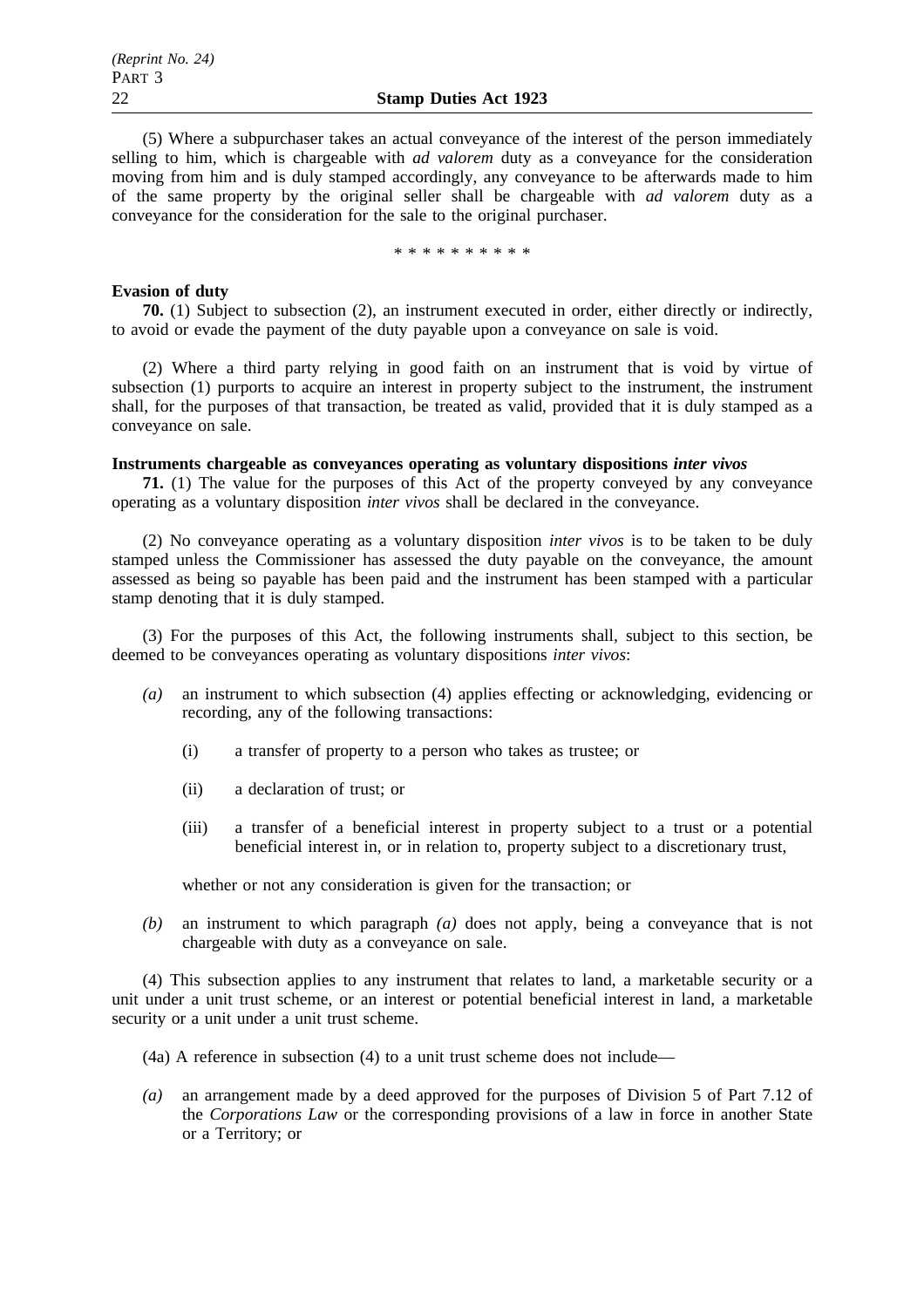*(b)* an approved deposit fund or a pooled superannuation trust within the meaning of the *Superannuation Industry (Supervision) Act 1993* (Cwlth).

(5) Subject to subsection (6), an instrument effecting or acknowledging, evidencing or recording, any of the following transactions shall be deemed not to be a conveyance operating as a voluntary disposition *inter vivos*:

- *(a)* a transfer of property for nominal consideration for the purpose of securing the repayment of an advance or loan, not being land subject to the provisions of the *Real Property Act 1886*;
- *(b)* a transfer *in specie* of property of a company in liquidation made by the liquidator to a shareholder of the company;
- *(c)* a transfer of any marketable security issued by a public company to a person who takes as trustee, where—
	- (i) the beneficial interest in the property is, upon the transfer, vested in the transferor; and
	- (ii) the transfer is not in pursuance of a sale;
- *(d)* a transfer of property for the purpose of effectuating the retirement of a trustee or the appointment of a new trustee, where the Commissioner is satisfied that the transfer is not part of a scheme for conferring a benefit, in relation to the trust property, upon the new trustee or any other person, whether as a beneficiary or otherwise, to the detriment of the beneficial interest or potential beneficial interest of any person;
- *(e)* a transfer of property to a person who has a beneficial interest in the property by virtue of an instrument that is duly stamped, where—
	- (i) the beneficial interest arises under a trust of which the transferor is a trustee; and
	- (ii) (A) the transferor or some other trustee or trustees of the trust obtained his, her or their interest in the property under one of the other paragraphs of this subsection (except paragraph *(d)*); or
		- (B) the transferor or some other trustee or trustees of the trust obtained his, her or their interest in the property by virtue of an instrument duly stamped with *ad valorem* duty;
- *(f)* a transfer to a natural person who is an object of a discretionary trust of property or a beneficial interest in property subject to the discretionary trust, where—
	- (i) the discretionary trust was created by an instrument that is duly stamped; and
	- (ii) the Commissioner is satisfied that the discretionary trust was created wholly or principally for the benefit of that person or a family group of which that person is a member;
- *(g)* a transfer of a potential beneficial interest in property subject to a discretionary trust, where—
	- (i) the discretionary trust was created by an instrument that is duly stamped wholly or principally for the benefit of a family group; and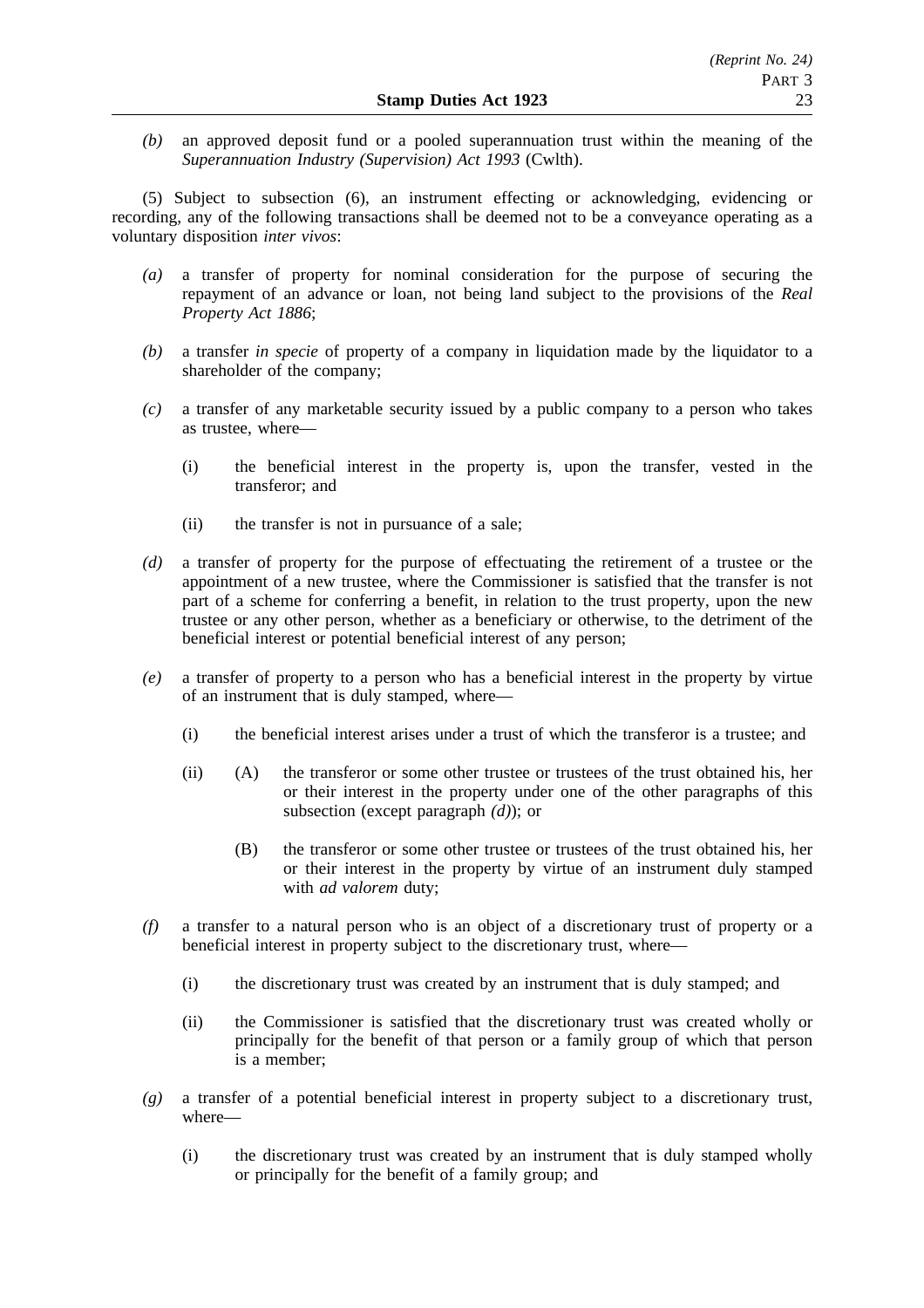- (ii) the transfer is made by one member of the family group to another member of the family group, or by a member of the family group by way of surrender or renunciation of the potential beneficial interest and another member of the family group is to continue as an object or beneficiary under the trust;
- *(h)* a transfer to or by a person in his capacity as the personal representative of a deceased person or the trustee of the estate of a deceased person, being a transfer made in pursuance of the provisions of the will of the deceased person or the laws of intestacy and not being a transfer in pursuance of a sale;
- *(i)* any variation of the terms of a trust, where the trust was created by an instrument that is duly stamped and the variation does not involve the creation or variation of any beneficial interest or potential beneficial interest in property subject to the trust;
- *(j)* a voluntary disposition of property that is wholly for charitable or religious purposes;
- *(k)* a transfer of a prescribed class.

(6) Subsection (5) does not apply in relation to a transfer of property or a beneficial interest in property to a person who has, prior to the transfer, a beneficial interest or potential beneficial interest in the property but who takes the property or interest transferred to him as trustee under a further trust.

(7) For the purposes of subsection  $(5)(e)$ , a person who is an object of a discretionary trust by virtue of an instrument that is duly stamped shall not be regarded as having a beneficial interest in the trust property by virtue of an instrument that is duly stamped unless that person has been appointed to be a beneficiary under the discretionary trust by a further instrument that is duly stamped.

(8) A conveyance operating as a voluntary disposition *inter vivos* that transfers a potential beneficial interest in, or in relation to, property subject to a discretionary trust shall, subject to this Act, be chargeable with duty as if it transferred the beneficial interest in the property that the transferee would have if the discretion under the discretionary trust were so exercised as to confer upon him the greatest benefit in relation to that property that can be conferred upon him under the discretionary trust.

(9) An instrument that acknowledges, evidences or records a transaction of a kind referred to in subsection  $(3)(a)$  (not being a copy within the meaning of section 19A that is duly stamped) shall, for the purposes of this Act, be deemed to have effected the transaction and to have been executed by the parties to the transaction at the same time as the transaction took place.

(10) For the purposes of this Act, in determining the value of property transferred by a conveyance operating as a voluntary disposition *inter vivos*, no regard shall be had to the fact that the person to whom the property is transferred takes or is to hold the property subject to a trust or has a beneficial interest in the property.

(11) Notwithstanding any other provisions of this Act but subject to subsection (11a), the rate of duty chargeable in respect of a conveyance operating as a voluntary disposition *inter vivos* of a marketable security shall, if that conveyance is made in pursuance of sale, be the rate fixed by schedule 2 in respect of a conveyance or transfer on sale of a marketable security or, as the case may require, in respect of a return lodged pursuant to section 90D.

(11a) Subsection (11) does not apply in relation to a statement under Part 4.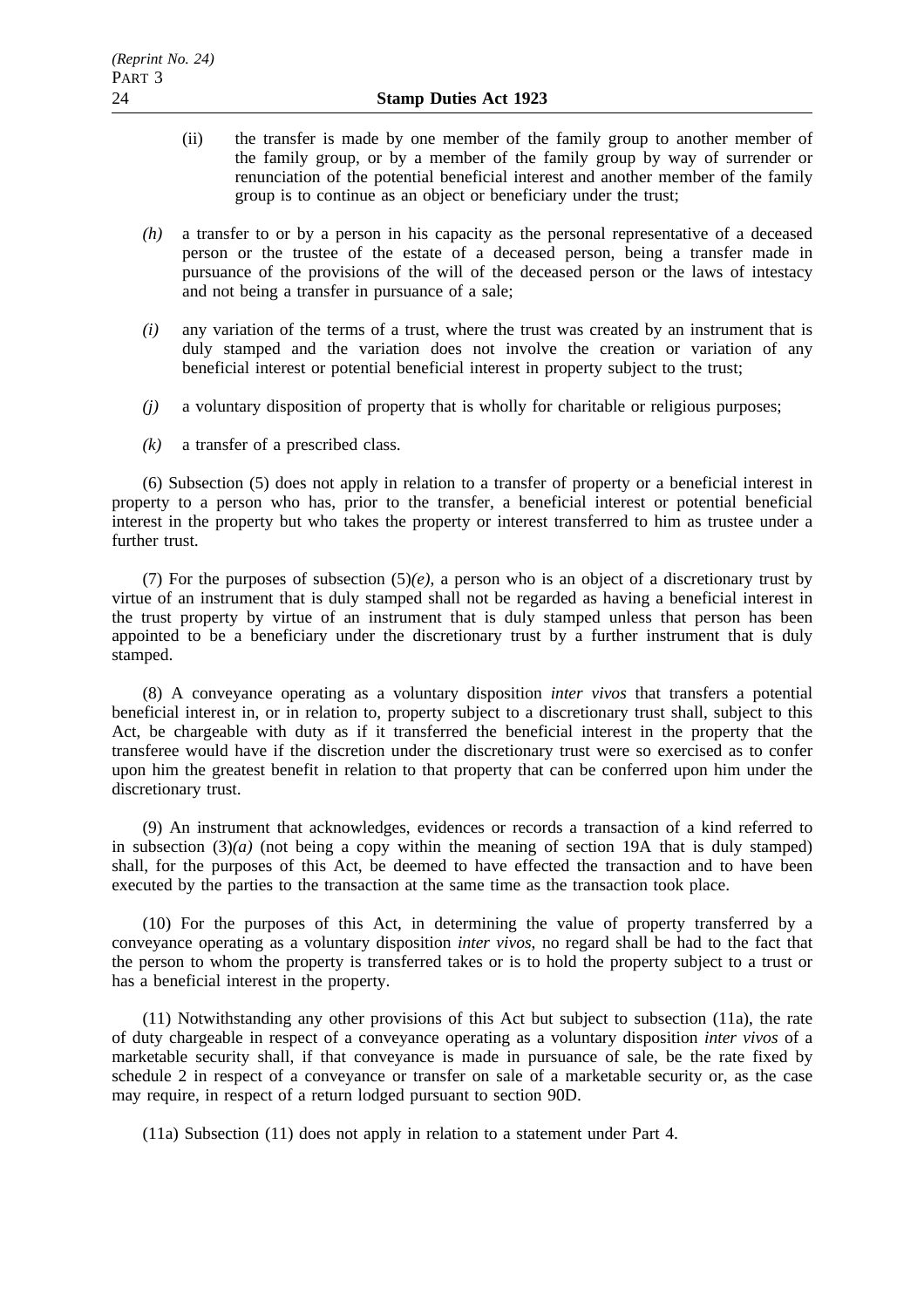(12) Where an instrument of a kind referred to in subsection  $(3)(a)$  is duly stamped under this Act, the Commissioner shall, upon application and production of that instrument, stamp any other instrument of a kind referred to in subsection  $(3)(a)$  that he is satisfied relates to the same transaction with a particular stamp denoting that it is duly stamped.

(13) Without limiting the generality of subsection (12), where an instrument that is duly stamped transfers or creates, or acknowledges, evidences or records, the transfer or creation of any property or interest in property and the person to or in whom the property or interest in property is transferred or vested takes the property or interest in property as trustee, the Commissioner shall, upon application and production of that instrument, stamp any declaration of trust or other instrument that acknowledges, evidences or records the fact that the person took the property or interest in property as trustee with a particular stamp denoting that it is duly stamped.

(14) Notwithstanding any other provisions of this Act, where—

- *(a)* property has been transferred to a person who took as trustee; and
- *(b)* that property is subsequently transferred back to the transferor; and
- *(c)* the Commissioner is satisfied that no person other than the transferor under the first transfer has had a beneficial interest in the property during the period elapsing between the transfers,

the Commissioner shall, if *ad valorem* duty was paid in respect of the first transfer, upon application, refund to the person who paid that duty an amount equal to the difference between the amount of the duty and ten dollars.

(15) In this section—

"**family group**" means a group of persons connected by an unbroken series of relationships of consanguinity or affinity;

"**potential beneficial interest**" means the rights, expectancies or possibilities of an object of a discretionary trust in, or in relation to, property subject to the discretionary trust;

"**public company**" means a public company within the meaning of the *Corporations Law*;

"**transfer**" means—

- *(a)* transfer, assure or vest property (including a potential beneficial interest in, or in relation to, property) to or in any person, whether legally or equitably and whether or not subject to registration, the issue of a certificate of title or other similar requirement; or
- *(b)* surrender or renounce a beneficial interest or potential beneficial interest in, or in relation to, property; or
- *(c)* surrender to the Crown any lease or other interest in land in order that the Crown may grant to a person other than the surrenderor a lease of, or other interest in, the same land or any part of the same land;

"**trust**" includes an implied trust or a discretionary trust;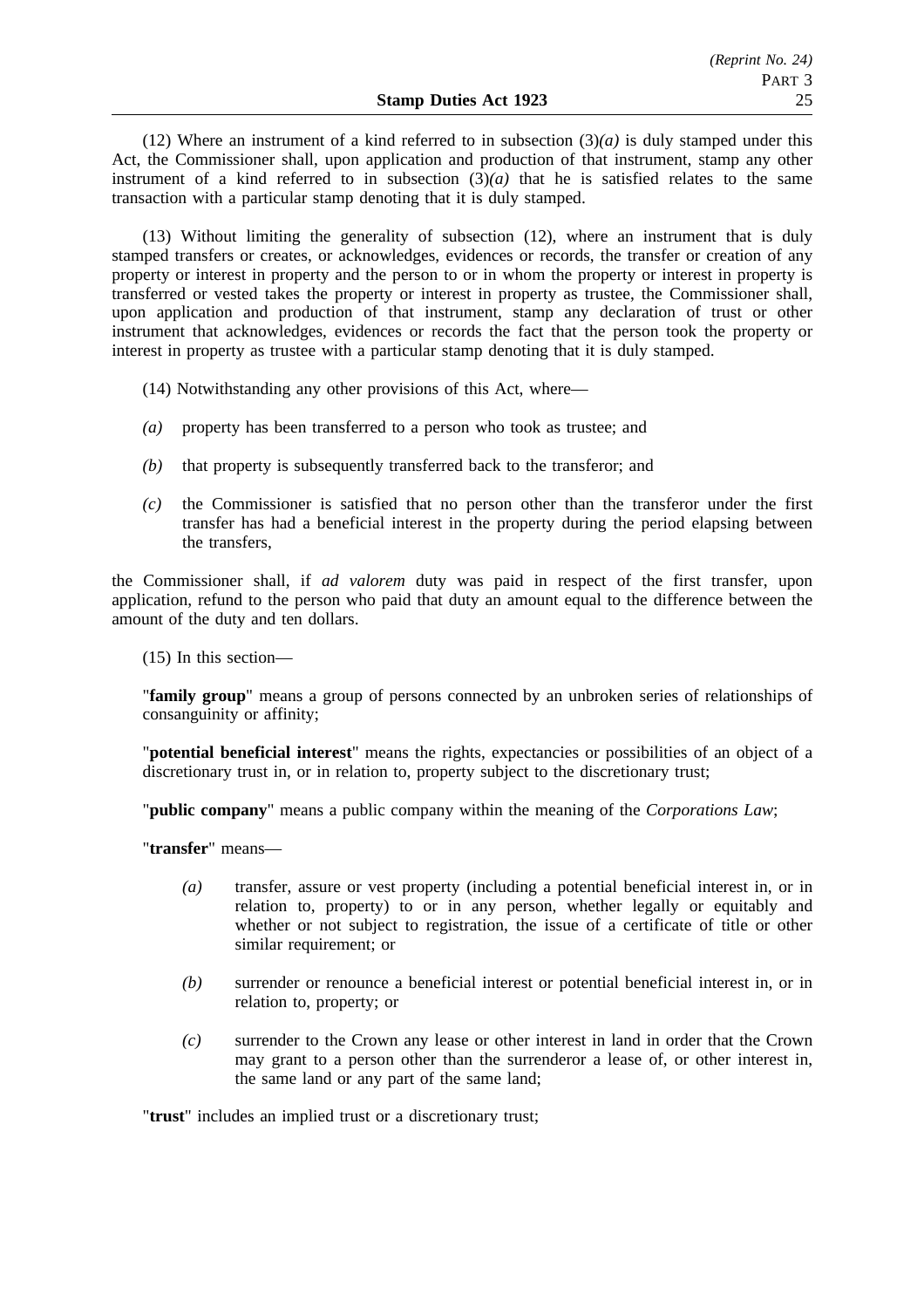"**trustee**" includes—

- *(a)* a trustee under an implied trust; or
- *(b)* a person who holds property subject to a discretionary trust;

\*\*\*\*\*\*\*\*\*\*

#### **Provision where trust property distributed** *in specie*

**71A.** If any will or any instrument by which any trust is declared contains a direction to convert any property into money and to pay the proceeds to any beneficiary and, instead of converting the property into money the executor, administrator or trustee, as the case may be, conveys the property *in specie* to the beneficiary, the conveyance shall not be chargeable with duty as a conveyance on sale or as a conveyance operating as a voluntary disposition *inter vivos* if, in the case of a trust other than a trust declared by a will, the beneficiary is beneficiary by virtue of an instrument that is duly stamped.

## **Partition or division of property**

**71B.** (1) Where upon the partition or division of any property any consideration exceeding in amount or value two hundred dollars is paid or given, or agreed to be paid or given, for equality, the instrument by which the partition or division is effected shall be charged with duty as if it were a conveyance on sale and that consideration were equal to the value of the property.

\*\*\*\*\*\*\*\*\*\*

(4) This section applies only in relation to a conveyance for the partition or division of property between members of a family group.

(5) In this section—

"**family group**" has the meaning assigned to that expression by section 71(15).

#### **Concessional rates of duty in respect of purchase of first home, etc.**

**71C.** (1) Where upon an application made on or after 9 August, 1989, in a manner and form determined by the Commissioner and supported by such evidence as he may require the Commissioner is satisfied—

- *(a)* that the applicant or applicants—
	- (i) are natural persons; and
	- (ii) on or after the fifteenth day of September, 1979, entered into a contract for the purchase of a relevant interest in land or for the purchase of shares in a company that confer a right to occupy land of the company; and
	- (iii) are the sole purchasers of the land or the shares; and
	- $(iv)$ 
		- have entered into a contract for the construction of a dwelling house on the land and intend to occupy the dwelling house as their principal place of residence within 12 months of completion of construction; or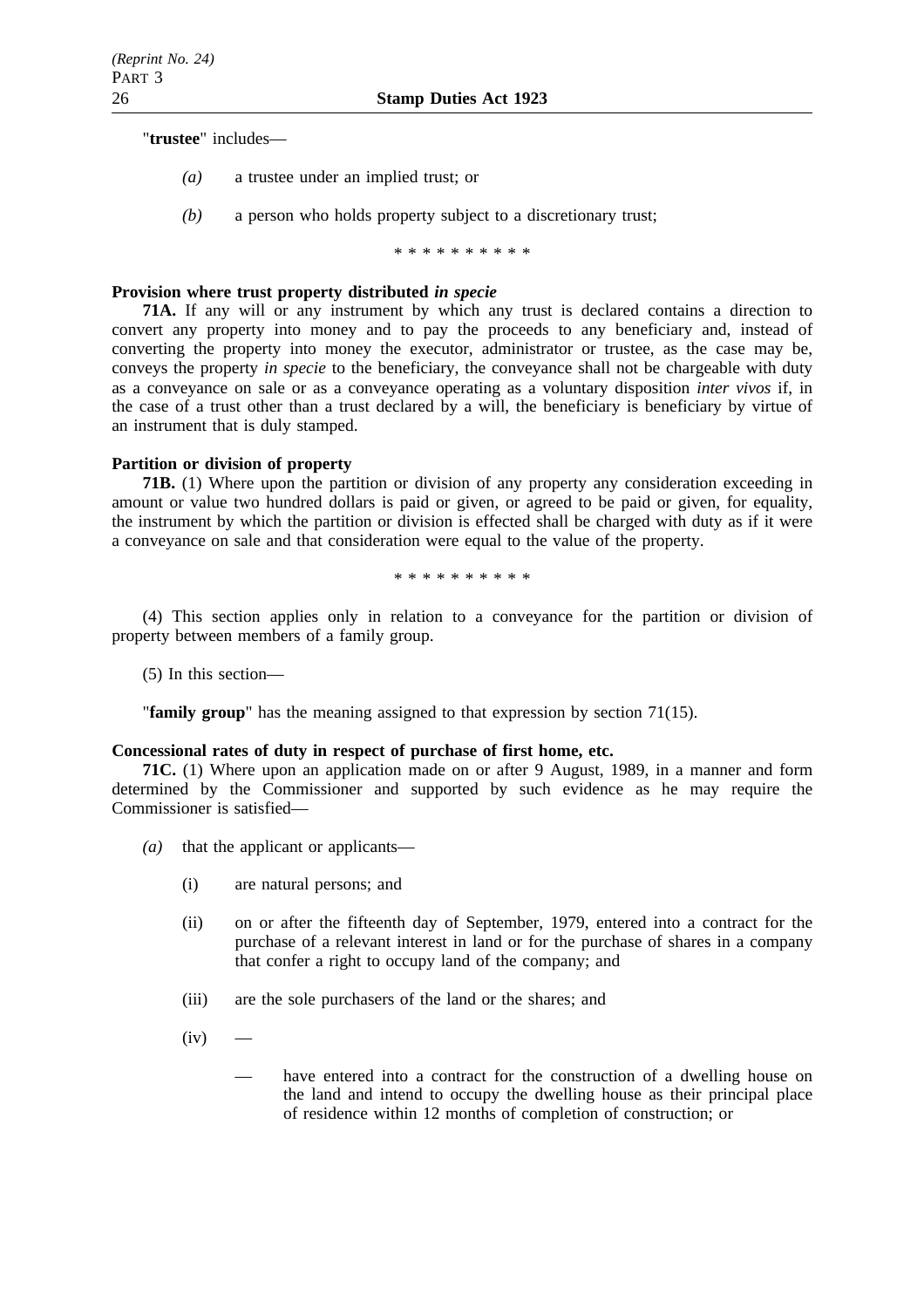- where there is presently a dwelling house on the land—were occupying that dwelling house as their principal place of residence at the date of the conveyance, or intend to so occupy the dwelling house within 12 months of the date of the conveyance; and
- *(ab)* where the relevant contract is entered into on or after 1 September 1992—that the amount by reference to which duty would, apart from this section, be calculated does not exceed the prescribed maximum; and
- *(b)* that no party to the application has previously—
	- (i) occupied a dwellinghouse (except as a minor) either in the State or elsewhere in pursuance of a relevant interest of that party in the dwellinghouse (other than an interest arising under an agreement with the South Australian Housing Trust relating to the purchase of the dwelling house to which the application relates) or any interest of that party in shares conferring a right to occupy the dwellinghouse; or
	- (ii) received the benefit of this section,

this section applies to a conveyance under which the land or shares are conveyed to the purchaser or purchasers.

(1a) Subsection  $(1)(b)(ii)$  does not apply to an applicant who is the occupier of a Housing Trust home and who is purchasing the home under an agreement with the South Australian Housing Trust if the Commissioner is satisfied—

- *(a)* that the conveyance to which the application relates arises from that agreement; and
- *(b)* that the applicant previously received the benefit of this section only in relation to another conveyance arising from the same agreement.
- (2) The duty payable upon a conveyance to which this section applies will be as follows:
- *(a)* where the amount by reference to which the duty would, apart from this section, be calculated does not exceed the prescribed amount—no duty will be payable; or
- *(b)* where the amount by reference to which the duty would, apart from this section, be calculated exceeds the prescribed amount—
	- (i) where the relevant contract was entered into before 1 September 1992—the duty payable will be the amount payable apart from this section less \$2 130;
	- (ii) where the relevant contract is entered into on or after 1 September 1992—the duty payable will be an amount calculated in accordance with the following formula:

$$
A = B - \left(C - D \frac{(E - F)}{1000}\right)
$$

where

A is the amount of duty payable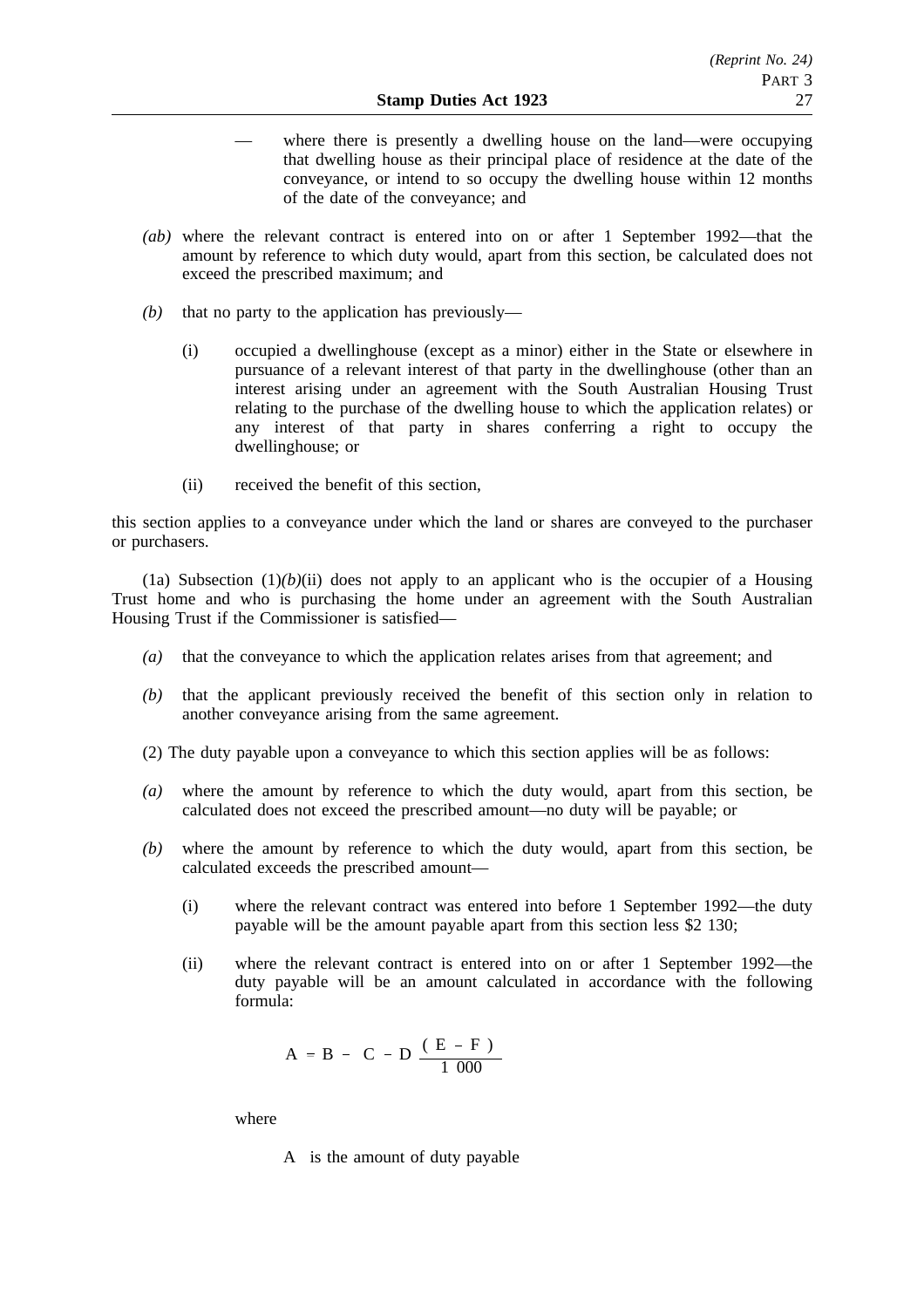- B is the amount of duty payable apart from this section
- C is—

where the relevant contract is entered into during the period commencing on 1 February 1997 and ending on 31 January 1998—\$2 830;

in any other case—\$2 130

 $D$  is—

where the relevant contract is entered into during the period commencing on 1 February 1997 and ending on 31 January 1998—56;

in any other case—42

- E is the amount by reference to which duty would, apart from this section, be calculated (any fractional part of \$1 000 being rounded up to the next multiple of \$1 000)
- F is the prescribed amount.

(2a) Where the Commissioner is satisfied by such evidence as the Commissioner may require—

- *(a)* that a person or persons who have paid stamp duty on a conveyance would have been entitled to the benefit of this section in respect of the conveyance if when it was submitted for stamping the requirements of subsection  $(1)(a)(iv)$  had been satisfied;
- *(b)* that person or those persons in fact occupied a dwellinghouse on the land comprised in the conveyance, or in pursuance of rights conferred by shares comprised in the conveyance, as their principal place of residence within 12 months of the date of the conveyance,

the Commissioner shall refund to that person or those persons any duty in excess of the amount that would have been payable if the conveyance had been stamped under this section.

\*\*\*\*\*\*\*\*\*\*

(3) In this section—

"**dwelling house**" does not include residential premises that form part of industrial or commercial premises;

"**Housing Trust home**" means residential premises owned by the South Australian Housing Trust;

"**perpetual lease**" means a perpetual lease under the *Crown Lands Act 1929*;

"**prescribed amount**" means—

*(a)* where the relevant contract is entered into during the period commencing on 1 February 1997 and ending on 31 January 1998—\$100 000;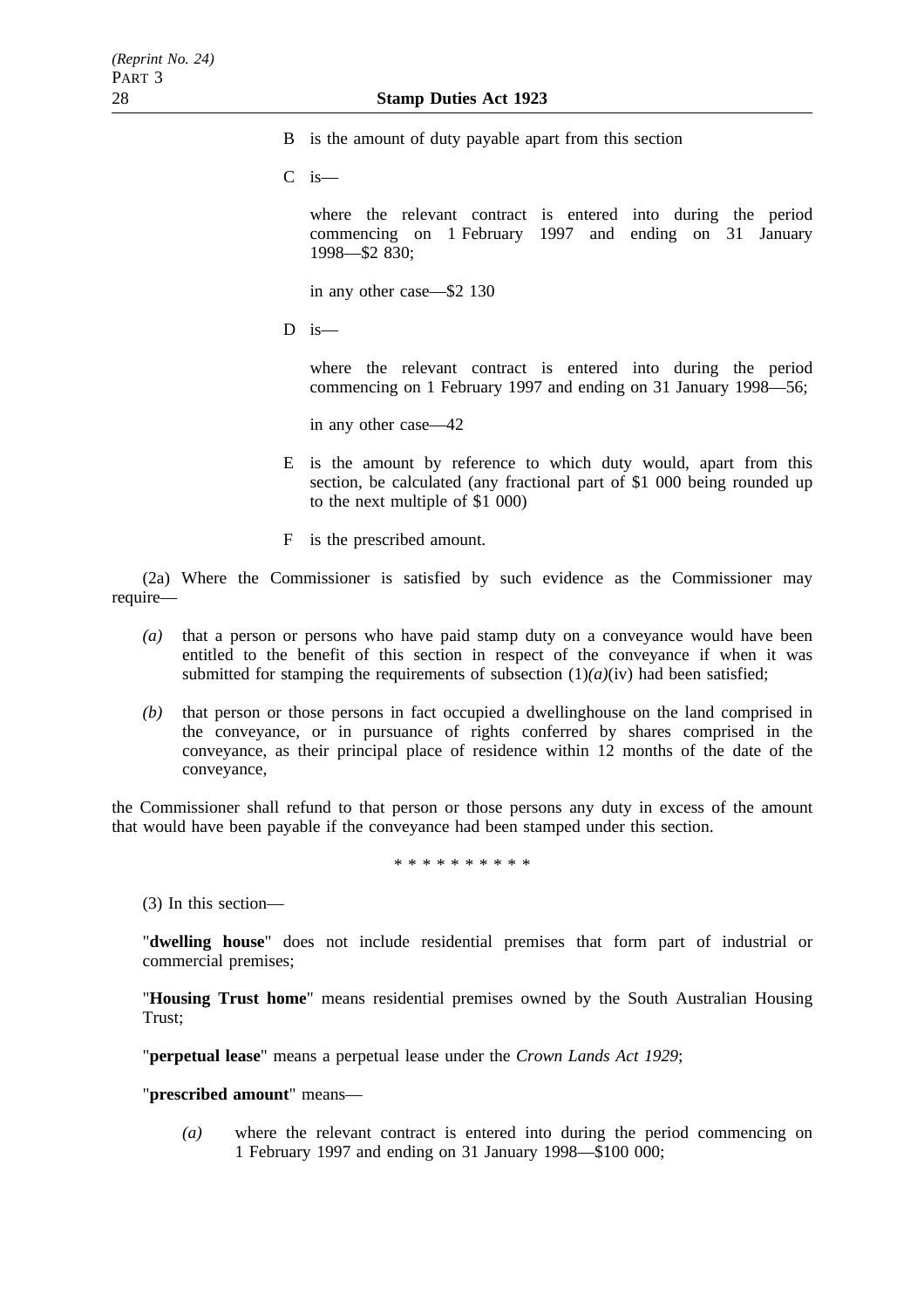*(b)* in any other case—\$80 000;

## "**prescribed maximum**" means—

- *(a)* where the relevant contract is entered into during the period commencing on 1 February 1997 and ending on 31 January 1998—\$150 000;
- *(b)* in any other case—\$130 000;

"**relevant contract**" means the contract relied on by an applicant under this section to satisfy the requirements of subsection  $(1)(a)(ii)$ ;

"**relevant interest**", in relation to land or a dwelling house, means any estate or interest conferring a right to possession, including any such estate or interest arising under a perpetual lease but not including any other leasehold estate or interest.

(4) This section applies to a conveyance first lodged with the Commissioner for stamping on or after 9 August, 1989.

#### **Exemption from duty in respect of certain maintenance agreements, etc.**

**71CA.** (1) In this section—

"**instrument to which this section applies**" means—

- *(a)* a maintenance agreement registered under Part VIII of the *Family Law Act 1975* of the Commonwealth; or
- *(b)* a deed or other instrument (including an application to transfer registration of a motor vehicle) for the purposes of, or consequential upon—
	- (i) a maintenance agreement registered under Part VIII of the *Family Law Act 1975* of the Commonwealth; or
	- (ii) an order under Part VIII of the *Family Law Act 1975* of the Commonwealth;

"**maintenance agreement**" means a maintenance agreement as defined in the *Family Law Act 1975* of the Commonwealth;

"**marriage**" includes a marriage that is void and thus liable to annulment, and "**married**" has a corresponding meaning.

- (2) Where an instrument to which this section applies—
- *(a)* provides for a disposition of property between two persons who, at the time of execution of the instrument, are or have been married to each other and no other person takes or is entitled to take an interest in property in pursuance of the instrument; or
- *(b)* in the case of an application to transfer registration of a motor vehicle—is consequential on a disposition of property between two persons who, at the date of the application, are or have been married to each other,

the instrument is exempt from stamp duty if—

*(c)* the marriage of the two persons referred to above has been dissolved or annulled; or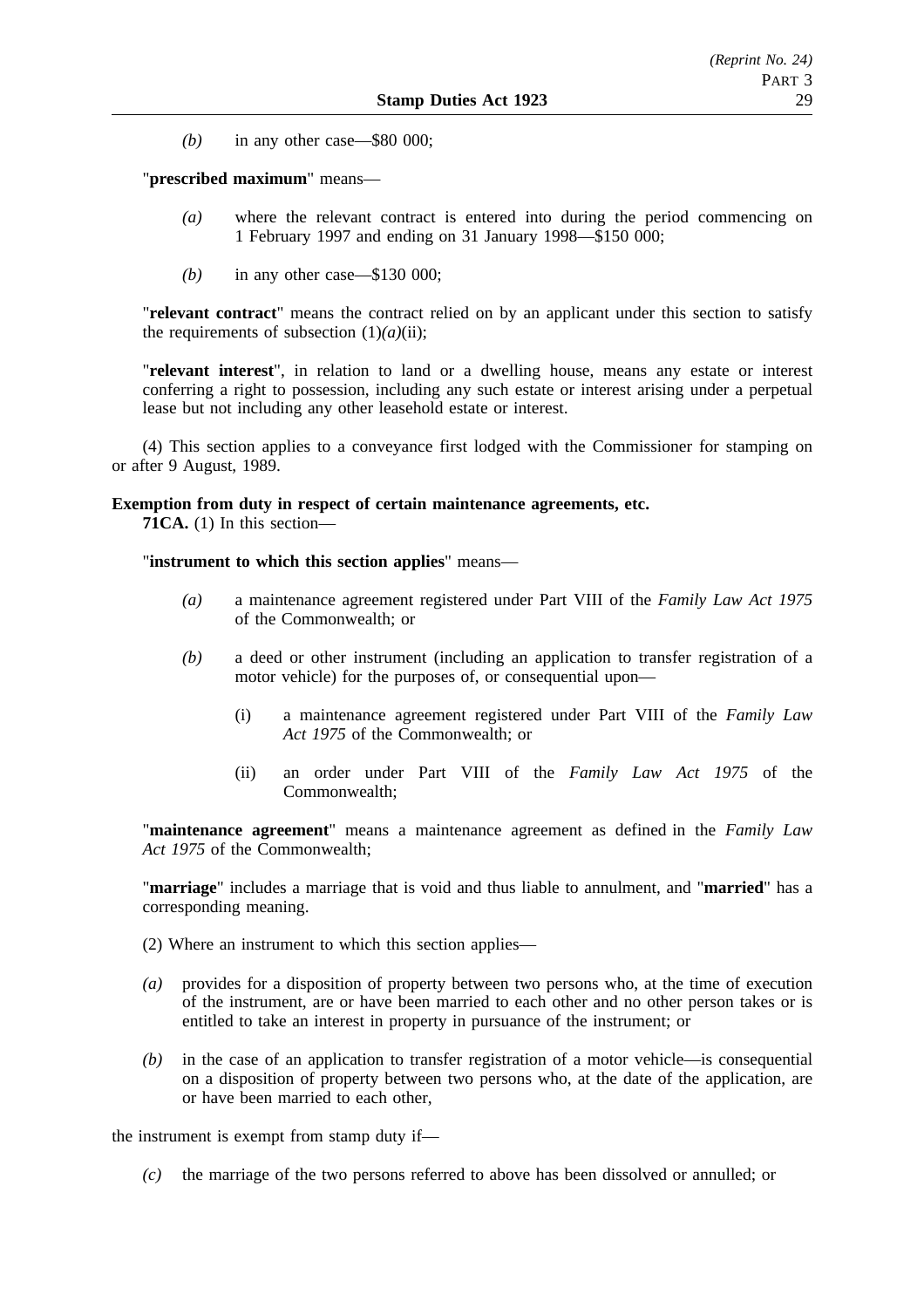*(d)* the Commissioner is satisfied that the marriage of the two persons has broken down irretrievably.

(3) Where an instrument to which this section applies was not exempt from stamp duty under this section by reason only that—

- *(a)* the marriage of the two persons had not been dissolved or annulled; and
- *(b)* the Commissioner was not satisfied that the marriage of the two persons had broken down irretrievably,

a person by whom stamp duty was paid on the instrument is entitled to a refund of the duty—

- *(c)* if the marriage is subsequently dissolved or annulled; or
- *(d)* if the Commissioner is subsequently satisfied that the marriage has broken down irretrievably.

# **Exemption from duty in respect of certain transfers between spouses or former spouses 71CB.** (1) In this section—

"**matrimonial home**" means—

- *(a)* in relation to spouses—their principal place of residence of which both or either of them is owner;
- *(b)* in relation to former spouses—their last principal place of residence of which both or either of them was owner,

but does not include premises that form part of industrial or commercial premises;

"**spouses**" includes persons who have cohabited continuously as *de facto* husband and wife for at least five years.

- (2) Subject to subsection (3), an instrument of which the sole effect is to transfer—
- *(a)* an interest in the matrimonial home; or
- *(b)* registration of a motor vehicle,

between parties who are spouses or former spouses is exempt from stamp duty.

(3) An instrument described in subsection (2) between parties who are former spouses is only exempt from stamp duty if the Commissioner is satisfied that the instrument has been executed as a result of the irretrievable breakdown of the parties' marriage or *de facto* relationship.

(4) Where an instrument was not exempt from stamp duty under this section by reason only that the Commissioner was not satisfied that the instrument had been executed as a result of the irretrievable breakdown of the parties' marriage or *de facto* relationship, the party by whom stamp duty was paid on the instrument is entitled to a refund of the duty if the Commissioner is subsequently satisfied that the instrument had been executed as a result of the irretrievable breakdown of the parties' marriage or *de facto* relationship.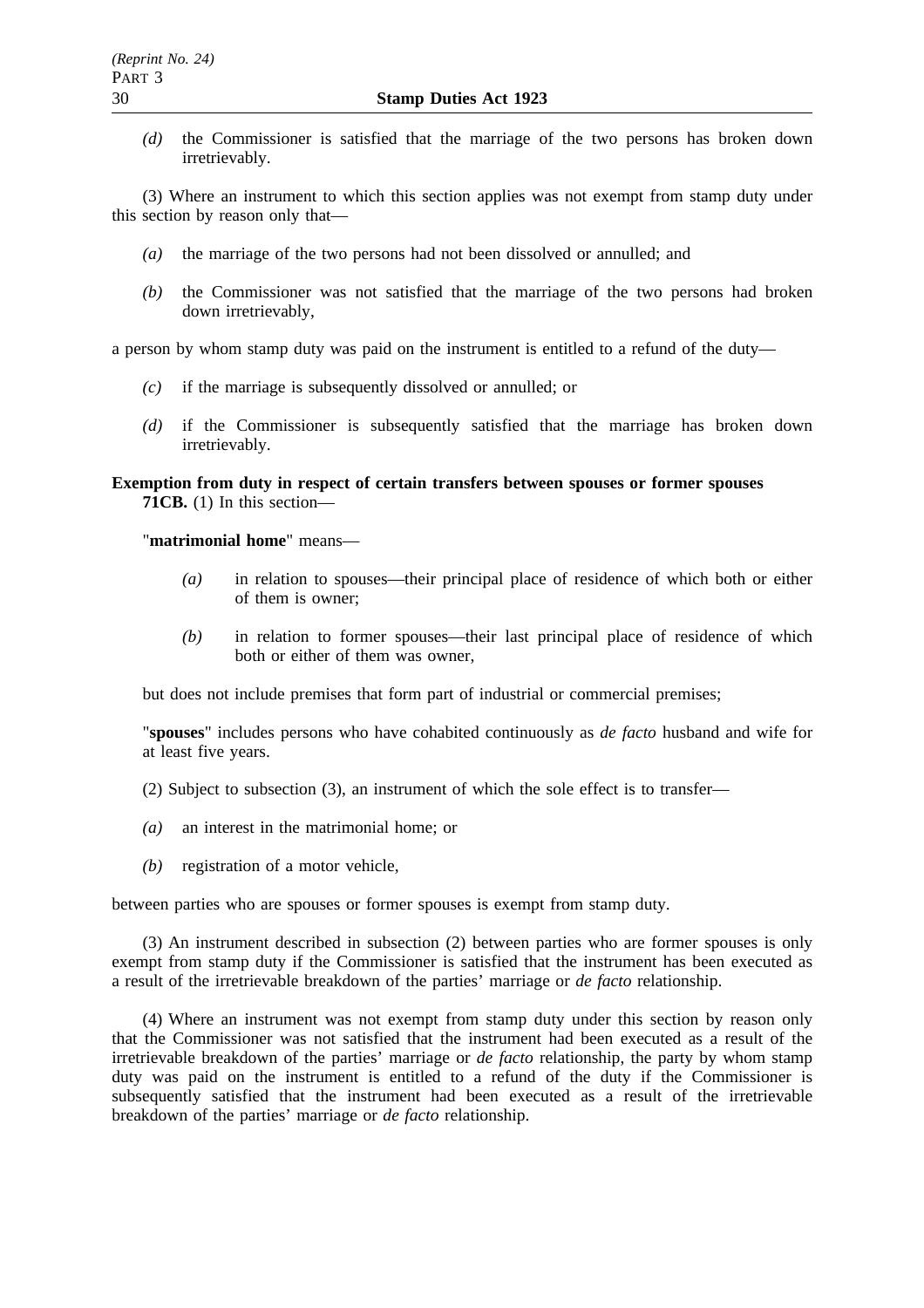(5) The Commissioner may require a party to an instrument in respect of which an exemption is claimed under this section to provide such evidence (verified, if the Commissioner so requires, by statutory declaration) as the Commissioner may require for the purpose of determining whether the instrument is exempt from duty under this section.

(6) This section applies in relation to instruments executed after its commencement.

# **Exemption from duty in respect of conveyance of a family farm**

**71CC.** (1) An instrument of which the sole effect is to transfer an interest in land, or land and goods, referred to in subsection (1a) from a natural person, or a trustee for a natural person, to a relative of the natural person, or a trustee for a relative of the natural person, is exempt from stamp duty if the Commissioner is satisfied—

- *(a)* that the land to which the transfer relates is used wholly or mainly for the business of primary production and is not less than 0.8 hectares in area; and
- *(ab)* that the sole or principal business of the natural person who, or whose trustee, is the transferor is (immediately before the instrument) the business of primary production; and
- *(b)* that for a period of 12 months immediately before the instrument there was a business relationship between—
	- (i) the natural person (A) who, or whose trustee, is the transferor; and
	- (ii) the natural person (B) who, or whose trustee, is the transferee, or a lineal ancestor or spouse of B,

with respect to the use of the property for the business of primary production; and

- *(c)* in the case of a transfer where either or both parties are trustees, that no person is a beneficiary of the trust or trusts other than—
	- (i) the natural person (A) who, or whose trustee, is transferor;
	- (ii) the natural person (B) who, or whose trustee, is transferee;
	- (iii) a relative (or relatives) of A or B; and
- *(d)* that the transfer does not arise from arrangements or a scheme devised for the principal purpose of taking advantage of the benefit of this section.
- (1a) Subsection (1) applies to—
- *(a)* land used for the business of primary production; and
- *(b)* goods comprising livestock, machinery, implements and other goods used or acquired for the business of primary production conducted on the land referred to in paragraph *(a)*.

(2) The Commissioner may, in deciding for the purposes of subsection (1)*(b)* whether a business relationship existed between two persons, take into account any of the following;

- *(a)* a previous employment relationship between them (regardless of the amount or form of remuneration);
- *(b)* a share-farming arrangement;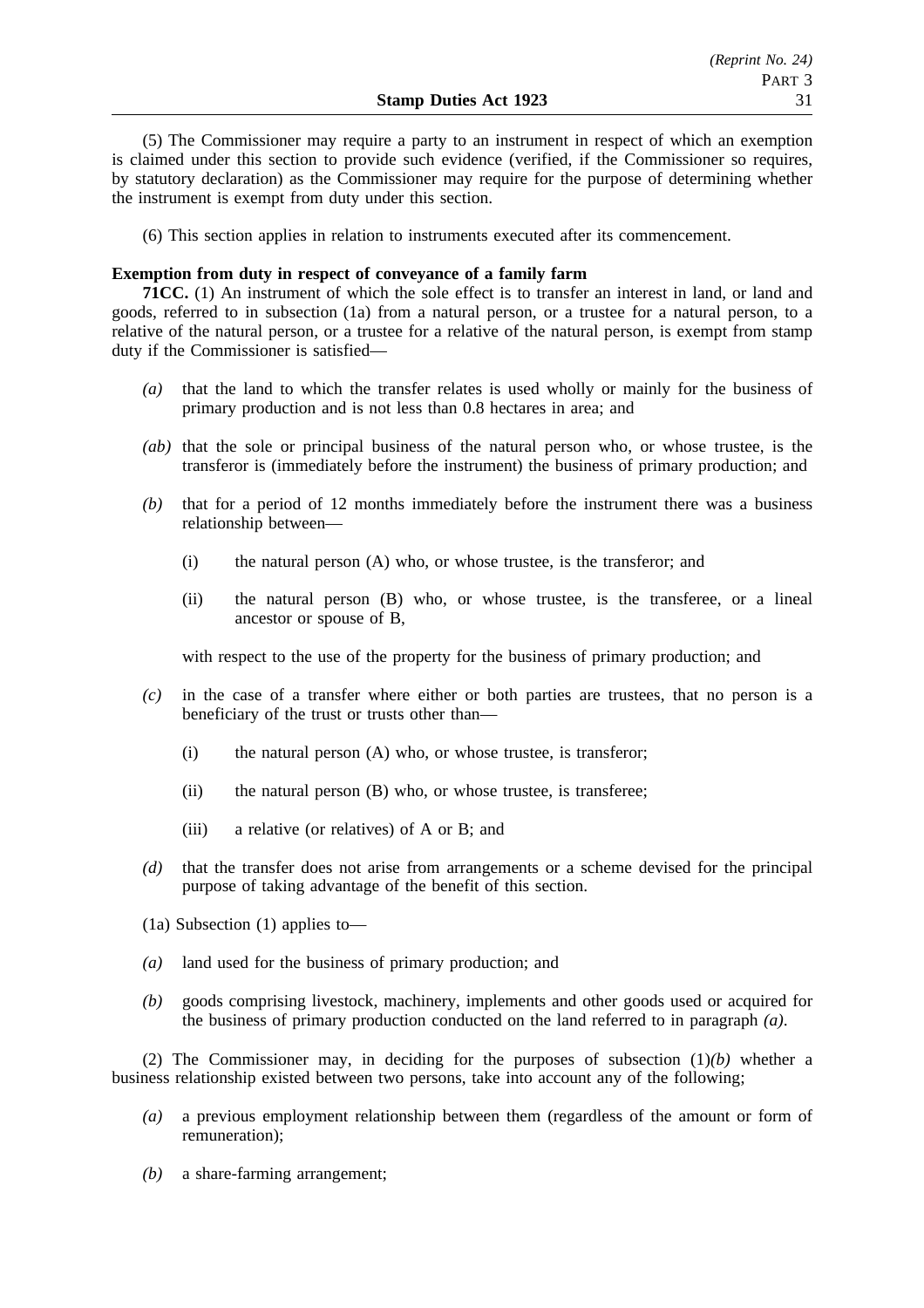- *(c)* the provision of assistance in the running of the business;
- *(d)* a partnership arrangement,

and may take into account such other matters (whether similar or dissimilar to those referred to above) as the Commissioner thinks fit.

(3) The Commissioner may require a party to an instrument in respect of which an exemption is claimed under this section to provide such information or evidence as the Commissioner may require for the purpose of determining whether the instrument is exempt from duty under this section.

(4) The Commissioner may require the information or evidence to be given on oath or verified by statutory declaration.

(5) In this section—

"**natural person**" or "**person**" does not include a person who is deceased (as at the time of execution of the relevant instrument);

"**relative**", in relation to a natural person, means a person who is—

- *(a)* a child or remoter lineal descendant of the person or of the spouse of the person;
- *(b)* a parent or remoter lineal ancestor of the person or of the spouse of the person;
- *(c)* a brother or sister of the person or of the spouse of the person;
- *(ca)* a child or remoter lineal descendant of the brother or sister of the person or of the spouse of the person;
- *(d)* the spouse of the person or a spouse of any person referred to in paragraphs  $(a)$ ,  $(b)$  or  $(c)$ ;

"**spouse**" of a person includes a *de facto* husband or wife of the person who has been cohabiting continuously with the person for at least five years.

(6) This section applies in relation to instruments executed after its commencement.

#### **Duty on conveyances by Official Trustee, etc.**

**71CD.** Where, on the bankruptcy of a debtor, property of the debtor is vested in the Official Trustee in Bankruptcy or a registered trustee under the *Bankruptcy Act 1966* of the Commonwealth—

- *(a)* a subsequent conveyance of the property by the Official Trustee or registered trustee to the bankrupt or former bankrupt is exempt from stamp duty;
- *(b)* a subsequent conveyance of the property by the Official Trustee or registered trustee to some other person will be assessed for stamp duty as though the conveyance were from the bankrupt or former bankrupt to that person.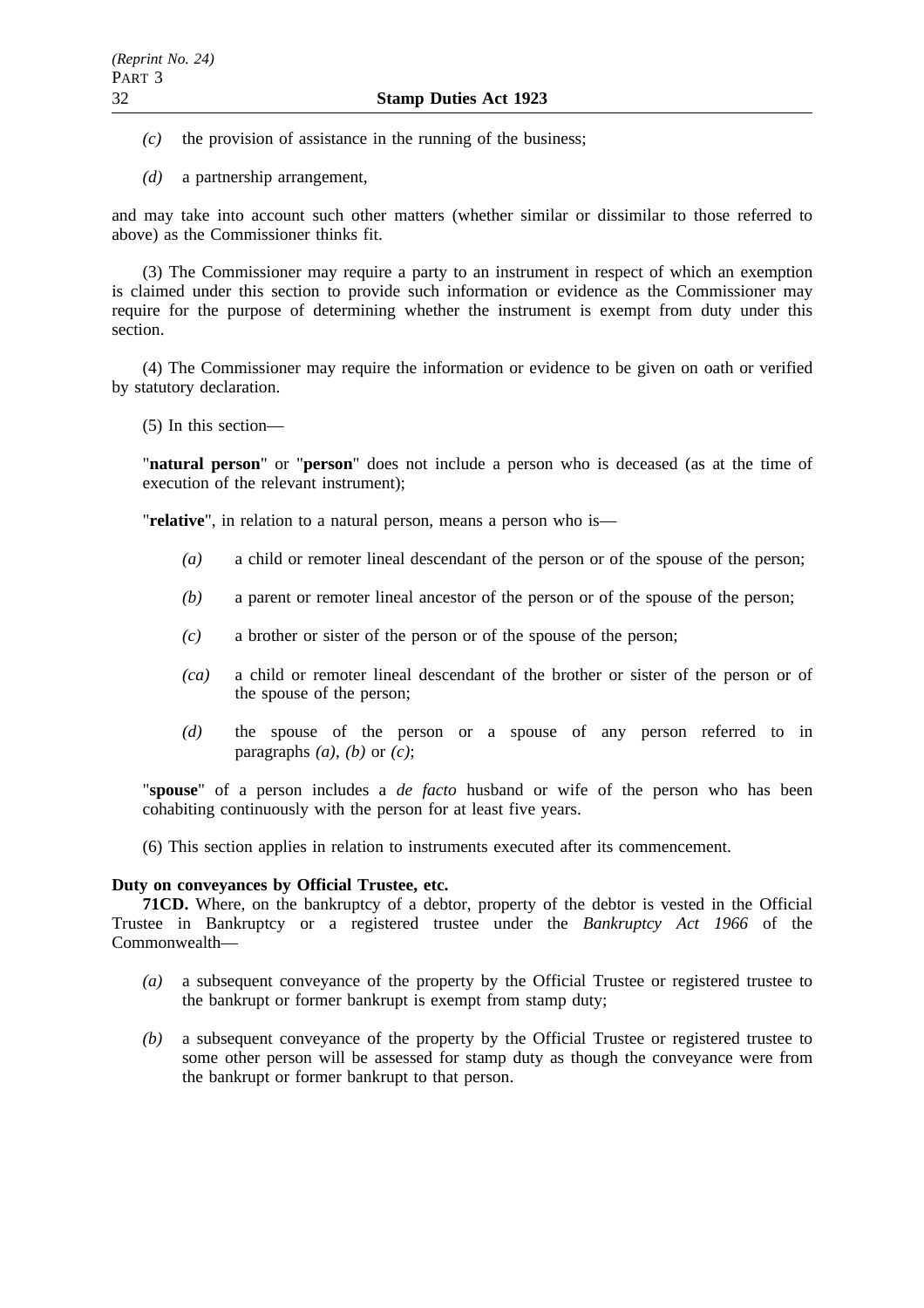# **Concessional duty to encourage mineral or petroleum exploration activity**

**71D.** (1) Where upon an application made under this section the Treasurer, after consultation with the Minister of Mines and Energy, is satisfied—

- *(a)* that the applicants are parties to a conveyance of an exploration tenement or an interest in an exploration tenement; and
- *(b)* that the consideration or a part of the consideration for the conveyance consists of an undertaking on the part of the person or persons acquiring an interest in the tenement by virtue of the conveyance—
	- (i) to engage in exploratory or investigatory operations (to be carried on after the date of the undertaking) within that part of the area of the tenement to which the conveyance relates; or
	- (ii) to contribute to the cost of exploratory or investigatory operations (to be carried on after the date of the undertaking) within that part of the area of the tenement to which the conveyance relates,

this section applies to the conveyance.

- (2) An application under this section must—
- *(a)* be made in a manner and form determined by the Treasurer; and
- *(b)* set out a statement of—
	- (i) the value of the interest being transferred by the conveyance; and
	- (ii) the value of the undertaking referred to in subsection  $(1)(b)$ ; and
- *(c)* be accompanied by such evidence as the Treasurer may require.
- (2a) The duty payable upon a conveyance to which this section applies will be as follows:
- *(a)* where the amount by reference to which the duty would, apart from this section, be calculated does not exceed the value of the undertaking referred to in subsection  $(1)(b)$ —the duty will be \$1 000;
- *(b)* where the amount by reference to which the duty would, apart from this section, be calculated exceeds the value of the undertaking referred to in subsection  $(1)(b)$ —the duty will be an amount calculated in accordance with the following formula:

$$
D = (A - V) + $1\ 000
$$

where

- D is the amount payable
- A is the amount of duty payable apart from this section
- V is the amount of duty payable on a conveyance of an interest in property the value of which equals the value of the undertaking referred to in subsection (1)*(b)*.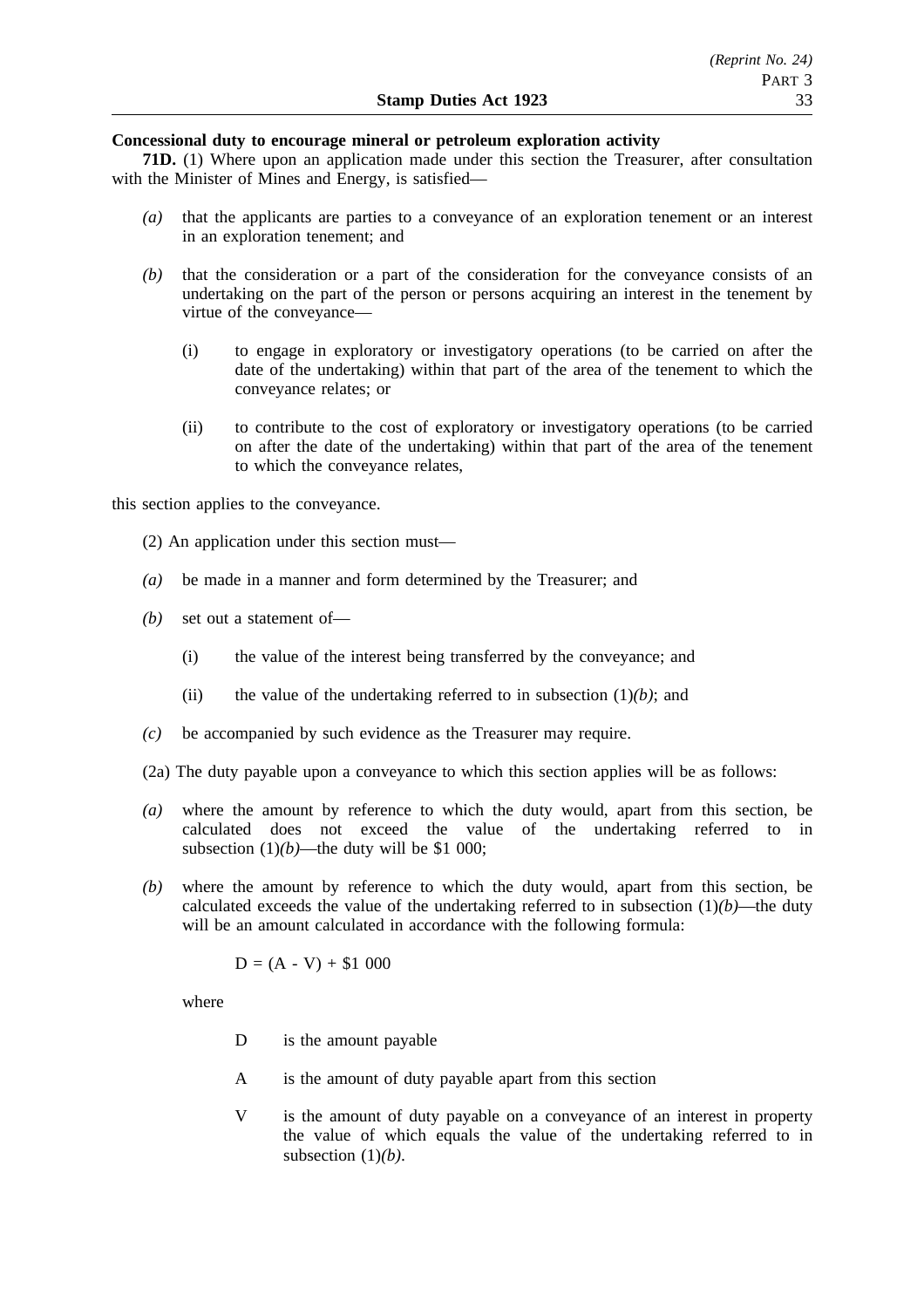(3) In this section—

# "**exploration tenement**" means—

- *(a)* an exploration licence granted under the *Mining Act 1971*; or
- *(b)* a petroleum exploration licence granted under the *Petroleum Act 1940*; or
- *(c)* an exploration permit for petroleum granted under the *Petroleum (Submerged Lands) Act 1982*.

(4) A reference in this section to an exploration tenement includes a reference to a portion of an exploration tenement.

(5) For the purposes of this section, the value of the undertaking referred to in subsection  $(1)(b)$  will be taken to be equal to the costs for which the person or persons acquiring an interest in the tenement by virtue of the conveyance become liable, or for which that person or those persons are reasonably expected to become liable, by virtue of the undertaking (assessed as at the time that the undertaking was given).

(6) This section applies to a conveyance first lodged with the Commissioner for stamping on or after the commencement of the *Stamp Duties (Concessional Duty and Exemptions) Amendment Act 1991*.

#### **Duty on certain conveyances between superannuation funds, etc.**

**71DA.** (1) If on an application made under this section the Commissioner is satisfied—

- *(a)* that the applicant is a party to an instrument that constitutes—
	- (i) a conveyance of property between superannuation funds; or
	- (ii) an agreement to convey property between superannuation funds; and
- *(b)* that the trustees of the respective funds are of the opinion that the funds will be complying superannuation funds for the year in which the conveyance occurs; and
- *(c)* that the conveyance is in connection with a person ceasing to be a member of, or otherwise ceasing to be entitled to benefits in respect of, one superannuation fund and becoming a member of, or otherwise becoming entitled to benefits in respect of, the other superannuation fund,

this section applies to the instrument.

- (1a) If on application made under this section the Commissioner is satisfied—
- *(a)* that the applicant is a party to an instrument that is a conveyance of property, or an agreement to convey property, from a superannuation fund to a pooled superannuation trust; and
- *(b)* that the purpose of the conveyance is to satisfy standards relating to the investment of assets of the superannuation fund prescribed by or under the SIS Act; and
- *(c)* that the only consideration for the conveyance is the right to share in the income and assets of the pooled superannuation trust whether that right is in the form of units issued by the trust or some other form,

this section applies to the instrument.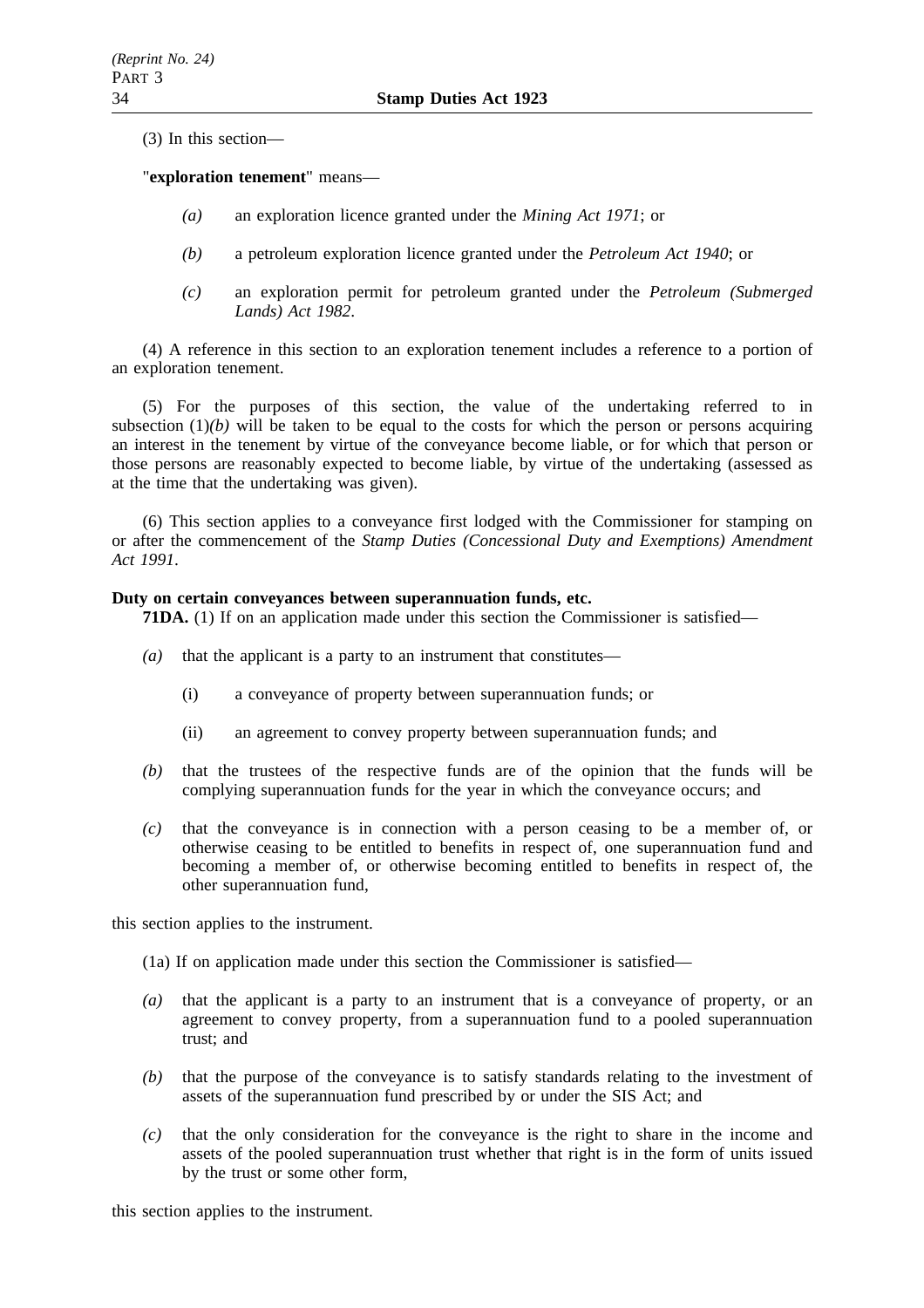- (1b) If on application made under this section the Commissioner is satisfied—
- *(a)* that the applicant is a party to an instrument that is a conveyance of property, or an agreement to convey property, from a pooled superannuation trust—
	- (i) to a superannuation fund; or
	- (ii) to another pooled superannuation trust at the direction of a superannuation fund; and
- *(b)* that the only consideration passing from the superannuation fund to the firstmentioned pooled superannuation trust for the conveyance is the surrender by the superannuation fund of the whole or part of its right to share in the income and assets of the pooled superannuation trust,

this section applies to the instrument.

- (2) The duty payable on an instrument to which this section applies will be—
- *(a)* the amount of *ad valorem* duty that would be payable on the instrument as a conveyance apart from this section; or
- *(b)* \$200,

whichever is the lesser.

(3) The Commissioner may require a party to an instrument that may be assessable under this section to provide such information or evidence as the Commissioner may require for the purpose of determining whether this section applies and, if so, the amount of duty payable on the instrument.

(4) The Commissioner may require the information or evidence to be given on oath or verified by statutory declaration.

(5) In this section—

"**complying superannuation fund**" means—

- *(a)* a fund which is a complying superannuation fund within the meaning of section 267 of the *Income Tax Assessment Act 1936* of the Commonwealth; or
- *(b)* a fund which is a complying approved deposit fund as defined by section 47 of the SIS Act;

"**pooled superannuation trust**" means a pooled superannuation trust as defined in the SIS Act;

"**the SIS Act**" means the *Superannuation Industry (Supervision) Act 1993* of the Commonwealth.

(6) This section applies to an instrument of a kind referred to in subsection (1), (1a) or (1b) if it was first lodged for stamping with the Commissioner on or after the commencement of the subsection concerned.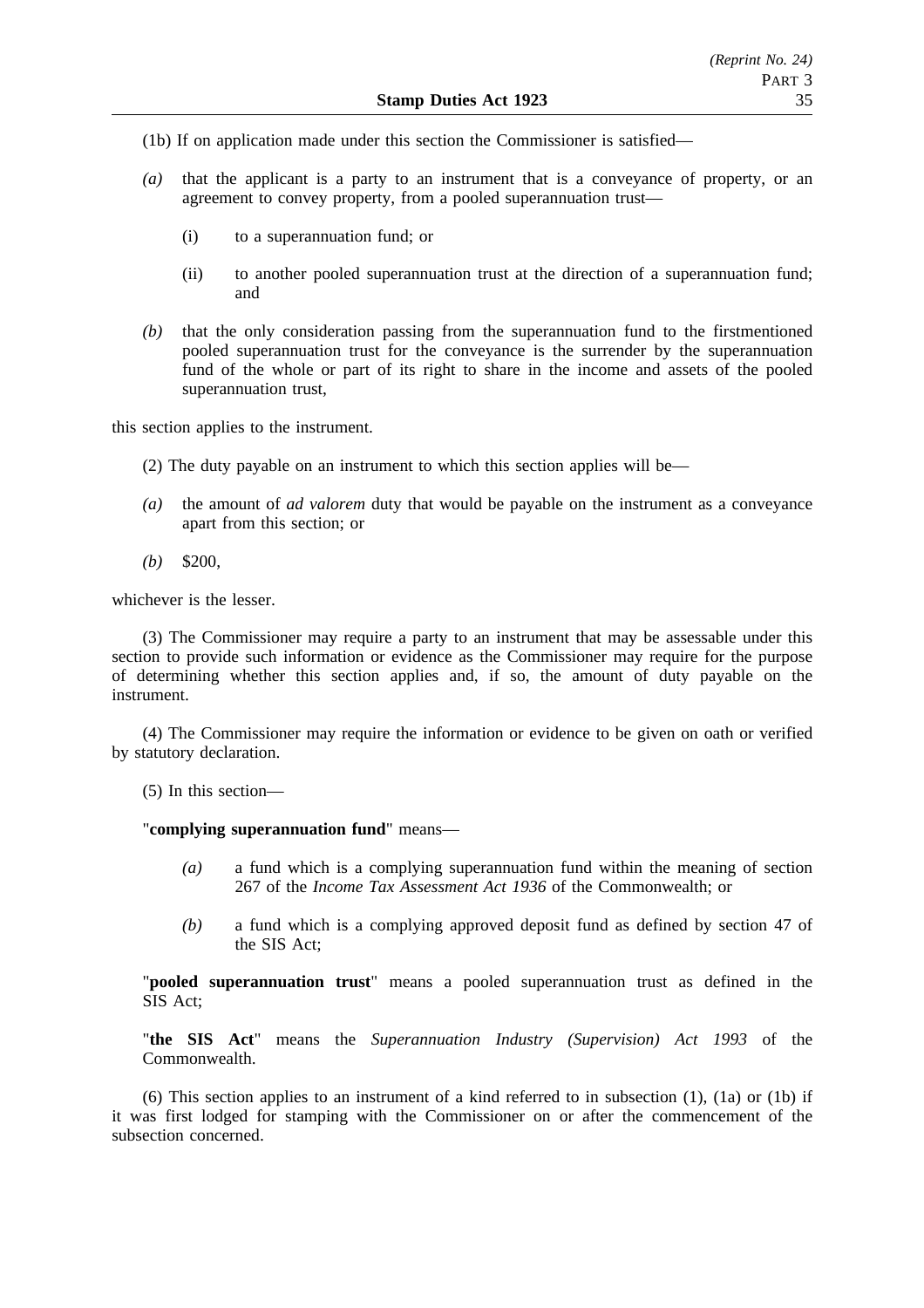*Transactions effected without creating a Dutiable Instrument*

# **Transactions otherwise than by dutiable instrument**

**71E.** (1) Subject to subsection (2), this section applies to a transaction in the following circumstances—

- $(a)$  the transaction results in a change in the ownership of a legal or equitable interest in—
	- (i) land; or
	- $(ii)$ 
		- (A) a business situated in the State; or
		- (B) a part of a business (being a business situated in the State), excluding goods that are stock-in-trade of a business where the transaction occurs in the ordinary course of business, where the transaction is associated with, or is for the purposes of, a change in the ownership of a legal or equitable interest in the business (including a case where a business is being divided up into separate parts and then those parts are being transferred to one or more persons as part of one transaction or one series of transactions); or
	- (iii) an interest in a partnership; and
- *(b)* (i) the transaction is not effected, or not wholly effected, by an instrument on which *ad valorem* duty is chargeable; but
	- (ii) if the transaction had been effected, or wholly effected, by an instrument, the instrument would be chargeable with duty as a conveyance or as if it were a conveyance.

(1a) For the purposes of this section (and for the calculation of the value of any property), a change in the ownership of a legal or equitable interest in a business will be taken to include a transfer of the goodwill of the business.

- (2) This section does not apply to any of the following transactions—
- *(a)* the appointment of a receiver or trustee in bankruptcy;
- *(b)* the appointment of a liquidator:
- *(c)* a compromise or arrangement under Part 5.1 of the *Corporations Law*;
- *(d)* a conveyance of property (not being land subject to the provisions of the *Real Property Act 1886*) for nominal consideration for the purpose of securing the repayment of an advance or loan;
- *(e)* any other transaction of a prescribed class.

(3) Where a transaction to which this section applies is entered into, a statement in a form approved by the Commissioner must be lodged with the Commissioner setting out—

- *(a)* the nature and effect of the transaction;
- *(b)* a description of the property affected by the transaction;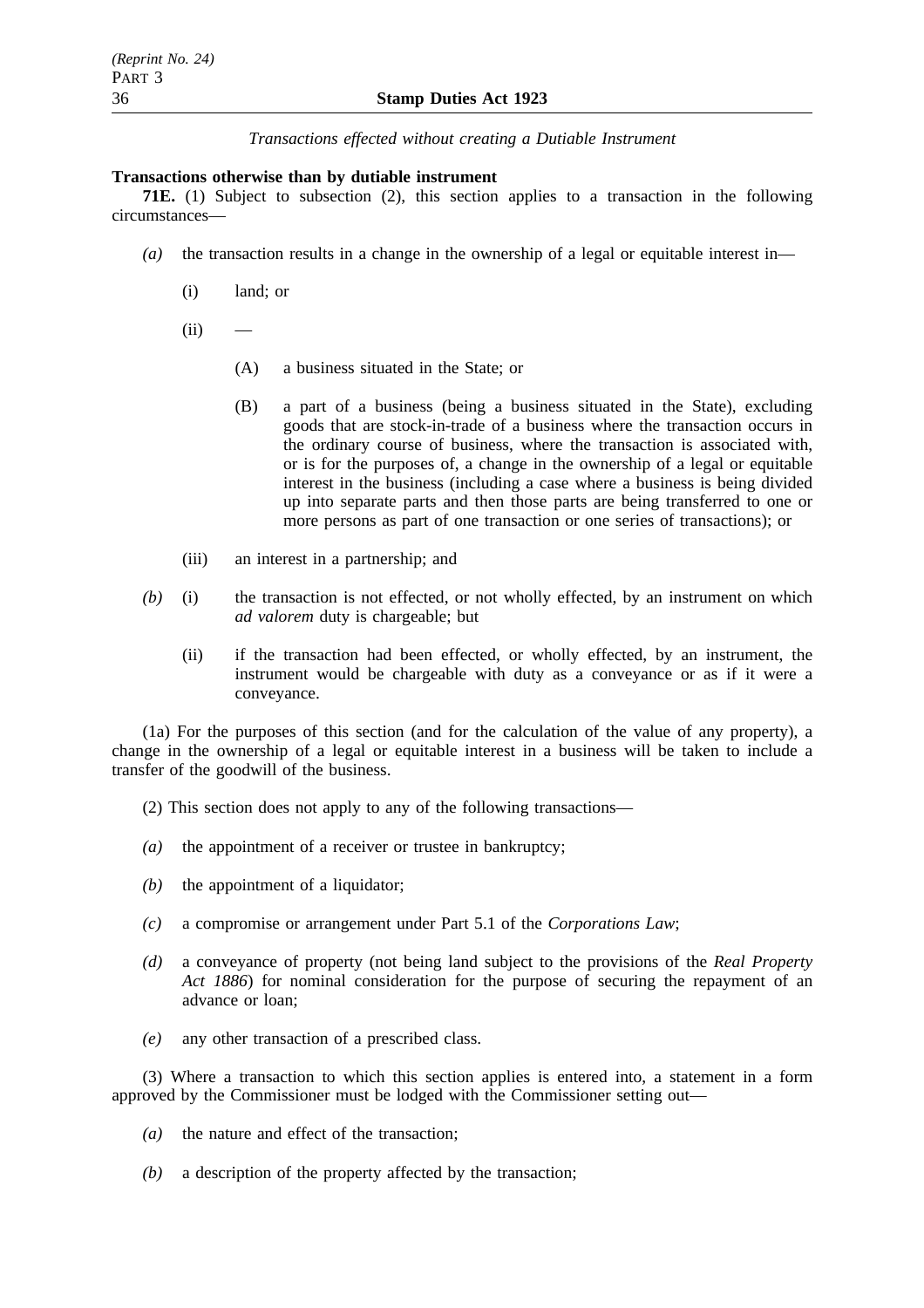- *(c)* a statement of the value of any property to which the transaction relates;
- *(d)* a statement of any consideration that has passed or is to pass between the parties to the transaction.

(4) Duty is payable on the statement as if it were a conveyance effecting the transaction to which it relates.

(4a) A statement under this section will, for the purposes of this Act, be taken to be an instrument executed by the person required to lodge the statement on the date of the change in legal or equitable ownership of property effected by the transaction to which the statement relates.

- (5) Where a statement is lodged with the Commissioner under this section—
- *(a)* any instrument that relates to the same transaction is not chargeable with duty to the extent to which duty has been paid on the statement; and
- *(b)* the statement will not be charged with duty to the extent that duty has been paid on any instrument that relates to the same transaction.

(6) If a statement relating to a transaction to which this section applies is not lodged with the Commissioner in accordance with this section within two months after a change in legal or equitable ownership of property is effected by the transaction—

- *(a)* each party to the transaction is guilty of an offence; and
- *(b)* the parties to the transaction are nevertheless jointly and severally liable to pay duty to the Commissioner as if such a statement had been lodged with the Commissioner immediately before the end of that period of two months.

(7) A person who aids, abets, counsels or procures another person to enter into a transaction to which this section applies knowing that none of the parties to the transaction intends to lodge a statement under this section is guilty of an offence.

(8) A person who is guilty of an offence against this section is liable to a fine not exceeding \$10 000.

(9) If a statement relating to a transaction to which this section applies is lodged with the Commissioner but it is subsequently established to the satisfaction of the Commissioner that the transaction is not to be completed, the Commissioner may refund any duty paid on the statement.

#### \*\*\*\*\*\*\*\*\*\*

#### *Leases*

#### **Agreement for lease to be charged as a lease**

**72.** An agreement for a lease or with respect to the letting of any lands shall be chargeable with the same duty as if it were an actual lease made for the term and consideration mentioned in the agreement.

#### **Leases, how to be charged in respect of produce, etc.**

**73.** (1) Where the consideration or any part of the consideration for which a lease is granted or agreed to be granted consists of any produce or other goods, the value of the produce or goods shall be deemed a consideration in respect of which the lease or agreement is chargeable with *ad valorem* duty.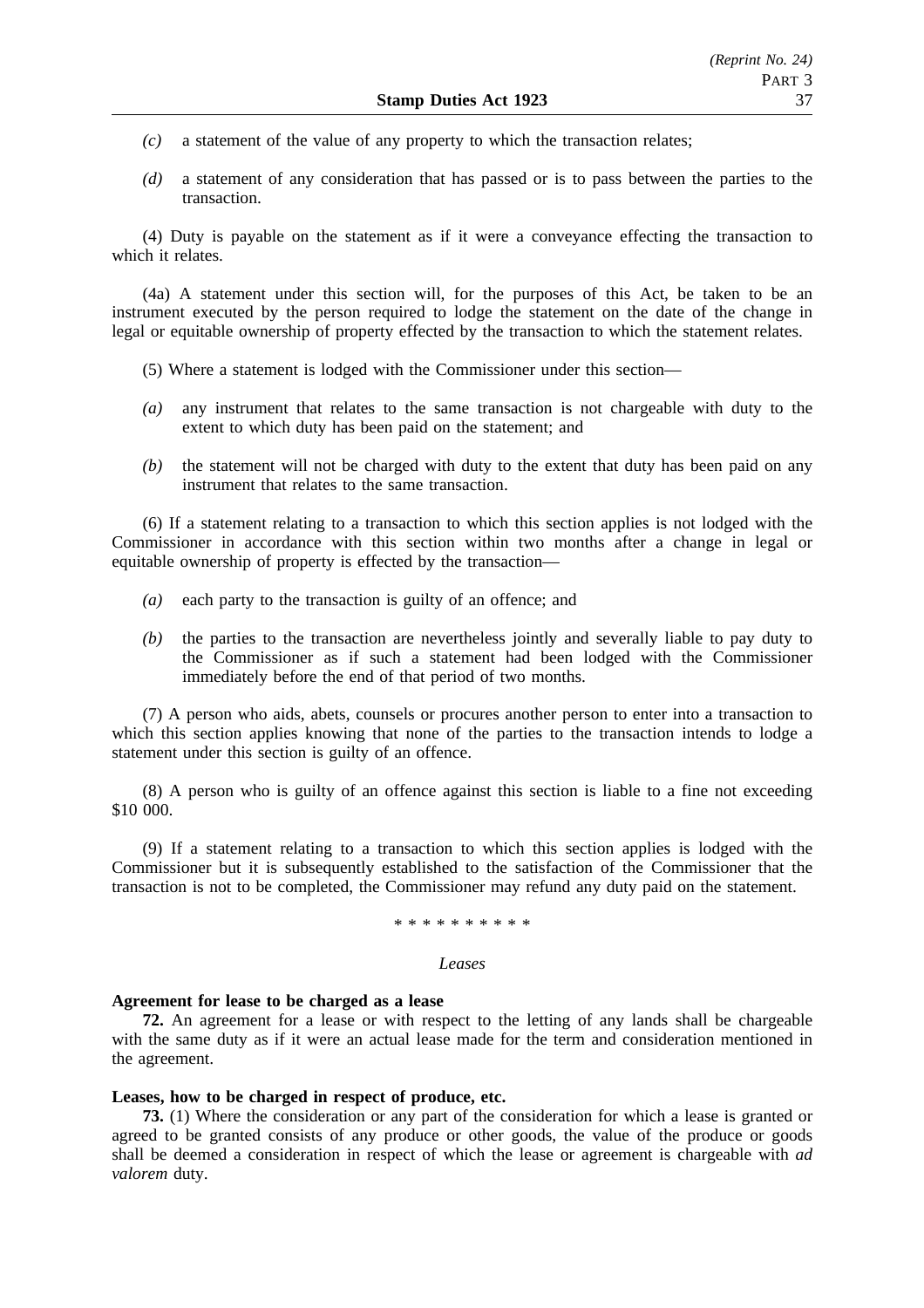(2) Where it is stipulated in any lease or agreement for a lease that the value of the produce or goods shall amount at least to, or shall not exceed, a given sum or where the lessee is specially charged with, or has the option of paying after, any permanent rate of conversion, the value of the produce or goods shall, for the purpose of assessing the *ad valorem* duty, be estimated at the given sum or according to the permanent rate.

(3) A lease or agreement for a lease made either wholly or partially for any such consideration, if it contains a statement of the value thereof and is stamped in accordance with the statement, shall, so far as regards the subject matter of the statement, be deemed duly stamped, unless or until it is otherwise shown that the statement is incorrect and that the lease or agreement is in fact not duly stamped.

## **Duty in respect of certain kinds of lease**

**74.** (1) A lease or agreement for a lease or with respect to the letting of any lands shall not be chargeable with any duty in respect of any penal rent, or increased rent in the nature of a penal rent, thereby reserved or agreed to be reserved or made payable, or by reason of being made in consideration of the surrender or abandonment of any existing lease or agreement of, or relating to, the same subject matter.

(2) A lease made for any consideration in respect of which it is chargeable with *ad valorem* duty and in further consideration either of a covenant by the lessee to make, or of his having previously made, any substantial improvement of, or addition to, the property demised to him, or of any covenant relating to the subject matter of the lease, shall not be chargeable with any duty in respect of the further consideration.

#### **Consideration for lease**

**75.** (1) In this section—

"**current market rent**" for property means the consideration (including rent and any other form of valuable consideration) that a lessee might reasonably be expected to pay under a lease of the property, if it were unoccupied and offered for renting, expressed as a rate of rent per annum;

"**lease**" includes an agreement for a lease or any written document for the tenancy or occupancy of property;

"**lessee**" means the person who has the right to occupy property under a lease and includes a prospective lessee under an agreement for a lease;

"**property**" means land or a tenement.

(2) If the rent or any other consideration payable by the lessee under a lease of property cannot be ascertained or estimated at the time that the lease is lodged with the Commissioner for stamping (whether because the consideration depends on some future contingency or for any other reason), the Commissioner may assess the duty payable based on the current market rent for the property as if the current market rent were the rate or average rate of rent per annum under the lease and there were no other consideration payable under the lease.

(3) If the consideration payable by the lessee under a lease of property can be ascertained or estimated at the time that the lease is lodged with the Commissioner for stamping but the duty that may be charged on the instrument (whether as a lease or a conveyance on sale or both) apart from this section is less than the duty that would be payable based on the current market rent for the property, the Commissioner may assess the duty payable based on the current market rent as if the current market rent were the rate or average rate of rent per annum under the lease and there were no other consideration payable under the lease.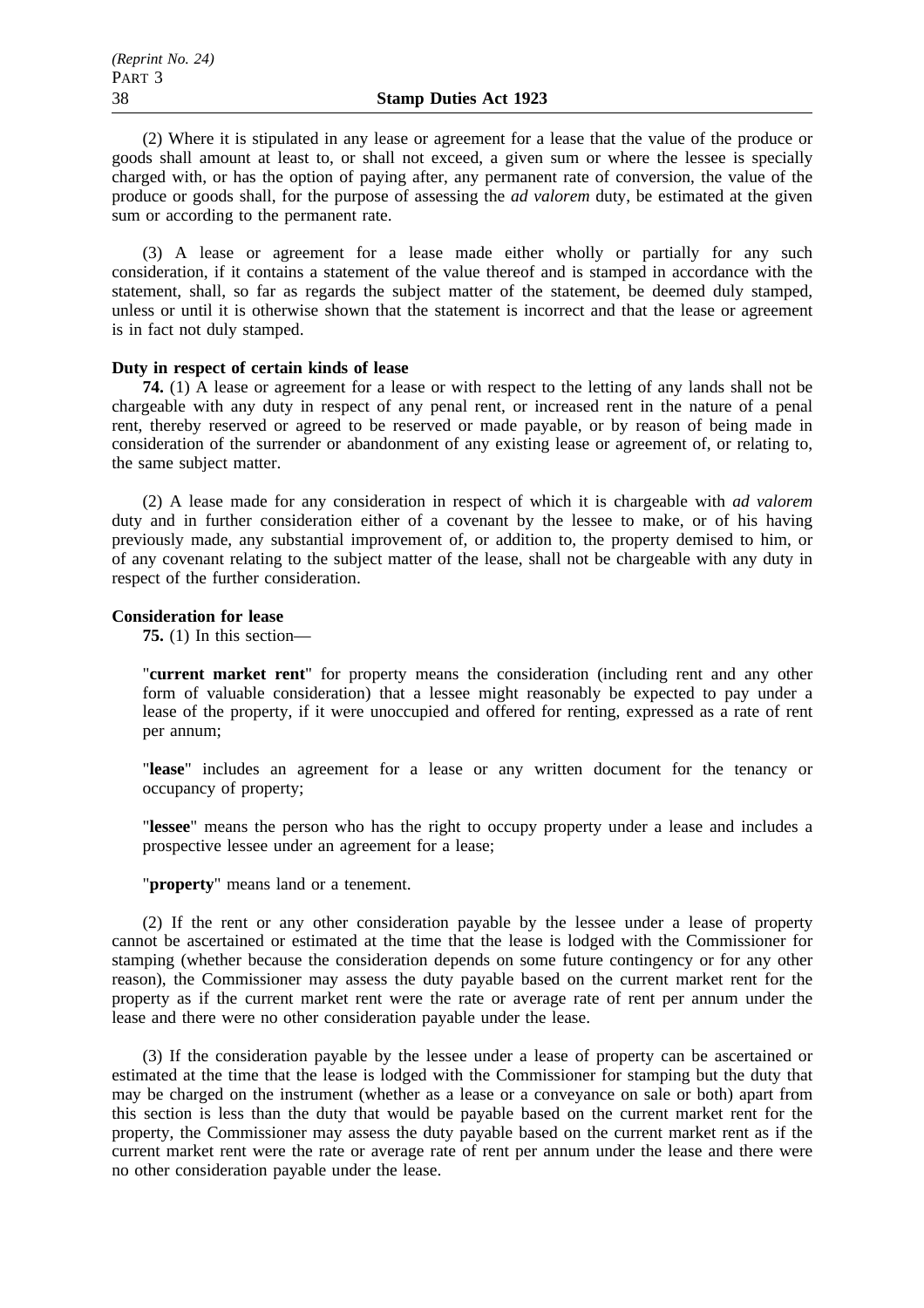(4) For the purposes of this section, the Commissioner may—

- *(a)* cause a valuation to be made of any property that is the subject of a lease for the purpose of determining the current market rent for the property; and
- *(b)* having regard to the merits of the case, charge the whole or a part of the expenses of, or incidental to, the making of the valuation to the person liable to pay the duty and may recover the amount charged as a debt due to the Crown.

\*\*\*\*\*\*\*\*\*\*

## *Mortgages*

## **Interpretation**

**76.** In this Act—

"**liability**" means a present, future or contingent monetary liability;

"**mortgage**" means—

- *(a)* an instrument creating, acknowledging, evidencing or recording a legal or equitable interest in, or charge over, real or personal property by way of security for a liability; or
- *(b)* an instrument creating, acknowledging, evidencing or recording a liability in respect of which an instrument of title is or is to be pledged or deposited by way of security,

(and includes an instrument that would, assuming the fulfilment of a condition to which the instrument is subject, fall into one of the above categories).

\* \* \* \* \* \* \* \* \*

#### **Where mortgage consists of several instruments**

**77.** If several instruments are necessary to make a mortgage and duty would, but for this section, be chargeable on more than one of those instruments, the duty shall be chargeable upon the principal instrument only and the other instruments shall not be liable to any duty, and the parties, with the approval of the Commissioner, may decide which is the principal instrument.

#### **Security for stock, how to be charged**

**78.** A security for the transfer or retransfer of any stock shall be chargeable with the same duty as a similar security for a sum of money equal in amount to the value of the stock; and a transfer or assignment of any such security shall be chargeable with the same duty as an instrument of the same description relating to a sum of money equal in amount to the value of the stock.

#### **Mortgage securing future and contingent liabilities**

**79.** (1) A mortgage that extends to future or contingent liabilities is, if limited to a particular amount, chargeable with duty as if it were a security for that amount.

(2) A mortgage that extends to future or contingent liabilities is, if not limited to a particular amount, chargeable with duty as follows:

*(a)* the mortgage is chargeable, in the first instance, with duty on the basis of an estimate of the highest amount to be secured (to be made on the assumption that all contingencies to which the mortgage or the liability is subject will actually happen); and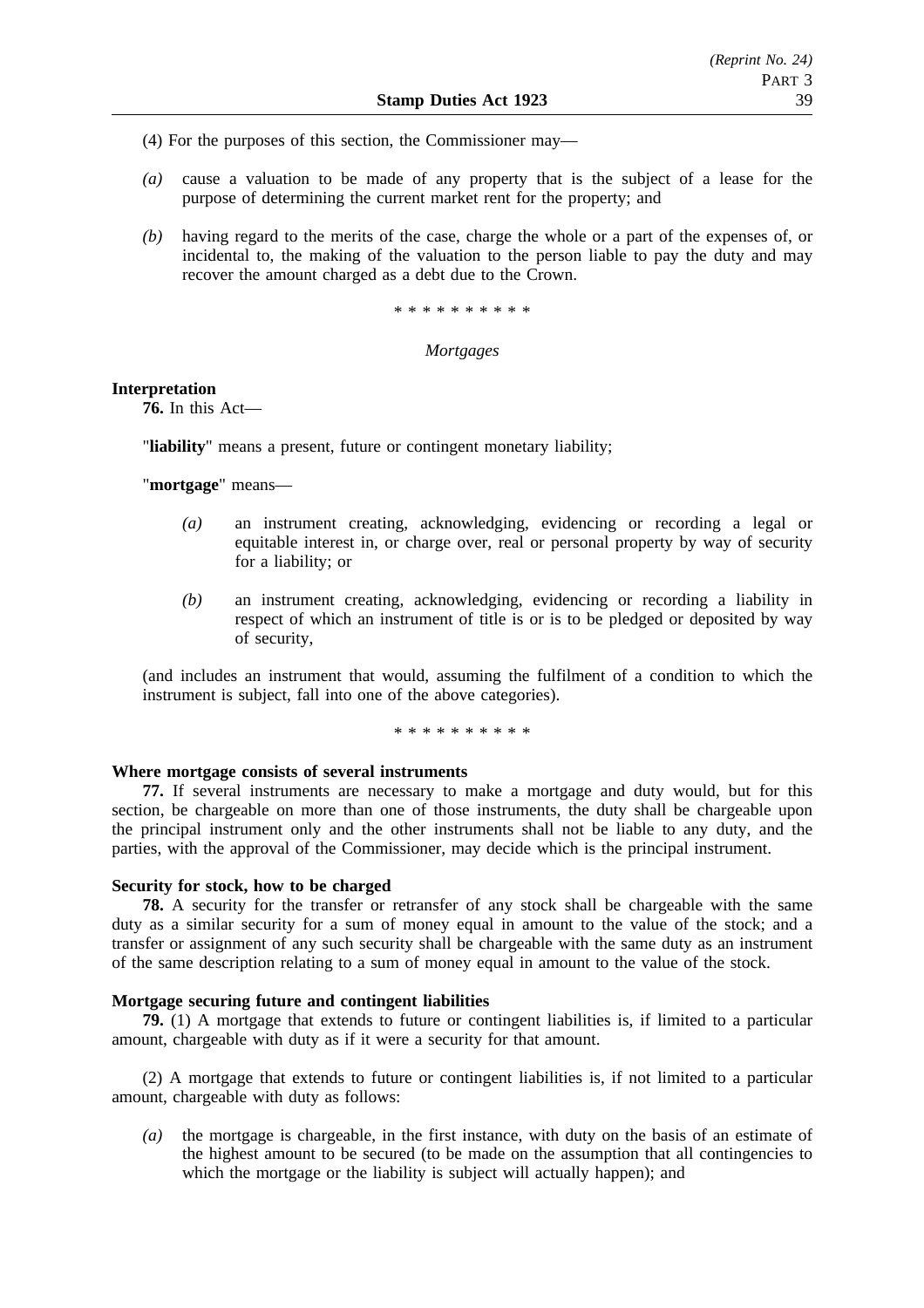- *(b)* if the amount of the liability secured by the mortgage subsequently exceeds the amount for which the mortgage has been previously stamped, the mortgage becomes chargeable with further duty as from the date when the liability was first exceeded and the amount of that further duty is to be calculated as follows:
	- (i) a fresh estimate is to be made in accordance with this section of the highest amount to be secured; and
	- (ii) duty is then to be calculated on the basis of that estimate and in all other respects as if the mortgage were a new and separate instrument made on the date when the liability was first exceeded; and
	- (iii) the further duty is then to be calculated by subtracting the amount of duty already paid from the amount of duty calculated under subparagraph (ii),

(but this paragraph does not apply if the liability is wholly or partly denominated in a foreign currency and the amount for which the mortgage has been previously stamped is exceeded solely because of fluctuations in the rate of exchange).

(3) If a mortgage is chargeable with duty under subsection (2), the parties must, on submitting the mortgage for stamping or further stamping, make a fair estimate of the highest amount to be secured (to be made on the assumption that all contingencies to which the mortgage or the liability is subject will actually happen).

(4) The Commissioner may accept the parties' estimate of the highest amount to be secured or, if dissatisfied with that estimate, substitute the Commissioner's own estimate of that amount, for the purposes of determining the amount of duty or further duty with which the mortgage is chargeable.

(5) The Commissioner has a discretion, in the case of a mortgage securing a contingent liability, to permit the mortgage to be stamped for an amount that is less than the full amount of that liability, but, if the contingency subsequently happens, further duty becomes chargeable on the mortgage as from the date of the happening of the contingency and the amount of that further duty is to be calculated as follows:

- *(a)* duty is to be calculated on the mortgage on the basis of the full amount of the liability as if the mortgage were a new and separate instrument made on the date of the happening of the contingency; and
- *(b)* the further duty is then to be calculated by subtracting the amount of duty already paid from the amount of duty calculated under paragraph *(a)*.

(6) If a mortgage for an unlimited amount is registered under the *Real Property Act 1886*, a discharge of the mortgage may not be registered unless the instrument of discharge is endorsed with a certificate by the mortgagee, an officer, agent or employee of the mortgagee, or some other person approved for the purposes of this subsection by the Commissioner—

- *(a)* stating the highest amount that was secured during the currency of the mortgage; and
- *(b)* stating that the mortgage has been duly stamped.

(7) If a certificate under subsection (6) is false, the mortgagee and the person by whom the certificate was signed are each guilty of an offence.

Penalty: Imprisonment for 2 years.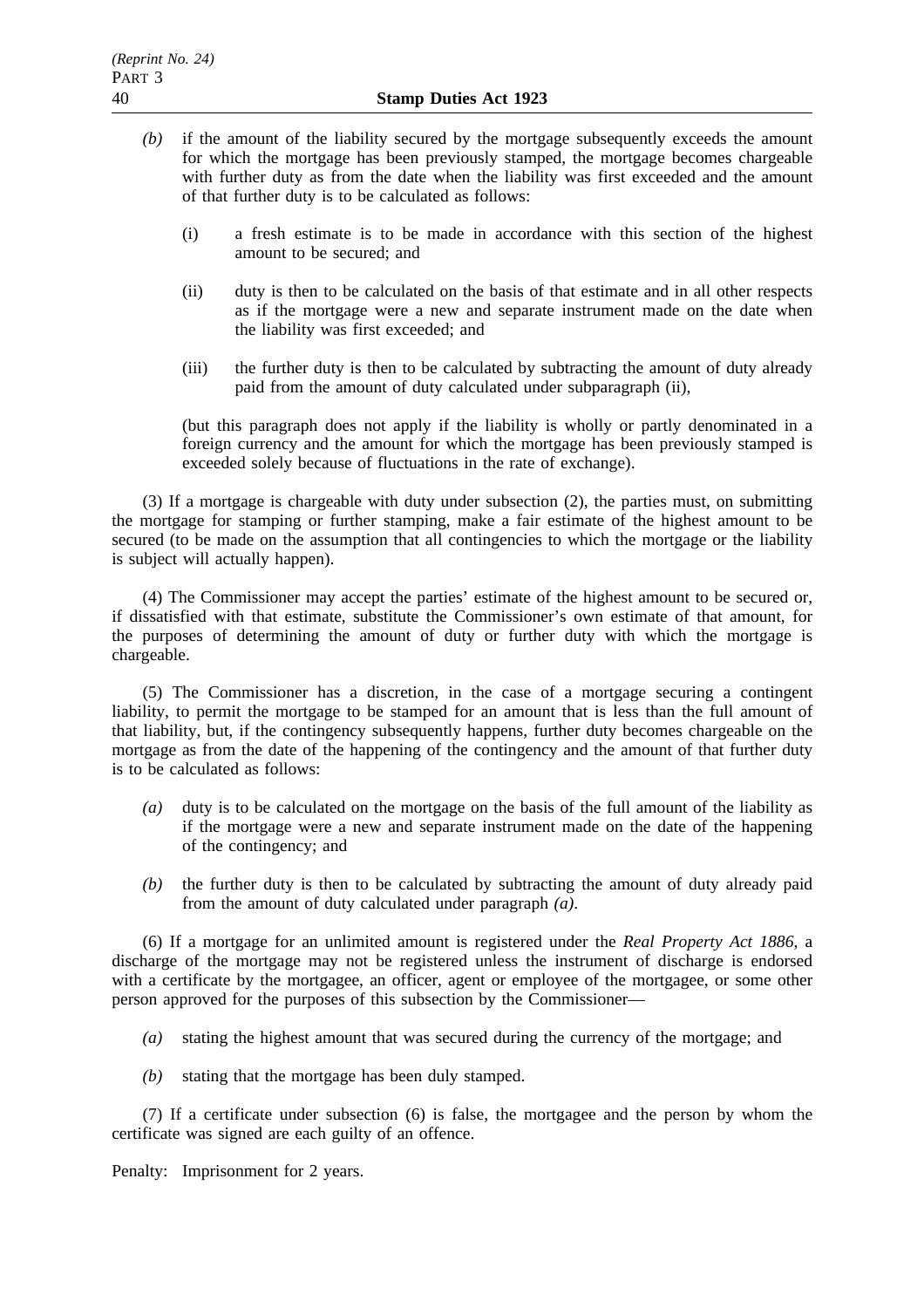(8) In this section references to an amount secured or to be secured by a mortgage are, if the mortgage secures both principal and interest or principal, interest, and rates taxes or other recurrent charges in respect of land, to be read as references to the principal only.

# **Security for repayment by periodical payments, how to be charged**

**80.** A security for the payment of any rentcharge, annuity or other periodical payment, by way of repayment or in satisfaction or discharge of any loan, advance or payment intended to be so repaid, satisfied or discharged, shall be chargeable with the same duty as a similar security for the payment of the sum of money so lent, advanced or paid.

#### **Transfers and further charges**

**81.** (1) No transfer of a duly stamped security and no security by way of further charge for money or stock added to money or stock previously secured by a duly stamped instrument shall be chargeable with any duty by reason of containing any further or additional security for the money or stock transferred or previously secured, or the interest or dividends thereon, or any new covenant, proviso, power, stipulation or agreement in relation thereto or any further assurance of the property comprised in the transferred or previous security.

(2) However, subsection (1) does not apply if the security is over, or relates to, land that is subject to the provisions of the *Real Property Act 1886*.

# **Duty may be denoted in certain cases by adhesive stamps**

**81A.** (1) Subject to subsection (2), the duty on a security by way of mortgage, bond, debenture or covenant securing the payment or repayment of an amount not exceeding \$4 000 may be denoted by an adhesive stamp affixed in accordance with the regulations.

(2) This section does not apply in respect of a security by way of mortgage for the payment or repayment of moneys that may become due on an account current unless—

- *(a)* where the total amount secured or to be ultimately recoverable is limited—the amount so limited does not exceed \$4 000; or
- *(b)* where the total amount secured or to be ultimately recoverable is not limited—the total amount actually secured or recoverable does not exceed \$4 000.

# **Duty chargeable proportioned to value of South Australian property**

**81B.** (1) A security that creates a charge on property in South Australia and property outside South Australia may, subject to this section, be stamped for less than the full amount *ad valorem* duty otherwise appropriate to the amount secured.

(2) The amount for which the security is stamped must however be sufficient to satisfy the following formula:

$$
\frac{A_1}{A_2} \ge \frac{V_1}{V_2}
$$

**Where** 

 $A_1$  is the amount for which the security is stamped

A2 is the amount on which *ad valorem* duty would, apart from this section, be chargeable

 $V_1$  is the value of property situated in South Australia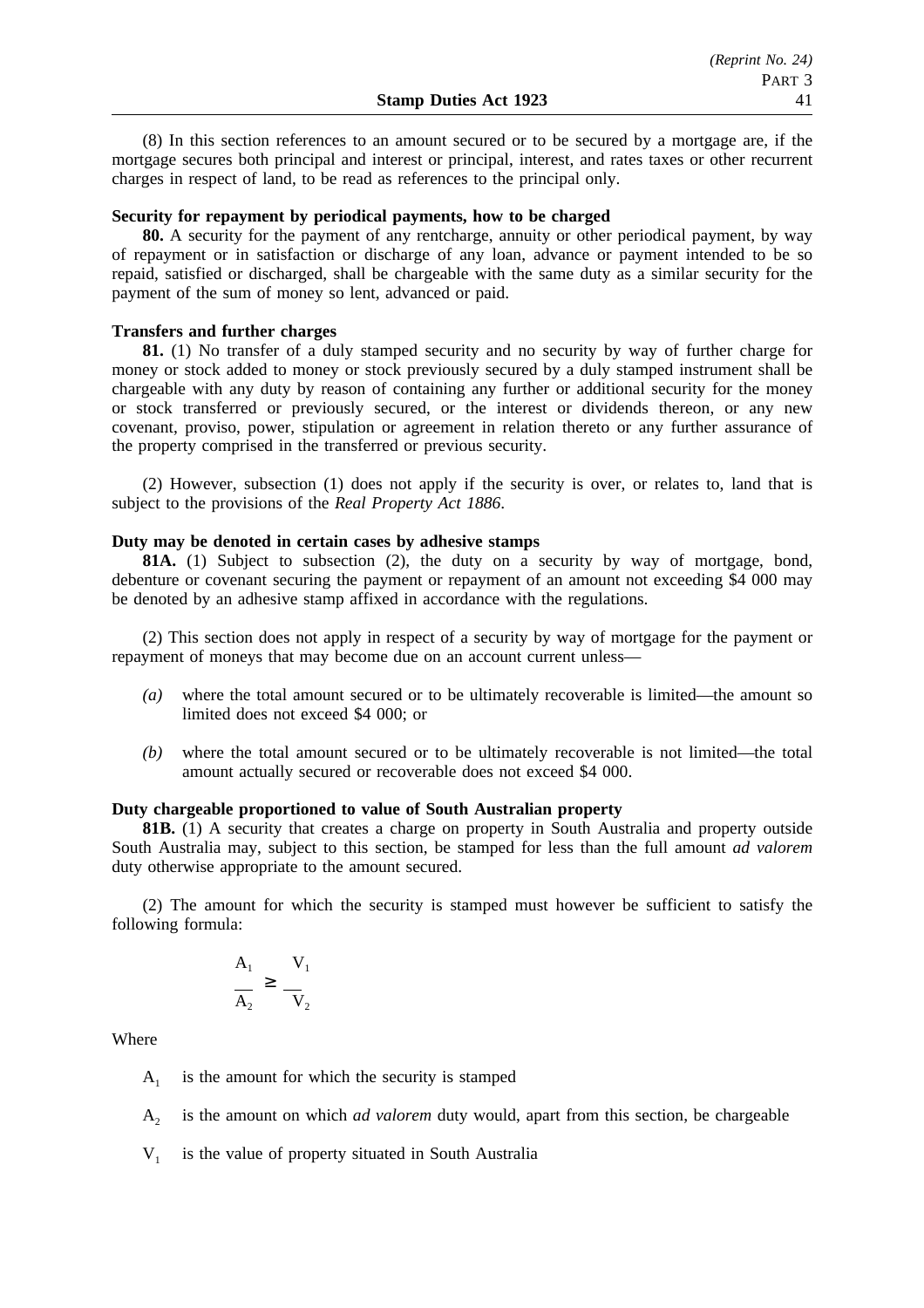$V<sub>2</sub>$  is the total value of the property subject to the security.

(3) A security stamped under this section is available as a security on property situated in South Australia for such amount only as the *ad valorem* duty denoted on the security extends to cover.

(4) If a security does not create a charge on property in South Australia it may be stamped with a stamp indicating that no *ad valorem* duty is payable.

# **Duty paid upon one mortgage may be denoted as having been paid upon another mortgage**

**81C.** (1) The Commissioner may, upon the application of a party to a mortgage upon which duty has been paid, authorise the whole or a part of the duty paid upon the mortgage to be denoted as having been paid upon some other mortgage or mortgages if he is satisfied, upon the basis of such evidence as he may require—

- *(a)* that the duty was paid upon the first mentioned mortgage instead of the other mortgage or mortgages as a result of an error on the part of a party to the mortgage or his agent; and
- *(b)* that the parties to the first mentioned mortgage are the same as the parties to the other mortgage or mortgages; and
- *(c)* that the first mentioned mortgage has not been acted upon or relied upon in any way as a security.
- (2) An application under subsection (1) must—
- *(a)* be made in a form approved by the Commissioner; and
- *(b)* be made not later than three months after the date on which duty was paid upon the first mentioned mortgage; and
- *(c)* be accompanied by the prescribed charge.

(3) The Commissioner may, upon an application under subsection (1), if he thinks it just to do so, waive payment of the prescribed charge.

(4) The Commissioner may require any evidence given in support of an application under subsection (1) to be verified by statutory declaration.

(5) Duty shall not be denoted as having been paid upon the other mortgage or mortgages in pursuance of subsection (1) unless the original and every copy of the first mentioned mortgage stamped under this Act has been produced to the Commissioner and dealt with in accordance with the regulations.

- (6) For the purposes of this section—
- *(a)* mortgagees that are related corporations shall be regarded as one and the same person; and
- *(b)* corporations are related if they are related for the purposes of the *Corporations Law*.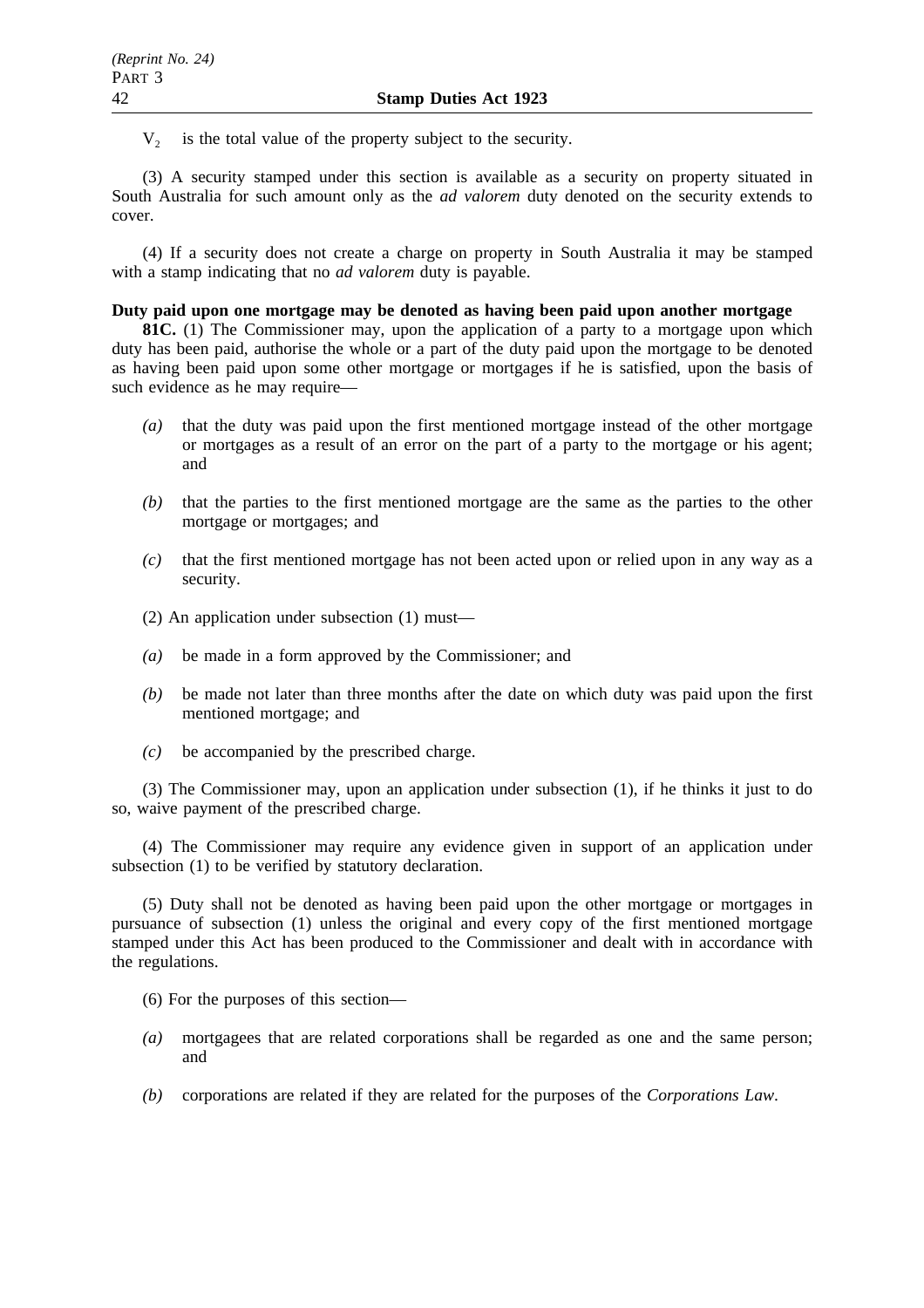# *(Reprint No. 24)* PART 3

# **Refinancing of primary producers' loans**

**81D.** (1) If the Commissioner is satisfied—

- *(a)* that a mortgage over land (the "new mortgage") provides for the refinancing of a loan secured by a previous mortgage (whether or not with the same mortgagee) that is being fully discharged; and
- *(b)* that both the new mortgage and the previous mortgage apply to the same, or substantially the same, land; and
- *(c)* that the land is used wholly or mainly for the business of primary production and is not less than 0.8 hectares in area; and
- *(d)* that the sole or principal business of the mortgagor is the business of primary production; and
- *(e)* that the mortgagor under both mortgages is the same person, and is not a public company or a subsidiary of a public company,

duty is not chargeable on so much of the amount under the new mortgage as secures the balance outstanding under the previous mortgage.

(2) The Commissioner may require a party to a mortgage in respect of which a benefit is claimed under this section to provide such information or evidence as the Commissioner may require for the purpose of determining whether the mortgage is entitled to that benefit.

(3) The Commissioner may require the information or evidence to be given on oath or verified by statutory declaration.

(4) In this section—

"**subsidiary**", in relation to a public company, means a body corporate that is a subsidiary of the public company within the meaning of the *Corporations Law*;

"**public company**" means a public company within the meaning of the *Corporations Law.*

(5) This section applies in relation to mortgages executed after the commencement of section 5 of the *Stamp Duties (Miscellaneous No. 2) Amendment Act 1997*.

\*\*\*\*\*\*\*\*\*\*\*\*\*\*\*\*

# **Refinancing of loan due to rural branch closure**

**81E.** (1) If the Commissioner is satisfied—

- *(a)* that a mortgage over property with a financial institution as mortgagee (the "new mortgage") provides for the refinancing of a loan secured by a previous mortgage (with another financial institution as mortgagee) that is being fully discharged; and
- *(b)* that both the new mortgage and the previous mortgage apply to the same, or substantially the same, property; and
- *(c)* that the sole or principal reason for refinancing the loan is the closure of a branch office (situated in a town, township or settlement outside Metropolitan Adelaide) of the financial institution that was the mortgagee under the previous mortgage; and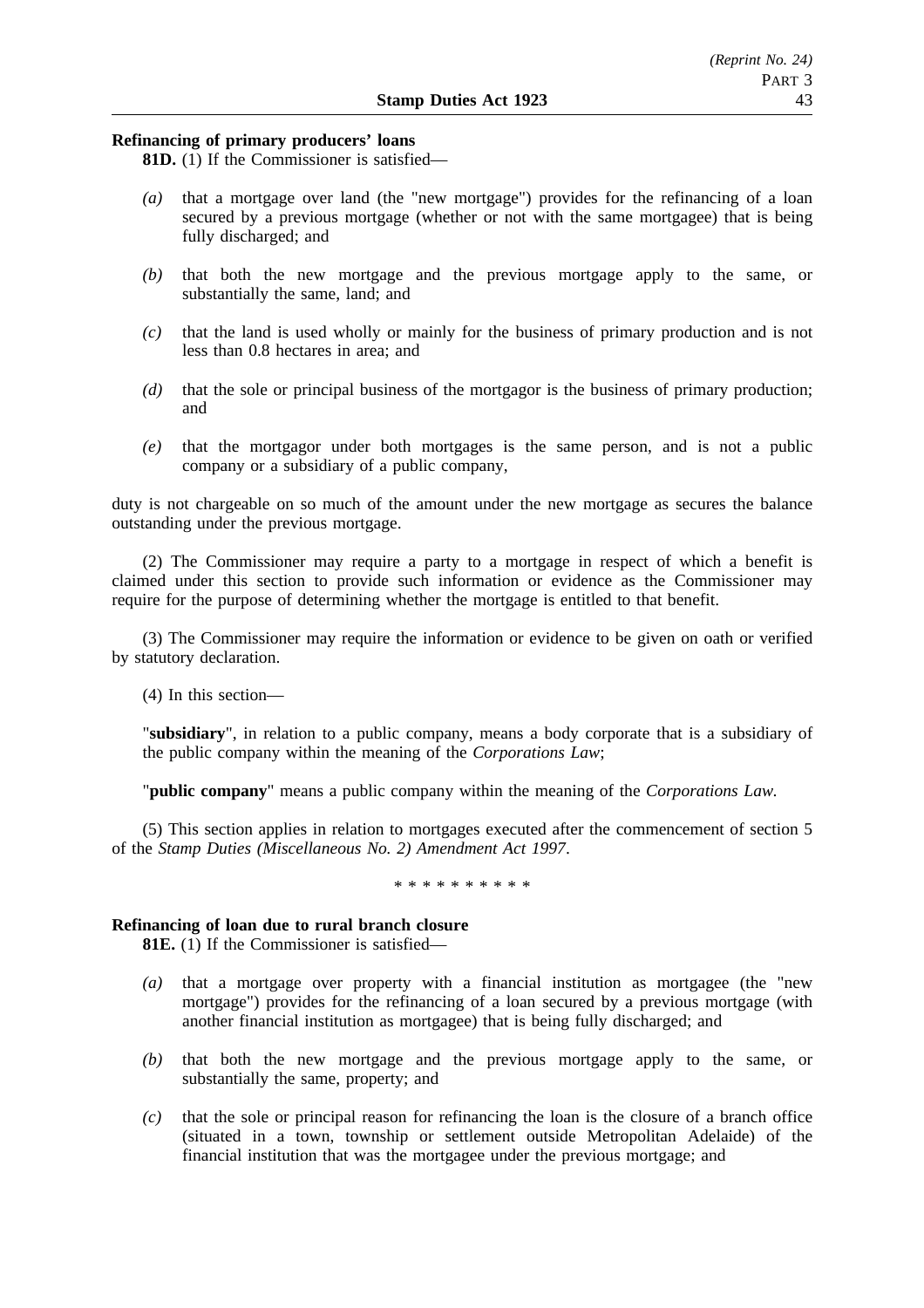- *(d)* that the financial institution that was the mortgagee under the previous mortgage does not have another branch office in the same town, township or settlement; and
- *(e)* that the mortgagee under the new mortgage is a financial institution with a branch office—
	- (i) in the same town, township or settlement as the closing branch office; or
	- (ii) if no financial institution has a branch office in that town, township or settlement—in the next closest town, township or settlement (outside Metropolitan Adelaide) in which a branch office of a financial institution is situated; and
- *(f)* that the mortgagor under both mortgages is the same person,

duty is not chargeable on so much of the amount under the new mortgage as was subjected to the payment of duty under the previous mortgage.

(2) The Commissioner may require a party to a mortgage in respect of which a benefit is claimed under this section to provide such information or evidence as the Commissioner may require for the purpose of determining whether the mortgage is entitled to that benefit.

(3) The Commissioner may require the information or evidence to be given on oath or verified by statutory declaration.

(4) In this section—

"**branch office**" of a financial institution includes an agent of the financial institution who is authorised to act as a branch office of the financial institution;

"**financial institution**" means a financial institution within the meaning of the *Financial Institutions Duty Act 1983*;

"**Metropolitan Adelaide**" means the part of the State that is comprised of Metropolitan Adelaide within the meaning of the *Development Act 1993*.

(5) This section applies in relation to mortgages executed after its commencement.

\*\*\*\*\*\*\*\*\*\*

# **Unregistered mortgages protected by caveats**

**82.** (1) A caveat under the *Real Property Act 1886* to protect an interest arising under an unregistered mortgage is chargeable with duty.

- (2) The amount of duty chargeable on a caveat to which subsection (1) applies is—
- *(a)* if the mortgage to which the caveat relates has been stamped—\$10;
- *(b)* if the mortgage to which the caveat relates has not been stamped—\$10 plus the amount of duty that would be payable on the mortgage if produced for stamping.

 $(3)$  If—

*(a)* stamp duty is paid on a caveat in respect of a mortgage that has not been stamped; and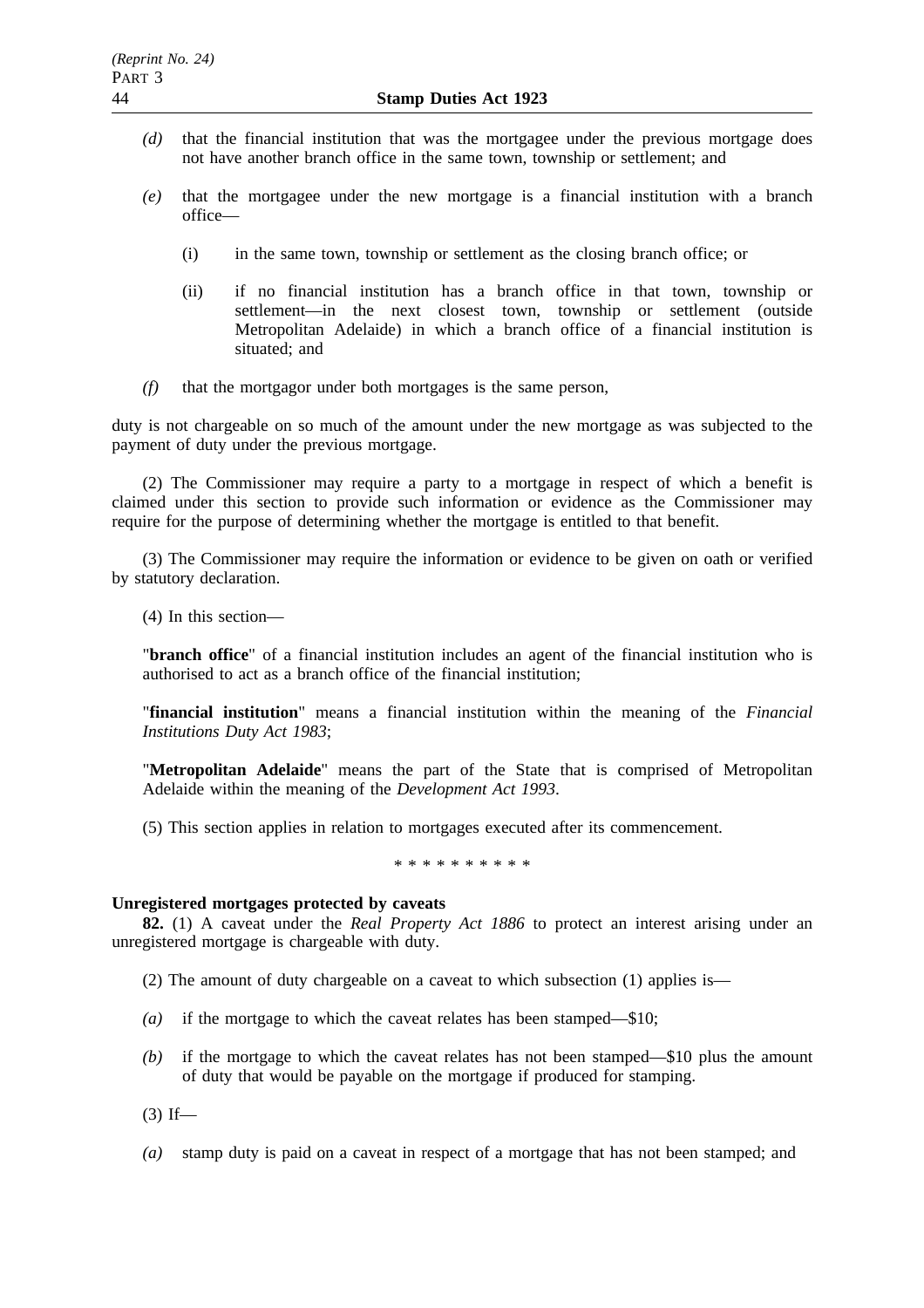*(b)* the mortgage is subsequently produced for stamping,

the mortgage is not chargeable with duty to the extent to which duty in respect of the mortgage has been paid on the caveat.

\*\*\*\*\*\*\*\*\*\*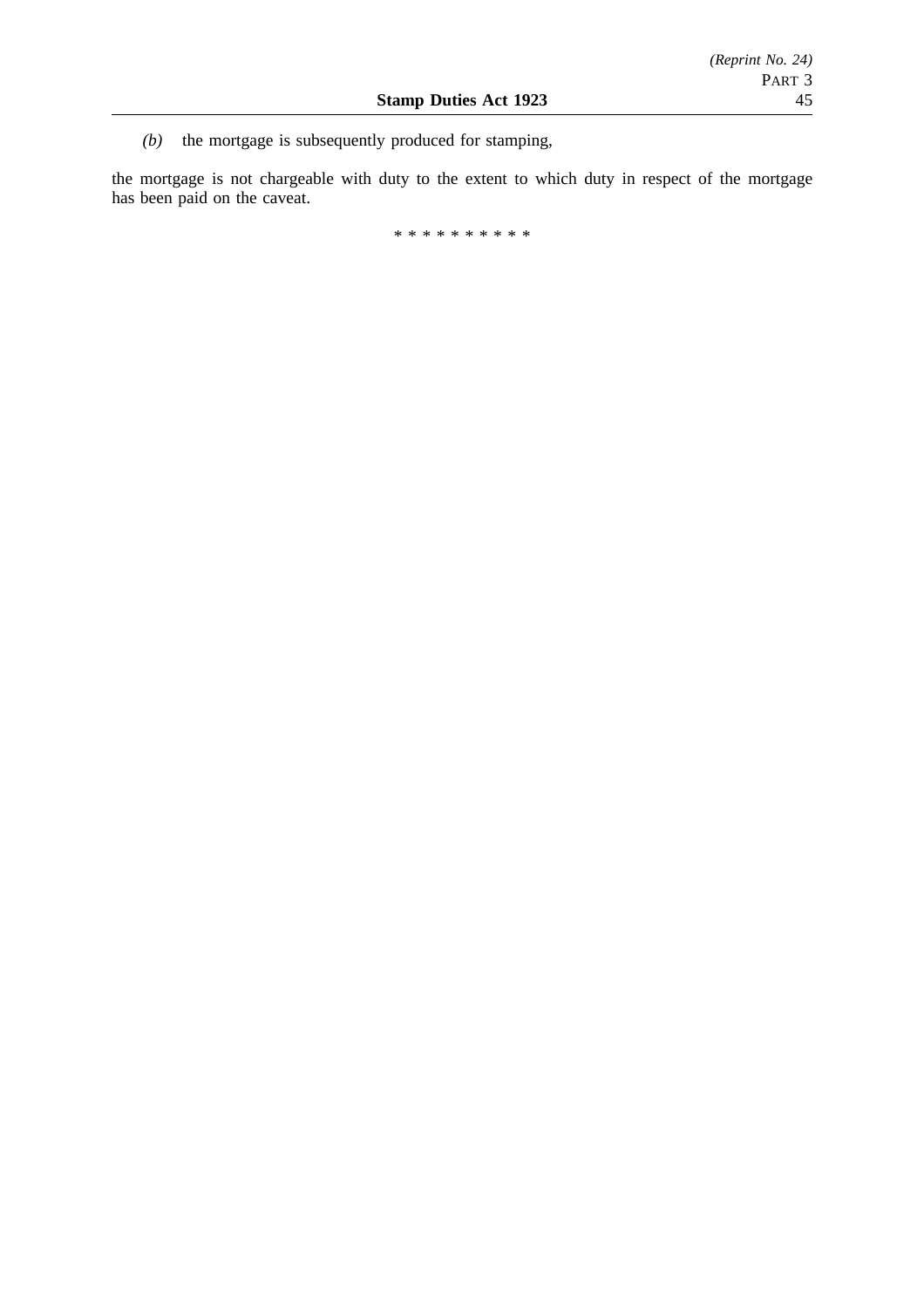# **PART 3A SPECIAL PROVISIONS RELATING TO MARKETABLE SECURITIES**

# **DIVISION 1—INTERPRETATION**

# **Interpretation**

**90A.** In this Act, unless inconsistent with the context or some other meaning is clearly intended—

"**broker**" means a person who is a broker under the Business Rules of the Australian Stock Exchange;

"**broker's agent**" means a person who is an agent or employee of a broker within the meaning of any corresponding Act and is carrying on business for, or on behalf of, that broker in this State;

"**corresponding Act**" means an enactment in force in a State other than this State or in a Territory of the Commonwealth that is declared by proclamation to be a corresponding Act for the purposes of this Part;

"**dealer**" means a broker or a broker's agent within the meaning of this Act or any corresponding Act;

"**error transaction**" means each of the following transfers:

- *(a)* an SCH-regulated transfer made to reverse an SCH-regulated transfer that was made mistakenly not more than seven days earlier;
- *(b)* the SCH-regulated transfer so reversed;

"**exempt transaction**" means a conveyance of a quoted marketable security made after 30 June 2001 (other than one arising out of a sale or purchase of the marketable security before that date);

"**foreign company**" has the same meaning as is assigned to the term by section 9 of the *Corporation Law*;

"**identification code**", in relation to an SCH participant, means a code that, for the purposes of the SCH business rules, is the SCH participant's identification code, or one of the SCH participant's identification codes, as the case may be;

"**odd lot**" means a parcel of marketable securities that is, under the rules of the stock exchange on which the sale or purchase is effected, required to be bought or sold through an odd lot specialist;

"**odd lot specialist**" means a broker who is appointed by the Australian Stock Exchange Limited for the purposes of buying and selling odd lots;

"**proper SCH transfer**" has the same meaning as is assigned to the term by section 9 of the *Corporations Law*;

"**quoted marketable security**" means a marketable security that is quoted on a recognised stock exchange;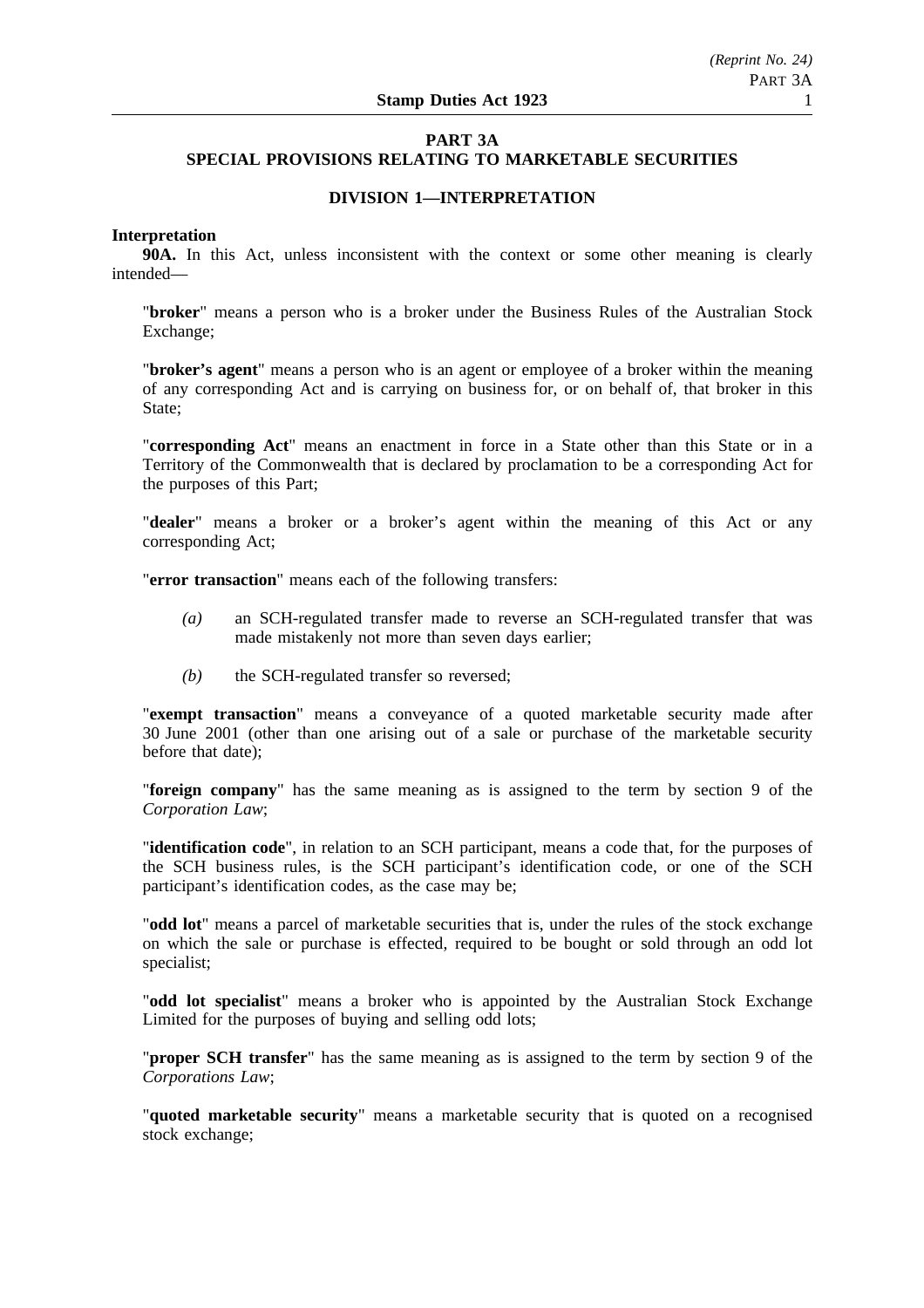"**recognised stock exchange**" means classified by regulation as a recognised stock exchange;

"**relevant company**" means—

- *(a)* a South Australian registered company; or
- *(b)* a foreign company with a registered office under the *Corporations Law* that is situated in this State;

"**relevant SCH participant**", in relation to an SCH-regulated transfer, means the SCH participant who is, according to Division 3, liable to pay duty chargeable in respect of the transfer, or, if no duty is chargeable, the SCH participant who would be so liable if duty were chargeable;

"**SCH**" means the securities clearing house registered by the Commissioner under Division 4;

"**SCH business rules**" has the same meaning as is assigned to the term by section 9 of the *Corporations Law*;

"**SCH participant**" has the same meaning as is assigned to the term by section 9 of the *Corporations Law*;

"**SCH-regulated transfer**" has the same meaning as is assigned to the term by section 9 of the *Corporations Law*;

"**South Australian dealer**" means a broker or a broker's agent;

"**South Australian registered company**" means a body that is registered, or taken to be registered, as a company under the *Corporations Law* of South Australia, but does not include a company registered under Division 4 of Part 2.2 of the *Corporations Law* of another jurisdiction or a foreign company;

"**transfer document**" has the same meaning as is assigned to the term by section 1097 of the *Corporations Law*;

"**transfer identifier**", in relation to an SCH-regulated transfer, means the distinctive code assigned to the transfer as required by SCH;

"**transfer value**", in relation to an SCH-regulated transfer of a marketable security, means—

- *(a)* in the case of a transfer on sale—the total consideration for the sale or the unencumbered market value of the security at the date of the sale, whichever is the greater; or
- *(b)* in any other case—the unencumbered market value of the security at the date of the transfer.

# **Share buy-back**

**90AB.** (1) An instrument under which a shareholder transfers or divests shares to give effect to a transaction under which a company buys back its own shares is a conveyance of the shares.

- (2) This section—
- *(a)* applies to an instrument whether created or executed before or after the commencement of this section; and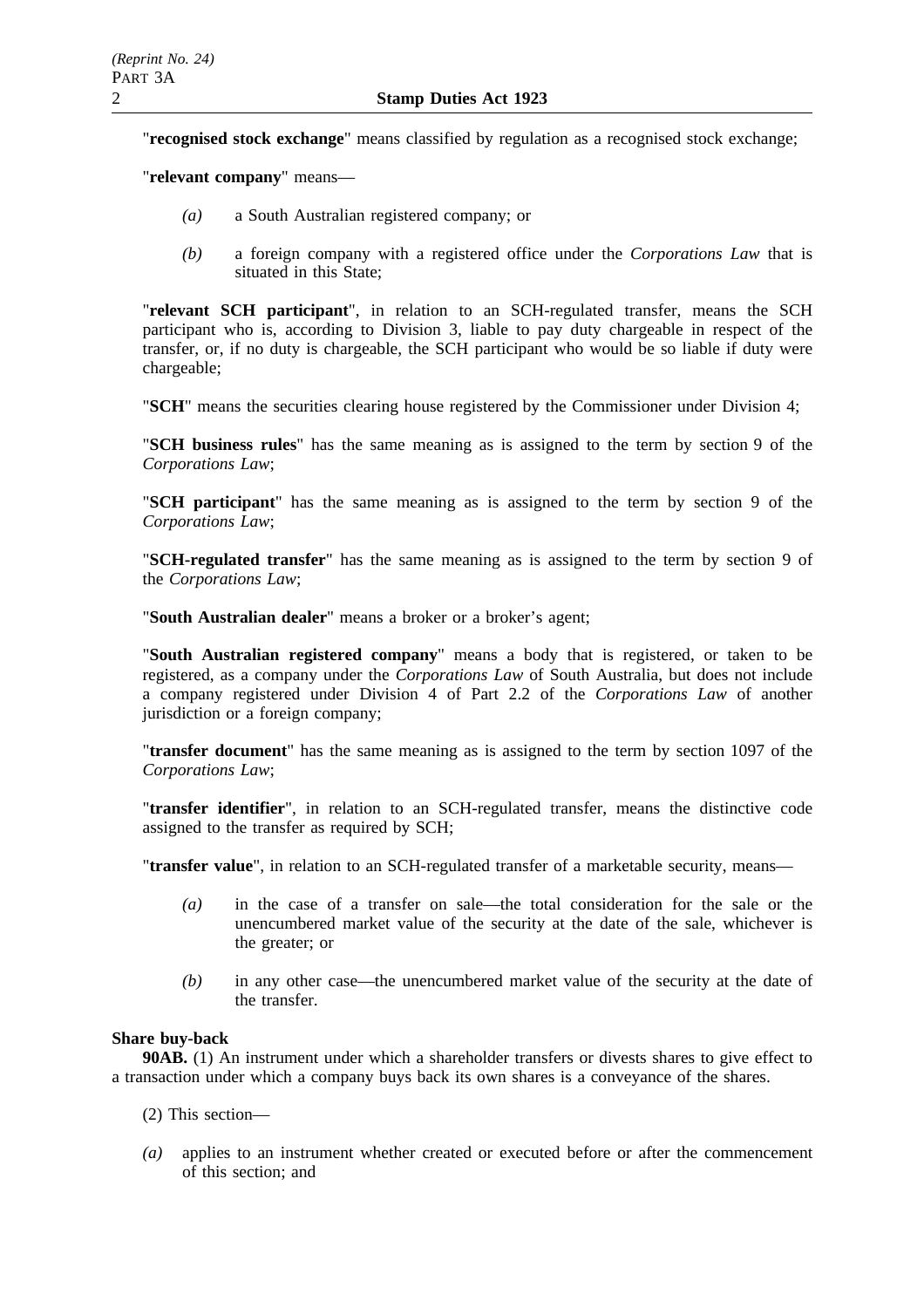- *(b)* applies whether the transfer or divestiture of shares occurred before, or occurs after, the commencement of this section; but
- *(c)* does not apply in relation to redeemable preference shares unless they are bought back on terms other than those on which they were on issue.

# **Exempt transactions**

**90AC.** (1) No duty is payable under this Part in relation to an exempt transaction.

(2) No return is required under this Part in relation to an exempt transaction.

# **DIVISION 2—DUTY ON SALES AND PURCHASES BY BROKERS**

## **Application of Division**

**90B.** (1) This Division and the duty chargeable in accordance with schedule 2 on the return referred to in section 90D apply and have effect to and in relation to a sale or purchase of a marketable security only where—

- *(a)* the sale or purchase of the security—
	- (i) is made by or through a South Australian dealer; or
	- (ii) is made by or through a dealer in a prescribed place and the security is—
		- (A) a marketable security of a relevant company; or
		- (B) a unit of a unit trust scheme the principal register of which is situated in this State; and
- *(b)* the consideration for the sale or purchase is in money or money's worth not less than the unencumbered market value of the security; and
- *(c)* the security is quoted on, or permission to deal therein has been granted by, a stock exchange; and
- *(d)* no duty is charged against the transferor or the transferee under schedule 2 in respect of the conveyance or transfer of the securities on the sale thereof.

(2) A sale or purchase of a marketable security is only made by or through a South Australian dealer or a dealer in a prescribed place—

- *(a)* in relation to a South Australian dealer—if the sale or purchase (wherever occurring) is made pursuant to an order to sell or an order to purchase lodged with him or her in the State; or
- *(b)* in relation to a dealer in a prescribed place—if the sale or purchase (wherever occurring) is made pursuant to an order to sell or an order to purchase lodged with him or her in the prescribed place; or
- *(c)* if the sale or purchase (wherever occurring) is made on the dealer's own account or behalf.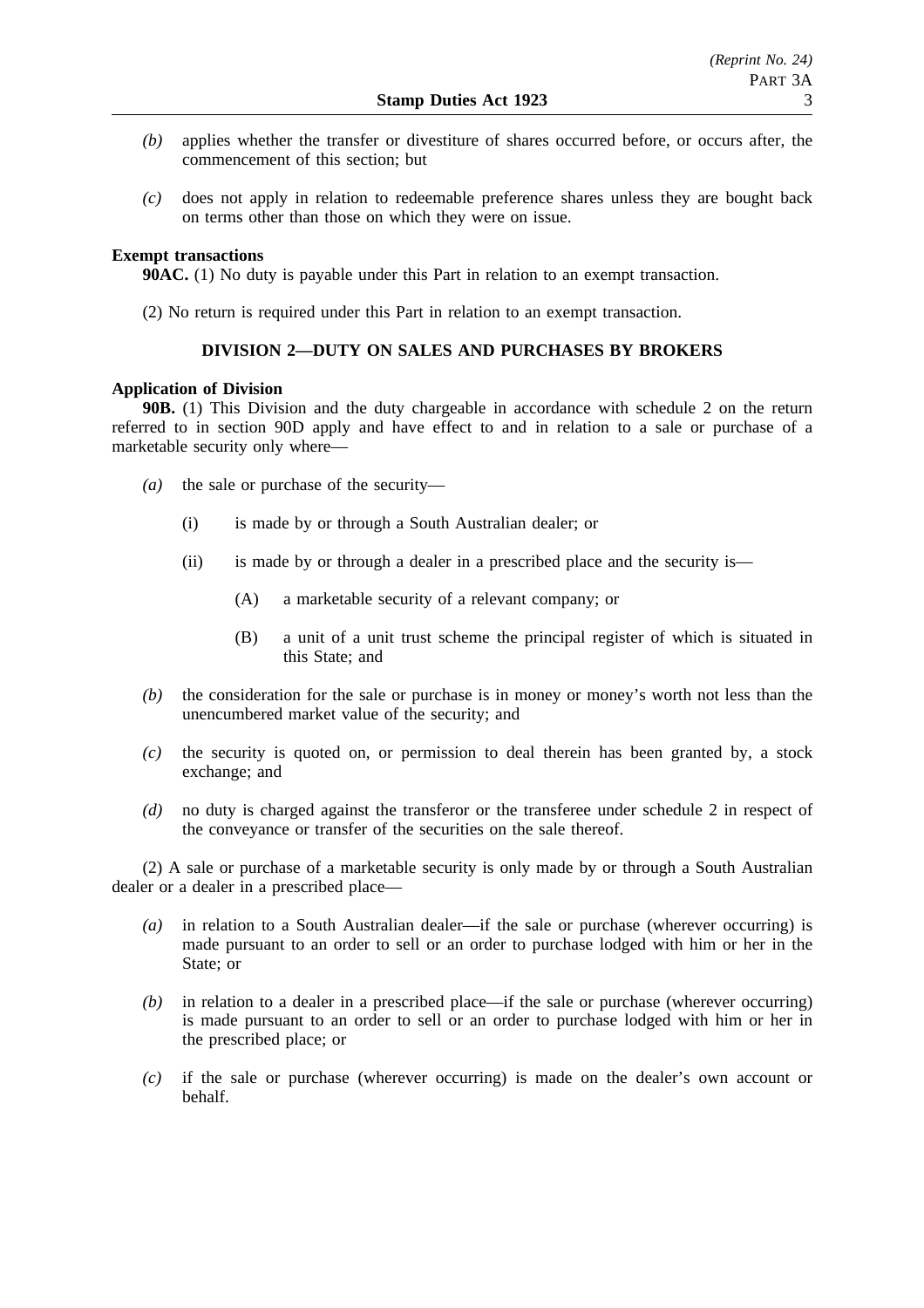- (3) For the purposes of subsection (2)—
- *(a)* a South Australian dealer or a dealer in a prescribed place who makes a purchase of a marketable security, whether on his or her own account or on behalf of another, from a person who is not a dealer will, despite the fact that no order to sell was lodged with the dealer, be taken to have also made a sale of the security pursuant to an order to sell lodged with him or her in the State or in the prescribed place (as the case may require) by the person from whom the purchase was made; and
- *(b)* a South Australian dealer or a dealer in a prescribed place who makes a sale of a marketable security, whether on his or her own account or on behalf of another, to a person who is not a dealer will, despite the fact that no order to purchase was lodged with the dealer, be taken to have also made a purchase of the security pursuant to an order to purchase lodged with him or her in the State or in the prescribed place (as the case may require) by the person to whom the sale was made.

## **Records of sales and purchases of marketable securities**

**90C.** (1) Subject to subsections (3) and (4), a dealer shall, forthwith on a sale or purchase being made or being deemed to have been made, being a sale or purchase to or in relation to which this Division applies, make a record relating to the sale or purchase showing—

- *(c)* the date of the sale or purchase; and
- *(d)* the name of the principal (if any) for whom such sale or purchase was made; and
- *(e)* the name of the dealer (if any) with whom the sale or purchase was effected; and
- *(f)* the quantity and full description of the marketable security sold or purchased; and
- *(g)* the selling or purchase price of such marketable security or, if more than one, of each marketable security and the total selling or purchase price of all; and
- *(h)* the amount of stamp duty chargeable in accordance with schedule 2 in respect of that sale or purchase on the return referred to in section 90D which relates to that sale or purchase; and
- *(i)* such other particulars as are prescribed for the purposes of this section.

\*\*\*\*\*\*\*\*\*\*

- (3) Subsection (1) does not require a dealer to make a record—
- *(a)* in respect of a sale of a marketable security, where the sale is made pursuant to an order to sell lodged with him by, or on behalf of, another dealer; or
- *(b)* in respect of the purchase of a marketable security, where the purchase is made pursuant to an order to purchase lodged with him by, or on behalf of, another dealer; or
- *(c)* in respect of any sale or purchase, where the sale or, as the case may be, the purchase is of an odd lot by an odd lot specialist.

(4) Subsection (1) does not apply to the sale or purchase of a marketable security, the conveyance or transfer in respect of which would be exempt from duty.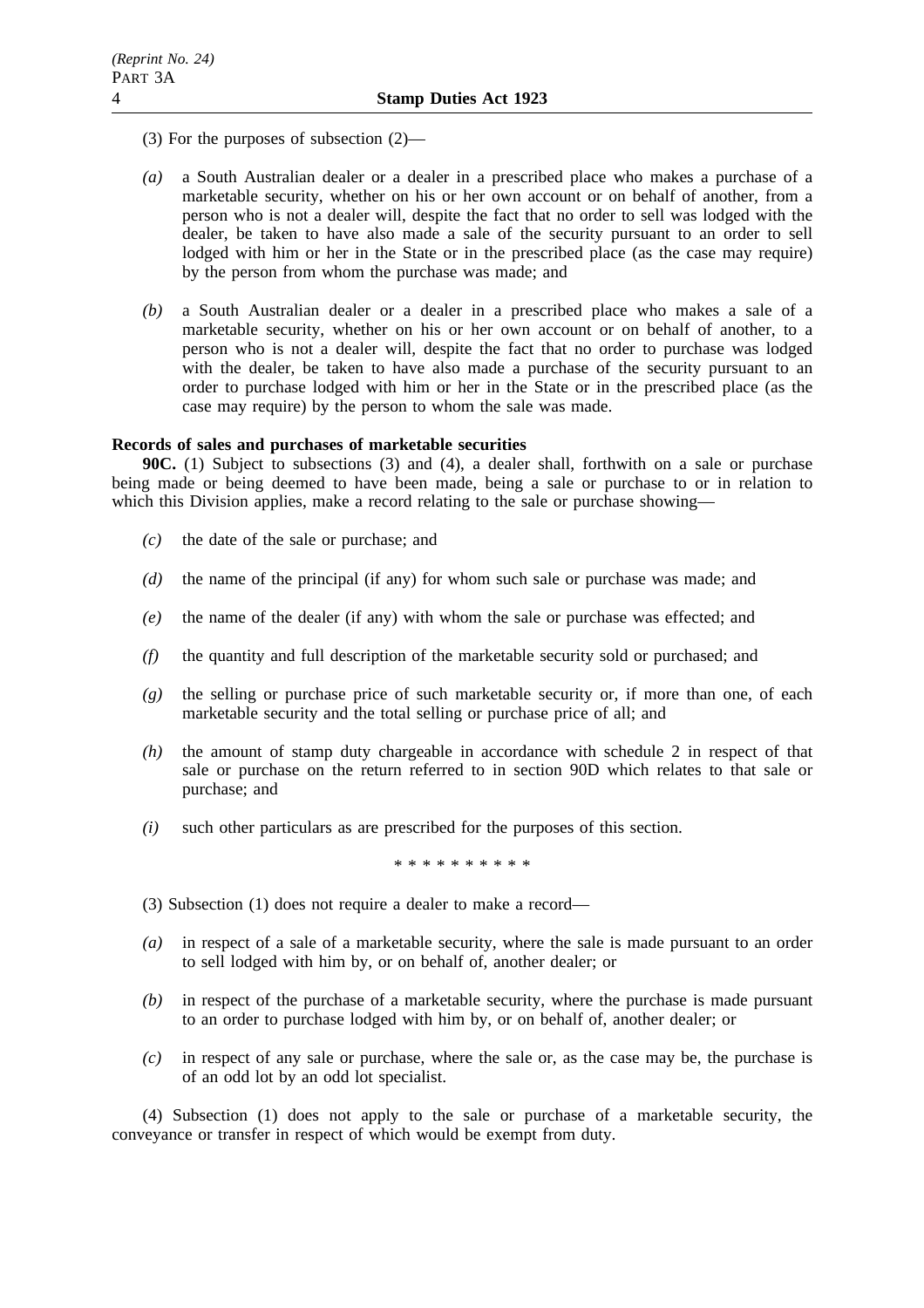(5) A dealer may, in any record kept by him pursuant to subsection (1), incorporate therein additional information for his own use.

(6) A dealer who fails to make a record as required under this section, or fails to keep the record, is guilty of an offence.

Penalty: \$10 000.

\* \* \* \* \* \* \* \* \*

## **Returns to be lodged and duty paid**

**90D.** (a1) This section applies to—

- *(a)* a South Australian dealer; and
- *(b)* a dealer in a prescribed place.

(1) Every dealer to which this section applies shall, not later than 2.30 p.m. on the Thursday of each week—

- *(a)* lodge with the Commissioner a return in the prescribed form in accordance with this section; and
- *(b)* if any stamp duty is payable, but not paid, in respect thereof, pay to the Commissioner the stamp duty in respect of each sale and each purchase to which the return relates as prescribed by schedule 2.

(2) The return shall contain a certificate in the prescribed form relating to all sales and purchases, records relating to which have been made by the dealer under section 90C, being sales and purchases made during the week ended on the Saturday preceding the day on which the return is lodged and the total stamp duty payable on the return in respect of those sales and purchases, and shall contain a certificate signed by the dealer that the record required by section 90C has been duly made and such other particulars as are prescribed; but where there has been no sale or purchase made during that week, the dealer shall lodge with the Commissioner a "Nil" return.

(3) A dealer who does not lodge a return as required under this section is nevertheless liable to pay duty to the Commissioner as if the dealer had lodged the return required under this section immediately before the time before which it was required to be lodged.

\* \* \* \* \* \* \* \* \*

#### **Endorsement of instrument of transfer as to payment of duty**

**90E.** (1) On making the record relating to a sale or purchase in accordance with section 90 $C(1)$ , or on the making of a sale or purchase to which section 90 $C(1)$  does not apply by virtue of the operation of section  $90C(4)$ , the dealer shall, if the transfer on the sale or purchase is not an SCH-regulated transfer, either endorse the instrument of transfer in respect of the sale or purchase or ensure that it is endorsed with a statement to the effect that the stamp duty (if applicable) has been or will be paid, and shall affix his stamp and insert the date of the endorsement thereunder.

(2) A dealer who affixes his or her stamp under such an endorsement without making the appropriate record under section 90C(1) is guilty of an offence.

Penalty: \$10 000.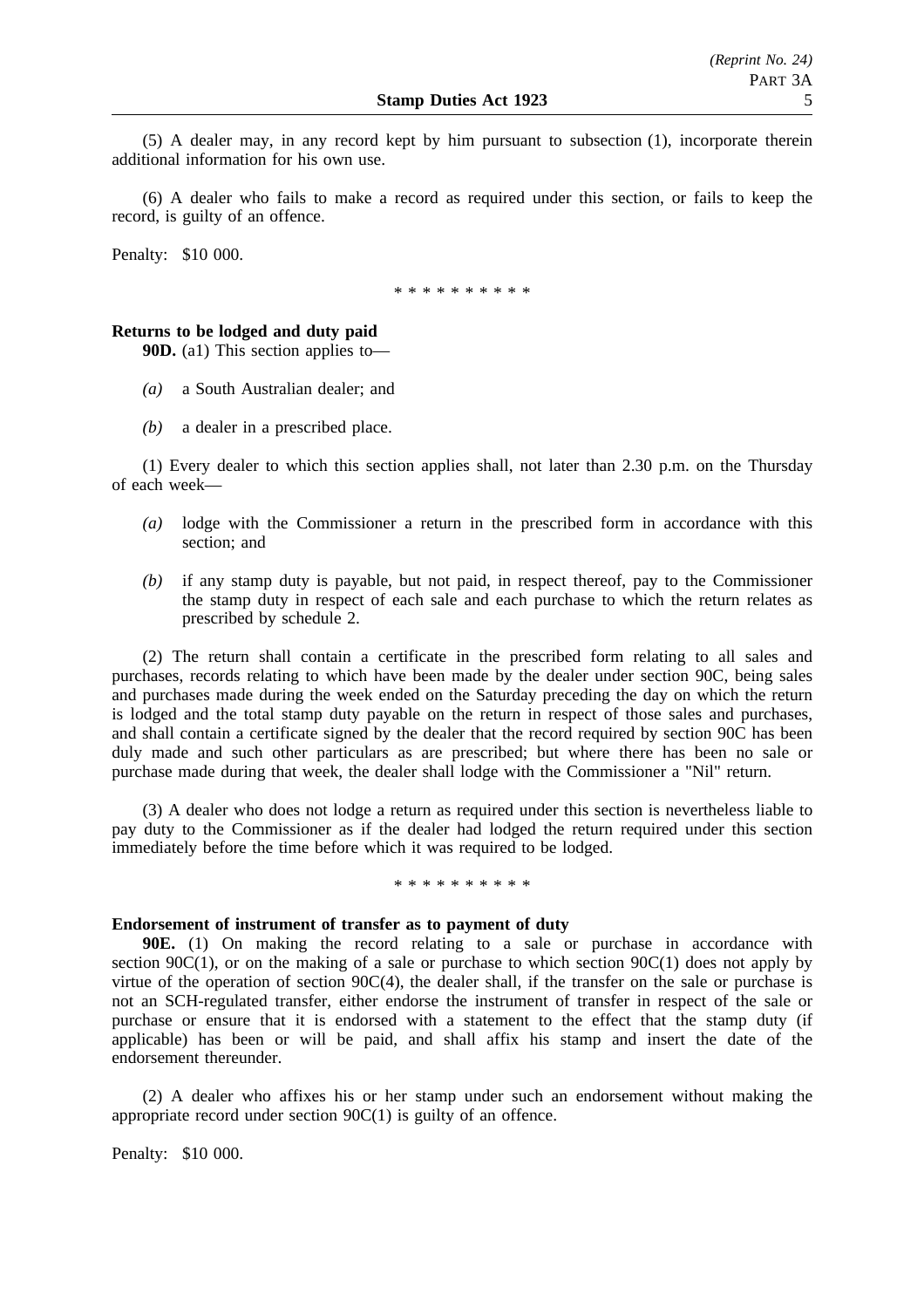(3) Where an instrument of transfer of marketable securities has affixed thereto, in accordance with the provisions of this section or in accordance with any corresponding Act, the respective stamps of the dealers by whom the sale and purchase of those securities were effected, the instrument shall be deemed to be duly stamped with *ad valorem* duty.

# **Power of dealer to recover duty paid by him**

**90F.** Any dealer who, on lodging with the Commissioner a return pursuant to section 90D, pays any duty under this Act in respect of any sale or purchase of marketable securities to which the return relates may recover from the seller or purchaser for whom he made the sale or purchase, or is deemed to have made the sale or purchase, the amount of the duty so paid as a debt due to him and recoverable in a court of competent jurisdiction and may, in reimbursement of that amount, retain any moneys in his hands belonging to the seller or purchaser, as the case may be.

# **Transactions in South Australian securities on U.K. stock exchange**

**90G.** (1) In this section, unless the contrary intention appears—

"**broker**" means a person, firm or corporation who or which is a member of the U.K. and Ireland Stock Exchange;

"**corporation**" means a municipal or other corporation, company or society;

"**market maker**" means a person, firm or corporation who or which is recognised as a market maker according to the rules and practices of the U.K. and Ireland Stock Exchange;

"**marketable security**" means—

- *(a)* a marketable security of a corporation incorporated in the State; or
- *(b)* a marketable security of a corporation incorporated outside Australia that is listed on a register of the corporation in the State;

"**relevant transaction**" means a transaction effecting a transfer from one person to another of a beneficial interest in a marketable security that is held in trust by a trustee;

"**the U.K. and Ireland Stock Exchange**" means The International Stock Exchange of the United Kingdom and the Republic of Ireland;

"**trustee**" means a person declared to be a trustee under subsection (2).

(2) The Governor may, by notice published in the *Gazette*—

- *(a)* declare a person to be a trustee; or
- *(b)* vary or revoke a declaration previously made under this subsection.

(3) Where a trustee—

- *(a)* is notified of a disposition by a beneficiary of an interest in a marketable security that the trustee holds in trust; or
- *(b)* is directed by a beneficiary to hold a marketable security on behalf of some other person,

the trustee shall be deemed to have effected a relevant transaction in relation to that marketable security.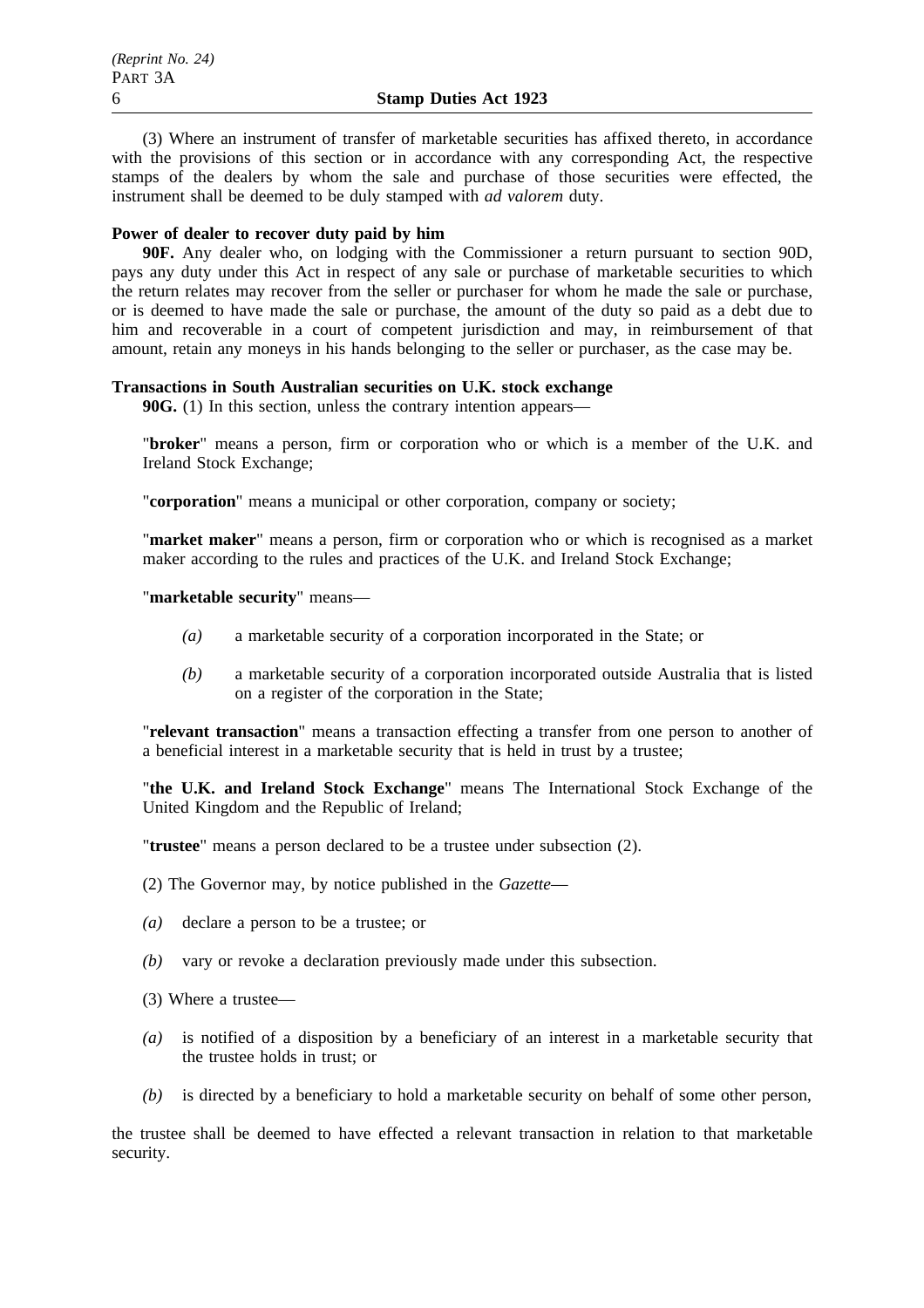- (4) A trustee shall on or before the twenty-eighth day of each month—
- *(a)* furnish to the Commissioner in such manner and form as the Commissioner requires a return setting out particulars of relevant transactions effected by the trustee during the preceding month; and
- *(b)* if any duty is payable, in respect of any such relevant transaction, pay to the Commissioner the duty in respect of each such relevant transaction prescribed by schedule 2.

(5) A trustee who does not furnish a return as required under this section is nevertheless liable to pay duty to the Commissioner as if the trustee had furnished the return required under this section immediately before the end of the period allowed for furnishing such a return.

\*\*\*\*\*\*\*\*\*\*

(6) Subsection (4) does not apply to or in respect of a relevant transaction where the disposition to which the relevant transaction relates—

- *(a)* is made—
	- (i) by way of security otherwise than to secure the rights of a purchaser or intended purchaser under a contemplated sale; or
	- (ii) in consequence of such a security being no longer required; or
- *(b)* is, in accordance with the rules of the U.K. and Ireland Stock Exchange, a stock loan transaction; or
- *(c)* is made or effected by a market maker as agent to a broker who acquires a beneficial interest in the marketable securities as principal and who, within 10 clear days (not including any day on which the U.K. and Ireland Stock Exchange is closed for business) after acquisition, disposes of the beneficial interest in those securities; or
- *(d)* is made or effected by a broker as principal within 10 such clear days after the broker acquired a beneficial interest in those marketable securities as principal—
	- (i) to a market maker as agent; or
	- (ii) to another broker as principal who, within 10 such clear days after the acquisition, disposes of the beneficial interests in those securities; or
- *(e)* is made or effected by or to a person who is—
	- (i) a South Australian dealer; or
	- (ii) a dealer in a prescribed place liable to pay duty in respect of the disposition; or
- *(f)* is made or effected by a market maker as agent to another market maker as agent.
- (7) Where in consequence of a relevant transaction—
- *(a)* a beneficial interest in marketable securities is transferred from a broker to a market maker as agent or from a market maker as agent to a broker; or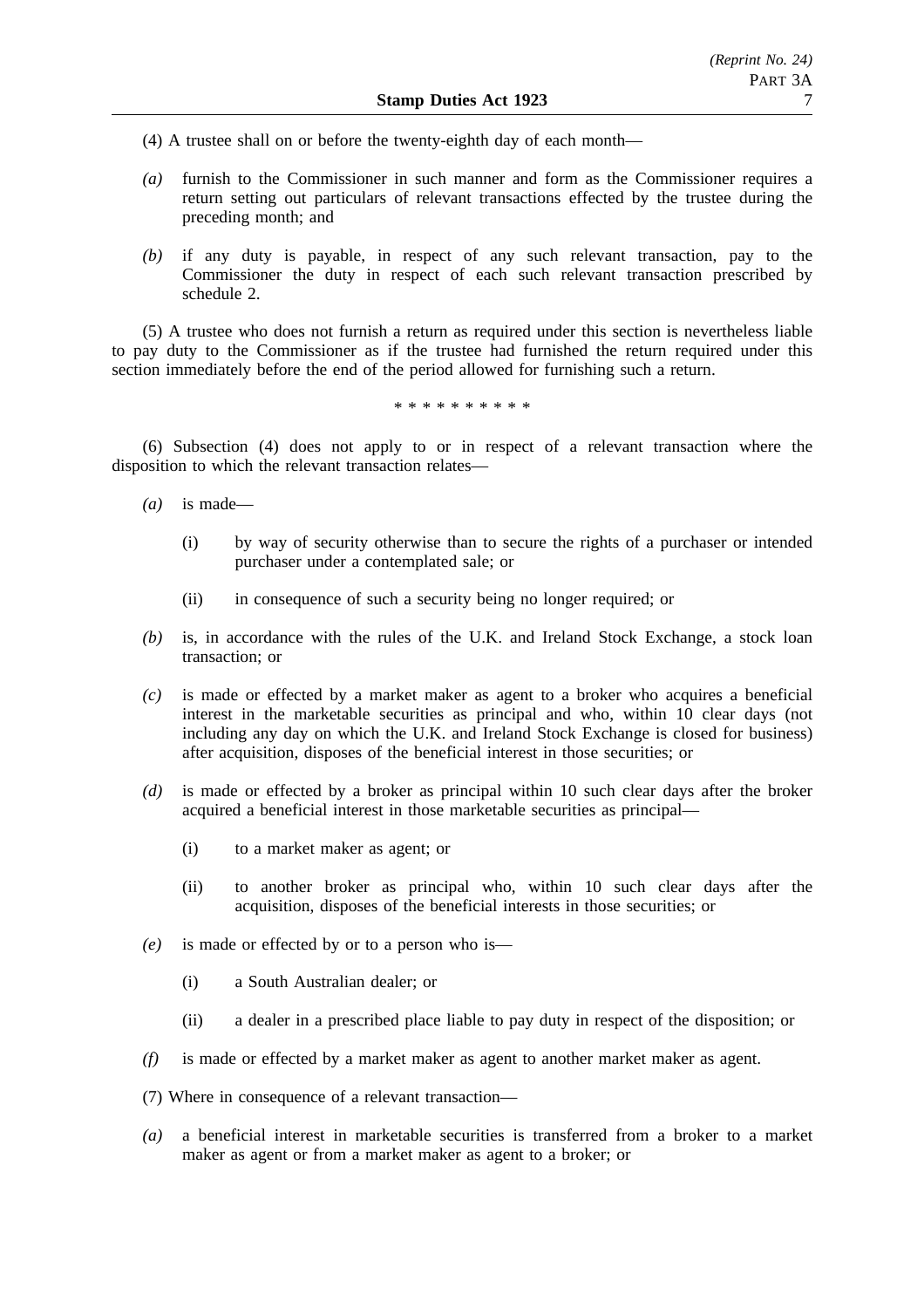- *(b)* a beneficial interest in marketable securities is transferred from a broker to another broker who acquires the interest as principal and who, within 10 clear days after acquisition (not including any day on which the U.K. and Ireland Stock Exchange is closed for business) disposes of the beneficial interest; or
- *(c)* a beneficial interest in marketable securities is transferred from a broker to another broker as principal within 10 such clear days after the acquisition of the beneficial interest by the firstmentioned broker,

the amount payable under subsection (4) in respect of that relevant transaction shall be one-half of the amount that would otherwise be payable.

\*\*\*\*\*\*\*\*\*\*

# **DIVISION 3—DUTY ON CERTAIN SCH-REGULATED TRANSFERS**

### **Application of Division**

**90H.** This Division applies to an SCH-regulated transfer of a marketable security only where—

- *(a)* the transfer is a proper SCH transfer; and
- *(b)* the transfer is made otherwise than on a sale or purchase to which Division 2 applies; and
- *(c)* the security is—
	- (i) a share, or a right or CUFS in respect of a share, of a relevant company; or
	- (ii) a unit of a unit trust scheme, or a CUFS in respect of a unit of a unit trust scheme, the principal register of which is situated in this State; or
	- (iii) a unit of a unit trust scheme, or a CUFS in respect of a unit of a unit trust scheme, in relation to which no register exists in Australia and—
		- (A) having as the manager of the scheme a relevant company or a natural person principally resident in this State; or
		- (B) not having a manager but with a trustee that is a relevant company or a natural person principally resident in this State; and
- *(d)* the body approved as the securities clearing house under section 779B of the *Corporations Law* is registered by the Commissioner under Division 4.

# **Transfer documents treated as instruments of conveyance**

**90I.** (1) For the purposes of this Act, the transfer document for an SCH-regulated transfer of a marketable security to which this Division applies is to be taken to be an instrument of conveyance or conveyance on sale (as the case may require) of the security and, subject to this Act, chargeable with duty accordingly.

(2) Subsection (1) applies whether or not the body approved as the securities clearing house under section 779B of the *Corporations Law* is registered by the Commissioner under Division 4.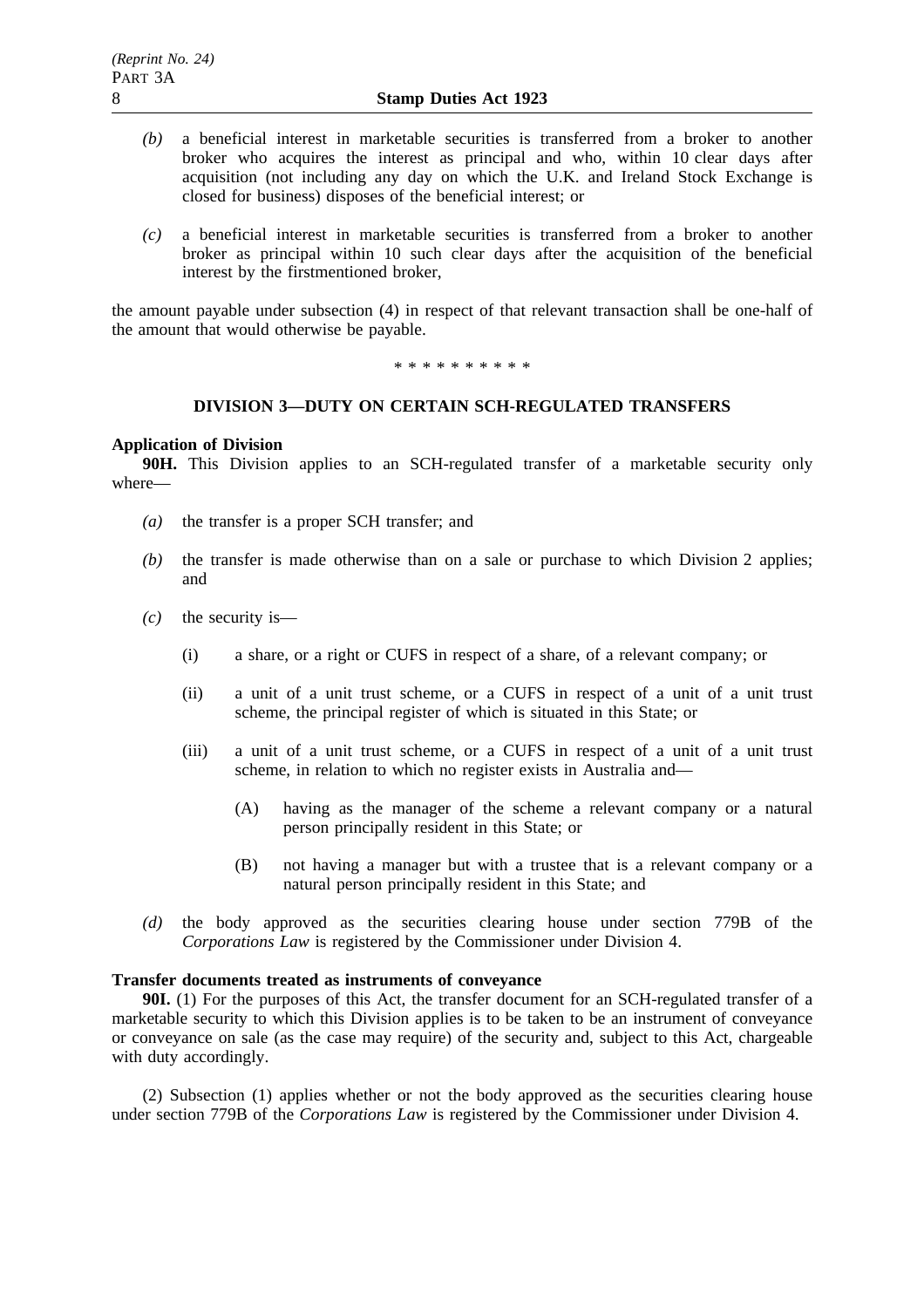# **SCH participant liable to pay duty**

**90J.** (1) Where duty is chargeable in respect of an SCH-regulated transfer of a marketable security, the SCH participant party to the transfer, or, if there is more than one, the SCH participant who is the transferee or controls the transferee's holding, is liable to pay the duty.

(2) Where the SCH participant liable to pay duty in respect of an SCH-regulated transfer is not the transferee under the transfer, the participant may recover from the transferee the amount of the duty paid as a debt by action in a court of competent jurisdiction and may, in reimbursement of that amount, retain any money in the participant's hands belonging to the transferee.

#### **Record of SCH-regulated transfers**

**90K.** (1) A record must be made in accordance with this section immediately on the making of an SCH-regulated transfer of a marketable security to which this Division applies.

- (2) The record must be made by the relevant SCH participant.
- (3) The record must show—
- *(a)* the date of the transfer; and
- *(b)* the transfer identifier of the transfer; and
- *(c)* the name of the transferee and, unless another SCH participant controls the transferor's holding, the name of the transferor; and
- *(d)* the identification code of the participant making the record and the identification code of the other SCH participant (if any) party to the transfer; and
- *(e)* the quantity and full description of the marketable security transferred; and
- *(f)* the transfer value of the marketable security or, if more than one, of each marketable security and the total transfer value of all; and
- *(g)* the amount of duty chargeable in accordance with schedule 2 in respect of the transfer; and
- *(h)* if *ad valorem* duty is not chargeable in respect of the transfer, a statement of the grounds on which *ad valorem* duty is not chargeable; and
- *(i)* in the case of an error transaction to reverse an earlier transfer that was made mistakenly, the transfer identifier of that earlier transfer; and
- *(j)* any other particulars prescribed for the purposes of this section.

(4) An SCH participant may, in any record made in accordance with this section, incorporate additional information for the participant's own use.

(5) An SCH participant who fails to make a record as required by this section, or fails to keep the record, is guilty of an offence.

Penalty: \$10 000.

\*\*\*\*\*\*\*\*\*\*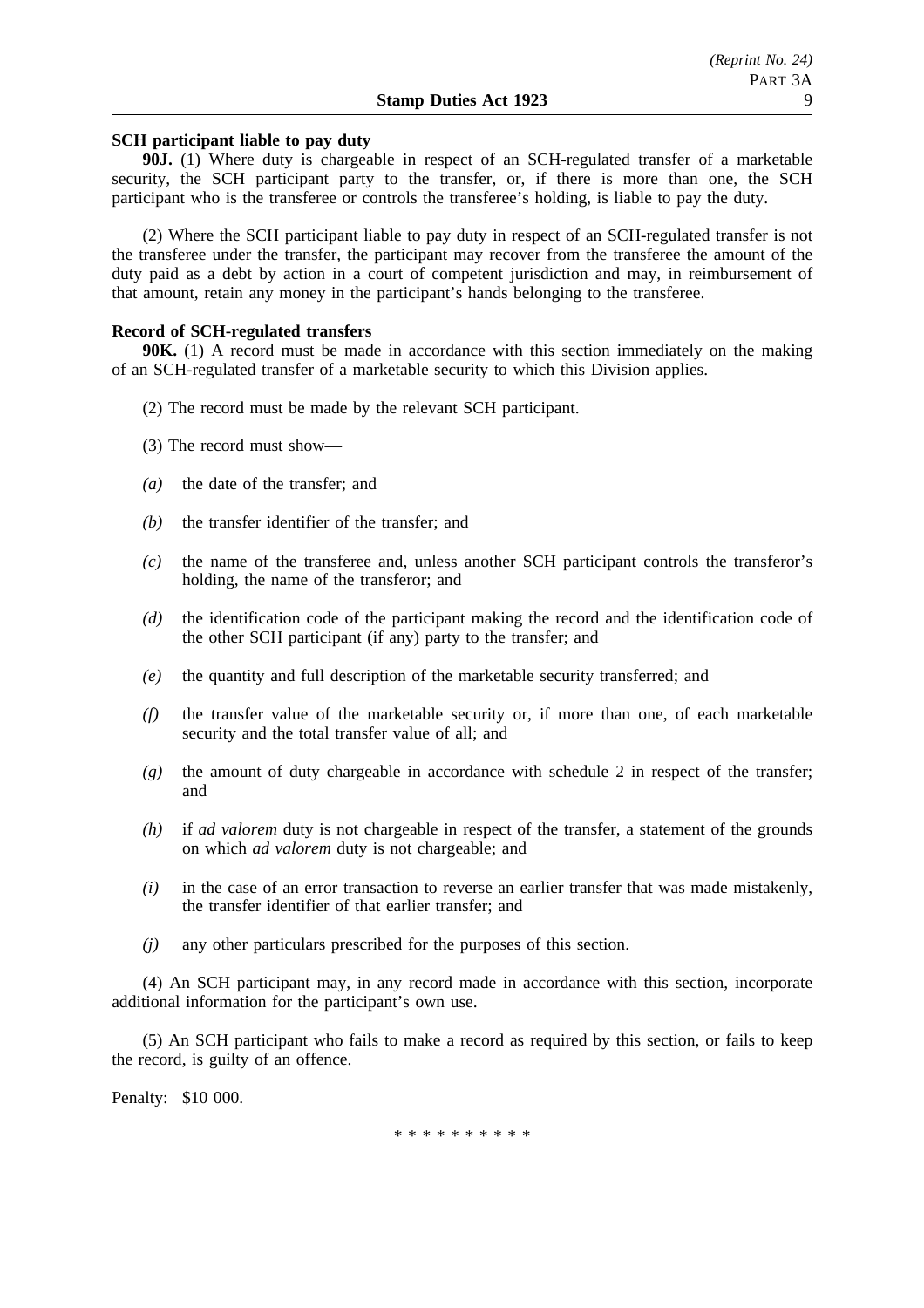## **Particulars to be included by relevant participant in transfer document**

**90L.** The relevant SCH participant must include in the transfer document for an SCH-regulated transfer to which this Division applies the particulars required by the Commissioner under the conditions of registration of SCH.

Penalty: \$2 000.

# **Relevant SCH participant's identification code equivalent to stamping**

**90M.** When the relevant SCH participant's identification code is included in the transfer document for an SCH-regulated transfer to which this Division applies, the transfer document is to be taken to be duly stamped but without affecting the relevant SCH participant's liability to pay any duty chargeable on the transfer document.

# **Report to be made and duty paid**

**90N.** (1) The relevant SCH participant must, not more than seven days after the end of a month in which the participant has been party to an SCH-regulated transfer to which this Division applies—

- *(a)* make a report to SCH in respect of the transfer in the form and containing the particulars required by the Commissioner under the conditions of registration of SCH; and
- *(b)* if duty is chargeable in respect of the transfer, pay the duty to SCH.

(2) The provisions of the *Taxation Administration Act 1996* apply in relation to the requirement for the making of a report, or the payment of duty, to SCH as if the requirement were for the making of the report, or the payment of duty, to the Commissioner.

\*\*\*\*\*\*\*\*\*\*

#### **Refund for error transaction**

**90O.** The Commissioner must, on being satisfied that *ad valorem* duty has been paid to the Commissioner in respect of an error transaction to which this Division applies, refund the amount of the duty so paid.

# **DIVISION 4—THE SECURITIES CLEARING HOUSE**

#### **Registration as the securities clearing house**

**90P.** (1) The Commissioner must, on application (in a form approved by the Commissioner) by the body approved as the securities clearing house under section 779B of the *Corporations Law*, register the body under this Division.

(2) The registration is subject to conditions determined by the Commissioner from time to time and notified to SCH by writing.

- (3) The registration continues in force—
- *(a)* until cancelled on the application of the body registered; and
- *(b)* subject to an order of suspension made by the Commissioner for a specified period for contravention of, or failure to comply with, a provision of this Division or a condition of the registration.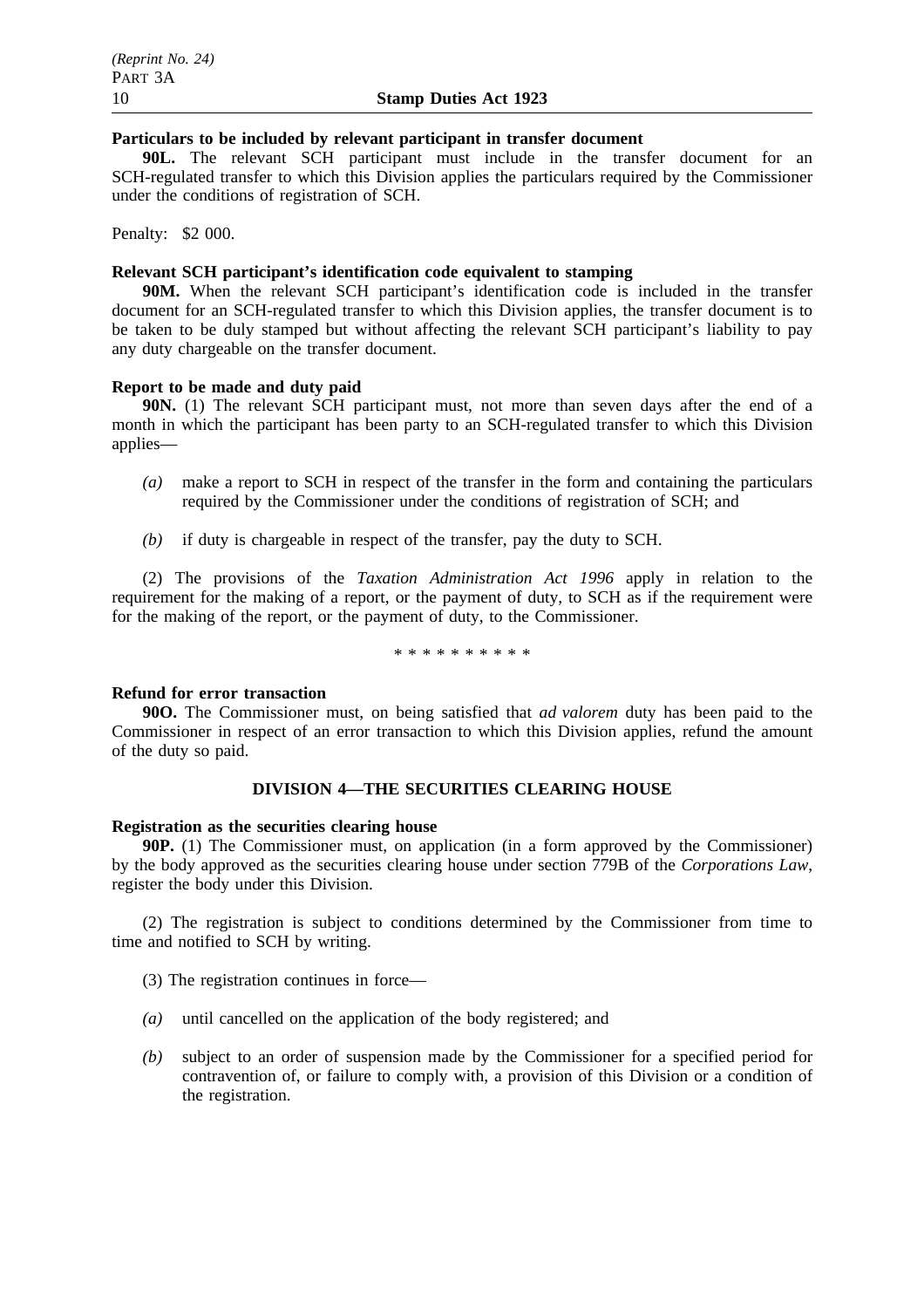# **Monthly return**

**90Q.** (1) SCH must, on or before the fifteenth day of each month—

- *(a)* lodge with the Commissioner a return in the form and containing the particulars required by the Commissioner under the conditions of registration of SCH; and
- *(b)* pay to the Commissioner any duty paid to SCH under this Act in respect of an SCH-regulated transfer made in the preceding month.

\*\*\*\*\*\*\*\*\*\*

### **Particulars reported by participants to be kept by SCH**

**90R.** The particulars reported to SCH by an SCH participant under this Division must be kept by SCH in a legible written form, or so as to be readily convertible into such a form, for a period of not less than five years from the date on which the report is made.

#### **Disclosure to SCH of information**

**90S.** Nothing in the *Taxation Administration Act 1996* prevents the disclosure to SCH of information acquired in, or in connection with, the administration of this Part.

# **DIVISION 5—DUTY ON OTHER CONVEYANCES**

#### **Application of Division**

**90T.** This Division applies to a conveyance or conveyance on sale of a marketable security only where—

- *(a)* the marketable security is—
	- (i) a marketable security of a company incorporated under the *Corporations Law*; or
	- (ii) a marketable security of a foreign company; or
	- (iii) a unit of a unit trust scheme; and
- *(b)* the conveyance is made otherwise than on a sale or purchase to which Division 2 applies; and
- *(c)* the conveyance is not an SCH-regulated transfer to which Division 3 applies.

#### **Securities liable to duty**

**90U.** Subject to section 90V, a conveyance or conveyance on sale of a marketable security to which this Division applies is only liable to duty if the security is—

- *(a)* a marketable security of a relevant company; or
- *(b)* a unit of a unit trust scheme the principal register of which is situated in this State; or
- *(c)* a unit of a unit trust scheme in relation to which no register exists in Australia and—
	- (i) having as the manager of the scheme a relevant company or a natural person principally resident in this State; or
	- (ii) not having a manager but with a trustee that is a relevant company or a natural person principally resident in this State.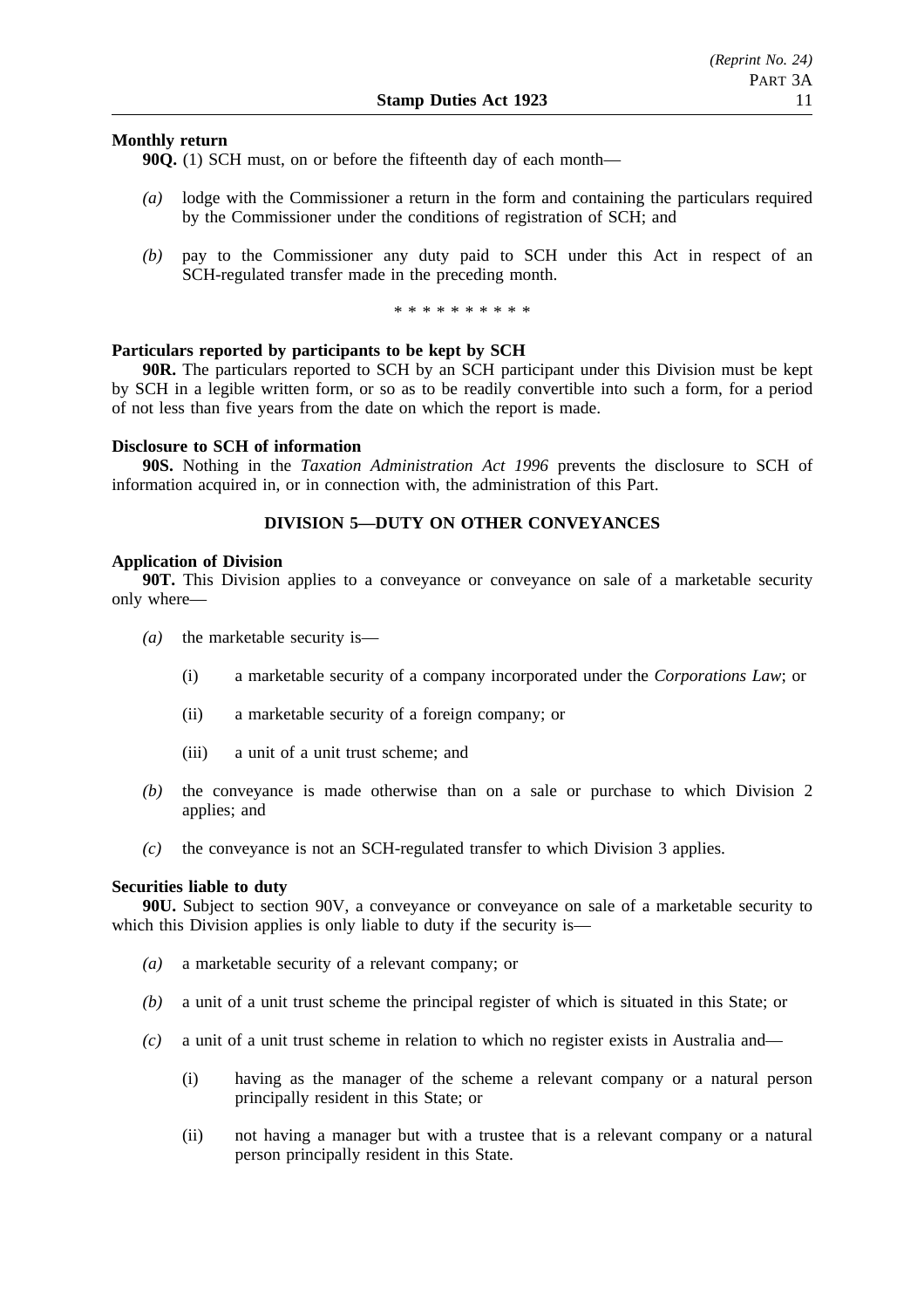# **Proclaimed countries**

**90V.** (1) No duty is payable under this Act in respect of a conveyance or conveyance on sale of a marketable security that is registered on a register kept within a proclaimed country.

(2) The Governor may, by proclamation, declare any country to be a proclaimed country for the purposes of this section and may, by subsequent proclamation, vary or revoke any such proclamation.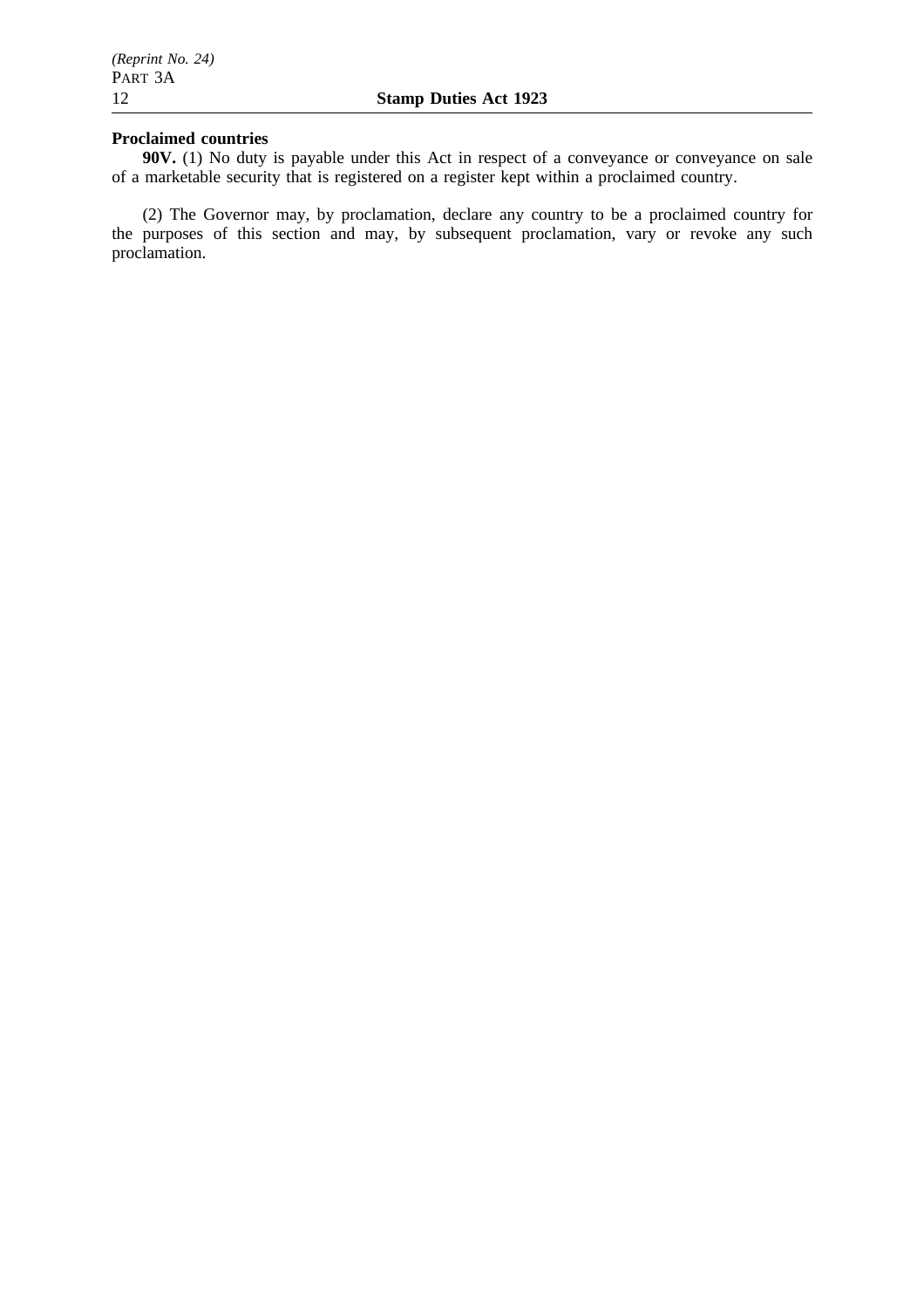## **PART 4 ACQUISITION OF CERTAIN INTERESTS IN COMPANIES AND UNIT TRUST SCHEMES DUTIABLE AS CONVEYANCES OF LAND**

# **Interpretation**

**91.** (1) In this Part, unless the contrary intention appears—

"**acquisition**", in relation to an interest or a land use entitlement in a private company or scheme, includes (without limiting the generality of the expression) any acquisition by which a person becomes entitled to an interest (or an increase in an interest) or a land use entitlement in the company or scheme by means of—

- *(a)* the purchase, gift, issue or allotment of a share in the company or a unit in the scheme (other than the initial allotment of shares to a subscriber to a memorandum of the company or the initial allotment of units to a beneficiary on the creation of the unit trust scheme); or
- *(b)* the variation, abrogation or alteration of a right attaching to a share in the company or a unit in the scheme; or
- *(c)* the redemption, surrender or cancellation of a share in the company or a unit in the scheme,

and "**to acquire**" has a corresponding meaning;

"**corresponding law**" means a law of another State or of a Territory that is prescribed as a corresponding law for the purposes of the provision of this Part in which the expression appears;

"**interest**" means an interest (other than a land use entitlement) in a private company or scheme which, if the company or scheme were to be wound up immediately after the acquisition of the interest, would entitle the person acquiring the interest to participate (otherwise than as a creditor or other person to whom the company or scheme was liable at the time of the acquisition) in a distribution of property of the company or scheme;

"**land use entitlement**" means an interest in a private company or scheme which gives the person acquiring the interest an entitlement to the exclusive possession of real property in South Australia;

"**majority interest**" means an interest (other than a land use entitlement) in a private company or scheme which, if the company or scheme were to be wound up—

- *(a)* in the case of an interest acquired by a single acquisition—immediately after that acquisition; or
- *(b)* in the case of an interest acquired by two or more acquisitions—immediately after the later or latest of those acquisitions,

would entitle the person who acquired the interest, or that person together with any related person, to participate (otherwise than as a creditor or other person to whom the company or scheme was liable at the time of the acquisition) in the distribution of property of the company or scheme to an extent greater than 50 per cent of the value of the property distributable to all the holders of interests in the company or scheme;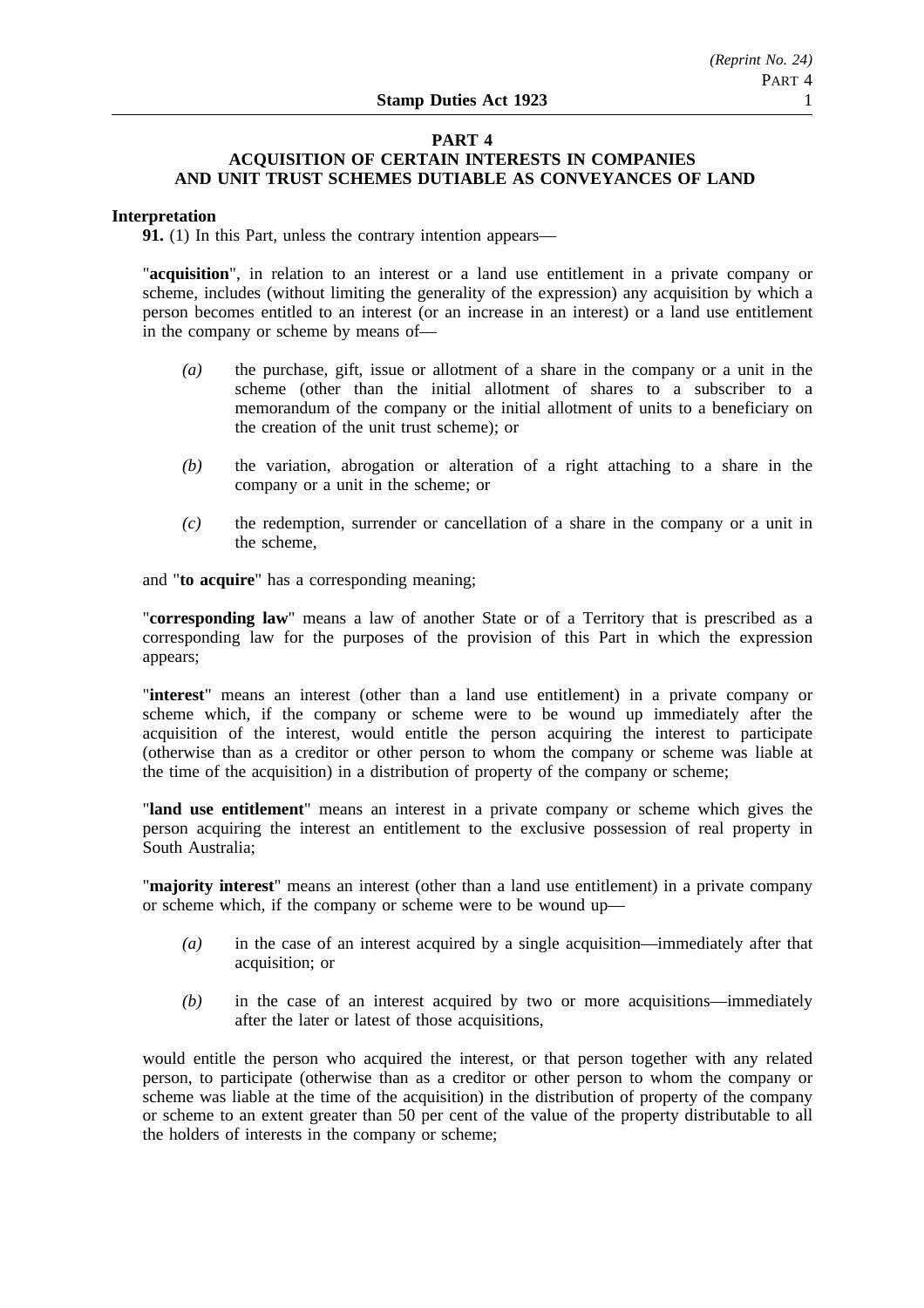"**majority shareholder**" in relation to a private company, means a person who would have a substantial shareholding in the company in accordance with section 708 of the *Corporations Law* if—

- *(a)* a reference in that section to the prescribed percentage were a reference to 50 per cent; and
- *(b)* the private company were a company within the meaning of Part 6.7 of the *Corporations Law*;

"**mining tenement**" means a right, permit, claim, lease or licence under the *Mining Act 1971* or the *Petroleum Act 1940*;

"**prior acquisition**", in relation to a private company or scheme, means the acquisition by a person or a related person of an interest in the company or scheme at any time during the period of two years immediately preceding the date of a relevant acquisition by the person of an interest in the company or scheme;

"**prior land use entitlement**", in relation to a private company or scheme, means the acquisition by a person or a related person of a land use entitlement in the company or scheme at any time during the period of two years immediately preceding the date of the acquisition by the person of a land use entitlement in the company or scheme which requires the lodgment of a statement under section 96;

"**private company**" means a company incorporated under the *Corporations Law* none of the shares of which are listed on an authorised stock exchange under the *Corporations Law*;

"**private scheme**" or "**scheme**" means a unit trust scheme—

- *(a)* that is not—
	- (i) the subject of a deed approved for the purposes of Division 5 of Part 7.12 of the *Corporations Law* or the corresponding provisions of a law in force in another State or in a Territory; or
	- (ii) an approved deposit fund or a pooled superannuation trust within the meaning of the *Superannuation Industry (Supervision) Act 1993* (Cwlth);
- *(b)* that is the subject of a deed that has been so approved but—
	- (i) no units have been issued to the public; or
	- (ii) fewer than 50 persons are beneficially entitled to units under the scheme; or
	- (iii) 20 or fewer persons are beneficially entitled to 75 per cent or more of the total issued units under the scheme;

"**real property**" includes any estate or interest in land (including a mining tenement), whether the land is situated in the State or elsewhere, but does not include the estate or interest of a mortgagee, chargee or other encumbrancee in land or an interest arising by virtue of a warrant, writ or lien;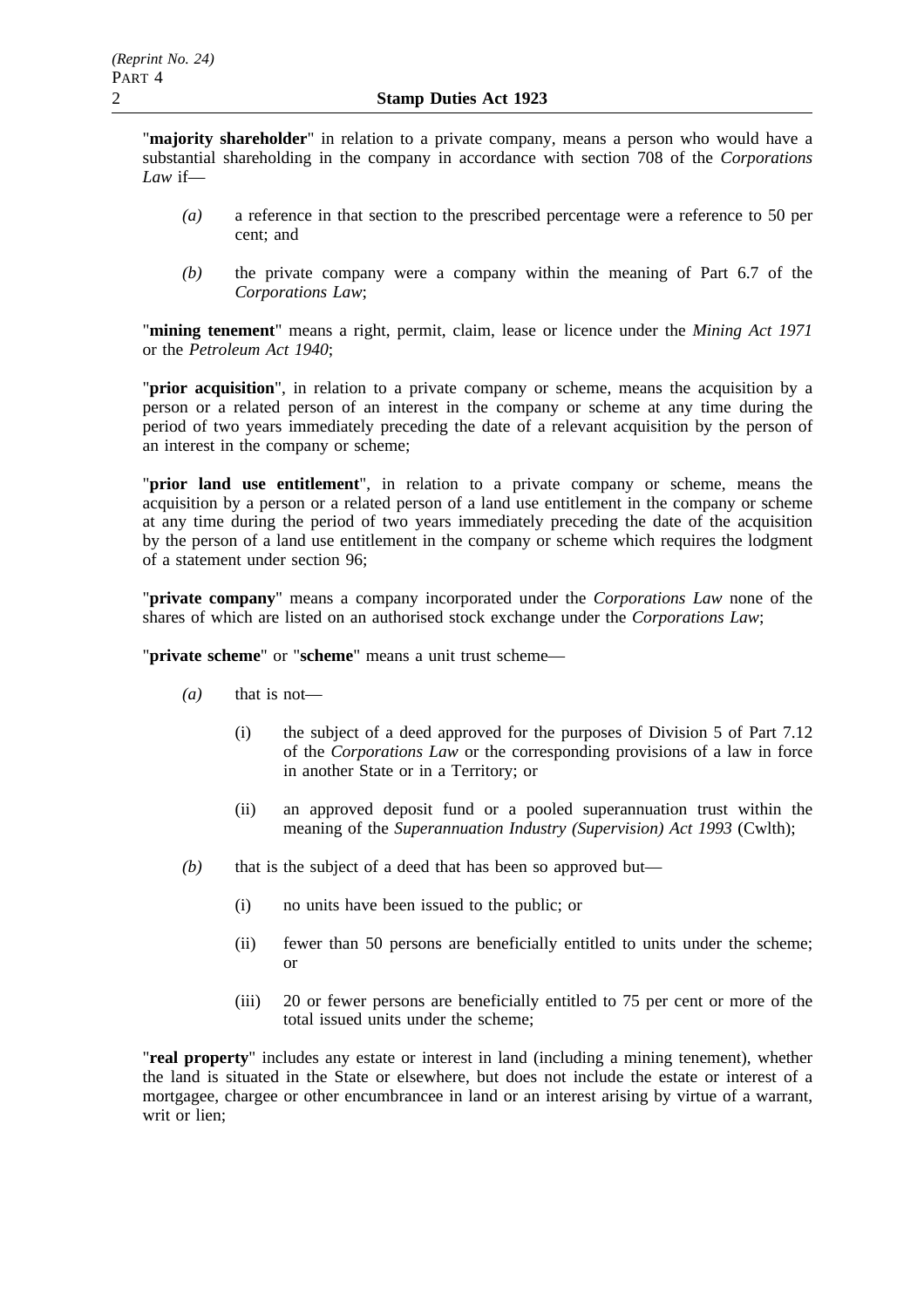"**relevant acquisition**", in relation to a private company or scheme, means the acquisition by a person of an interest in the company or scheme which requires the lodgment of a statement under section 94;

"**spouse**" of a person includes a *de facto* husband or wife of the person who has been cohabiting continuously with the person for at least five years.

- (2) For the purposes of this Part (but subject to subsection (3))—
- *(a)* natural persons are related persons if—
	- (i) they are members of a partnership within the meaning of the *Partnership Act 1891*; or
	- (ii) one is the spouse of the other or the relationship between them is that of parent and child; and
- *(b)* private companies are related persons if they are related bodies corporate within the meaning of the *Corporations Law*; and
- *(c)* trustees are related persons if any person is a beneficiary common to the trusts of which they are trustees; and
- *(d)* a natural person and a private company are related persons if the natural person is a majority shareholder, director or secretary in or of the company or in or of another private company that is a related body corporate of the company within the meaning of the *Corporations Law*; and
- *(e)* a natural person and a trustee are related persons if the natural person is a beneficiary of the trust of which the trustee is a trustee; and
- *(f)* a private company and a trustee are related persons if—
	- (i) the company, or a majority shareholder, director or secretary in or of the company, is a beneficiary of the trust of which the trustee is a trustee; or
	- (ii) a related body corporate of the company (within the meaning of the *Corporations Law*) is a beneficiary of the trust of which the trustee is a trustee.

(3) For the purposes of this Part, persons are not related persons in relation to the acquisition of an interest in a private company or scheme if the Commissioner is satisfied that the persons were not acting together to achieve a common purpose.

(4) For the purposes of this Part, if the acquisition of an interest in a private company or scheme is, or is to be, evidenced by the transfer of shares or units, the acquisition will be taken to occur on the date on which the transfer is executed.

(5) For the purposes of this Part, a person does not acquire an interest in a private company or scheme by virtue only of acquiring an option, right of pre-emption, or other right to acquire an interest in the private company or scheme.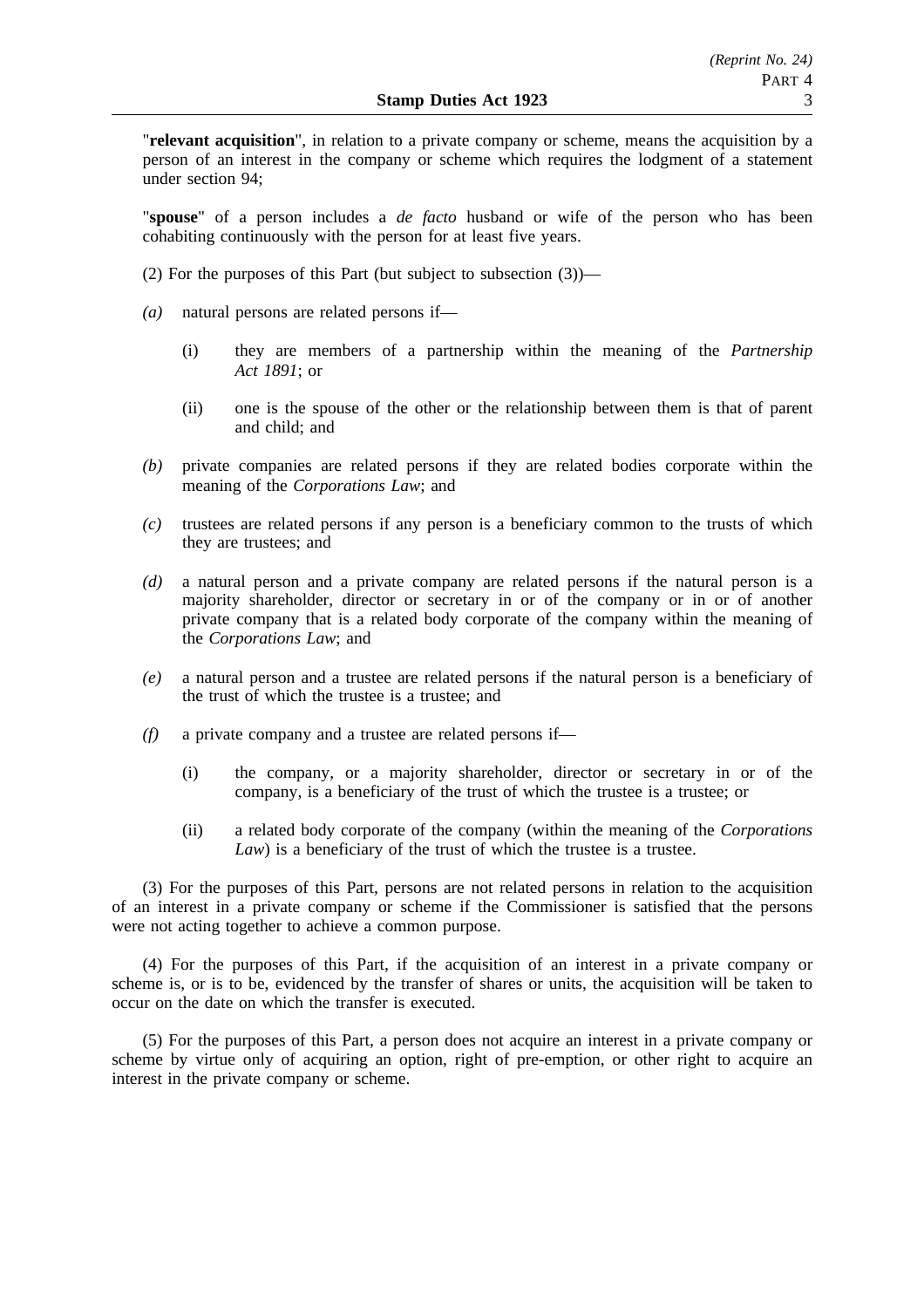- (6) The following will not be regarded as land use entitlements for the purposes of this Part:
- *(a)* an entitlement in respect of a dwelling that is part of a scheme consisting of two or more dwellings designed for separate occupation where the entitlement is conferred by ownership of a share in a private company or a unit in a private scheme;
- *(b)* an entitlement that arises by virtue of participating in a retirement village scheme within the meaning of the *Retirement Villages Act 1987*;
- *(c)* any other prescribed entitlement.

# **Preliminary matters relating to private companies and schemes**

**92.** (1) For the purposes of this section—

- *(a)* a private company or scheme is a subsidiary of another private company or scheme ("the holding company or scheme"), if—
	- (i) in the case of a private company—the company is a subsidiary of the holding company within the meaning of the *Corporations Law*; or
	- (ii) in any case—the holding company or scheme would, by reason of the linking of ownerships of interests in private companies or schemes, be entitled (together with any related person) to participate in a distribution of property of the private company or scheme to an extent greater than 50 per cent of the value of property distributable to all persons who have interests in the private company or scheme in the event that the private company or scheme, and all other private companies or schemes (if any) interposed between it and the holding company or scheme in the chain of ownerships of interests, were to be wound up; and
- *(b)* a reference to property owned by a private company or scheme is—
	- (i) in the case of a private company—a reference to property owned by the company beneficially; and
	- (ii) in the case of a private scheme—a reference to property owned by the trustee (in the capacity of trustee) of the unit trust scheme.
- (2) For the purposes of this Part, a private company or scheme is entitled to property if—
- *(a)* the property is owned by the company or scheme; or
- *(b)* the property is owned by a private company or scheme that is a subsidiary of the company or scheme; or
- *(c)* the property is held under a discretionary trust and the company or scheme, or a private company or scheme that is a subsidiary of the company or scheme, is an object of that trust.

(3) Subsection (2)*(c)* does not apply if the Commissioner is satisfied that it would be unreasonable to regard the company or scheme as being entitled to the particular property.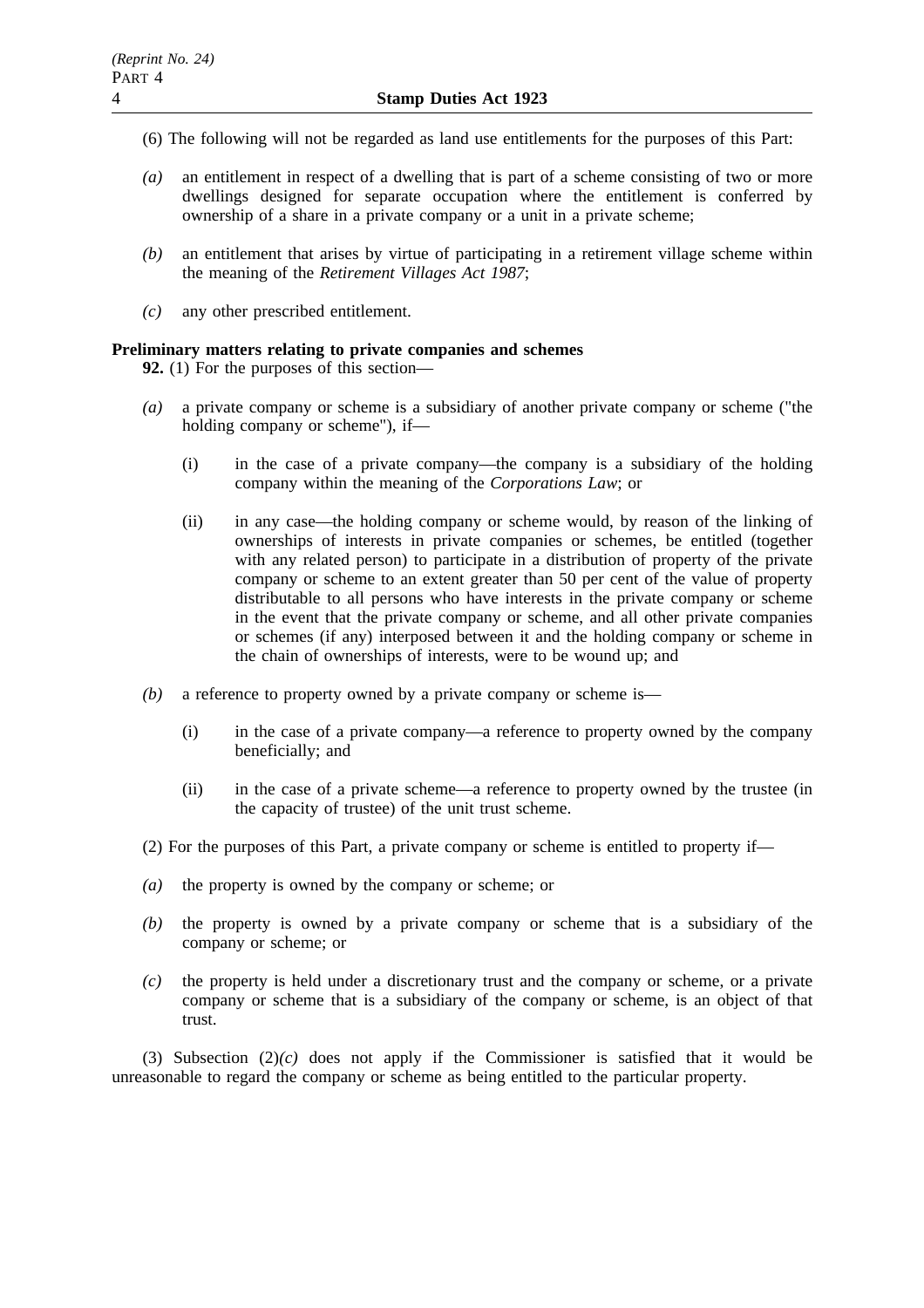(4) The unencumbered value of property to which a private company or scheme is entitled at a particular date is the sum of—

- *(a)* in the case of property owned by the private company or scheme—the unencumbered value of that property at that date; and
- *(b)* in the case of property owned by a subsidiary of the private company or scheme—the amount to which, if the subsidiary and all other private companies or schemes (if any) interposed between the subsidiary and the private company or scheme in the chain of ownerships of interests were to be wound up on that date, the private company or scheme would be entitled (without regard to any liabilities of the subsidiary or any other private company or scheme in the chain of ownerships of interests) in respect of the unencumbered value at that date of property owned by the subsidiary at that date.

(5) For the purposes of this Part, the entitlement of a person (including another private company or scheme) to participate (otherwise than as a creditor or other person to whom the private company or scheme is liable) in the distribution of the property of a private company or scheme on a winding up of the private company or scheme is an entitlement to an amount calculated—

- *(a)* as if the winding up were carried out in accordance with the memorandum and articles of association of the private company or the instrument constituting the scheme, and with any law relevant to the winding up of such a private company or such a scheme, respectively, as the memorandum, articles, instrument and law exist at the date of the winding up; or
- *(b)* as if the person had, immediately prior to the date of the winding up, exercised all powers and discretions exercisable by the person by reason of having acquired an interest in the private company or scheme—
	- (i) to effect or compel an alteration to the memorandum or articles of association of the private company or to the instrument constituting the scheme; or
	- (ii) to vary the rights conferred by shares in the private company or by units in the scheme; or
	- (iii) to effect or compel the substitution or replacement of shares in the private company or units in the scheme with other shares in the private company or other units in the scheme,

in such manner as to maximise that amount,

whichever of the amounts under paragraph *(a)* or *(b)* results in the greater amount, unless the Commissioner determines, after consideration of the circumstances of the case, and where the calculation under paragraph  $(b)$  results in the greater amount, that the amount of the entitlement should be calculated under paragraph *(a)*.

- $(6)$  Where—
- *(a)* a person acquires an interest in a private company or scheme; and
- *(b)* the company or scheme is entitled to real property; and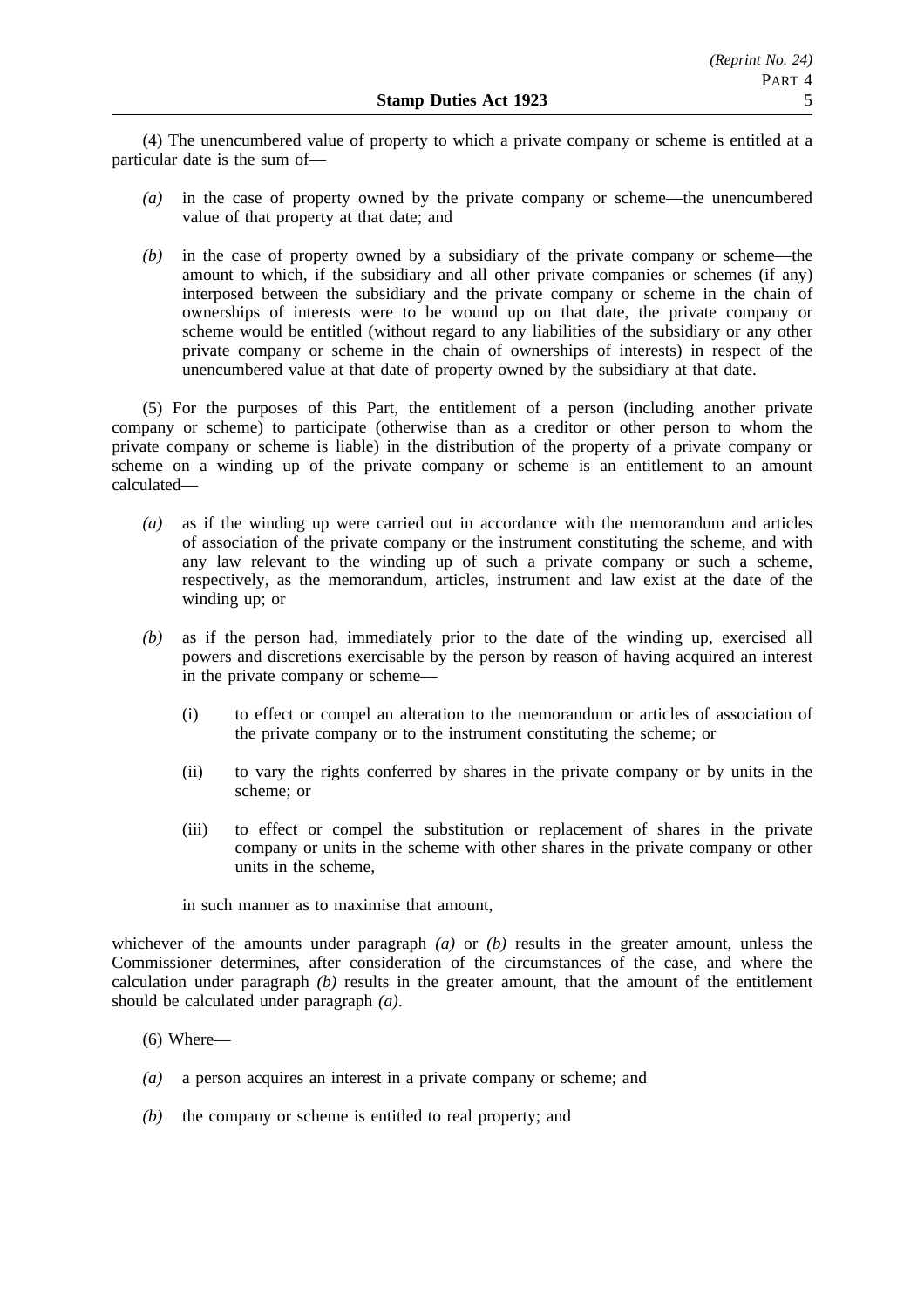*(c)* the circumstances of the case are such that had the real property been conveyed by the company or scheme to the person at the time of the acquisition, the conveyance would have been exempt from *ad valorem* duty,

then—

- *(d)* that property will not be taken into account for the purpose of determining whether a statement must be lodged under this Part in respect of the acquisition; and
- *(e)* if such a statement must be lodged, the value of that property will not be taken into account for the purpose of determining the duty chargeable under this Part.
- (7) A private company or scheme does not own property beneficially by virtue only—
- *(a)* of having an option to purchase the property; or
- *(b)* of being a purchaser under a contract of sale (the contract not having been completed).

### **Acquisitions to which this Part does not apply**

**93.** (1) This Part does not apply to or in relation to the acquisition by a person of an interest or a land use entitlement in a private company or scheme if—

- *(a)* the acquisition is by a person in the capacity of—
	- (i) a receiver or trustee in bankruptcy; or
	- (ii) a liquidator; or
	- (iii) an executor or administrator of the estate of a deceased person; or
- *(b)* the acquisition occurred solely as the result of—
	- (i) an order of the Supreme Court under section 59C of the *Trustee Act 1936*; or
	- (ii) the making of a compromise or arrangement under Part 5.1 of the *Corporations Law* which has been approved by the court; or
	- (iii) the operation of the laws of survivorship; or
	- (iv) the distribution of the estate of a deceased person, including an acquisition occurring as the result of—
		- (A) a will, codicil or an order of a court varying or modifying the application of the provisions of a will or codicil; or
		- (B) an intestacy or an order of a court varying or modifying the application, in relation to the estate of a deceased person, of the provisions of a law relating to the distribution of the assets of persons who died intestate; or
- *(c)* the acquisition is by a person who has been the spouse (other than a *de facto* spouse) of the person from whom the interest or land use entitled is acquired and has occurred solely as the result of the dissolution of their marriage; or
- *(d)* the acquisition is effected by an agreement, conveyance or transfer exempt from *ad valorem* duty under another provision of this Act, other than section 90V; or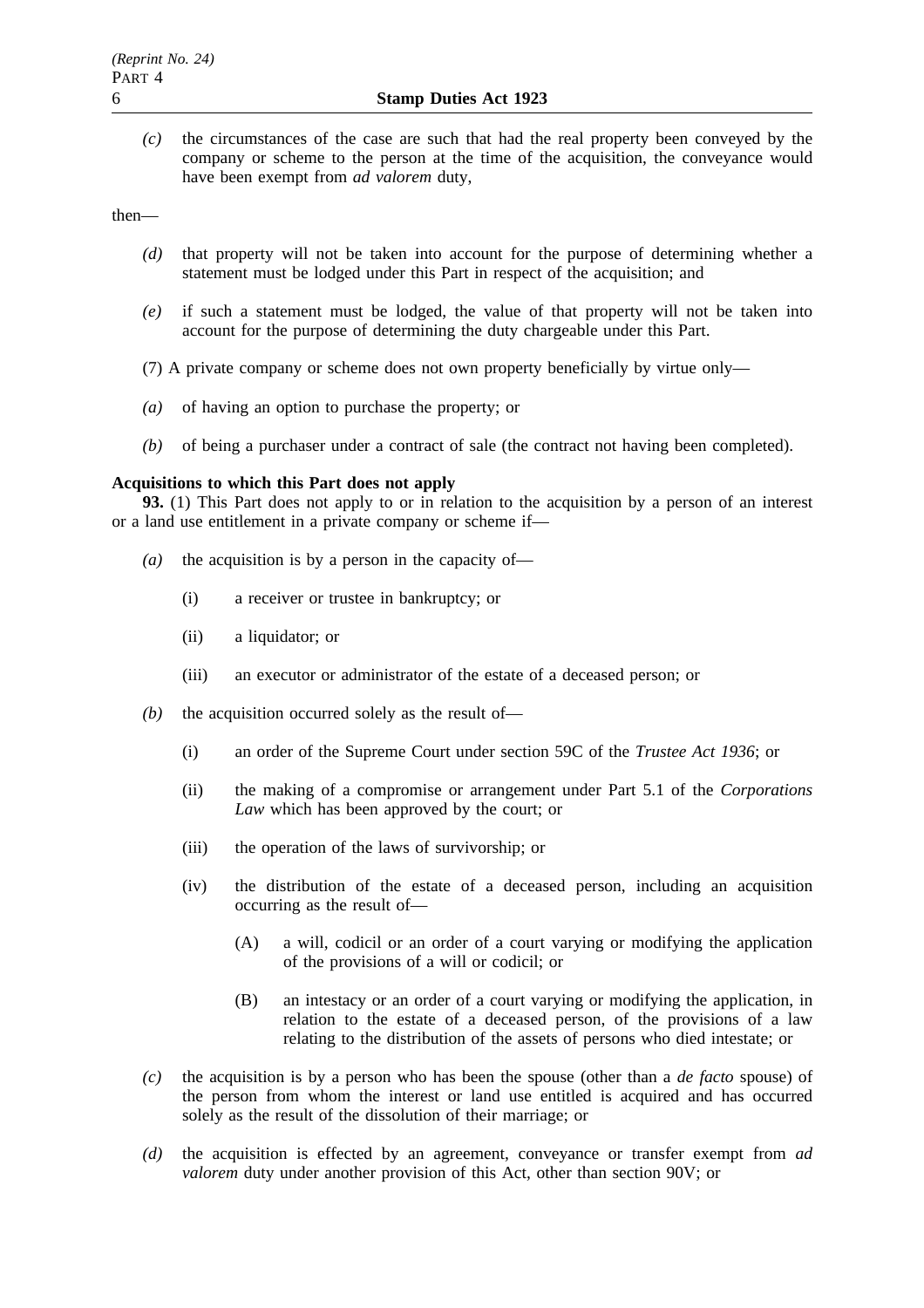- *(e)* the acquisition is effected by an instrument that is deemed not to be a conveyance operating as a voluntary disposition *inter vivos* by virtue of section 71(5); or
- *(f)* the acquisition occurs as part of—
	- (i) the amalgamation of two or more bodies incorporated under an Act of the State, other than the *Corporations Law*; or
	- (ii) the transfer under or pursuant to an Act of the undertaking of a body incorporated under an Act of the State, other than the *Corporations Law*; or
- *(g)* the acquisition is exempt from the operation of this Part by the regulations.
- (2) Where—
- *(a)* a trustee acquires an interest or a land use entitlement in a private company or scheme; and
- *(b)* the acquisition of the interest or land use entitlement is included in a statement under this Part,

this Part does not apply to or in relation to—

- *(c)* any resultant acquisition by a beneficiary of the trust of an interest or land use entitlement in the private company or scheme; or
- *(d)* any subsequent transfer of the interest or land use entitlement from the trustee to a beneficiary of the trust.

(3) This Part does not apply to or in relation to an acquisition by a person of an interest or a land use entitlement in a private company or scheme if the Commissioner is satisfied—

- *(a)* that the acquisition occurred before the commencement of this Part; or
- *(b)* that the acquisition arises out of an agreement entered into before the commencement of this Part.

## **Statement of acquisition of certain interests in a private company or scheme 94.** (1) If—

- *(a)* a person—
	- (i) acquires a majority interest in a private company or scheme; or
	- (ii) acquires an interest which, together with any other interest acquired during the preceding period of two years, results in the person having a majority interest in a private company or scheme; or
	- (iii) acquires an interest which, together with any other interest acquired during the preceding period of two years, and the interest of a related person acquired during the preceding period of two years, is a majority interest in a private company or scheme; or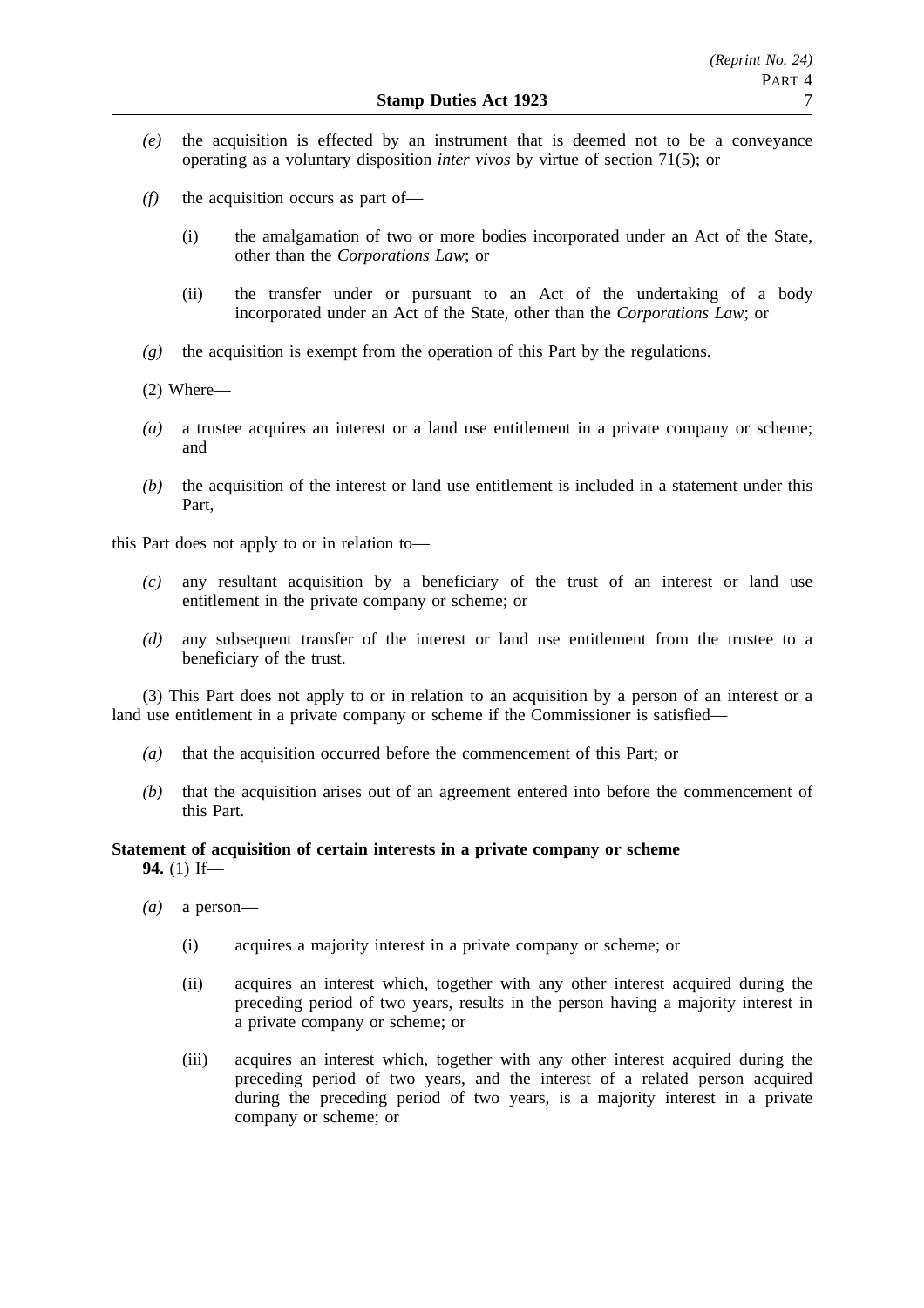- (iv) having a majority interest (including an interest which, together with the interest of a related person, is a majority interest) acquires a further interest in a private company or scheme; and
- *(b)* the private company or scheme is, at the time of the acquisition, entitled to real property—
	- (i) the unencumbered value of which comprises not less than 80 per cent of the unencumbered value of all property to which it is entitled, whether in South Australia or elsewhere (other than property referred to in subsection (5)); and
	- (ii) the unencumbered value of which, insofar as the real property is situated in South Australia, is not less than \$1 000 000,

the person must lodge with the Commissioner a statement in respect of the acquisition.

(2) Where—

- *(a)* shares or units in a private company or scheme are allotted to a person who already has an interest in the private company or scheme; and
- *(b)* those shares or units are allotted to the person as part of an allotment of shares or units to all shareholders or unitholders in the private company or scheme in proportion to their respective interests in the company or scheme; and
- *(c)* the allotment does not have the effect of varying, abrogating or altering the rights of the person as against the rights of the other shareholders or unitholders,

the person is not required, by virtue of that allotment of shares or units, to lodge a statement under this section.

(3) For the purposes of subsection  $(1)(a)$ , if a person acquires an interest in a private company or scheme and within two years before or after the acquisition became or becomes entitled to a right to acquire a further interest in the company or scheme, and that right is exercised, the person will be taken to have acquired that further interest within the period of two years after the first mentioned acquisition, notwithstanding that the right is exercised after the expiration of that period.

(4) Subsection (3) does not apply in relation to the creation or exercise of a right of pre-emption.

(5) The following will not be taken into account under subsection  $(1)(b)$  for the purpose of determining the value of property to which a private company or scheme is entitled:

- *(a)* cash, whether in Australian currency or otherwise;
- *(b)* money on deposit with any financial institution, and negotiable instruments;
- *(c)* loans which by their terms are to be repaid on demand by the lender or within two years of the date of the loan;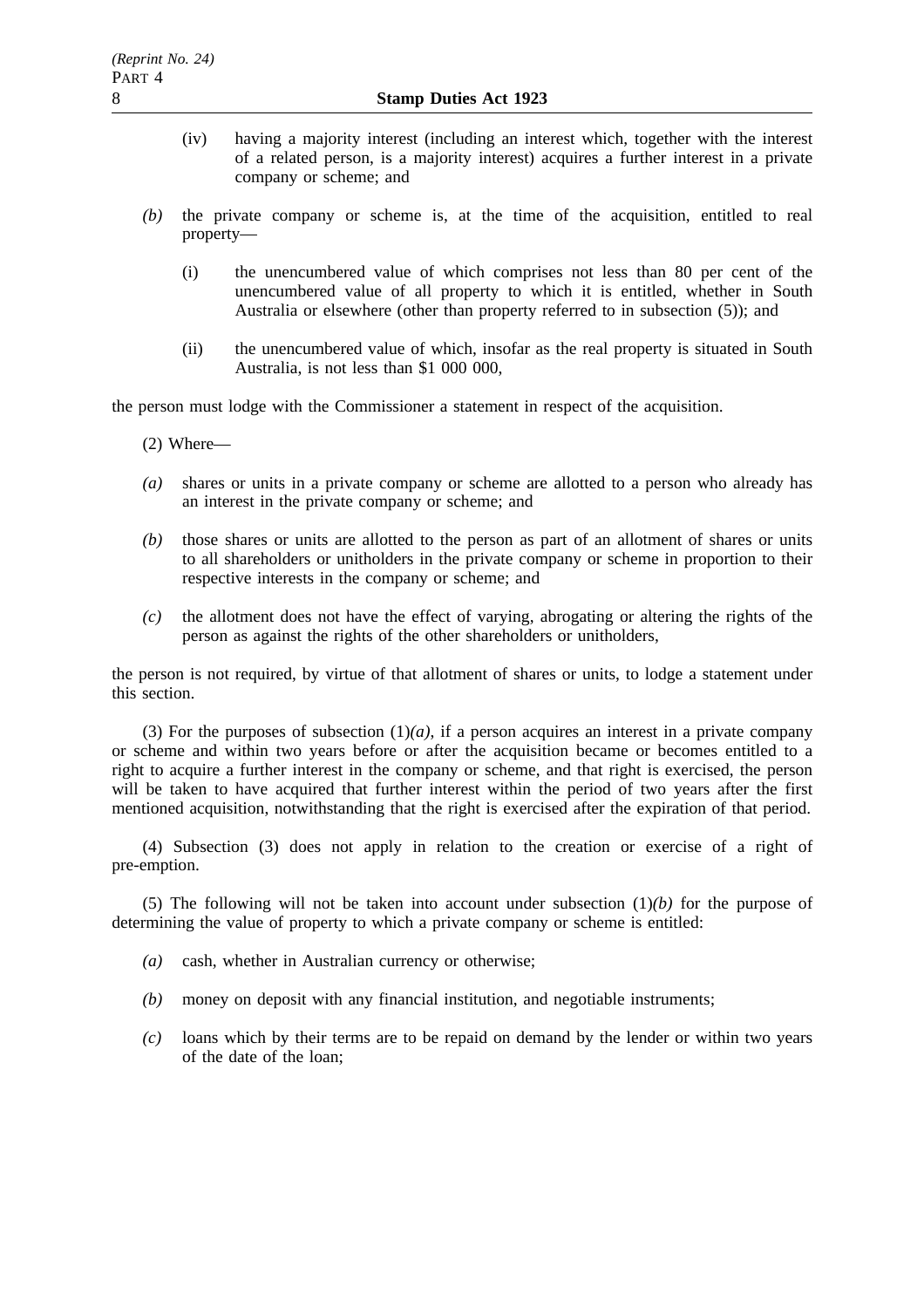- *(d)* loans to persons who, in relation to the private company or scheme, are related persons or loans to the spouse, child, parent, brother or sister of—
	- (i) in the case of a private company—a majority shareholder, director or secretary of the company; or
	- (ii) in the case of a private scheme—a trustee of, or beneficiary under, the scheme;
- *(e)* any prescribed property,

other than where it is shown to the Commissioner's satisfaction that the acquisition of, or dealing with, the relevant property has not occurred for the purpose of defeating the object of this Part.

(6) A statement under this section must be lodged within two months after the interest is acquired, or within such longer period as the Commissioner may approve in writing.

(7) The statement must be in a form approved by the Commissioner and must contain the following information:

- *(a)* in relation to the relevant acquisition of an interest—
	- (i) the name or names and address or addresses of the person or persons who has or have acquired the interest;
	- (ii) the date of the relevant acquisition;
	- (iii) the interest acquired;
	- (iv) the total interest of the person, or the person and any related person, in the private company or scheme at that date;
	- (v) the unencumbered value of all real property in South Australia to which the private company or scheme was entitled at that date;
	- (vi) the unencumbered value of all property to which the private company or scheme was entitled at that date;
- *(b)* in relation to each prior acquisition of an interest—
	- (i) the name or names and address or addresses of the person or persons who has or have acquired the interest;
	- (ii) the date of the prior acquisition;
	- (iii) the interest acquired;
	- (iv) the unencumbered value of all real property in South Australia to which the private company or scheme was entitled at that date;
	- (v) the unencumbered value of all property to which the private company or scheme was entitled at that date;
	- (vi) the amount of duty paid in respect of the prior acquisition;
- *(c)* such other information as may be required by the Commissioner.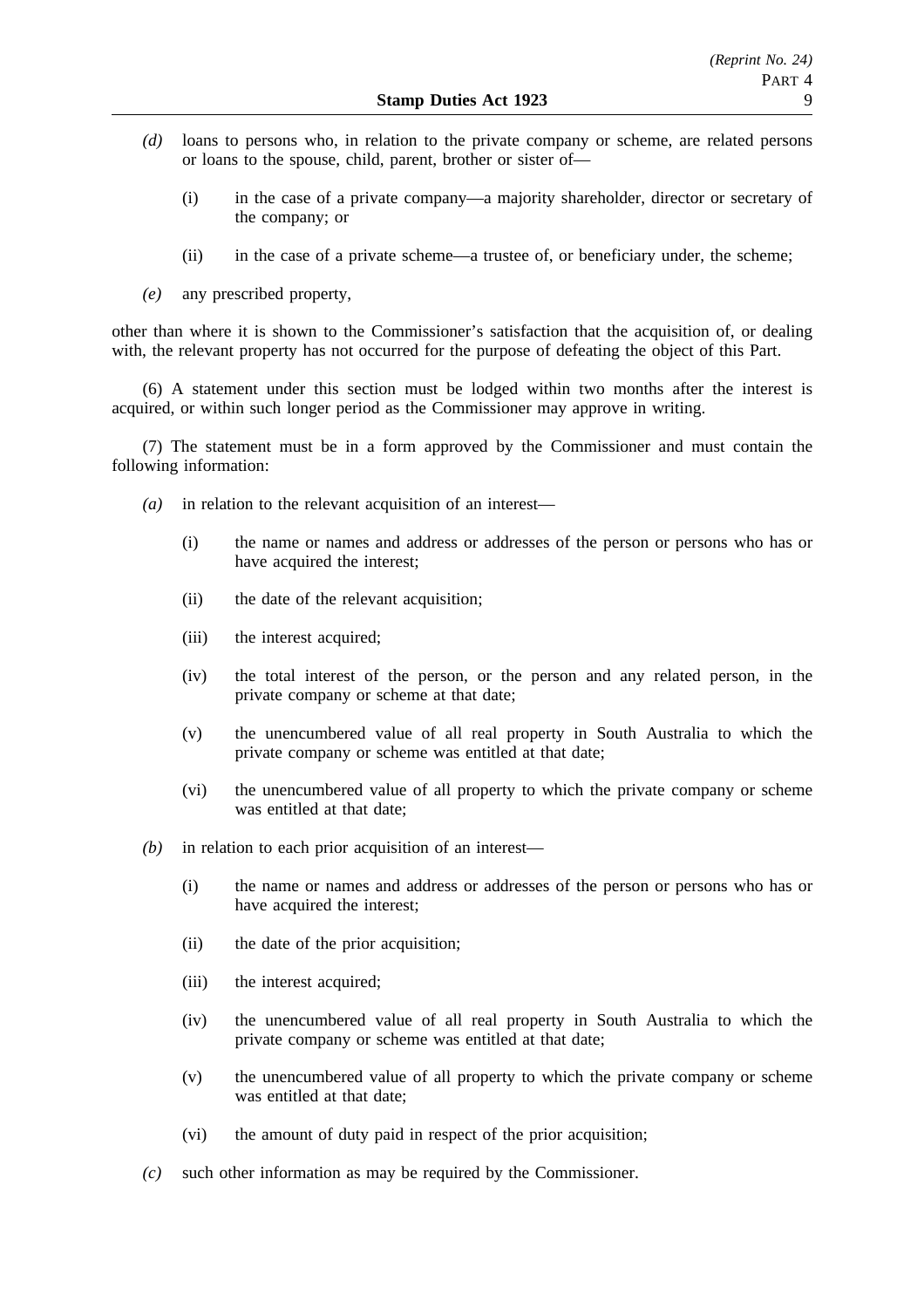(8) The information that must be supplied in relation to an interest referred to in subsection  $(7)(a)$ (iii) or  $(b)$ (iii) includes—

- *(a)* the maximum percentage of the property of the private company or scheme to which the person required to lodge the statement, or that person together with any related person, would be entitled on a winding up of the private company or scheme by virtue of the acquisition of that interest (and no other) immediately after the acquisition of the interest (otherwise than as a creditor or other person to whom the private company or scheme was liable at the time of the acquisition) in a distribution of the property of the private company or scheme; and
- *(b)* the basis and method of calculation of that percentage.

# **Assessment and payment of duty—private company or scheme**

**95.** (1) This Act applies (and duty will be assessed) in relation to a statement lodged under section 94 as if the statement were a conveyance operating as a voluntary disposition *inter vivos* of property of a value equal to—

- *(a)* where there have been no prior acquisitions of interests in the private company or scheme—the amount calculated by multiplying the unencumbered value of all real property in South Australia to which the private company or scheme is entitled at the date of the relevant acquisition by the percentage of the interest acquired by the relevant acquisition; or
- *(b)* where there have been one or more prior acquisitions of interests in the private company or scheme—the aggregate of—
	- (i) in respect of the relevant acquisition—the amount calculated by multiplying the unencumbered value of all real property in South Australia to which the private company or scheme is entitled at the date of the relevant acquisition by the percentage of the interest acquired by the relevant acquisition; and
	- (ii) in respect of each prior acquisition—each amount calculated by multiplying the unencumbered value (as at the date of the prior acquisition) of all real property in South Australia to which the private company or scheme was entitled at the date of the prior acquisition by the percentage of the interest acquired by the prior acquisition.

(2) The duty chargeable under this section will be reduced by the sum of the duty, if any, paid—

- *(a)* under this Part in respect of a prior acquisition; and
- *(b)* under a corresponding law in respect of the relevant acquisition or a prior acquisition; and
- *(c)* on any instrument which effects, acknowledges, evidences or records the acquisition of—
	- (i) the relevant acquisition; or
	- (ii) any prior acquisition in respect of which duty under this Part has not previously been paid.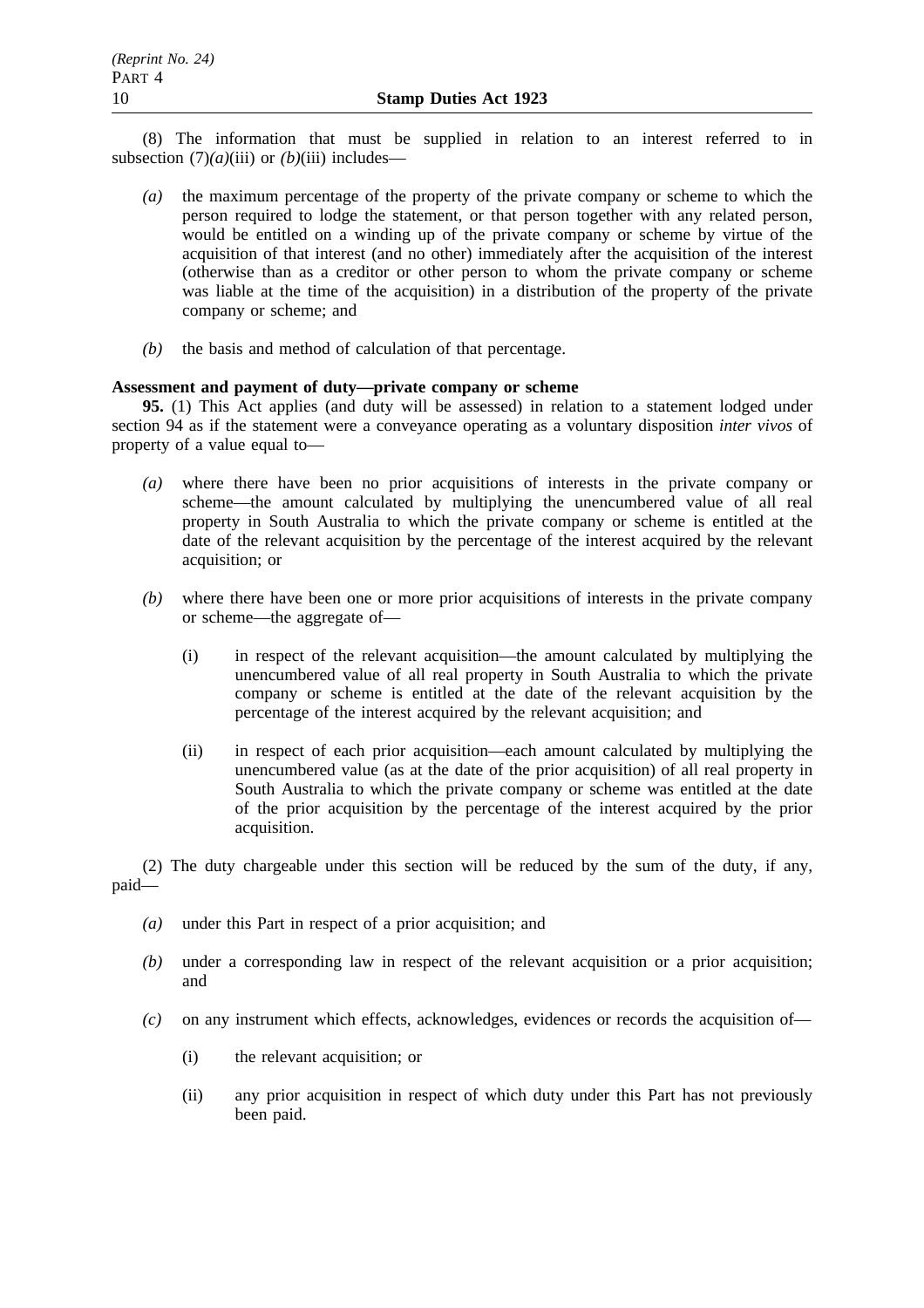(3) If the Commissioner is satisfied that it would not be just and reasonable in the circumstances, the Commissioner may determine that an amount calculated in accordance with subsection  $(1)(b)(ii)$  and specified in the Commissioner's determination will not be aggregated for the purposes of this section.

(4) If duty is chargeable under this section on a statement in respect of a relevant acquisition acquired by a person and any prior acquisition acquired by a related person, the person and the related person are jointly and severally liable for the payment of the duty.

### **Statement of acquisition of land use entitlement**

**96.** (1) If a person acquires a land use entitlement in a private company or scheme, the person must lodge with the Commissioner a statement in respect of the acquisition.

(2) A statement under this section must be lodged within two months after the interest is acquired, or within such longer period as the Commissioner may approve in writing.

(3) The statement must be in a form approved by the Commissioner and must contain the following information:

- *(a)* the name and address of the person who has acquired the land use entitlement; and
- *(b)* the title reference of the real property to which the land use entitlement applies; and
- *(c)* the date of acquisition of the land use entitlement; and
- *(d)* the unencumbered value of the real property to which the land use entitlement applies as at the date of acquisition; and
- *(e)* the same information as is specified in paragraphs *(a)*, *(b)*, *(c)* and *(d)* in respect of each prior land use entitlement acquired in relation to the private company or scheme by the person or a related person; and
- *(f)* the amount of duty paid in respect of the acquisition of each such prior land use entitlement; and
- *(g)* such other information as may be required by the Commissioner.

### **Assessment and payment of duty—land use entitlement**

**97.** (1) This Act applies (and duty will be assessed) in relation to a statement lodged under section 96 as if the statement were a conveyance operating as a voluntary disposition *inter vivos* of property of a value equal to the unencumbered value of the real property the subject of the land use entitlement as at the date of acquisition aggregated with the unencumbered value of any real property which is the subject of any prior land use entitlement as at the date of acquisition of the prior land use entitlement.

(2) The duty chargeable under this section will be reduced by the sum of the duty, if any, paid—

- *(a)* under this Part in respect of a prior land use entitlement; and
- *(b)* under a corresponding law in respect of the acquisition of the land use entitlement or any prior land use entitlement; and
- *(c)* on any instrument which effects, acknowledges, evidences or records the acquisition of—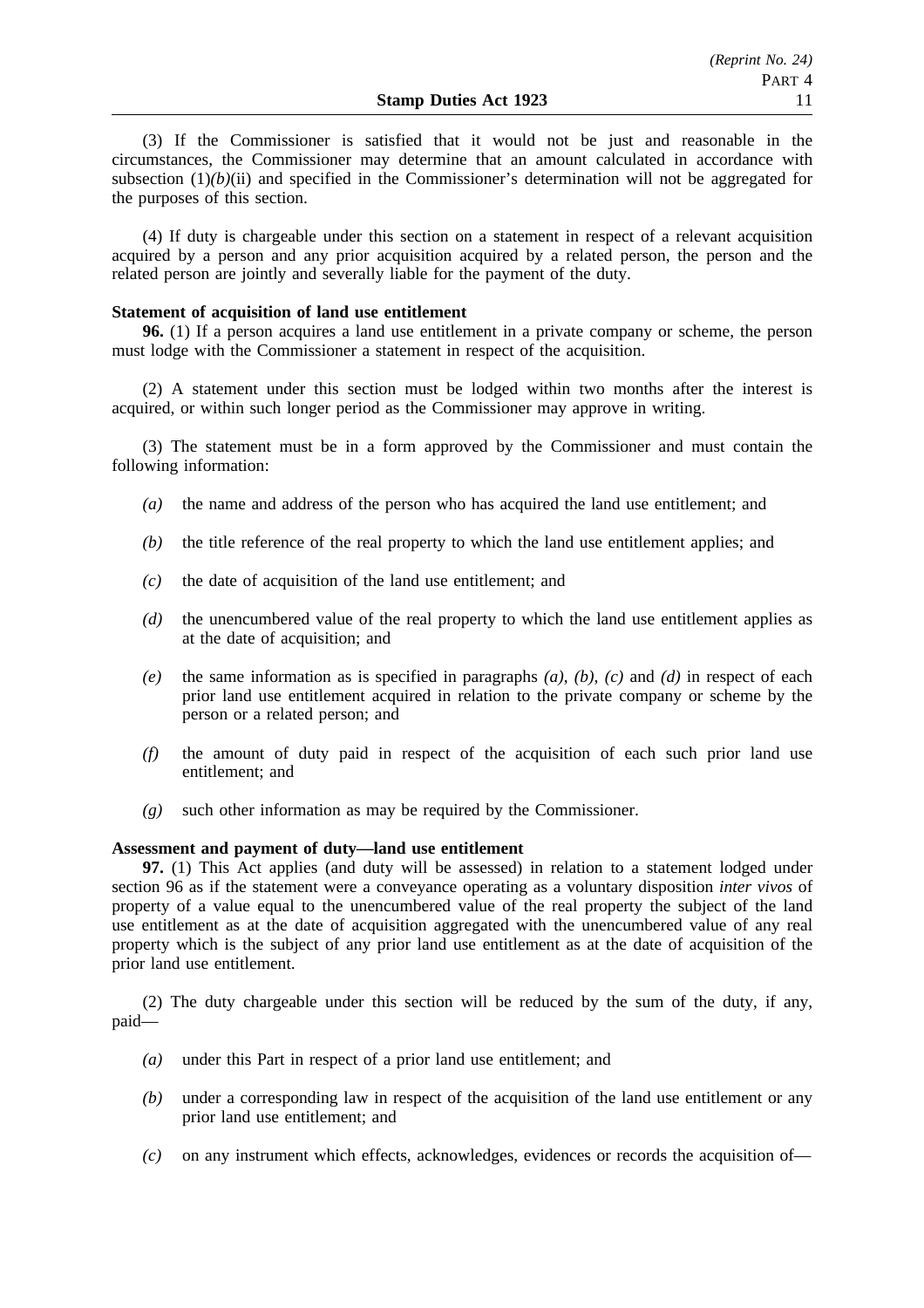- (i) the land use entitlement; or
- (ii) any prior land use entitlement in respect of which duty under this Part has not previously been paid.

(3) If the Commissioner is satisfied that it would not be just and reasonable in the circumstances, the Commissioner may determine that a value referred to in subsection (1) will not be aggregated for the purposes of this section.

(4) If duty is chargeable under this section on a statement in respect of a land use entitlement acquired by a person and any prior land use entitlement acquired by a related person, the person and the related person are jointly and severally liable for the payment of the duty.

# **Special allowance for certain financial arrangements**

**98.** (1) If—

- *(a)* the Commissioner is informed at the time that a person lodges a statement under section 94 or 96 that the relevant acquisition or the acquisition of the land use entitlement (as the case may be) has been effected for the purpose of securing financial accommodation; and
- *(b)* the Commissioner is satisfied that the acquisition has been effected for that purpose,

the statement is not, insofar as it relates to that acquisition, chargeable with duty to the extent provided by subsection (2).

(2) The statement will be chargeable with duty at the expiration of the period of five years after the date of the particular acquisition (or such longer period as may be determined by the Commissioner in a particular case) unless, within that period (or such longer period)—

- *(a)* the interest or land use entitlement is reacquired by the person from whom it was acquired; or
- *(b)* in the case of an acquisition on account of a mortgagee exercising a power of sale—the interest or land use entitlement is conveyed by the mortgagee to a third person in exercise of that power of sale.

(3) Sections 94 and 96 do not apply to the reacquisition by a person of an interest in a private company or scheme, or the reacquisition of a land use entitlement.

# **Valuation of real property**

**99.** (1) The Commissioner may—

- *(a)* require a person who is required to lodge statement under this Part to furnish a further statement in a form approved by the Commissioner concerning the unencumbered value of any real property, or such other evidence of that value as the Commissioner thinks fit; and
- *(b)* assess duty in accordance with that evidence of value.

(2) If the Commissioner is not satisfied with the evidence of value furnished under subsection (1), the Commissioner may assess the duty chargeable on the basis of a valuation made at the request of the Commissioner by a person appointed by the Commissioner.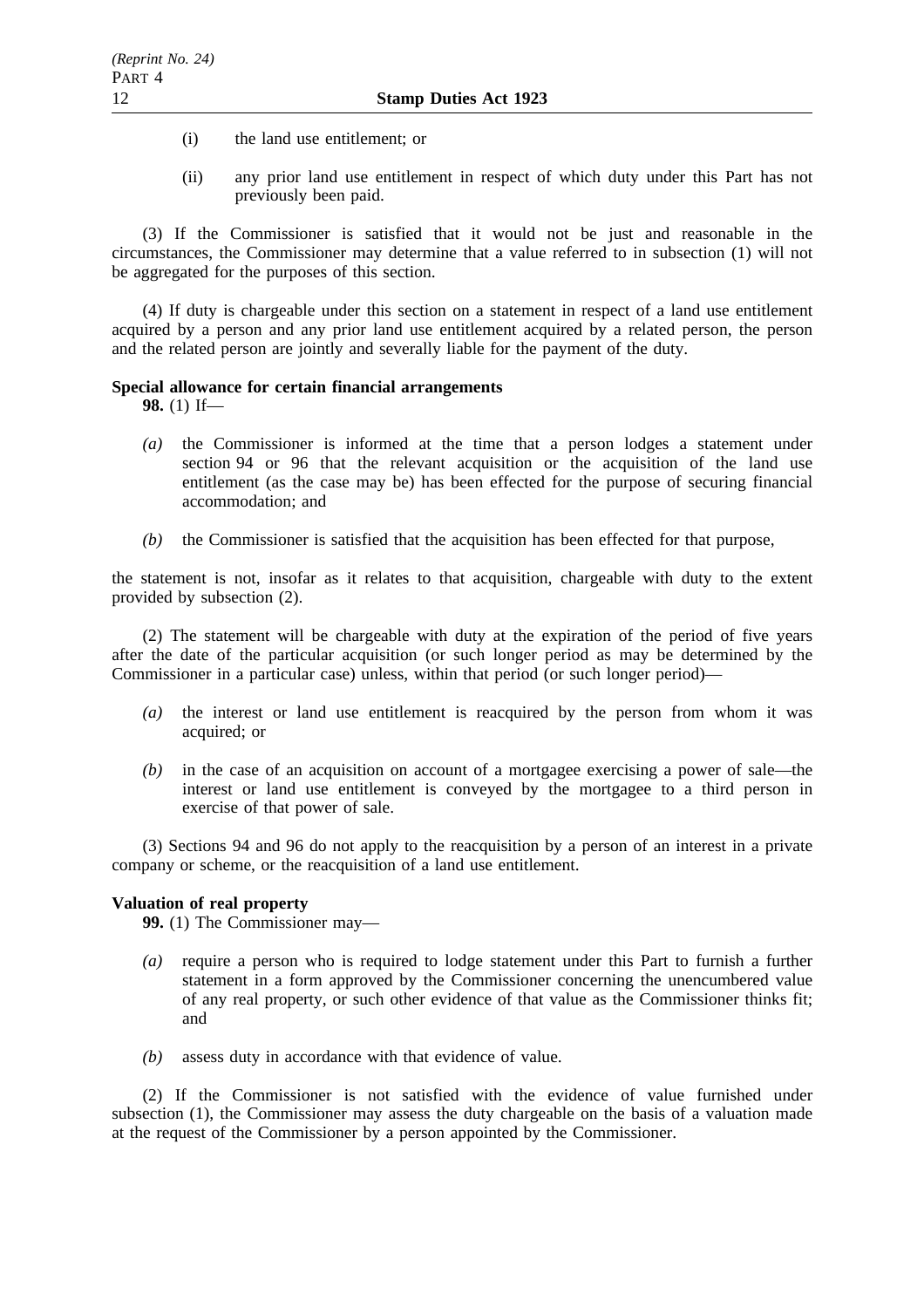### **Enforcement of Part**

**100.** (1) A statement required to be lodged under section 94 or 96 will, for the purposes of liability to duty under this Act, be taken to be an instrument executed by the person required to lodge the statement on—

- *(a)* in the case of a statement under section 94—the date of the relevant acquisition;
- *(b)* in the case of a statement under section 96—the date of the acquisition of the land use entitlement.

(2) If a statement is not lodged as required under section 94 or 96, the person or persons who would have been liable to pay duty on the statement if lodged are nevertheless liable to pay the duty as if the statement had been lodged immediately before the end of the period allowed for such lodgement.

\*\*\*\*\*\*\*\*\*\*

#### **Notice may be registered on title**

**101.** (1) If, in relation to the acquisition of an interest or a land use entitlement in a private company or scheme—

- *(a)* a statement has been lodged with the Commissioner under this Part, or should have been so lodged; and
- *(b)* the Commissioner has made an assessment of the duty chargeable under this Part in respect of the acquisition and any penalty tax and interest payable under Part 5 of the *Taxation Administration Act 1996* in relation to the duty; and
- *(c)* the assessment has not been paid or has not been paid in full,

the Commissioner may, in relation to all or any of the real property to which the private company or scheme is entitled in South Australia, deliver to the Registrar-General a notice, in a form determined by the Registrar-General, setting out the amount of the assessment.

(2) On receipt of a notice under subsection (1), the Registrar-General will, in relation to any real property referred to in the notice, enter in the Register Book the amount of the assessment.

(3) While an entry referred to in subsection (2) is in the Register Book, the Registrar-General must not register an instrument affecting the real property to which the entry relates unless—

- *(a)* the instrument—
	- (i) was executed before the entry was made; or
	- (ii) has been executed under or pursuant to an agreement entered into before the entry was made; or
	- (iii) relates to an instrument registered before the entry was made;
- *(b)* the instrument is an instrument of a prescribed class;
- *(c)* the Commissioner consents to the registration in writing;
- *(d)* the instrument is expressed to be subject to the operation of the notice under this section;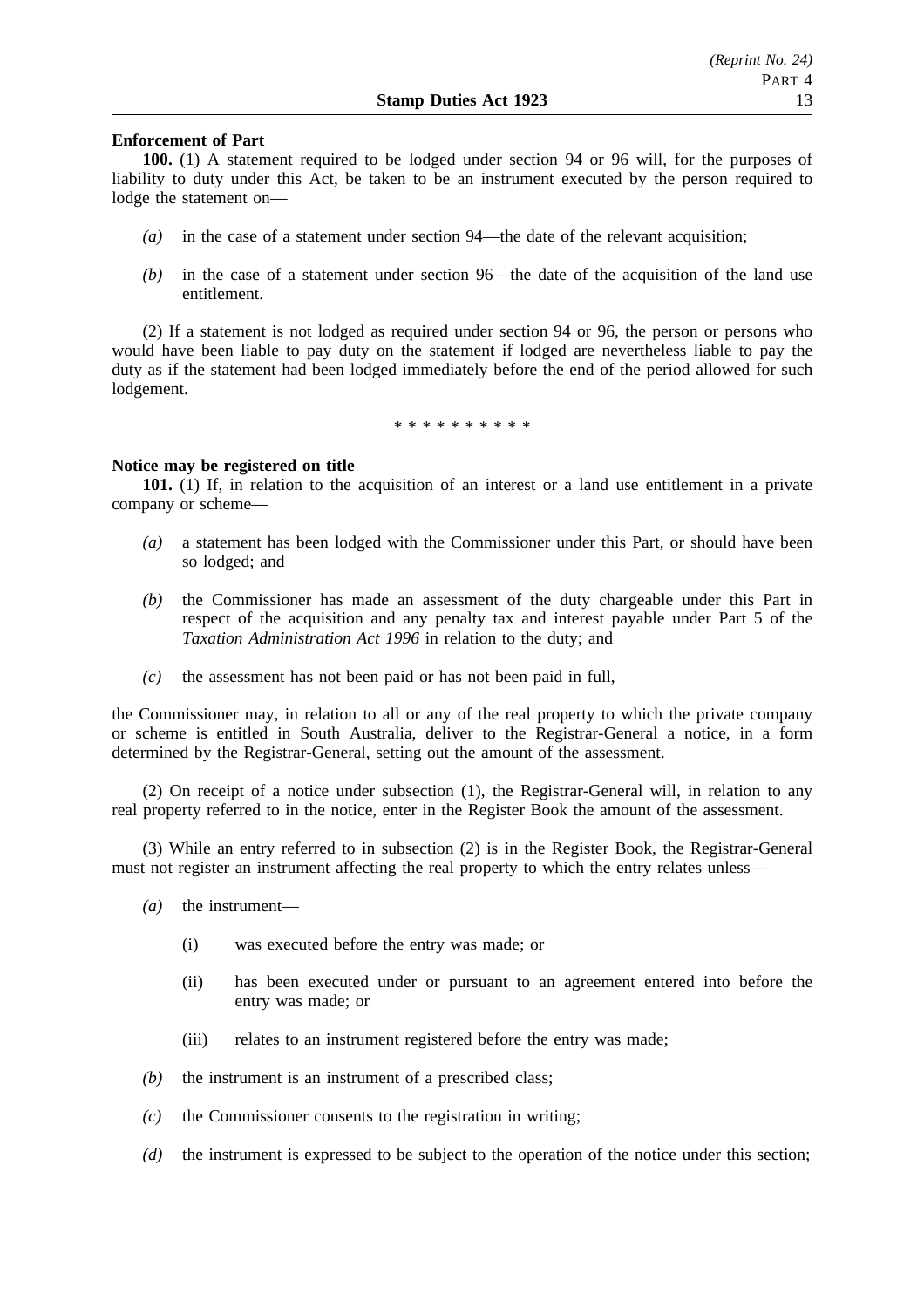- *(e)* the instrument is a duly stamped conveyance—
	- (i) that results from a sale of the real property under section 103; or
	- (ii) that results from the exercise of a power of sale under a mortgage, charge or encumbrance in existence before the entry was made.

(4) An instrument registered under subsection (3)*(a)*, *(b)* or *(c)* has effect, in relation to the entry, as if it had been registered before the entry was made.

(5) If an instrument is registered under subsection (3)*(e)*, the entry will be taken to be cancelled by the registration of the instrument and the Registrar-General must make the appropriate entries to give effect to the cancellation.

(6) If the duty in respect of which an entry has been made in the Register Book is paid, the Commissioner must deliver to the Registrar-General a notice to that effect.

(7) The Commissioner may, notwithstanding that the duty in respect of which an entry has been made in the Register Book has not been paid, discharge or vary a notice given under subsection (1) (although the Commissioner may only vary a notice by releasing real property from the operation of the notice).

(8) On receipt of a notice under subsection (6) or (7), the Registrar-General will, according to the terms of the notice, cancel or vary any relevant entry in the Register Book (and the real property to which that notice relates then ceases to be subject to the operation of this section).

(9) Where the Commissioner delivers a notice to the Registrar-General under this section, the Commissioner must send a copy of the notice to the registered proprietor of the real property to which the notice relates with a direction that the registered proprietor must immediately send a copy of the notice to each person that the registered proprietor believes may be affected by the operation of this section.

(10) The registered proprietor must not fail to comply with a direction in a notice under subsection (9).

Penalty: \$1 000.

(11) Nothing in this section affects a person's ability to lodge with the Registrar-General a caveat relating to any real property referred to in a notice under this section.

# **Charge on real property**

**102**. If an entry is made in the Register Book under section 101 in relation to the certificate of title of any real property, the duty to which the relevant notice relates is a charge on the real property and the charge continues in force until the duty is paid, or the entry is cancelled (whichever first occurs).

## **Power of sale**

**103**. (1) If—

- *(a)* an entry has been made under section 101 in relation to the certificate of title of real property; and
- *(b)* the assessment referred to in that section has not been paid, or has not been paid in full, at the expiration of six months from the date of the making of the assessment,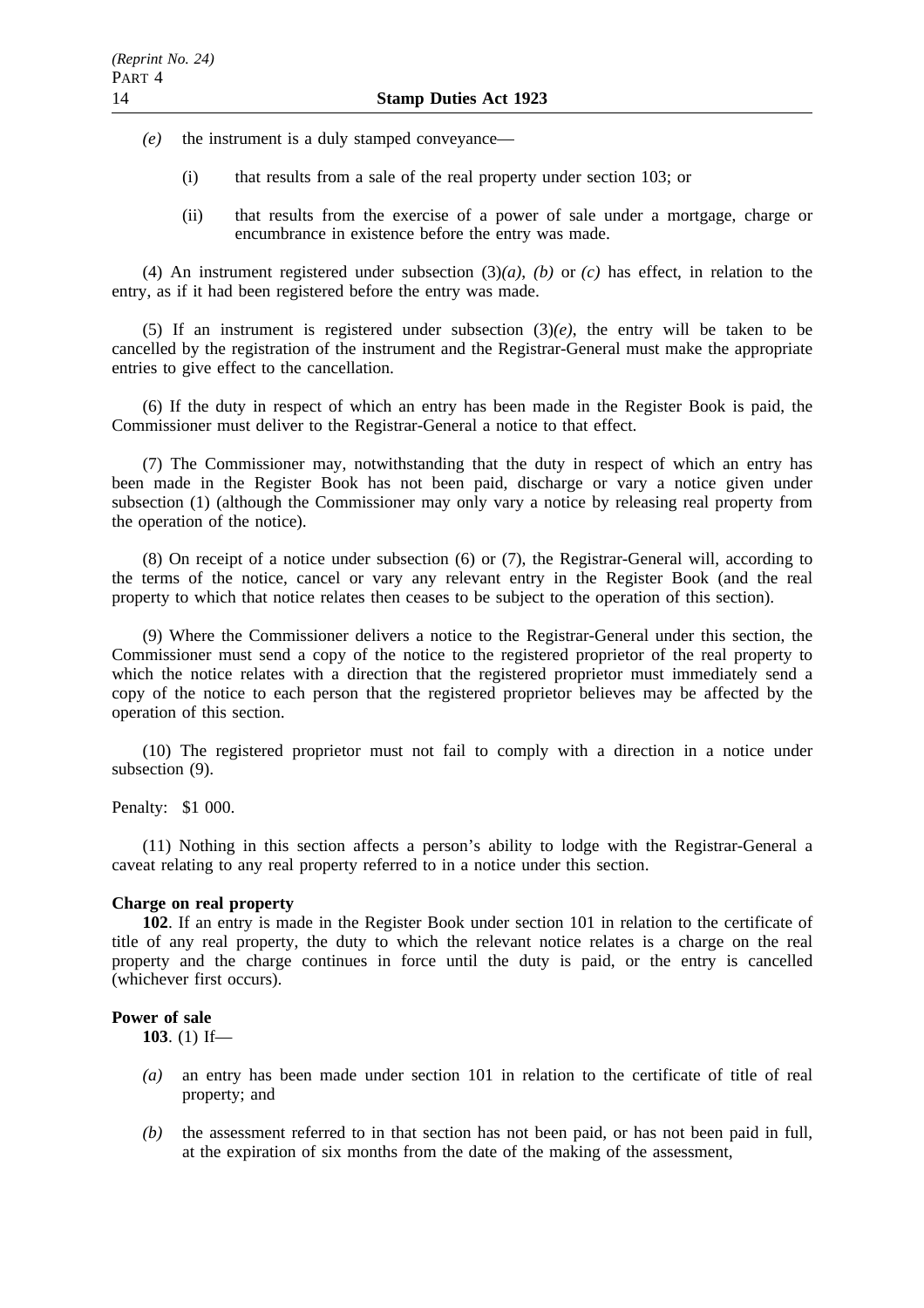the Commissioner may publish in the *Gazette* a notice in which the Commissioner—

- *(c)* sets out a brief description of the real property and the amount of duty payable; and
- *(d)* states that if the duty is not paid within three months from the publication of the notice, the Commissioner will apply to the Supreme Court for an order for the sale of the real property.

(2) A copy of a notice under subsection (1) must be sent to the registered proprietor of the real property to which the notice relates, and to any other person with a registered interest in the property.

(3) The Commissioner may, if the duty is not paid in full within the three month period referred to in subsection (1), apply to the Supreme Court for an order for the sale of the real property to which the notice under that subsection relates.

(4) The Supreme Court may, on an application under subsection (3), make an order for the sale of the real property.

(5) Any money received in respect of the sale of real property under subsection (4) will be applied as follows:

- *(a)* firstly—in paying the costs of the sale and any other costs incurred in proceeding under this section; and
- *(b)* secondly—in discharging any liabilities secured by any instrument registered before the entry was made under section 101(2), or that is taken to have such effect by virtue of section  $101(4)$ ; and
- *(c)* thirdly—in payment of the duty assessed; and
- *(d)* fourthly—in discharging any other liabilities secured by registered instrument; and
- *(e)* fifthly—in discharging any other liabilities secured by unregistered instrument of which the Commissioner has notice; and
- *(f)* sixthly—in discharging any liability to the Crown for rates or taxes, or any other prescribed liability to the Crown in respect of the land; and
- *(g)* seventhly—in payment to the registered proprietor of the real property at the time of the sale.

(6) Where real property is sold in pursuance of this section, a conveyance executed by an officer of the Supreme Court nominated by the Court will, on registration or enrolment, operate to vest title to the real property in the purchaser.

(7) The title vested in the purchaser will be free of—

- *(a)* any charge under this Part; and
- *(b)* all other liabilities discharged under subsection (5); and
- *(c)* any other liability that may exist on account of any mortgage, charge or encumbrance.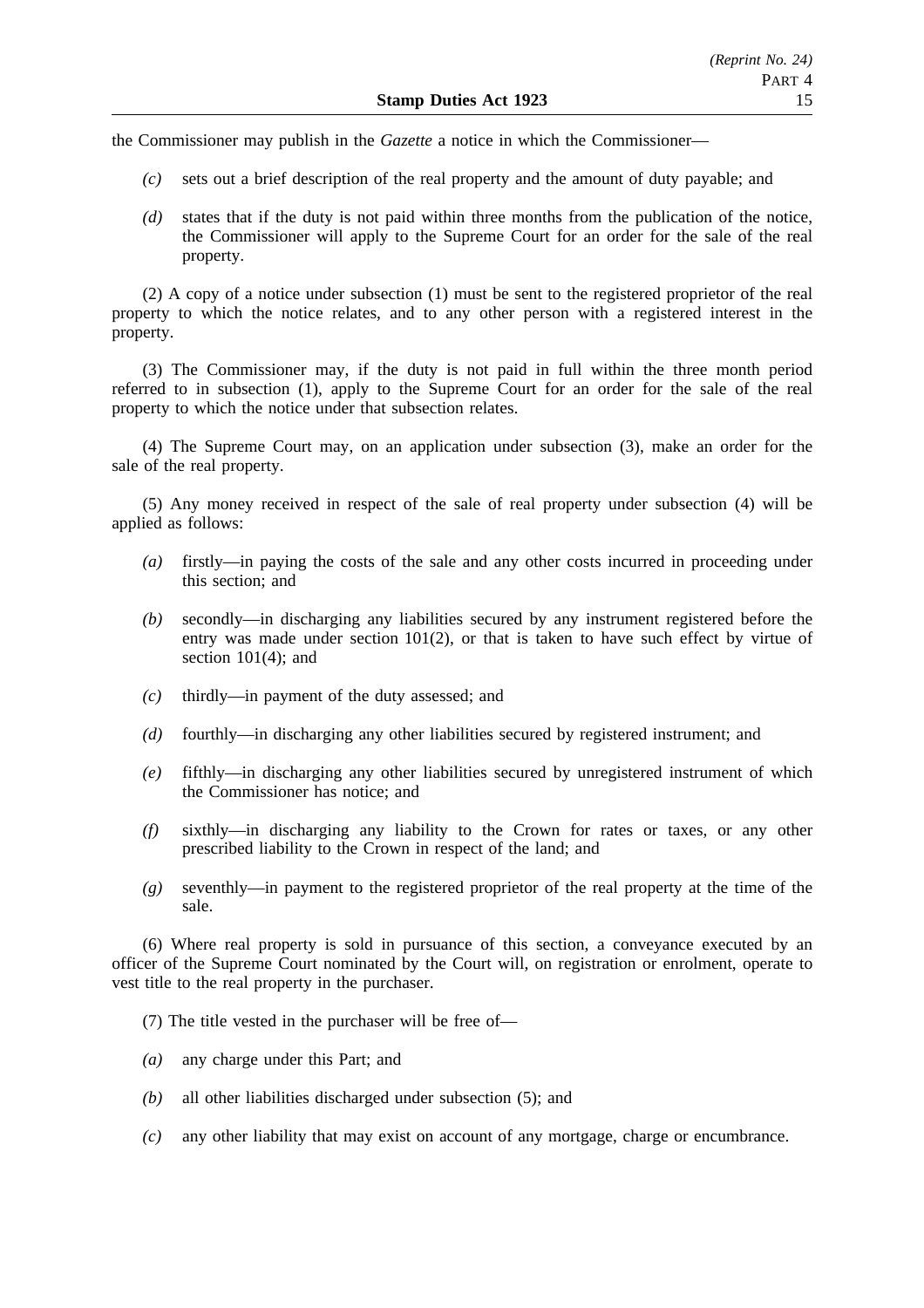(8) The Registrar-General must, on production of a conveyance executed under subsection (6), register the conveyance and, notwithstanding *The Real Property Act 1886* production of the duplicate certificate of title will not be required (but, if the duplicate certificate of title is not produced, the Registrar-General will cancel the existing certificate of title and issue a new certificate in the name of the transferee).

#### **Substituted service**

**104.** If the Commissioner cannot, after making reasonable inquiries, ascertain the address of a person to whom a notice is to be sent under section 101 or 103, the Commissioner may effect service of the notice by—

- *(a)* placing a copy of the notice in a newspaper circulating generally in the State; and
- *(b)* causing a copy of the notice to be left in a conspicuous place on the real property to which the notice relates.

#### **Reassessment of duty in certain cases**

**105.** (1) If a person, under or by virtue of an agreement, acquires an interest or a land use entitlement in a private company or scheme, and the agreement is subsequently rescinded, annulled or otherwise terminated (except by completion)—

- *(a)* any obligation to lodge a statement under this Part on account of the acquisition, or to include the acquisition in a statement under this Part, ceases; and
- *(b)* if the acquisition has been included in a statement under this Part, the Commissioner may, on his or her own initiative or on application to the Commissioner in a form approved by the Commissioner, assess or reassess the liability to duty under this Part as if the interest or land use entitlement had never existed.

(2) If a private company or scheme, by virtue of an agreement, is entitled to property, and the agreement is subsequently rescinded, annulled or otherwise terminated (except by completion)—

- *(a)* any obligation to lodge a statement under this Part on account of the ownership of that property by the company or scheme, or to include that property in a statement under this Part, ceases; and
- *(b)* if the property has been included in a statement under this Part, the Commissioner may, on his or her own initiative or on application to the Commissioner in a form approved by the Commissioner, assess or reassess the liability to duty under this Part as if the private company or scheme had never been entitled to the property.

\*\*\*\*\*\*\*\*\*\*

# **Company to lodge statement**

**105A.** (1) Where—

- *(a)* by a relevant acquisition, a person acquires a majority interest in a private company; or
- *(b)* a person acquires a land use entitlement in a private company,

the company must lodge a statement under this section with the Commissioner.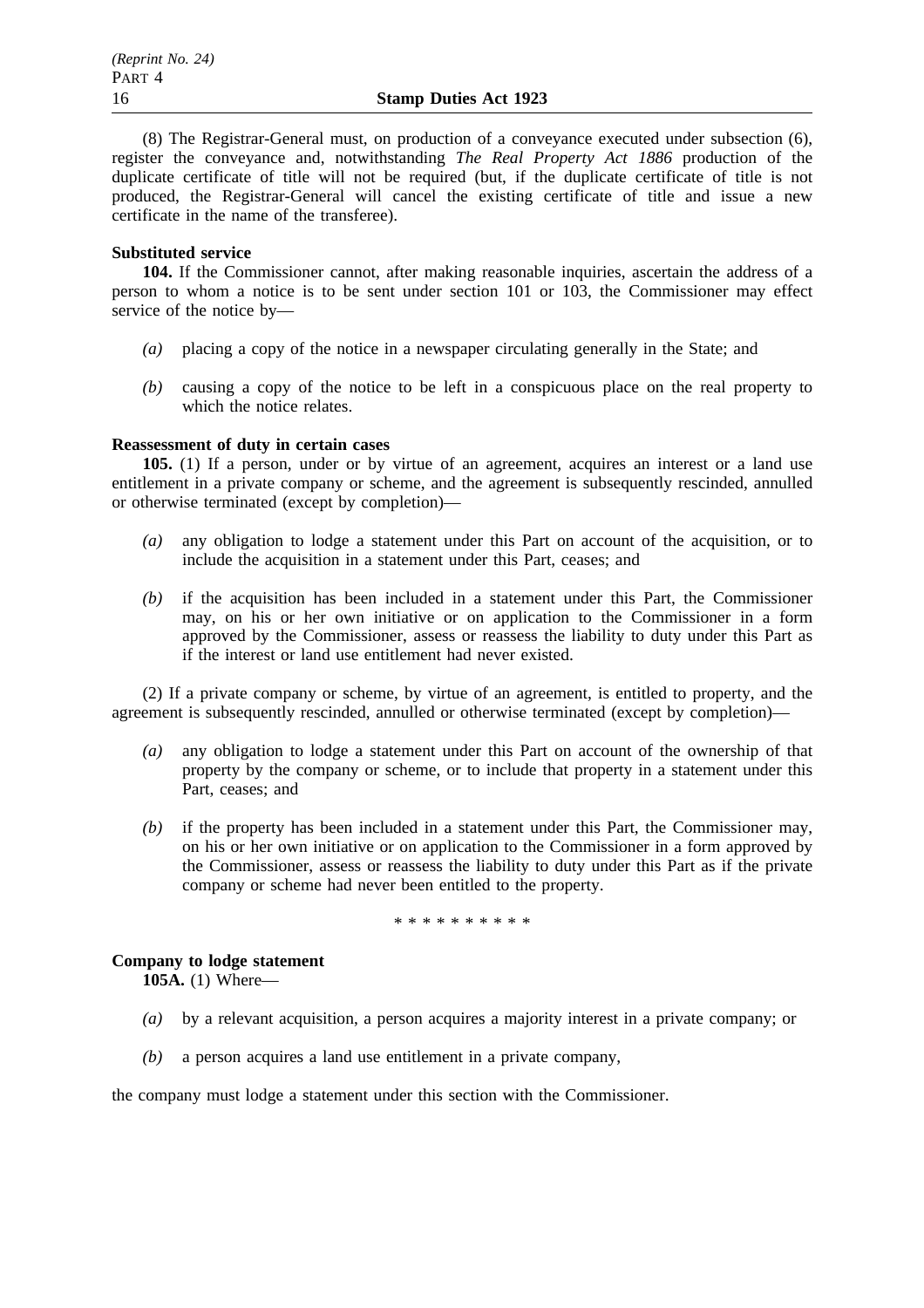- (2) A statement under this section—
- *(a)* must be lodged within two months after the majority interest or land use entitlement is acquired (or within such longer period as the Commissioner may approve in writing); and
- *(b)* must be in a form approved by the Commissioner.

\* \* \* \* \* \* \* \* \*

# **General ability to recover duty**

**105B.** Nothing in this Part prevents a person who pays duty from recovering the amount of the payment from another person.

### **Private company or scheme may pay duty**

**105C.** (1) A private company or scheme may pay the duty chargeable under this Part (including any penalty tax and interest) on account of the acquisition by a person of an interest or land use entitlement in the company or scheme.

(2) If a private company or scheme makes a payment under subsection  $(1)$ —

- *(a)* the payment will be taken to be made on behalf of the person who acquired the interest or land use entitlement; and
- *(b)* without derogating from the right of that person to lodge an objection or appeal, the company or scheme is also entitled to object or appeal against the Commissioner's assessment of duty; and
- *(c)* the amount paid may be deducted by the company or scheme from any money payable by the company or scheme to the person, or may be recovered by the company or scheme as a debt due to the company or scheme in a court of competent jurisdiction (although if an objection or appeal is lodged and as a result the amount of duty chargeable is reduced, the amount that may be deducted or recovered under this provision is adjusted accordingly).

\*\*\*\*\*\*\*\*\*\*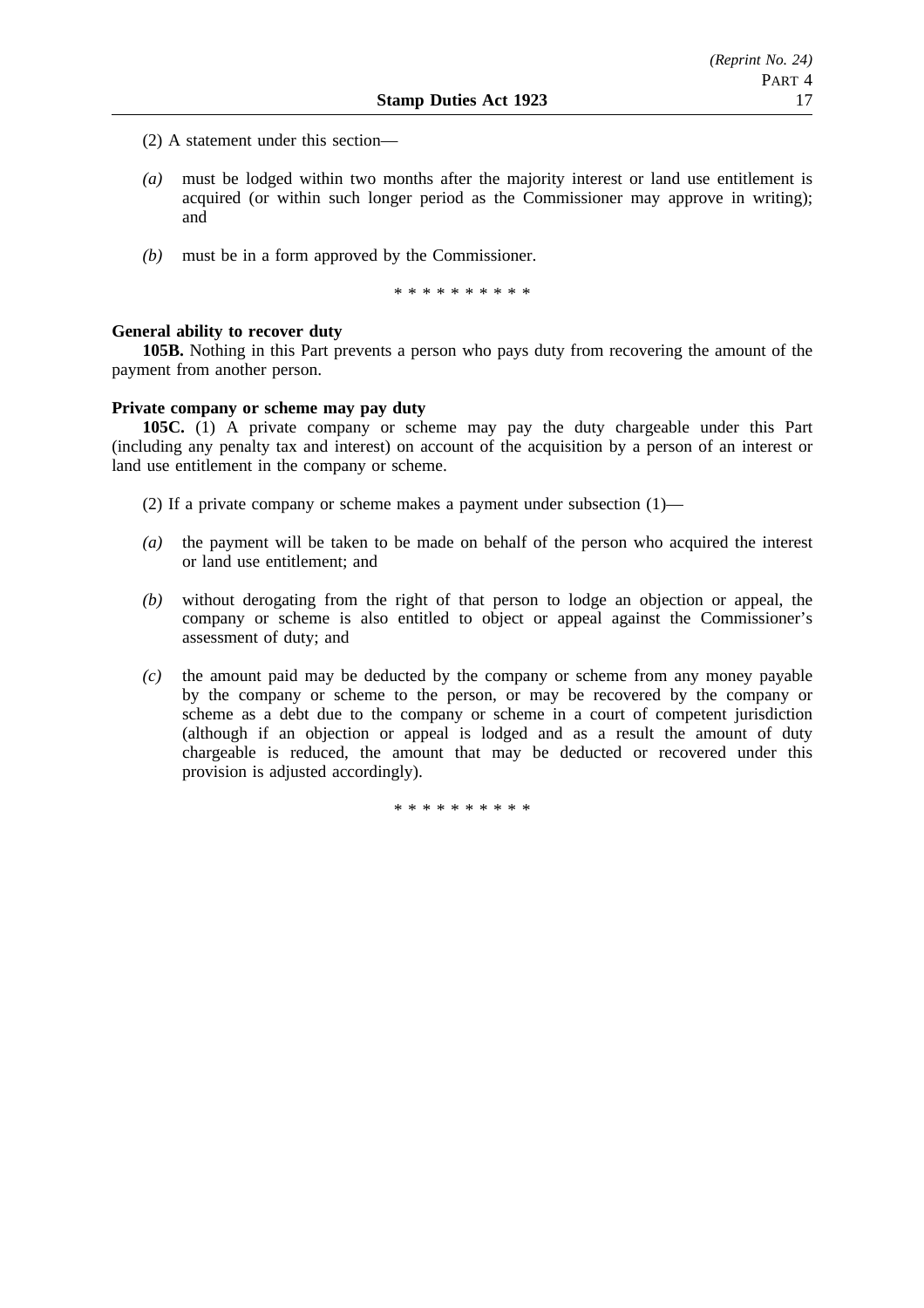# **PART 5 MISCELLANEOUS PROVISIONS**

#### **Spoiled or unused stamps**

**106.** (1) Subject to any regulations made under this Act, the Commissioner may, on the application of any person in possession of stamps or stamped material unused or rendered useless by being inadvertently spoiled, give to that person, in lieu of the stamps or stamped material so spoiled or unused, other stamps (of the same or another denomination) of the same value or, at his discretion, money of the same value, deducting the proper allowance on purchase of stamps of the same description; but the Commissioner may, if he thinks it just to do so, refrain from making any such deduction.

- (2) For the purposes of Part 4 of the *Taxation Administration Act 1996*—
- *(a)* an application under this section is to be taken to be an application for a refund; and
- *(b)* the giving of stamps or money under this section is to be taken to be the making of a refund.

# **Transfers of marketable securities not to be registered unless duly stamped**

**106A.** (1) A transfer of a marketable security to which Division 5 of Part 3A applies must not be registered by the corporation, company or society by which the security was issued—

- *(a)* unless a proper instrument of transfer has been delivered to the corporation, company or society in which, in the case of a transfer by way of sale, the consideration therefor is expressed in terms of money and the actual date of sale and the date or dates of execution by the transferor and transferee are set out; and
- *(b)* unless the instrument is duly stamped under this Act or is, under subsection (1b), deemed to have been duly stamped.

(1a) Notwithstanding any other provision of this Act, where marketable securities are transferred pursuant to a takeover scheme, the Commissioner may, if he thinks it expedient to do so, upon payment of the duty payable in respect of the instruments of transfer, denote payment of the duty on a statement in the prescribed form.

(1b) Where payment of duty is denoted on a statement pursuant to subsection (1a), each instrument of transfer to which the statement relates shall be deemed to have been duly stamped.

(2) A transfer of a marketable security (other than an SCH-regulated transfer) on a sale or purchase to which Division 2 of Part 3A applies must not be registered by the corporation, company or society by which the security was issued—

- *(a)* unless a proper instrument of transfer has been delivered to the corporation, company or society; and
- *(b)* unless the transfer is, under section 90E(3), deemed to have been duly stamped.

(3) After a transfer of any marketable security has been registered by the corporation, company or society in this State, the instrument of transfer shall be retained in this State by the corporation, company or society for a period of not less than five years.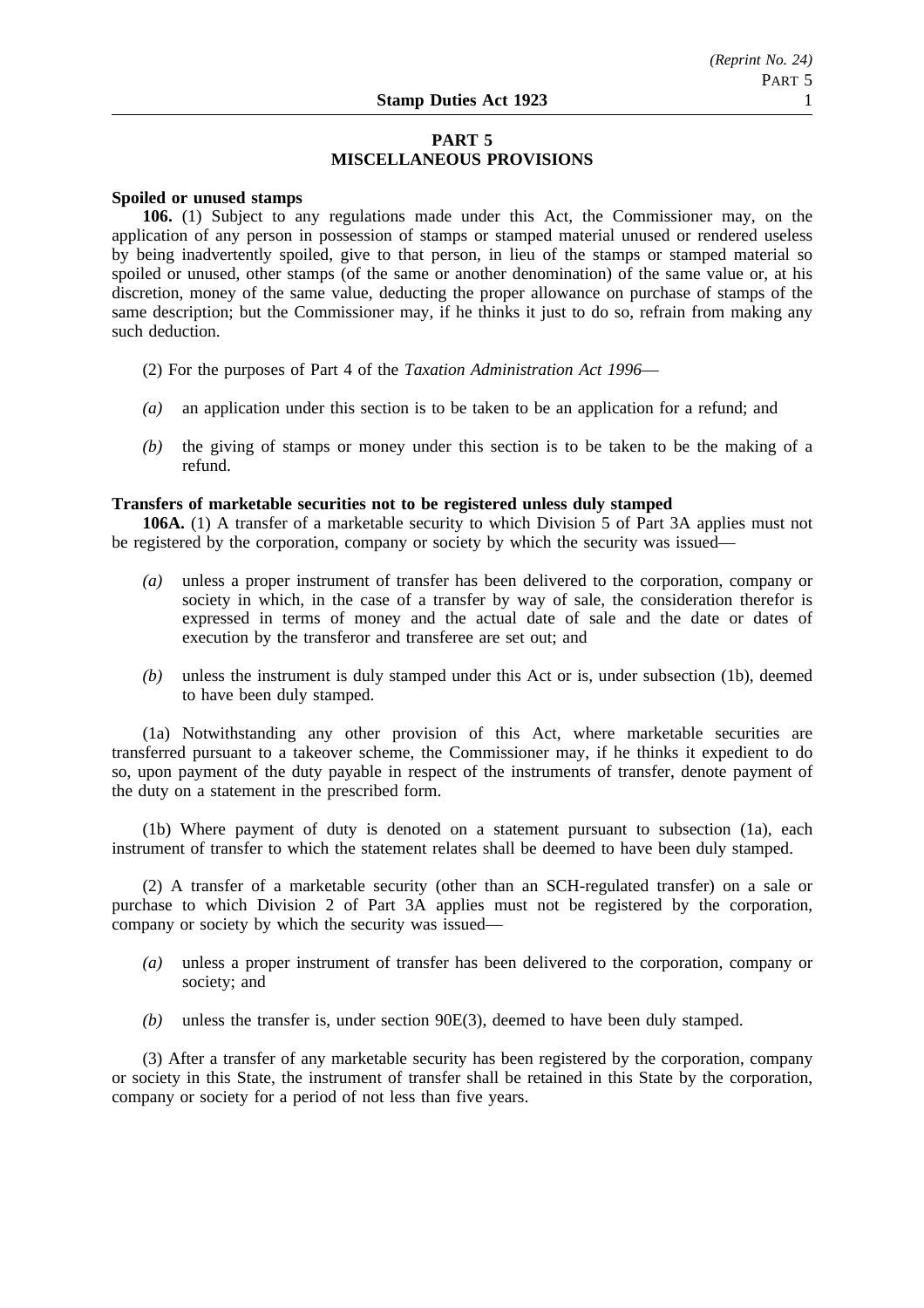(4) If a corporation, company or society contravenes or fails to comply with any of the provisions of this section, that corporation, company or society is guilty of an offence.

Penalty: \$10 000.

(5) The right or title of any transferee or subsequent holder of any marketable security shall not be invalidated by reason only that the transfer of the security was registered by a corporation, company or society in contravention of the provisions of this section.

\*\*\*\*\*\*\*\*\*\*

#### **Penalties for certain offences**

**108.** (1) Any person who—

- *(a)* forges any die or stamp;
- *(b)* impresses any material with a forged die;
- *(c)* cuts, tears or in any way removes from any material any stamp with intent to make fraudulent use of the stamp or of any part thereof;
- *(d)* mutilates any stamp with intent to make fraudulent use of any part thereof;
- *(e)* fraudulently fixes or places upon any material, or upon any stamp, any stamp or part of a stamp which has been cut, torn or in any way removed from any other material or out of or from any other stamp;
- *(f)* erases or otherwise removes from any stamped material any name, sum, date or other matter or thing therein written with the intent that any fraudulent use should be made of the stamp upon the material;
- *(g)* knowingly sells or exposes for sale, or utters or uses, any forged stamp;
- *(h)* knowingly and without lawful excuse (the proof of which lawful excuse shall lie on the person accused) has in his possession any forged die or stamp, or any stamp or part of a stamp which has been fraudulently cut, torn or otherwise removed from any material, or any stamp which has been fraudulently mutilated, or any stamped material out of which any name, sum, date or other matter or thing has been fraudulently erased or otherwise removed,

shall be guilty of an offence and liable to imprisonment, with or without hard labour, for a term of not less than one year and not more than seven years.

(2) Any person who causes to be done, or knowingly assists in doing, any of the acts mentioned in subsection  $(1)(a)$  to  $(h)$  shall be deemed to be guilty of the principal offence and shall be punishable accordingly.

### **Penalty for fraud**

**109.** Any person who—

*(a)* fraudulently removes or causes to be removed from any instrument any adhesive stamp, or fraudulently affixes to any instrument any adhesive stamp which has been removed from any other instrument, with intent that the stamp may be used again; or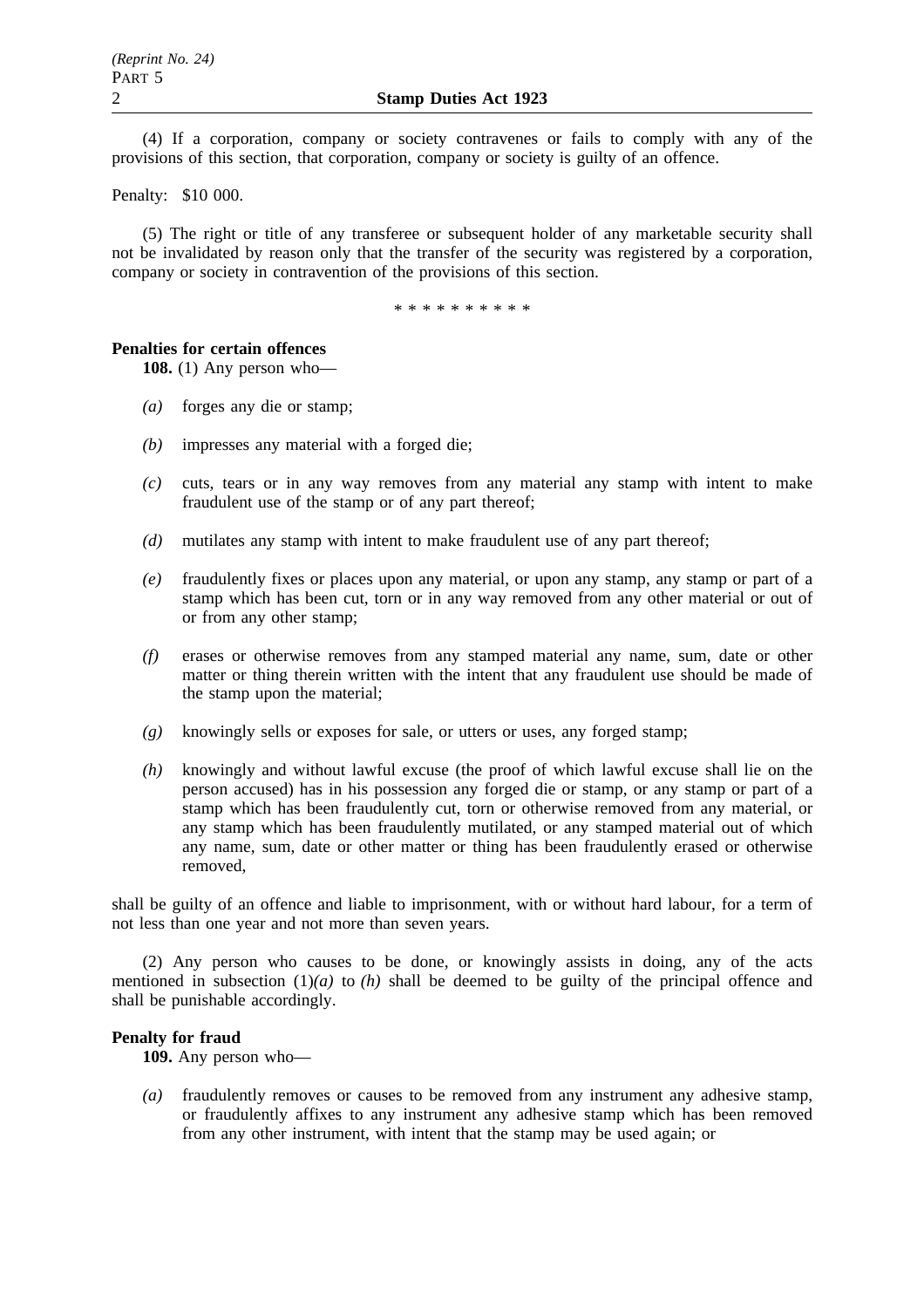- *(b)* knowingly sells, offers for sale or utters any adhesive stamp which has been removed from any instrument, or utters any instrument having thereon any adhesive stamp which to his knowledge has been so removed; or
- *(c)* practises or is concerned in any fraudulent act, contrivance or device with intent to evade any duty under this Act,

is guilty of an offence.

Penalty: \$10 000 plus an amount equal to twice the amount of any duty sought to be evaded.

\*\*\*\*\*\*\*\*\*\*

## **Remedy for misappropriation**

**111.** (1) The Supreme Court may, upon application by, or on behalf of, the Commissioner, grant a rule requiring any person who has received money payable by way of duty, or the executor or administrator of any such person, to show cause why he should not deliver to the Commissioner an account upon affidavit of any duty or sum of money received by that person, executor or administrator and why it should not be forthwith paid to the Commissioner.

(2) The Court may make absolute such a rule and enforce by attachment or otherwise the payment of any such duty or sum of money as appears to be due, together with costs.

### **Regulations**

**112.** (1) The Governor may make such regulations and may authorise such forms as may be necessary from time to time for carrying this Act into effect and may, by any such regulation, impose a penalty not exceeding \$2 000 for any breach thereof.

(2) Every such regulation and form, when published in the *Gazette*, shall have the force of law.

(3) Every such regulation shall be laid before both Houses of Parliament forthwith if Parliament is sitting and, if not, then within thirty days after the commencement of the next session.

(4) Regulations made under this section may prescribe any matters necessary or convenient to be prescribed or which are required or, expressly or by implication, authorised or permitted to be prescribed for the purposes of this Act.

(5) Without limiting the generality of subsection (4), the regulations may—

- *(a)* be of general or limited application; and
- *(b)* require the use of forms approved by the Commissioner for documents required or authorised to be used for the purposes of this Act or the regulations; and
- *(c)* leave any other matter to be determined, varied or regulated according to the discretion of the Commissioner; and
- *(d)* make different prescriptions according to prescribed circumstances.

\*\*\*\*\*\*\*\*\*\*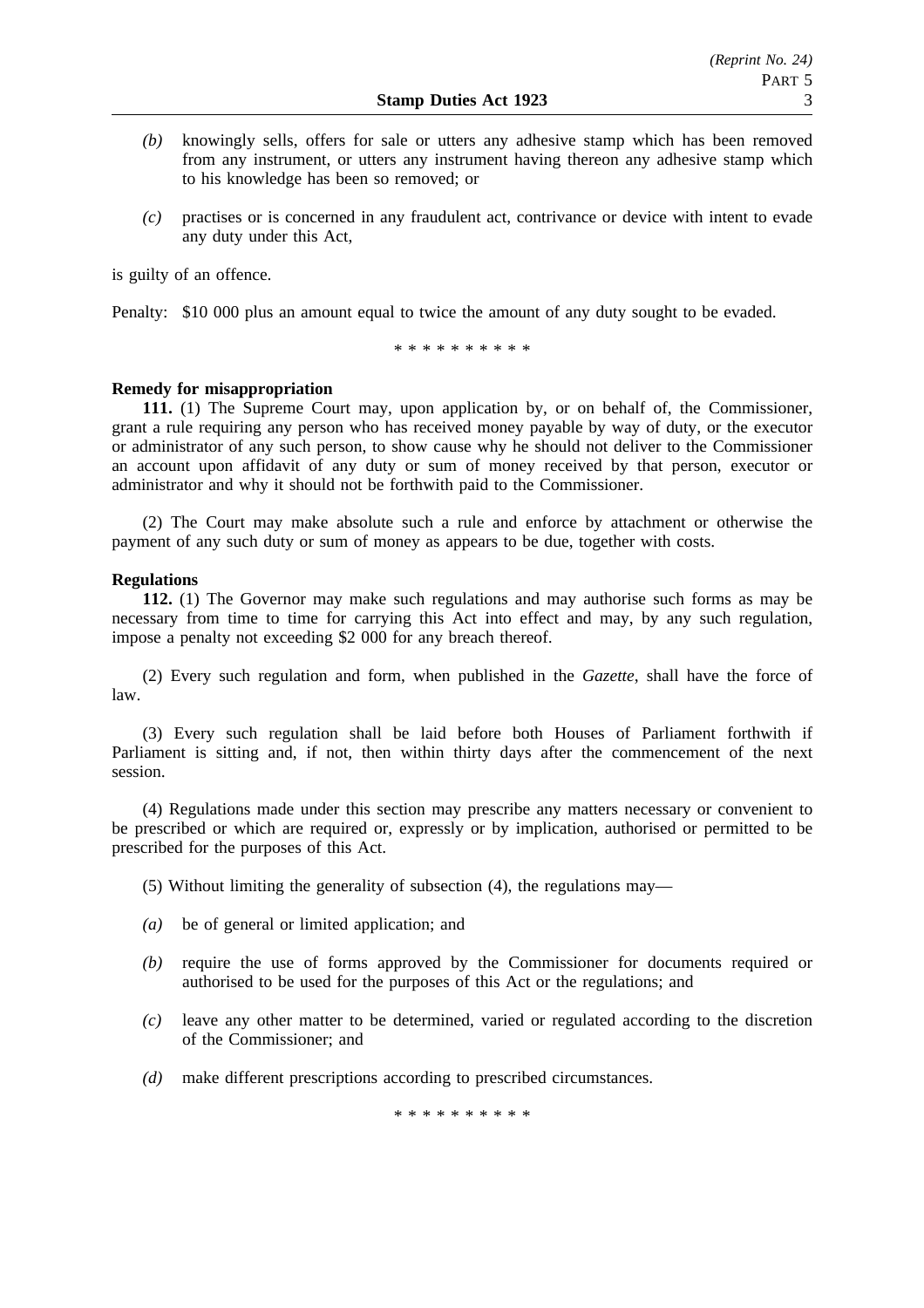# **Exemption from stamp duty**

**114.** (1) The Governor may, by proclamation, exempt any body or authority established by statute from the payment of duty under this Act.

(2) The Governor may, by subsequent proclamation, vary or revoke a proclamation under this section.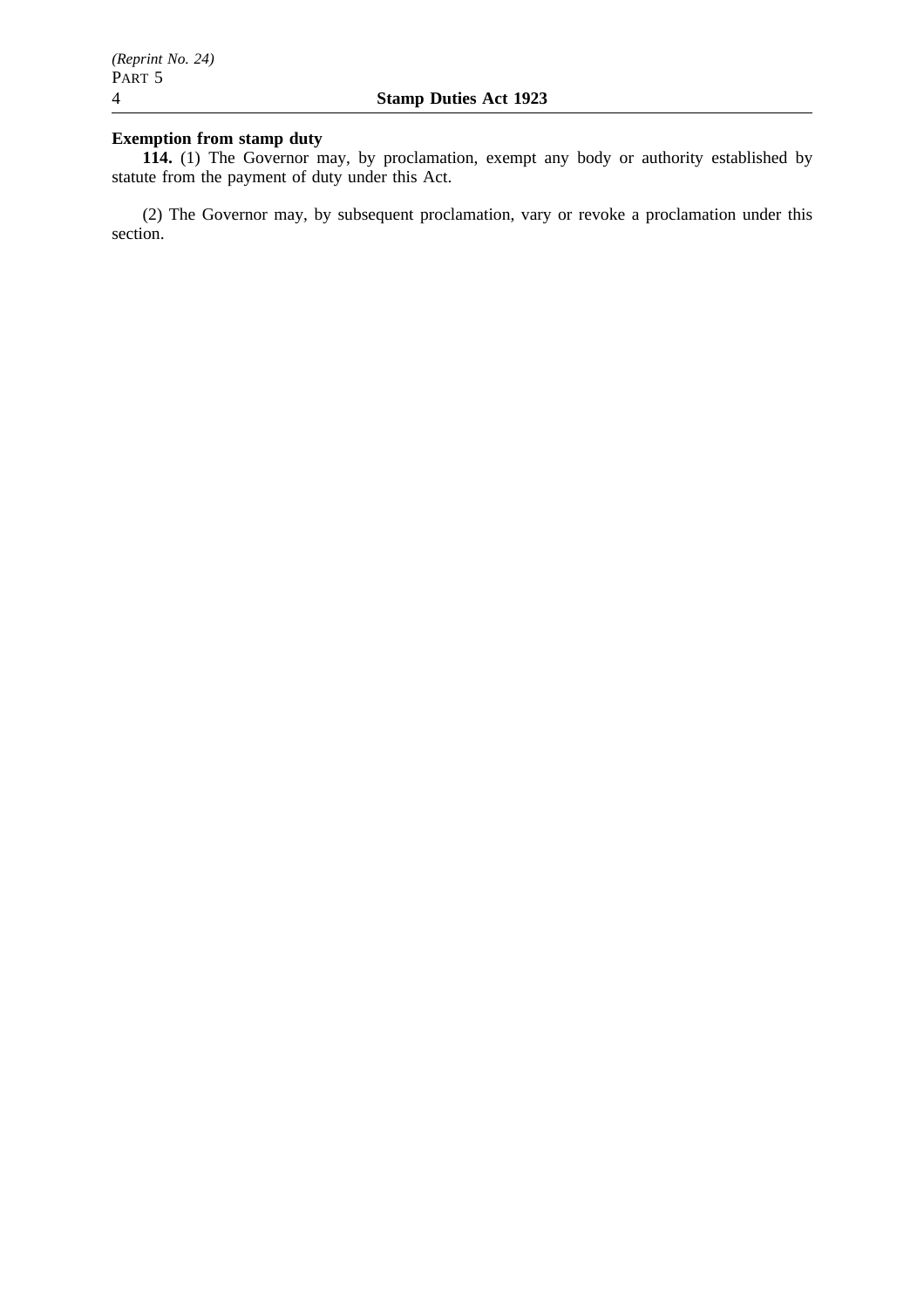#### **SCHEDULES**

# **SCHEDULE 1**

*Transitional Provisions*

#### **Commencement of consequential regulations**

**1.** Regulations under this Act that are consequential on the amendments made to this Act by the *Statutes Amendment (Financial Institutions) Act 1999* or are consequential on the *Cheques and Payment Orders Amendment Act 1998* of the Commonwealth may come into operation on 1 December 1998 or on any subsequent day occurring before the regulations were made.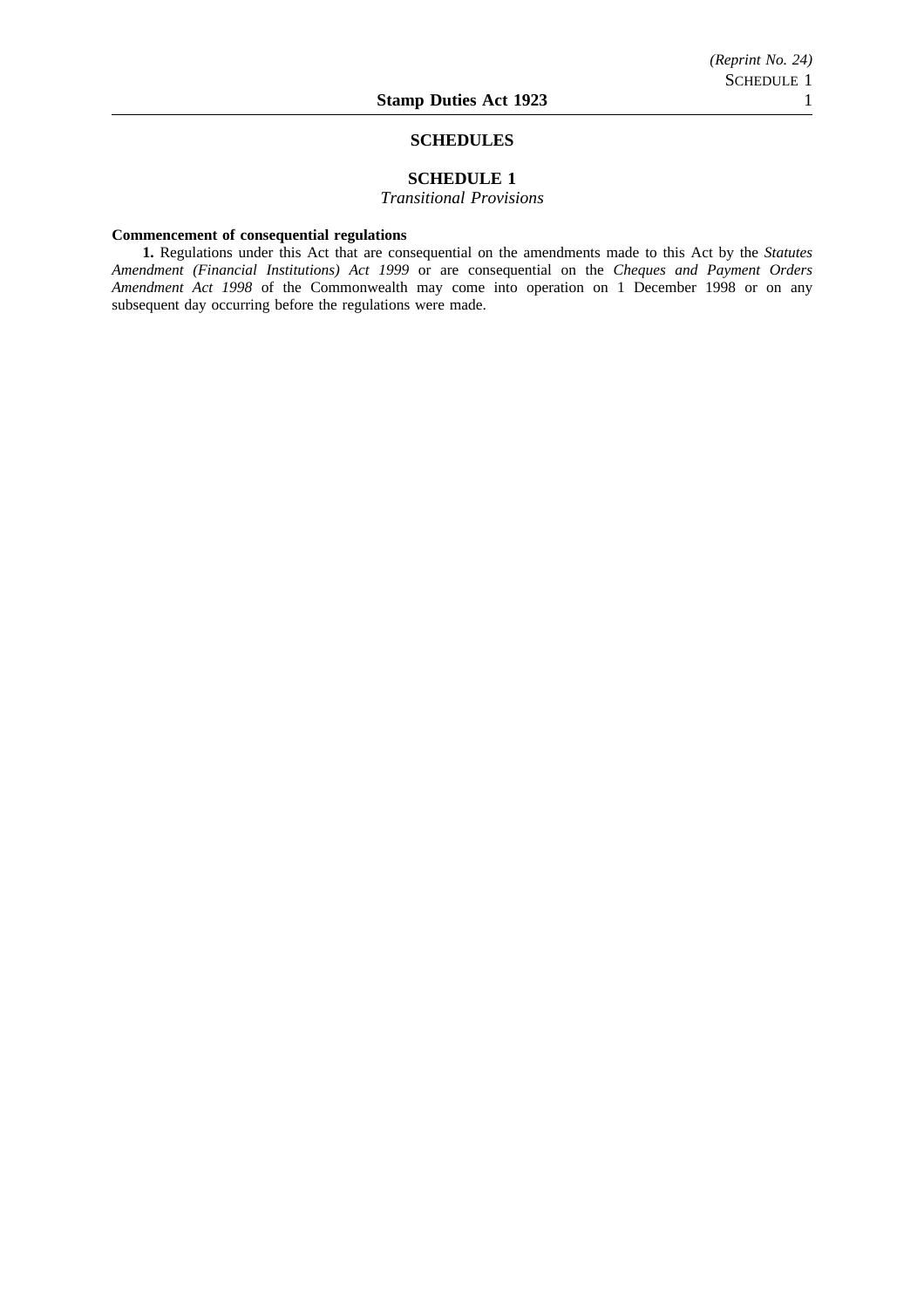#### **SCHEDULE 2**

| Nature of Instrument                                                                                                                                                                                                                                                                                                                                                                                                                                                               | Amount of Duty<br>\$ |
|------------------------------------------------------------------------------------------------------------------------------------------------------------------------------------------------------------------------------------------------------------------------------------------------------------------------------------------------------------------------------------------------------------------------------------------------------------------------------------|----------------------|
| * * * * * * * * * *                                                                                                                                                                                                                                                                                                                                                                                                                                                                |                      |
| ANNUAL LICENCE APPLICATION or MONTHLY RETURN to be lodged by any<br>company, person or firm of persons, whether corporate or unincorporate, which carries<br>on or proposes to carry on in South Australia any life, personal accident, fire, fidelity,<br>guarantee, livestock, plate glass, marine or other assurance or insurance business and<br>whether the head office or principal place of business of that company, person or firm<br>is in South Australia or elsewhere— |                      |
| in the case of an annual licence application where the company, person or firm<br>$\left( a\right)$<br>has received or in any manner charged in account (whether directly or by<br>agents) premiums relating to life insurance within the period of 12 months<br>preceding the year for which the licence is to be taken out—for every \$100 or                                                                                                                                    | 1.50                 |
| (ab) in the case of a monthly return where the company, person or firm has received<br>or in any manner charged in account (whether directly or by agents) premiums<br>relating to policies of any kind (other than life insurance policies) within the<br>month preceding the month in which the return is required to be lodged—for<br>every \$100 or fractional part of \$100 of those premiums                                                                                 | 11.00                |
| Where the company, person or firm has not, prior to applying for an annual<br>(b)<br>licence, transacted any assurance or insurance business-                                                                                                                                                                                                                                                                                                                                      |                      |
| (i) if the annual licence is required for the full period of twelve months $\dots$                                                                                                                                                                                                                                                                                                                                                                                                 | 100.00               |
| if the annual licence is required for a shorter period than twelve months, a<br>(ii)                                                                                                                                                                                                                                                                                                                                                                                               | 100.00               |
| For the purposes of this item, subject to the exemptions mentioned hereunder-                                                                                                                                                                                                                                                                                                                                                                                                      |                      |

\*\*\*\*\*\*\*\*\*\*

- (2) the premiums referred to in paragraph *(a)* are net premiums and shall be counted so as to exclude any amount in respect of stamp duty on the annual licence application received or charged on or after 1 January, 1986, any commission or discount and any portion of those premiums actually paid by way of reinsurance effected in South Australia with any other such company, person or firm; and
- (2a) in the case of an application for an annual licence to be taken out for the year commencing on 1 January, 1987, or a subsequent year, the amount of any premiums refunded during the period of 12 months preceding the year for which the annual licence is to be taken out (whether those premiums were received during that preceding period or earlier) shall be deducted from the amount of the premiums referred to in paragraph *(a)*; and
- (2b) the premiums referred to in paragraph *(ab)* must be counted so as to exclude any amount in respect of stamp duty received or charged on or after 1 January 1986, and any portion of those premiums actually paid by way of reinsurance effected in South Australia with any other such company, person or firm; and
- (2c) in the case of a monthly return, there must be deducted from the amount of the premiums referred to in paragraph *(ab)* the amount of any refunds in respect of premiums (whenever received) made after the end of the month in respect of which duty was last paid under this item by the company, person or firm and before the commencement of the month in which the return is required to be lodged; and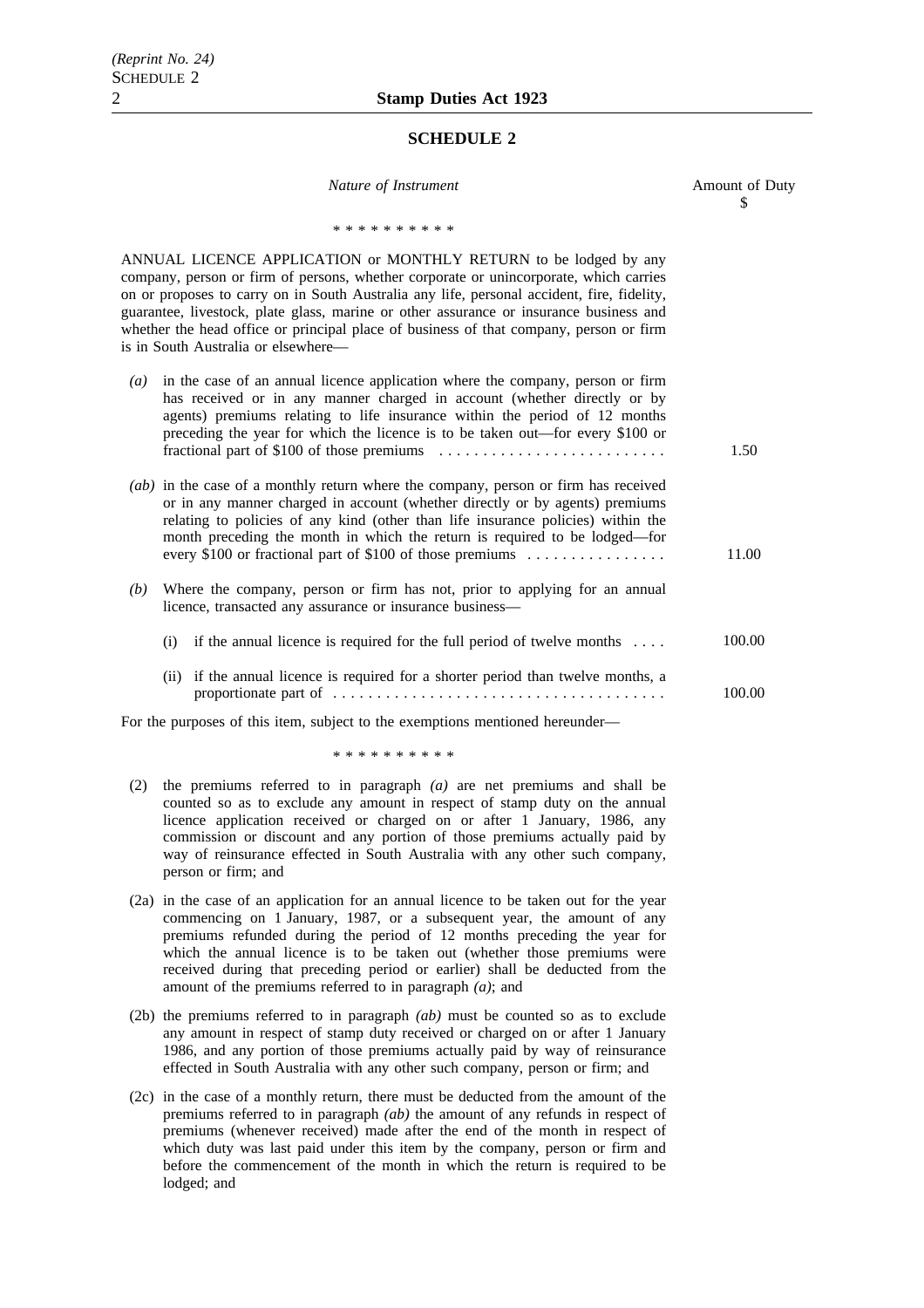- (3) no premiums received by any such company, person or firm for insurance risks outside South Australia, except life and personal accident insurance risks outside South Australia, shall be counted; and
- (3a) in the case of a life insurance policy, any amount that is paid on or after 1 January, 1986, from an account established for investment to an account established for insurance of a risk shall be deemed to be a premium received under that policy for insurance of that risk; and
- (4) the duty in respect of any one licence under paragraph *(a)* shall not in any case be less than \$100.

#### *Exemptions*—

- 1. Premiums received or charged under any private guarantee fidelity insurance scheme promoted amongst and sustained solely for the benefit of the officers and servants of any particular public department, company, person or firm and not extended, either directly or indirectly, beyond such officers and servants.
- 2. Premiums received or charged under any scheme referred to in exemption 1 promoted amongst and sustained solely for the benefit of the officers and members of any friendly society or branch thereof and not extended, either directly or indirectly, beyond such officers and members.
- 3. Any premium or portion of a premium received or charged on or after 1 January, 1986, under a life insurance policy in respect of investment and not in respect of any risk insured by the policy.
- 4. Any premium received or charged under a policy in respect of a life or personal accident insurance risk where the principal place of residence of the policy owner is in the Northern Territory and the policy is registered in a registry kept in the Northern Territory pursuant to the *Life Insurance Act 1945* of the Commonwealth.
- 5. Any premium or portion of a premium received or charged on or after the first day of January, 1985, under a policy of workers compensation insurance where the premium or portion is referable to insurance against liability to pay workers compensation in respect of workers under the age of 25 years.
- 6. Any premium or portion of a premium received or charged on or after the first day of January, 1985, under a policy of insurance by a registered medical benefits organisation within the meaning of the *National Health Act 1953* of the Commonwealth where the premium or portion is referable to insurance against medical, dental or hospital expenses.
- 7. Any premium or portion of a premium received or charged on or after 1 January, 1986, under any life insurance policy, being a policy for the payment of an annuity to the person insured.
- 8. Any premium or portion of a premium received or charged on or after 1 November, 1986, in respect of the insurance of the hull of a marine craft used primarily for commercial purposes or in respect of the insurance of goods carried by railway, road, air or sea or of the freight on such goods.

APPLICATION to Register a Motor Vehicle or APPLICATION to Transfer the Registration of a Motor Vehicle—

(A) *Component payable in respect of Registration*

Where the value of the motor vehicle (not being a commercial motor vehicle or a trailer)—

*(a)* does not exceed \$1 000—for every \$100 or fractional part of \$100 of that value .......................................... 1.00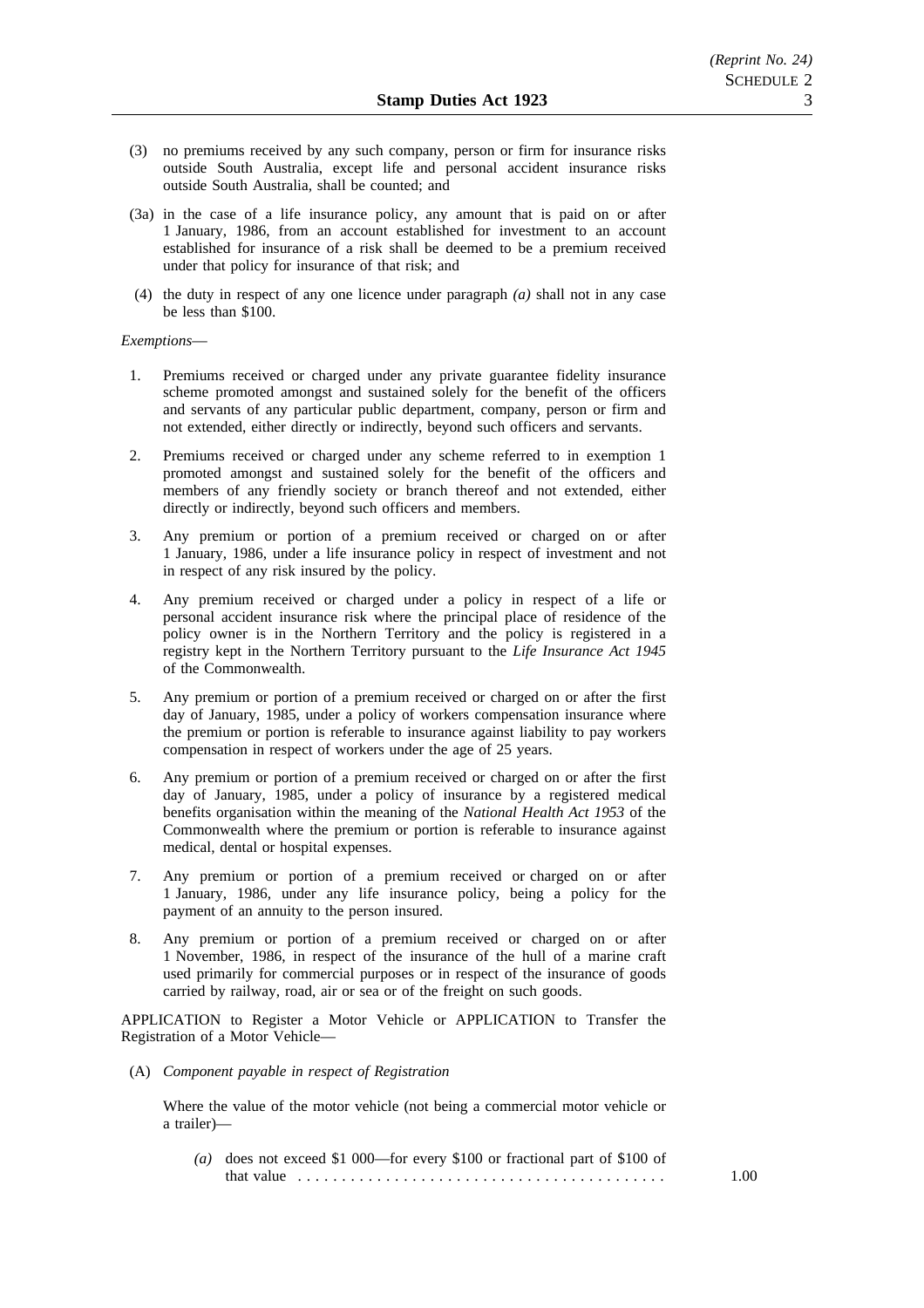|                                                                                          | (b) exceeds \$1 000, but does not exceed \$2 000 $\ldots$                                                                                                                        | $$10.00$ plus $$2.00$<br>for every \$100 or<br>fractional part of<br>\$100 of the excess<br>over \$1 000<br>of<br>that value |  |  |
|------------------------------------------------------------------------------------------|----------------------------------------------------------------------------------------------------------------------------------------------------------------------------------|------------------------------------------------------------------------------------------------------------------------------|--|--|
|                                                                                          | (c) exceeds \$2 000, but does not exceed \$3 000 $\ldots$                                                                                                                        | \$30.00 plus \$3.00<br>for every \$100 or<br>fractional part of<br>\$100 of the excess<br>over \$2 000<br>of<br>that value   |  |  |
|                                                                                          |                                                                                                                                                                                  | \$60.00 plus \$4.00<br>for every \$100 or<br>fractional part of<br>\$100 of the excess<br>over \$3 000<br>of<br>that value   |  |  |
| Where the value of the motor vehicle (being a commercial motor vehicle or a<br>trailer)— |                                                                                                                                                                                  |                                                                                                                              |  |  |
|                                                                                          |                                                                                                                                                                                  |                                                                                                                              |  |  |
|                                                                                          | $(d)$ does not exceed \$1 000—for every \$100 or fractional part of \$100 of<br>that value $\ldots \ldots \ldots \ldots \ldots \ldots \ldots \ldots \ldots \ldots \ldots \ldots$ | 1.00                                                                                                                         |  |  |
|                                                                                          | (e) exceeds \$1 000, but does not exceed \$2 000 $\dots \dots \dots \dots \dots$                                                                                                 | $$10.00$ plus $$2.00$<br>for every \$100 or<br>fractional part of<br>\$100 of the excess<br>over \$1 000<br>of<br>that value |  |  |

The duty on an application by a person beneficially entitled under the will or on the intestacy of a deceased person to the motor vehicle to which the application relates shall, irrespective of the value of the motor vehicle, be \$4, but in any other case the duty in respect of any one application shall not be less than \$5.

# *Exemptions from payment of this component*—

1. Any application to register a motor vehicle made by a person who carries on the business of selling motor vehicles if the application is made by that person for the purpose of selling the motor vehicle to which the application relates to another person in the ordinary course of that business or for the purpose of demonstrating such motor vehicle to prospective purchasers thereof and such motor vehicle has not been previously registered (whether in this State or elsewhere in the Commonwealth).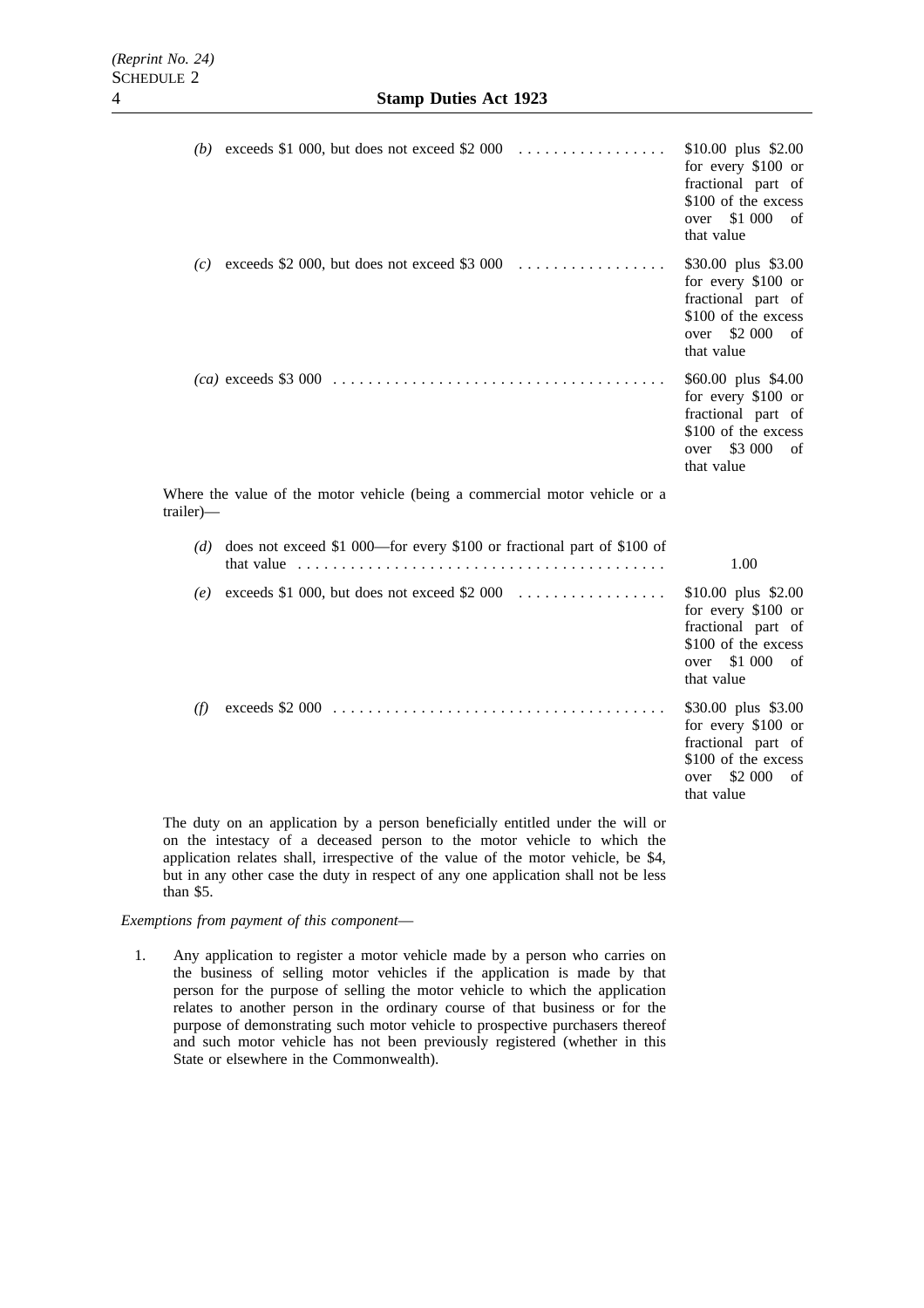- 2. Any application to register a motor vehicle that has been previously registered (whether in this State or elsewhere in Australia) or any application to transfer the registration of a motor vehicle that has been previously registered (whether in this State or elsewhere in Australia) to a dealer if the application is being made by that dealer for the purpose of the resale by him to another person of the motor vehicle to which the application relates and the resale is in the ordinary course of the business of the dealer.
- 3. Any application to register a motor vehicle or to transfer the registration of a motor vehicle made by a person or body who or which is entitled to registration, without fee, of the vehicle to which the application relates.
- 4. Any application to register or to transfer the registration of a trailer that is not a heavy vehicle.
- 5. Any application to register a motor vehicle or to transfer the registration of a motor vehicle made by the Crown or by any statutory body or authority which holds its assets for and on account of the Crown or by any person on behalf of the Crown or of any such body or authority.
- 5A. Any application to register a motor vehicle or to transfer the registration of a motor vehicle made under the scheme established for the registration of motor vehicles used for or in connection with Government or Government sponsored services and known as "the Continuous Government Registration Scheme".
- 6. Any application to register a motor vehicle or to transfer the registration of a motor vehicle to the extent that *ad valorem* stamp duty has already been paid on another instrument by which or by virtue of which the property in the motor vehicle was legally or equitably transferred to, or vested in, the applicant.
- 7. Any application to register or to transfer the registration of a motor vehicle made by an executor or administrator of, or by any person administering the estate of, a deceased person if the application is made only for the purpose of the transfer of the motor vehicle to a person beneficially entitled thereto or for the purpose of the sale of the motor vehicle in the course of winding up the estate.
- 8. Any application to transfer the registration of a motor vehicle made by an owner who has repossessed that motor vehicle pursuant to a hire-purchase agreement or made by an owner in pursuance of the return of the motor vehicle to that owner by the hirer voluntarily where the vehicle is the subject of a hire-purchase agreement or upon the termination of a hiring agreement (not being a hire-purchase agreement).
- 9. Any application to register or to transfer the registration of a motor vehicle in which seating for not less than twelve adult passengers is provided and which is to be used solely or predominantly for the carriage of passengers for hire or reward.
- 10. Any application to register a motor vehicle in, or to transfer the registration of a motor vehicle to, the name of a council as defined in the *Local Government Act 1934* or a controlling authority as defined in Part 13 of that Act.
- 10A. Any application to register a motor vehicle where the vehicle is to be conditionally registered under section 25 of the *Motor Vehicles Act 1959* and the application is of a class declared by regulation under that Act to be exempt from stamp duty.

\*\*\*\*\*\*\*\*\*\*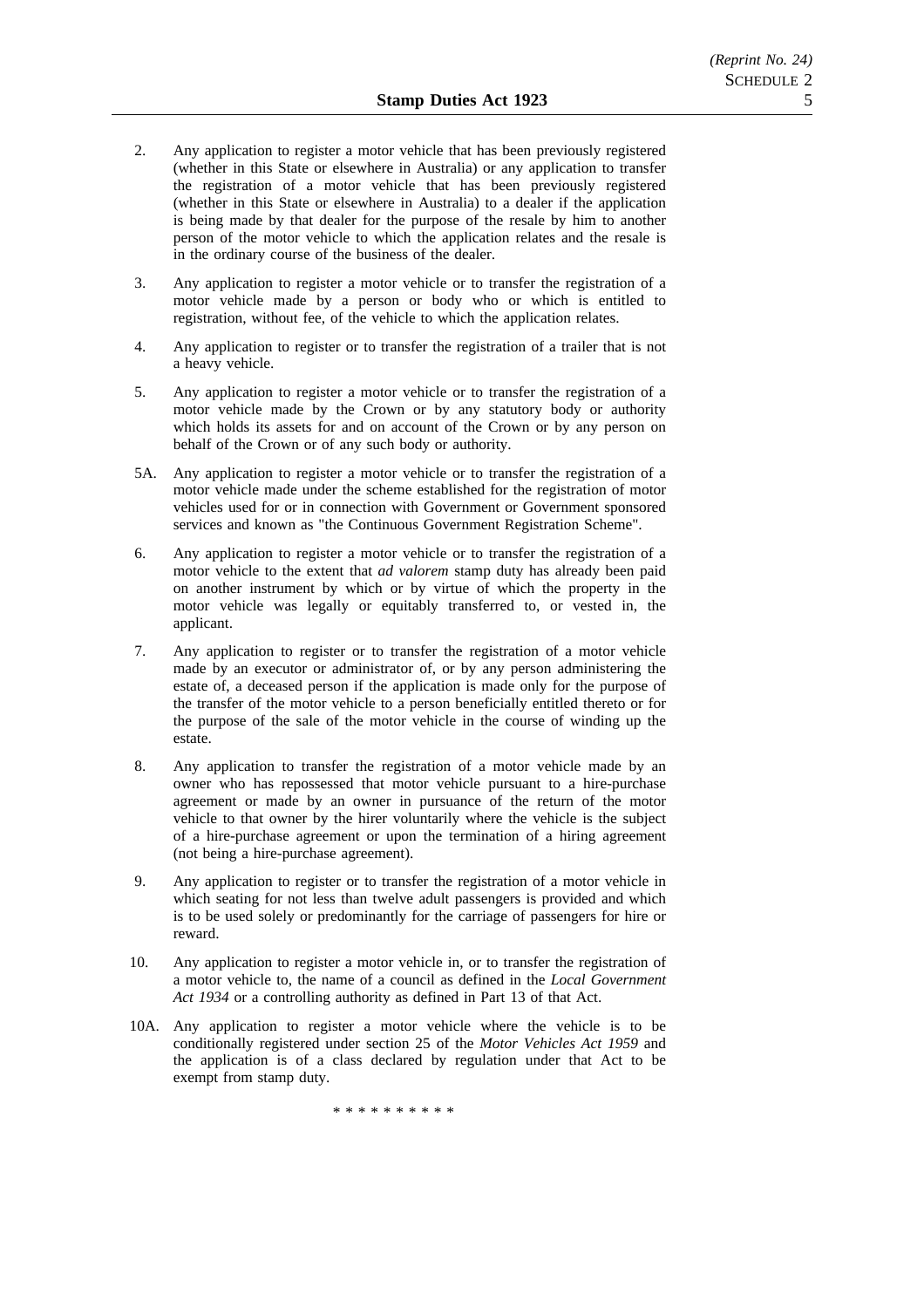11. Any application to register a motor vehicle in, or to transfer the registration of a motor vehicle to, the name of a person entitled under section 38 of the *Motor Vehicles Act 1959* to have that motor vehicle registered at a reduced registration fee.

\*\*\*\*\*\*\*\*\*\*

- 12. Any application to register a motor vehicle in, or to transfer the registration of a motor vehicle to, the name of a person who satisfies the Registrar of Motor Vehicles—
	- *(a)* that he is licensed under the law of another State or Territory of the Commonwealth to carry on the business of buying, selling or exchanging second-hand or used motor vehicles; and
	- *(b)* that the application is being made by that person for the purpose of the resale by him to another person of the motor vehicle to which the application relates; and
	- *(c)* that such resale is in the ordinary course of the business of that person.
- 13. Any application to register a motor vehicle in, or to transfer the registration of a motor vehicle to, the name of a person who satisfies the Registrar of Motor Vehicles—
	- *(a)* that he is the owner of the motor vehicle; and
	- *(b)* that, in consequence of the loss by him of the use of one or both of his legs, he is permanently unable to use public transport; and
	- *(c)* that the motor vehicle will be wholly or mainly used for transporting himself; and
	- *(d)* that he is not enjoying the benefit of this exemption in respect of any other motor vehicle currently owned by him.
- 14. Any application to register a motor vehicle in, or to transfer the registration of a motor vehicle to, the name of a person who satisfies the Registrar of Motor Vehicles—
	- *(a)* that the motor vehicle is the subject of a hire-purchase agreement; and
	- *(b)* that he is a person to whom the hirer's rights under the agreement have passed by assignment,

but, if *ad valorem* stamp duty has already been paid in respect of the assignment of such rights on the instrument by which, or by virtue of which, such rights were assigned, this exemption shall apply only to the extent of the amount of such duty so paid.

- 15. Any application to register a motor vehicle where—
	- *(a)* immediately before the date on which the application is made, the motor vehicle was registered in the name of the applicant (and not in the name of any other person) under the law of this State; or

\*\*\*\*\*\*\*\*\*\*

- *(b)* the applicant satisfies the Registrar of Motor Vehicles that, immediately before the date on which the application is made—
	- (i) the motor vehicle was registered in the name of the applicant (and not in the name of any other person) under the law of another State or a Territory of the Commonwealth; and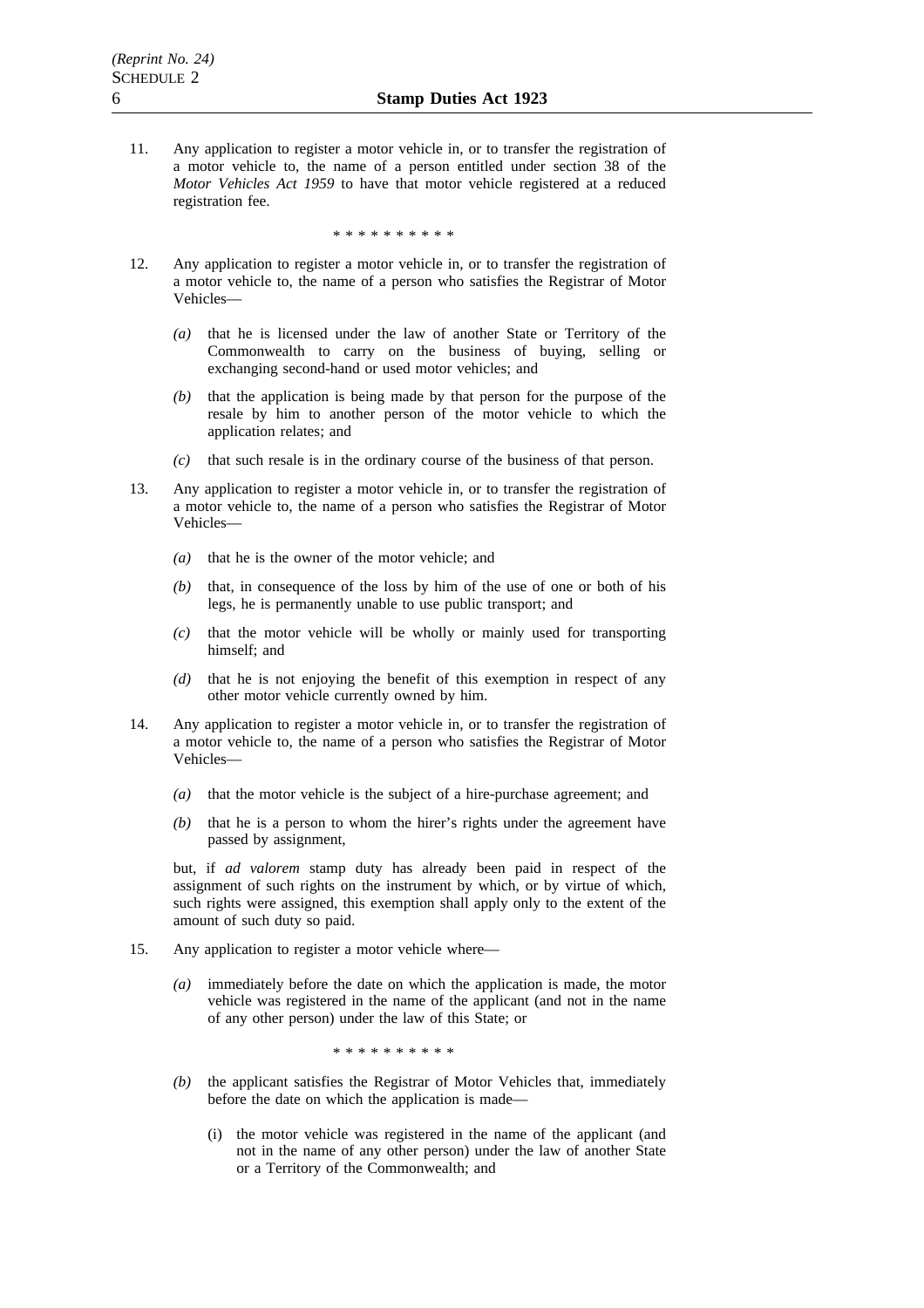- (ii) the applicant—
	- (A) was a resident of that State or Territory; or
	- (B) carried on a business in that State or Territory.
- 16. Any application to register a motor vehicle in, or to transfer the registration of a motor vehicle into, the name of the East Torrens County Board of Health constituted under the *Health Act 1935*.
- 17. Any application to transfer the registration of a motor vehicle made by a mortgagee—
	- *(a)* who has, in accordance with the *Consumer Transactions Act 1972*, taken possession of the motor vehicle in pursuance of a consumer mortgage; or
	- *(b)* to whom the motor vehicle has been voluntarily returned by the mortgagor in pursuance of the *Consumer Transactions Act 1972*.
- 18. Any application to register or to transfer the registration of a tractor or item of farm machinery owned by a primary producer.
- (B) *Component payable in respect of a Policy of Insurance*

Where the application is for registration of the vehicle for a period of—

| (a) less than 12 months (for each 3 months or part of each 3 months in | 15.00 |
|------------------------------------------------------------------------|-------|
|                                                                        | 60.00 |

*Exemptions from payment of this component*—

- 1. Policy of insurance where the application for registration is made by a person or body who or which is entitled to registration of the motor vehicle to which the application relates without fee.
- 2. Policy of insurance where the application is for registration of a trailer that is not a heavy vehicle.
- 3. Policy of insurance where the application for registration is made by the Crown or by any statutory body or authority which holds its assets for and on account of the Crown or by any person on behalf of the Crown or of any such body or authority.
- 3A. Policy of insurance where the motor vehicle is or is to be registered under the scheme established for the registration of motor vehicles used for or in connection with Government or Government sponsored services and known as "the Continuous Government Registration Scheme".
- 4. Policy of insurance where the application is for registration of a motor vehicle in which seating for not less than twelve adult passengers if provided and which is used solely or predominantly for the carriage of passengers for hire or reward.
- 5. Policy of insurance where the application for registration is made by a council as defined in the *Local Government Act 1934* or a controlling authority as defined in Part 13 of that Act.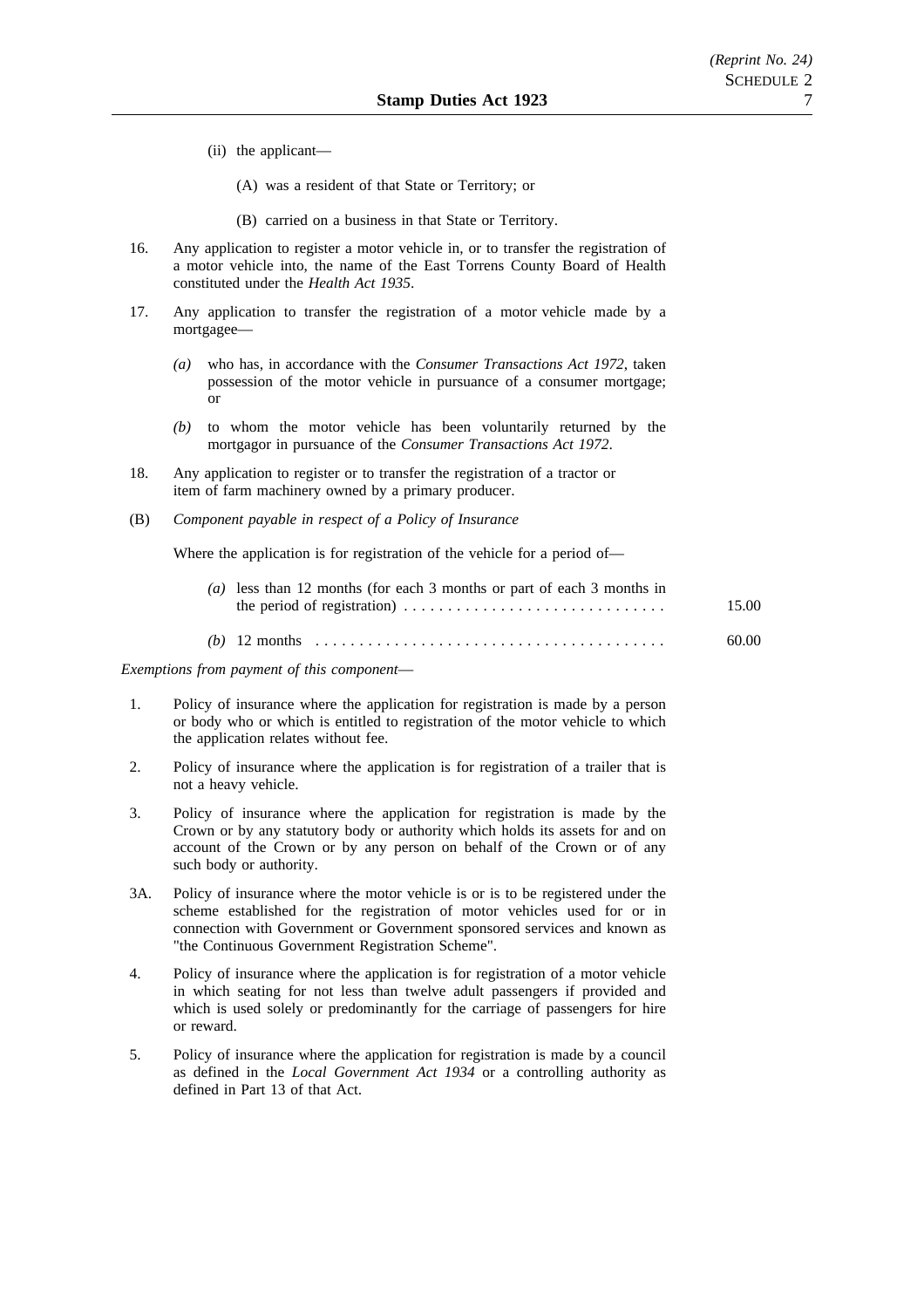5A. Policy of insurance where the motor vehicle is to be conditionally registered under section 25 of the *Motor Vehicles Act 1959* and the application for registration is of a class declared by regulation under that Act to be exempt from stamp duty.

\*\*\*\*\*\*\*\*\*\*

6. Policy of insurance where the application for registration is made by a person entitled under section 38 of the *Motor Vehicles Act 1959* to have the motor vehicle in respect of which the application is made registered at a reduced fee.

\*\*\*\*\*\*\*\*\*\*

- 7. Policy of insurance where the application for registration is made by a person who satisfies the Registrar of Motor Vehicles—
	- *(a)* that he is the owner of the motor vehicle; and
	- *(b)* that, in consequence of the loss by him of the use of one or both of his legs, he is permanently unable to use public transport; and
	- *(c)* that the motor vehicle will be wholly or mainly used for transporting himself; and
	- *(d)* that he is not enjoying the benefit of this exemption in respect of any other motor vehicle currently owned by him.
- 8. Policy of insurance where the application for registration is made by a person who satisfies the Registrar of Motor Vehicles—
	- *(a)* that he is the owner of the motor vehicle;
	- *(b)* that he is entitled as the holder of—
		- (i) a State concession card issued by the Department of Community Welfare; or
		- (ii) a pensioner entitlement card issued under any Act or law of the Commonwealth,

to travel on public transport in this State at reduced fares.

\*\*\*\*\*\*\*\*\*\*

CONVEYANCE or TRANSFER on sale of any property (not otherwise charged), including contract or agreement for sale—

- *(a)* In the case of the sale of any stock or marketable security (where no return lodged with the Commissioner under section 90D or furnished under section 90G relates to the sale)—
	- (i) if the stock or marketable security is listed on the Australian Stock Exchange—for every \$100 and any fractional part of \$100 of the value of the stock or marketable security ........................... 0.30
	- (ii) if the stock or marketable security is not listed on the Australian Stock Exchange—for every \$100 and any fractional part of \$100 of the value of the stock or marketable security ........................... 0.60

\*\*\*\*\*\*\*\*\*\*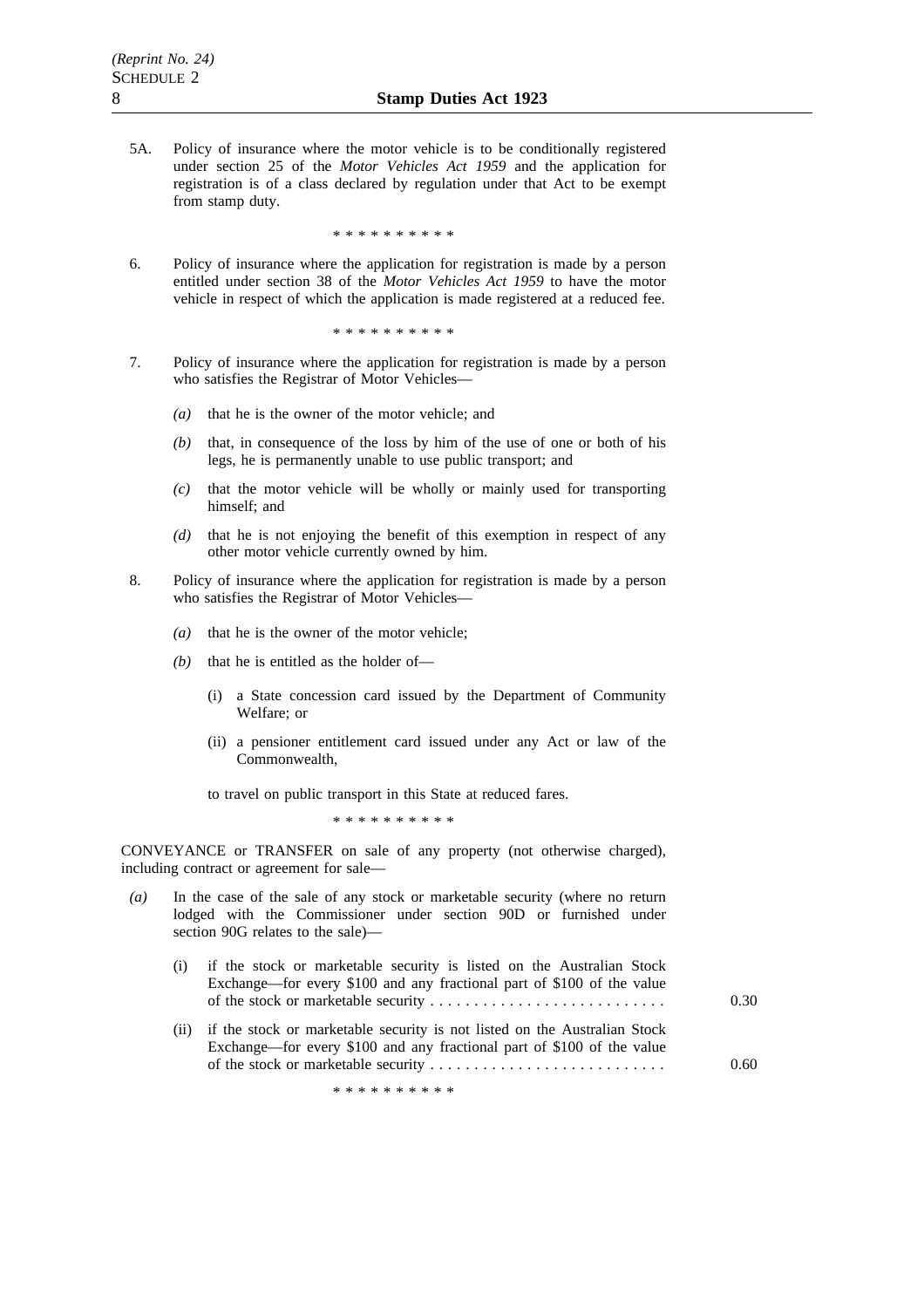*(b)* In any other case (not being a conveyance or transfer on sale of any stock or marketable security)—

Where the value of the property conveyed—

| Does not exceed \$12 000—for every \$100 or fractional part of \$100 of<br>the value                             | 1.00                                                                                                                                             |
|------------------------------------------------------------------------------------------------------------------|--------------------------------------------------------------------------------------------------------------------------------------------------|
| Exceeds \$12 000 but does not exceed \$30 000                                                                    | \$120 plus \$2.00<br>for every \$100 or<br>fractional part of<br>\$100 of the excess<br>over \$12 000 of<br>that value                           |
| Exceeds \$30 000 but does not exceed \$50 000                                                                    | \$480 plus \$3.00<br>for every \$100 or<br>fractional part of<br>\$100 of the excess<br>over \$30 000 of<br>that value                           |
| Exceeds \$50 000 but does not exceed \$100 000 $\dots\dots\dots\dots\dots\dots$                                  | \$1 080 plus \$3.50<br>for every \$100 or<br>fractional part of<br>\$100 of the excess<br>over \$50 000 of<br>that value                         |
| Exceeds $$100,000$ but does not exceed $$500,000$                                                                | \$2 830 plus \$4.00<br>for every \$100 or<br>fractional part of<br>\$100 of the excess<br>over \$100 000 of<br>that value                        |
| Exceeds \$500 000 but does not exceed \$1 000 000                                                                | \$18 830 plus<br>\$4.50 for every<br>\$100 or fractional<br>part of \$100 of the<br>exccess<br>o v e r<br>\$500 000 of that<br>value             |
| Exceeds \$1 000 000 $\ldots \ldots \ldots \ldots \ldots \ldots \ldots \ldots \ldots \ldots \ldots \ldots \ldots$ | \$41 330<br>$p$ lus<br>$$5.00$ for<br>every<br>\$100 or fractional<br>part of \$100 of the<br>exccess<br>o v e r<br>\$1 000 000 of that<br>value |

## *Exemption*—

- 1. Conveyance or transfer of a mortgage or an interest in a mortgage.
- 2. Conveyance or transfer of any debenture, debenture stock, bond, note or other security of a government or of any municipal or other corporation, company or society (whether constituting a charge on the assets of the government, or of the municipal or other corporation, company or society or not).
- 3. Conveyance or transfer of a marketable security to or by a person who is a trustee under section 90G.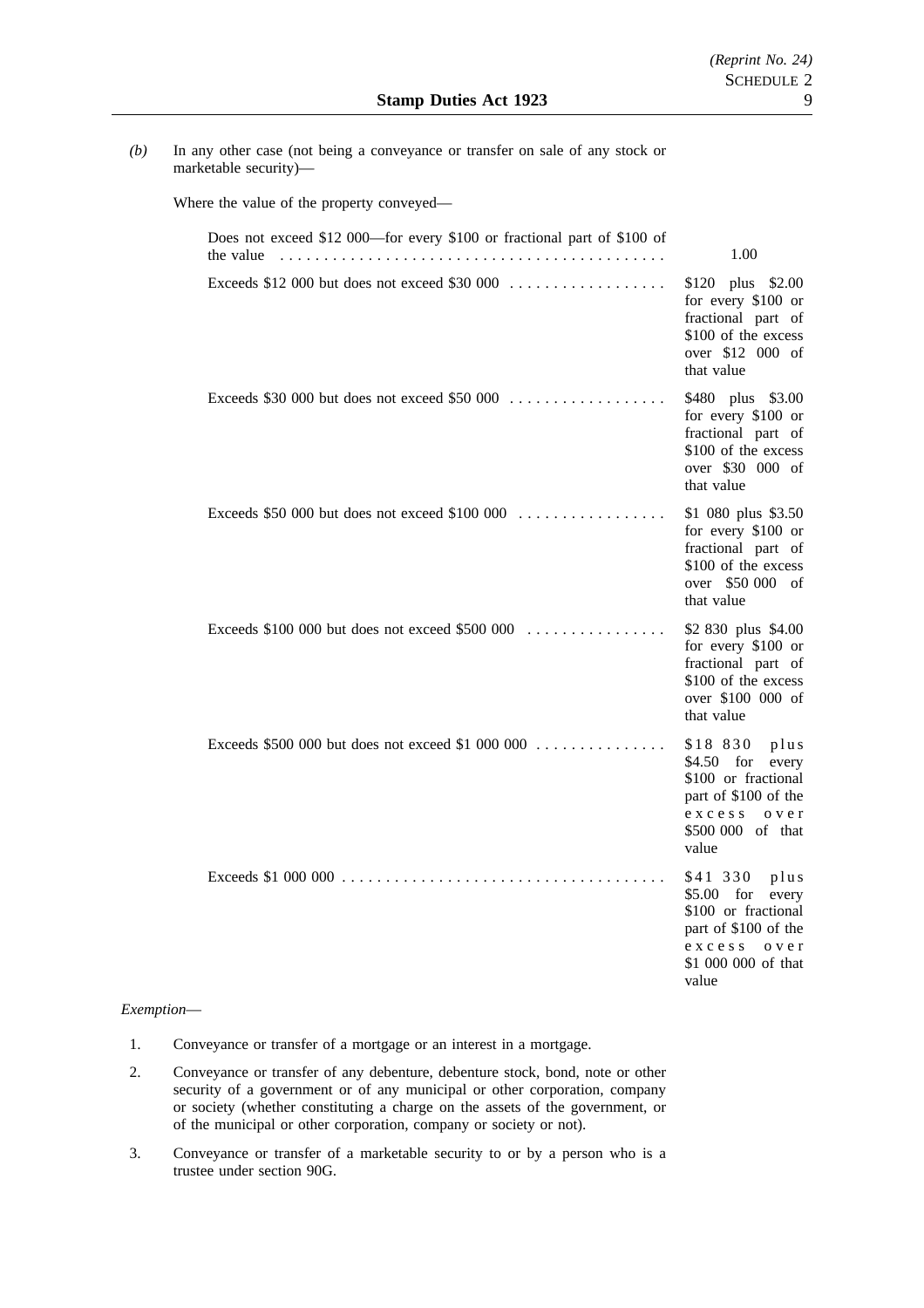- 4. In the case of an amalgamation under the *Industrial and Employee Relations Act 1994* any conveyance or transfer of property by an amalgamating association to the association formed by the amalgamation.
- 5. In the case of an amalgamation under Part IX of the *Industrial Relations Act 1988* of the Commonwealth, any conveyance or transfer of property to an amalgamated organisation from a de-registered organisation.

\*\*\*\*\*\*\*\*\*\*

CONVEYANCE operating as a voluntary disposition *inter vivos* of any property (including a statement under Part 4)—

| (a)  |      | In the case of an SCH-regulated transfer of a marketable security to which<br>Division 3 of Part 3A applies-                                                                                                                |                                                                                                                          |
|------|------|-----------------------------------------------------------------------------------------------------------------------------------------------------------------------------------------------------------------------------|--------------------------------------------------------------------------------------------------------------------------|
|      |      | For every \$100 and any fractional part of \$100 of the value of the marketable                                                                                                                                             | 0.30                                                                                                                     |
| (aa) |      | in the case of the disposition of any stock or marketable security (excluding<br>the transfer of a marketable security referred to in paragraph $(a)$ ) where no<br>return furnished under section 90G relates to the sale- |                                                                                                                          |
|      | (i)  | if the stock or marketable security is listed on the Australian Stock<br>Exchange—for every \$100 and any fractional part of \$100 of the value                                                                             | 0.30                                                                                                                     |
|      | (ii) | if the stock or marketable security is not listed on the Australian Stock<br>Exchange-for every \$100 and any fractional part of \$100 of the value                                                                         | 0.60                                                                                                                     |
| (b)  |      | In any other case-                                                                                                                                                                                                          |                                                                                                                          |
|      |      | Where the value of the property conveyed—                                                                                                                                                                                   |                                                                                                                          |
|      |      | Does not exceed \$12 000-for every \$100 or fractional part of \$100 of<br>the value                                                                                                                                        | 1.00                                                                                                                     |
|      |      | Exceeds \$12 000 but does not exceed \$30 000                                                                                                                                                                               | \$120 plus \$2.00<br>for every \$100 or<br>fractional part of<br>\$100 of the excess<br>over \$12 000 of<br>that value   |
|      |      | Exceeds \$30 000 but does not exceed \$50 000                                                                                                                                                                               | \$480 plus \$3.00<br>for every \$100 or<br>fractional part of<br>\$100 of the excess<br>over \$30 000 of<br>that value   |
|      |      | Exceeds \$50 000 but does not exceed \$100 000                                                                                                                                                                              | \$1 080 plus \$3.50<br>for every \$100 or<br>fractional part of<br>\$100 of the excess<br>over \$50 000 of<br>that value |

or of  $% \left( \mathcal{M}\right)$ 

or of  $% \left( \mathcal{M}\right)$ 

 $\sigma$ f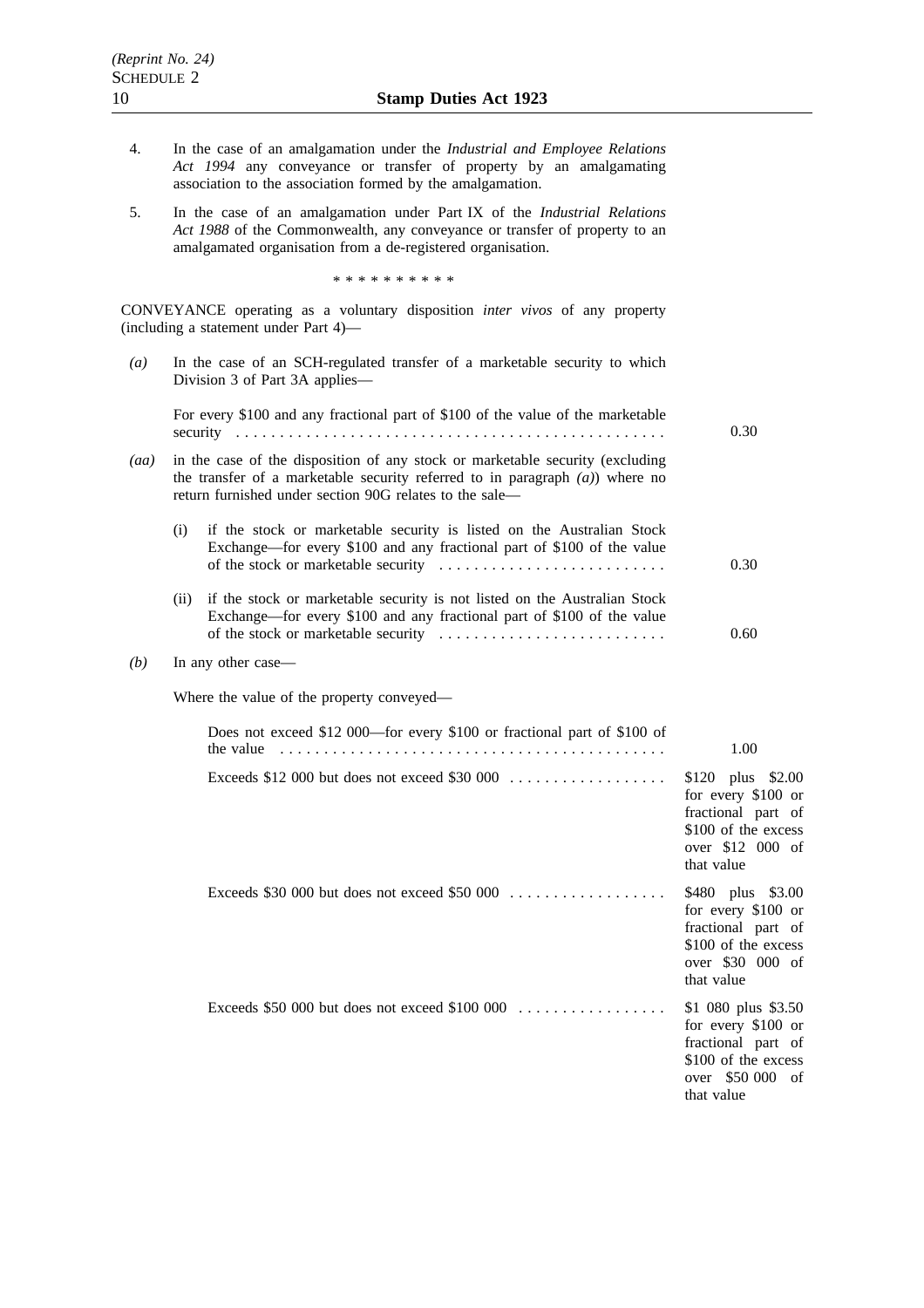|            | Exceeds \$100 000 but does not exceed \$500 000                                                                                                                                                                                          | \$2 830 plus \$4.00<br>for every \$100 or<br>fractional part of<br>\$100 of the excess<br>over \$100 000 of<br>that value                     |
|------------|------------------------------------------------------------------------------------------------------------------------------------------------------------------------------------------------------------------------------------------|-----------------------------------------------------------------------------------------------------------------------------------------------|
|            | Exceeds \$500 000 but does not exceed \$1 000 000                                                                                                                                                                                        | \$18 830<br>plus<br>$$4.50$ for<br>every<br>\$100 or fractional<br>part of \$100 of the<br>exccess<br>o v e r<br>\$500 000 of that<br>value   |
|            |                                                                                                                                                                                                                                          | \$41 330<br>plus<br>$$5.00$ for<br>every<br>\$100 or fractional<br>part of \$100 of the<br>exccess<br>o v e r<br>\$1 000 000 of that<br>value |
| Exemption- |                                                                                                                                                                                                                                          |                                                                                                                                               |
| 1.         | Conveyance operating as a voluntary disposition <i>inter vivos</i> by an employer<br>of any property for the purpose of providing individual personal benefits,<br>pensions or retiring allowances for his employees.                    |                                                                                                                                               |
| 2.         | Conveyance or transfer of a mortgage.                                                                                                                                                                                                    |                                                                                                                                               |
| 3.         | Conveyance or transfer of a marketable security to or by a person who is a<br>trustee under section 90G.                                                                                                                                 |                                                                                                                                               |
| 4.         | In the case of an amalgamation under the Industrial and Employee Relations<br>Act 1994 any conveyance or transfer of property by an amalgamating<br>association to the association formed by the amalgamation.                           |                                                                                                                                               |
| 5.         | In the case of an amalgamation under Part IX of the Industrial Relations Act<br>1988 of the Commonwealth, any conveyance or transfer of property to an<br>amalgamated organisation from a de-registered organisation.                    |                                                                                                                                               |
|            | CONVEYANCE for the partition or division of any property, being a conveyance of<br>the kind referred to in section 71B(4), where the consideration for equality does not<br>exceed \$200 or where there is no consideration for equality | 10.00                                                                                                                                         |
|            | $G \Omega M H H M H H H \Omega$                                                                                                                                                                                                          |                                                                                                                                               |

CONVEYANCE for effectuating the appointment of a new trustee or the retirement of a trustee, not being a conveyance operating as a voluntary disposition *inter vivos* ... 10.00

\*\*\*\*\*\*\*\*\*\*

| CONVEYANCE of any other kind not before charged                                           | 10.00 |
|-------------------------------------------------------------------------------------------|-------|
| DEED or transfer of any kind not otherwise specified in this schedule $\dots \dots \dots$ | 10.00 |

\*\*\*\*\*\*\*\*\*\*

| INSTRUMENT of discharge or partial discharge of a mortgage or charge over land or      |       |
|----------------------------------------------------------------------------------------|-------|
| an interest in land which duty may be denoted by an adhesive stamp $\dots \dots \dots$ | 10.00 |

\*\*\*\*\*\*\*\*\*\*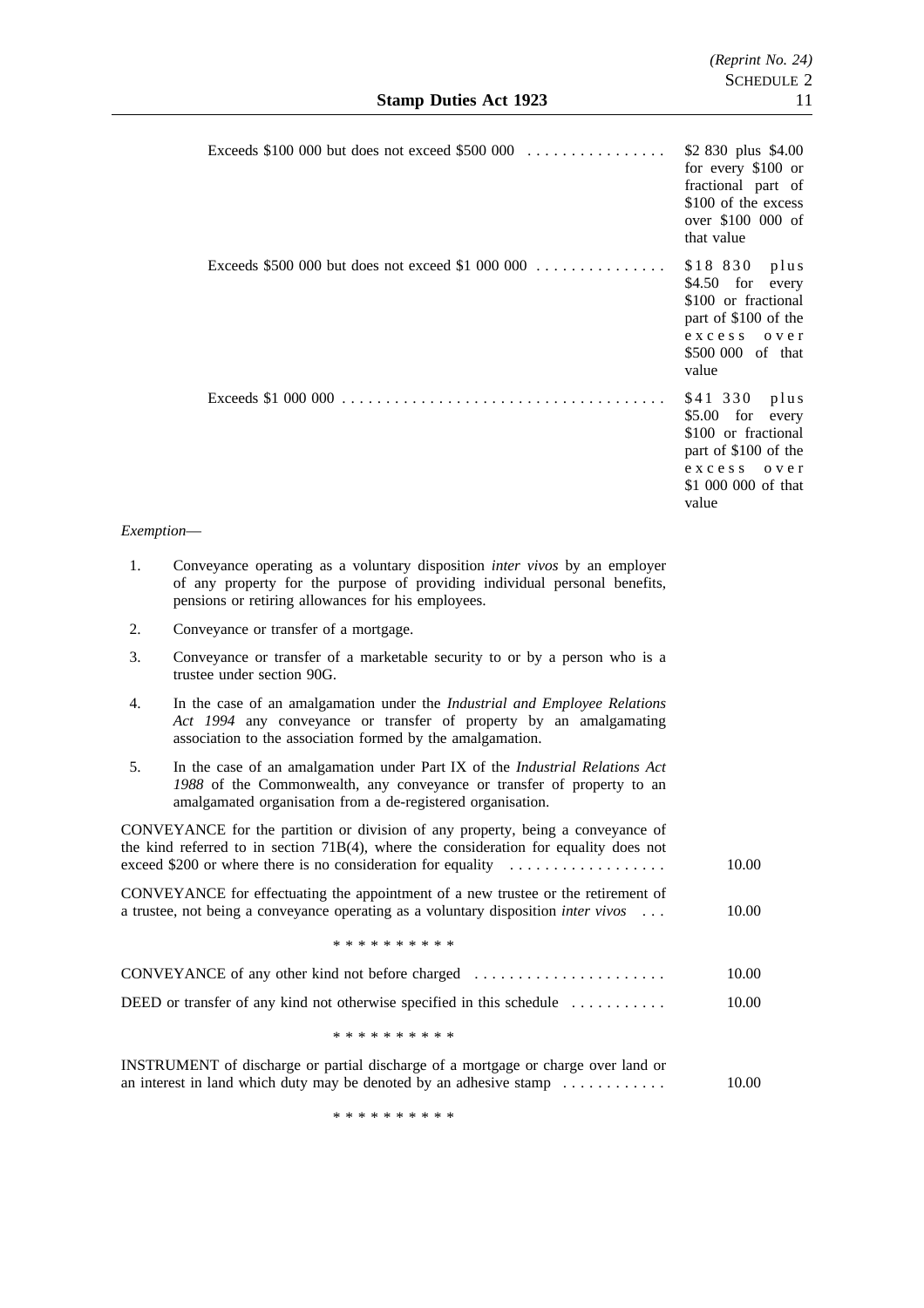LEASE or AGREEMENT FOR a LEASE or any other document for the tenancy or occupancy of land or a tenement—

| $\left(a\right)$ | In the case of a lease made by way of an extension of an existing lease<br>where—                                                                         |       |
|------------------|-----------------------------------------------------------------------------------------------------------------------------------------------------------|-------|
|                  | the term of the extension is a period not exceeding one day; and<br>(i)                                                                                   |       |
|                  | the sole purpose of the extension is to vary a covenant (other than a<br>(11)<br>covenant specifying the rent payable) contained in the existing lease,   |       |
|                  |                                                                                                                                                           | 10.00 |
| (b)              | In the case of a lease made subsequently to and in conformity with a duly                                                                                 | 0.50  |
| (c)              | In any other case—                                                                                                                                        |       |
|                  | For every \$100 or fractional part of \$100 of one years rent calculated at the<br>rate of rent per annum or, if an average rate of rent per annum can be | 1.00  |
| $Note-$          |                                                                                                                                                           |       |
|                  |                                                                                                                                                           |       |

Under section 75 the rate or average rate of rent per annum used as a basis for calculating duty may be—

- *(a)* the actual or estimated rate of rent charged; or
- *(b)* if the consideration payable by the lessee cannot be ascertained or estimated or would result in a lower duty being payable—the current market rent.

#### *Exemptions—*

- 1. Lease or agreement for a lease, or any written document for the tenancy or occupancy of land or a tenement, for a term not exceeding one year, where the rent reserved does not exceed the rate of \$52 per annum.
- 2. Lease or agreement for a lease of residential premises that are or are to be occupied by the lessee or prospective lessee as a place of residence.

\*\*\*\*\*\*\*\*\*\*

MORTGAGE, BOND, DEBENTURE, COVENANT or WARRANT OF ATTORNEY to confess and enter up judgment—

- *(a)* subject to paragraphs *(b)* and *(c)*, the rate of duty is—
	- (i) if the secured liability does not exceed \$4 000—\$10.00;
	- (ii) if the secured liability exceeds \$4 000 but does not exceed \$10 000—\$10.00 plus \$0.25 for every \$100 or fractional part of \$100 over \$4 000;
	- (iii) if the secured liability exceeds \$10 000—\$25.00 plus \$0.35 for every \$100 or fractional part of \$100 over \$10 000,

(but any amount representing the premium on an insurance policy over property subject to the security is to be excluded);

*(b)* if a mortgage is a mortgage of an existing mortgage over land used or to be used solely as the site of a residential building, the duty is \$10.00;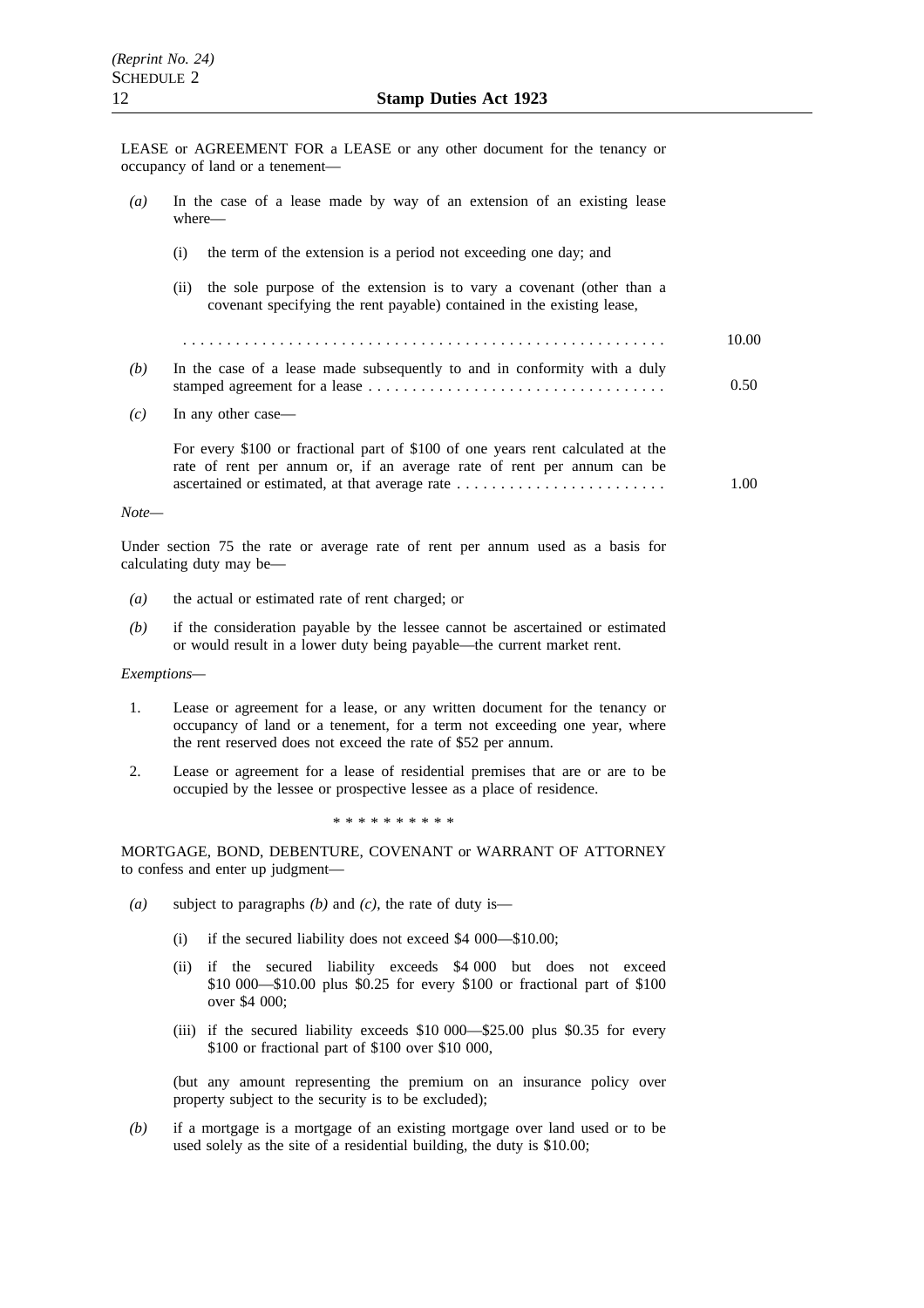*(c)* a bond, debenture, or covenant securing a contingent liability is liable to *ad valorem* duty based on the amount presently secured at the time of stamping if the Commissioner is satisfied of the genuineness of the contingency.

# *Exemptions*—

- 1. Every collateral or auxiliary or additional or substituted security, or security by way of further assurance for the above-mentioned purpose, where the principal or primary security is chargeable with duty as a mortgage, bond, debenture, covenant or warrant of attorney to confess and enter up judgment and is duly stamped as such.
- 2. Every mortgage, bond, debenture or covenant securing the payment or repayment of an amount not exceeding four hundred dollars.
- 3. A deed of cross guarantee entered into between a company and its subsidiaries in pursuance of a class order under section 313(6) of the *Corporations Law* or a mortgage, bond, debenture or covenant securing a liability under such a deed of cross guarantee.
- 4. Charge over property imposed by order made under section 8(1) of the *Enforcement of Judgments Act 1991.*

\*\*\*\*\*\*\*\*\*\*

RETURN lodged with the Commissioner by a company, person or firm of persons under section 42AA—

There shall be paid by the person lodging the return a duty at such rate per centum of the amount of the premiums paid or payable in respect of each class of assurance or insurance to which the return relates as would have been payable if the assurance or insurance had been effected under a policy issued in this State.

RETURN lodged with the Commissioner by a financial institution under section 44—

Duty is payable on each cheque form or cheque to which the return relates as follows:

For every cheque form or cheque ............................... 0.10

### *Exemptions*—

- 1. A cheque form issued by a financial institution in respect of an account held with the financial institution—
	- *(a)* outside of South Australia; or
	- *(b)* by a part of the Public Service; or
	- *(c)* by or on behalf of a body established for a charitable, educational, benevolent, religious, sporting, community or philanthropic purpose; or
	- *(d)* by a friendly society or by or on behalf of a community or publicly subsidised hospital.
- 2. A cheque drawn (whether before or after the commencement of this provision) against an account held with a financial institution outside of South Australia.
- 3. A cheque drawn by any financial institution in South Australia upon any other financial institution in South Australia, not payable to bearer or to order and used solely for the purpose of settling or clearing any account between such financial institutions.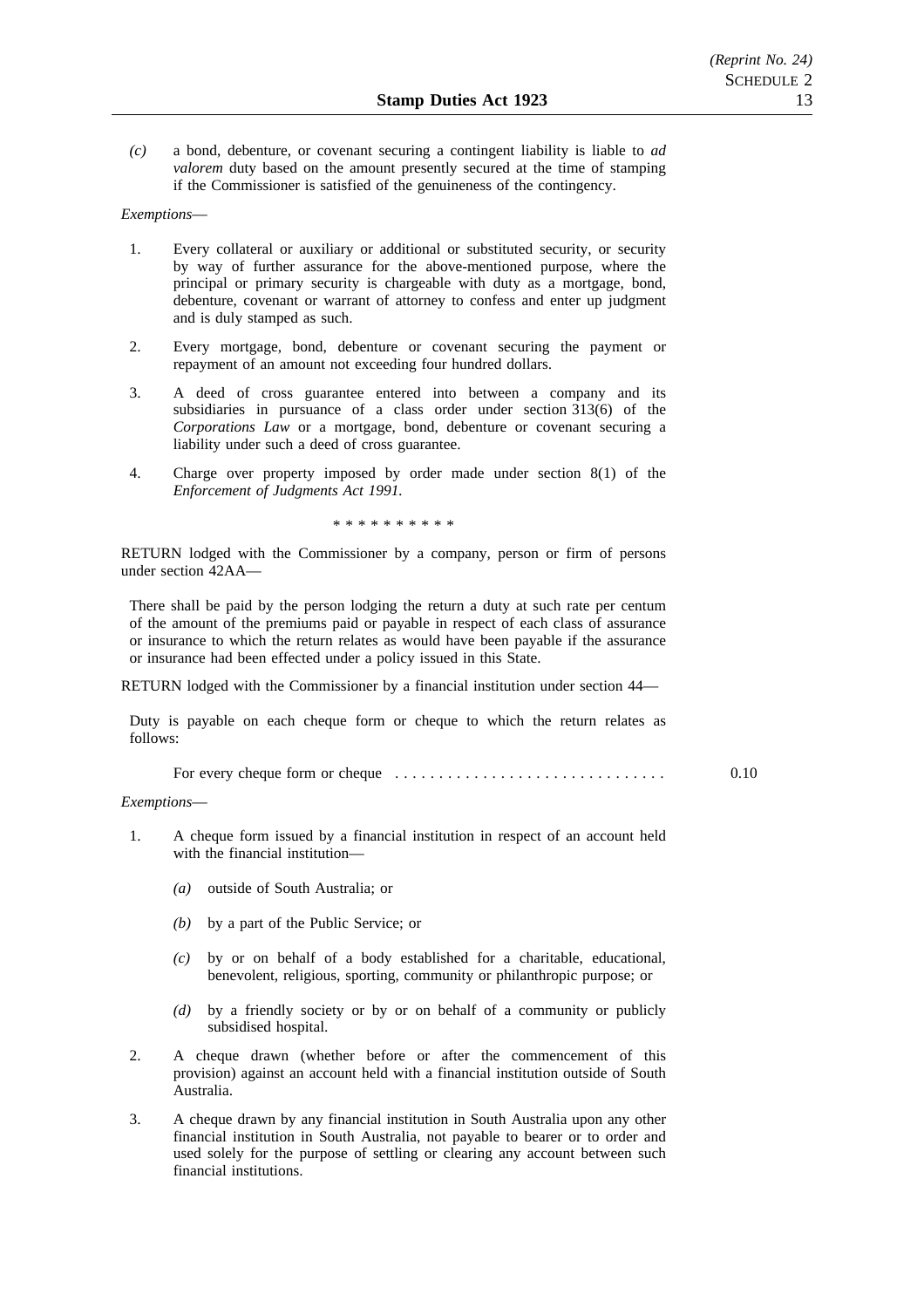# RETURN lodged with the Commissioner by a dealer pursuant to section 90D—

Duty is payable on each sale and each purchase of marketable securities to which the return relates as follows:

For every \$100 and any fractional part of \$100 of the consideration for each sale or purchase ........................................... 0.15

### *Exemptions*—

- 1. Any sale of marketable securities to which the return relates, which sale was made by a broker on his own account or behalf, where the marketable securities concerned were purchased by him on, or within 10 clear days (not including any day on which the Stock Exchange of which he is a member is closed) of, the day of the sale.
- 2. Any purchase of marketable securities to which the return relates, which purchase was made by a broker on his own account or behalf, where the marketable securities concerned were sold by him on, or within 10 clear days (not including any day on which the Stock Exchange of which he is a member is closed) of, the day of the purchase.

RETURN under section 90G—

Duty is payable in respect of each relevant transaction as follows:

| For every \$100 and any fractional part of \$100 of the value of the marketable |      |
|---------------------------------------------------------------------------------|------|
|                                                                                 | 0.30 |

\*\*\*\*\*\*\*\*\*\*

#### GENERAL EXEMPTIONS FROM ALL STAMP DUTIES

- 1. Wills, testamentary instruments and letters of administration and any instrument acknowledging, evidencing or recording any such instrument.
- 1A. Agreement or memorandum of agreement made on or after 1 September 1992, not under seal, and not otherwise specifically charged with duty.
- 2. Certificates of title issued from the Lands Titles Office.
- 3. Customs bonds.
- 4. Administration bonds.
- 5. Bonds to the Crown.
- 6. Conveyances of bills, bonds, debentures or other securities issued by a public statutory body constituted under a law of the Commonwealth or of this or any other State or of any Territory of the Commonwealth, not being a prescribed statutory body or a statutory body of a prescribed class.
- 7. Bond on appointment of a special bailiff.
- 8. Memorandum of association, articles of association and rules and regulations of any incorporated company, association or society.
- 9. Marriage settlements.
- 10. Mortgage bonds guaranteed by the Government of South Australia.
- 11. Articles or indentures of apprenticeship and assignments of articles or indentures of apprenticeship.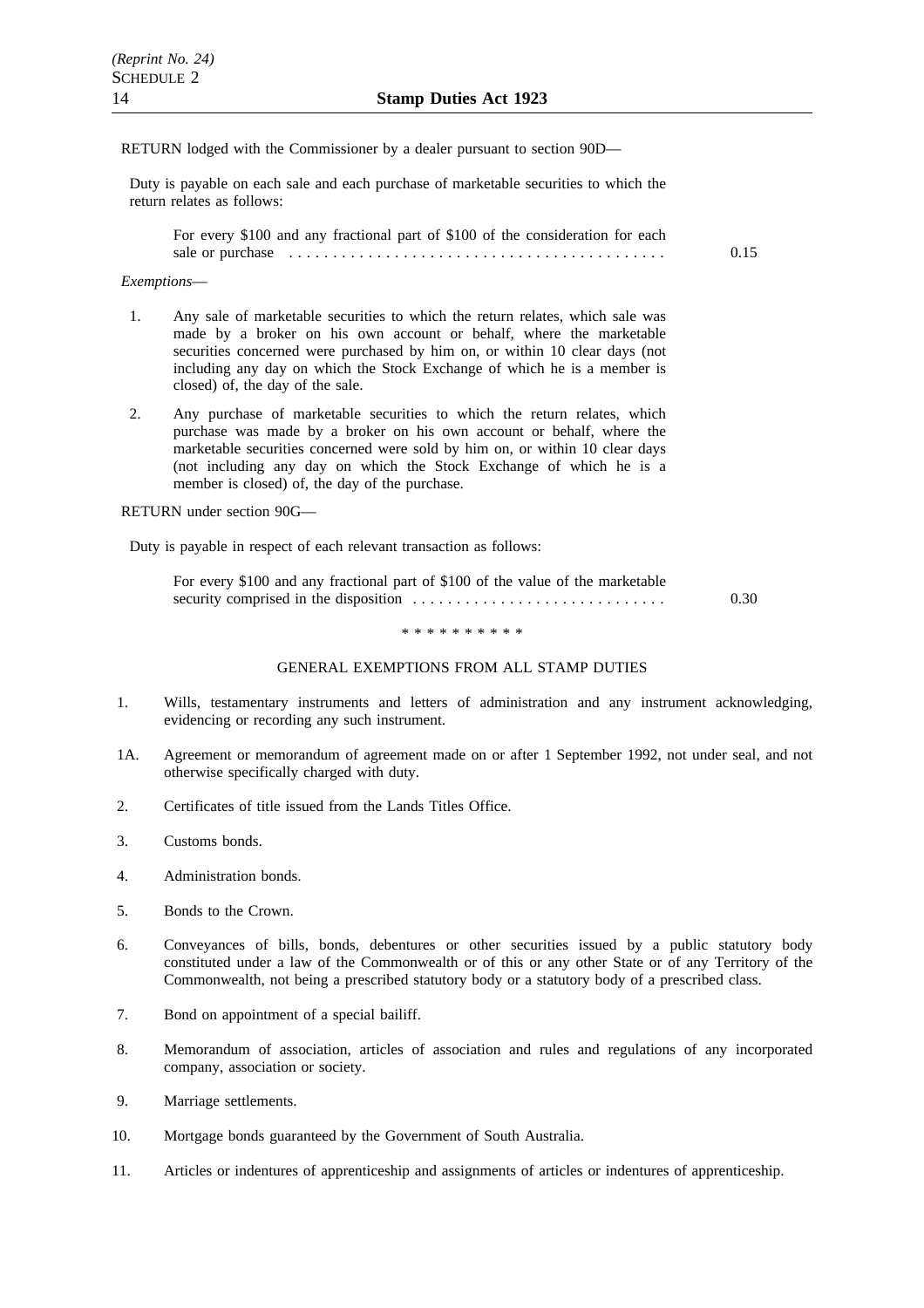- 12. Leases to the Crown and to any person on behalf of the Crown.
- 13. A power of attorney (or any other instrument in the nature of a power of attorney).
- 13A. Grant of land from the Crown.
- 13B. Conveyance, whether on sale or otherwise, to the Crown or to any person on behalf of the Crown (not being a surrender to the Crown, or any such person, of a lease or other interest in land in order that the Crown may grant to a person other than the surrenderor a lease of, or other interest in, the same land or any part thereof).
- 13C. Acquisition by a municipal or district council of land for the purposes of providing a public park, being an acquisition enabled or assisted by an advance under the *Public Parks Act 1943*.
- 14. Conveyance on sale of any goods, wares, merchandise, horses, cattle, sheep or other movable chattels when the value does not exceed \$40.

\*\*\*\*\*\*\*\*\*\*

- 15. Any transfer of any fire, personal accident, fidelity, guarantee, livestock, plate glass or marine insurance or assurance policy.
- 16. Any cemetery leases.

\*\*\*\*\*\*\*\*\*\*

- 18. Bills, bonds, inscribed stock, debentures, deposit receipts and other securities issued by the Government of the State, and coupons or interest warrants issued in connection with any such bills, bonds, stock, debentures, deposit receipts or other securities, and any transfer of, or document relating to, the purchase or sale of any such bills, bonds, stock, debentures, deposit receipts or other securities.
- 19. Conveyance or transfer of a marketable security by the personal representative of a deceased person to another person entitled under the will of the deceased person, or on intestacy, to have the marketable security conveyed or transferred to him or her.
- 20. Conveyance or transfer of a marketable security if the conveyance or transfer is made for the purpose of effectuating the appointment of a new trustee or the retirement of a trustee and all duty chargeable on any instrument for the appointment of the new trustee or the retirement of the trustee, as the case may be, has been duly paid.
- 20A. Conveyance or transfer of property if the Commissioner is satisfied that—
	- *(a)* the conveyance or transfer is made as a consequence of the conversion of an undertaking (for which a deed had been lodged under Division 5 of Part 7.12 of the *Corporations Law* as in force before the commencement of the *Managed Investments Act 1998* of the Commonwealth) to a registered scheme within the meaning of Division 11 of Part 11.2 of the *Corporations Law*; and
	- *(b)* the members have, after the conveyance or transfer, the same beneficial interests in the scheme property as they had prior to the conveyance or transfer.
- 21. Conveyance or transfer of a marketable security if the conveyance of transfer is made in pursuance of any deed of settlement or deed of gift and all duty chargeable on the deed of settlement or deed of gift, as the case may be, has been duly paid.
- 22. Conveyance or transfer of American Depositary Shares or of American Depositary Receipts that relate to American Depositary Shares, that causes or results in a change in the beneficial ownership of an estate or interest in marketable securities of a South Australian registered company (not being a CUFS).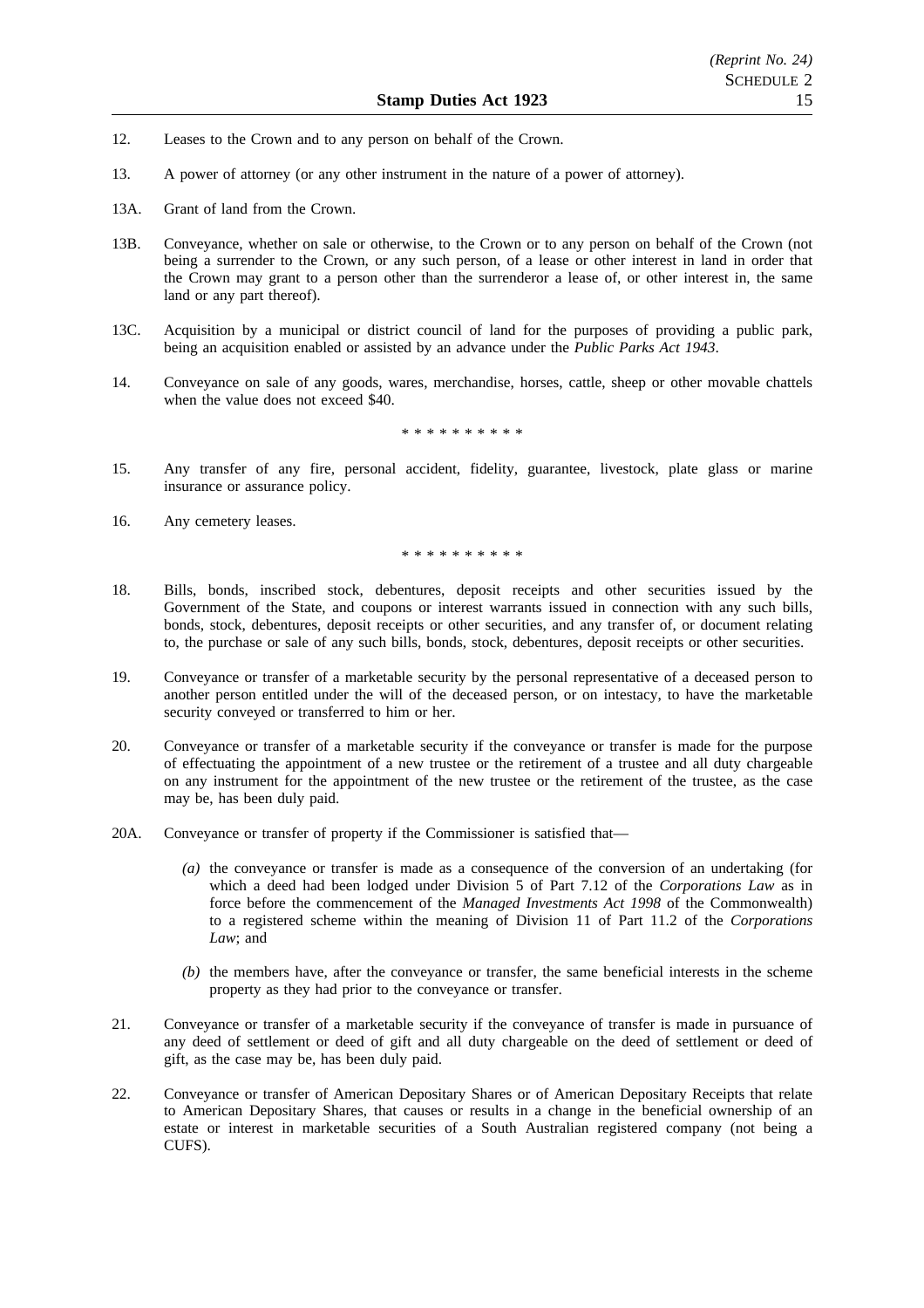- 23. Any conveyance, transfer or mortgage to which a prescribed person is a party and which is executed or entered into in connection with the purchase or gift of any land on which the prescribed person resides or intends to reside shall be exempt from stamp duty on so much of the amount on which the duty is chargeable as does not exceed two thousand four hundred dollars, but a conveyance, transfer or mortgage shall not be exempt under this paragraph unless the Commissioner is satisfied by such evidence as he requires—
	- *(a)* that the purchase or gift is made for the purpose of enabling the prescribed person to become the owner, or lessee from the Crown, of a dwelling house in which he resides or intends to reside;
	- *(b)* that a conveyance, transfer or mortgage to which the prescribed person was a party and which was executed or entered into in connection with any other purchase or gift of land on which the prescribed person resided or intended to reside has not previously been exempt from stamp duty pursuant to this paragraph or any enactment relating to advances for homes.

In this paragraph—

# "**prescribed person**" means—

- *(a)* a person who, during any war in which the Commonwealth is or was engaged, has served as a member of a naval, military or air force of the Commonwealth or of the United Kingdom or of any part of Her Majesty's dominions, whether or not he is still so serving at the time when he claims exemption under this paragraph;
- *(b)* a person who, during any such war, was employed in seagoing service on a ship registered in any territory under the dominion of Her Majesty the Queen, whether or not he is still so employed at the time when he claims exemption under this paragraph;
- *(c)* a person who has been on active service in the Korean war as a member of a naval, military or air force of the Commonwealth or of the United Kingdom or of any other part of Her Majesty's dominions, whether or not he is still on such service at the time when he claims exemption under this paragraph.

The expression "**Korean war**" in this paragraph means the war in Korea which commenced on the twenty-fifth day of June, 1950. For the purposes of this paragraph that war shall be deemed to end on the day on which a proclamation is issued by the Governor declaring that the Korean war has ceased;

- *(d)* a person who has been on active service as a member of a naval, military or air force of the Commonwealth or of the United Kingdom or of any other part of Her Majesty's dominions operating for the suppression of unlawful violence in Malaya, whether or not he is still on such service at the time when he claims exemption under this paragraph;
- *(d1)* a person who (whether before or after the commencement of the *Stamp Duties Act Amendment Act 1965*) has been on active service as a member of a naval, military or air force of the Commonwealth or of the United Kingdom or of any other part of Her Majesty's dominions in any area outside Australia or in any naval, military or air force operation that is proclaimed to be an area or (as the case may be) a naval, military or air force operation for the purposes of this paragraph, whether or not he is still on such service at the time when he claims exemption under this paragraph;
- *(e)* the widow of any deceased person who during his lifetime served or was employed as mentioned in paragraph *(a)*, *(b)*, *(c)*, *(d)* or *(d1)*;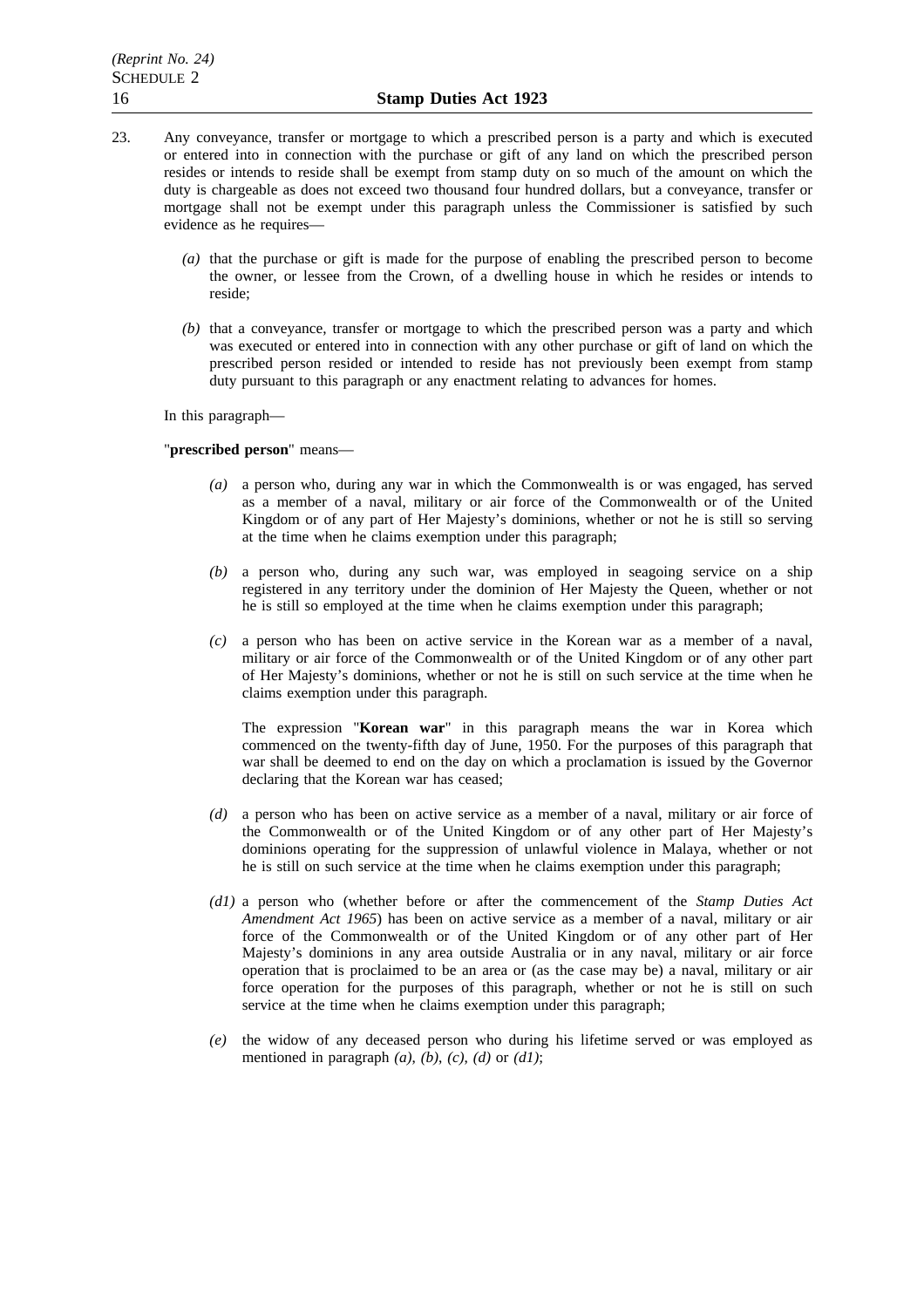For the purposes of paragraphs *(a)* and *(b)*, a war shall be deemed to continue from the commencement thereof until the day declared by the Governor by proclamation to be the day on which the war shall be deemed to cease. Notwithstanding the provisions of this paragraph, or of any proclamation made in pursuance thereof, the way which commenced on the third day of September, 1939, shall, for the purposes of any conveyance, transfer or mortgage executed or entered into after the commencement of the *Stamp Duties Act Amendment Act 1965* be deemed to have ceased on the thirty-first day of December, 1945;

"**land**" includes the fee simple of any land and the estate and interest of a lessee of land held under a Crown lease, and of a purchaser of land held under an agreement for sale and purchase granted by the Crown.

- 24. A conveyance or transfer of a marketable security to or from a nominee company established by a dealer or an SCH participant solely for the purpose of facilitating settlement of transactions relating to marketable securities entered into in the ordinary course of business.
- 24AA. A conveyance or transfer of a marketable security to or from CHESS Depositary Nominees Pty Ltd solely for the purpose of facilitating settlement of transactions relating to a CUFS entered into in the ordinary course of business.
- 24A. An error transaction in respect of a marketable security to which Division 3 of Part 3A applies.
- 24B. A conveyance or transfer of a marketable security made solely for the purpose of a security lending transaction of a kind that would qualify for relief under section 26BC(3) of the *Income Tax Assessment Act 1936* of the Commonwealth, as amended from time to time.
- 24C. An SCH-regulated transfer of a marketable security that—
	- *(a)* does not result in a change in beneficial ownership; and
	- *(b)* is not chargeable with duty as a conveyance operating as a voluntary disposition *inter vivos*.
- 24D. A conveyance of a marketable security that is an exempt transaction within the meaning of section 90A.
- 25. A declaration of trust by the Public Trustee for the benefit of a child under the age of 18 years who has received a payment under the *Criminal Injuries Compensation Act 1978*.

\*\*\*\*\*\*\*\*\*\*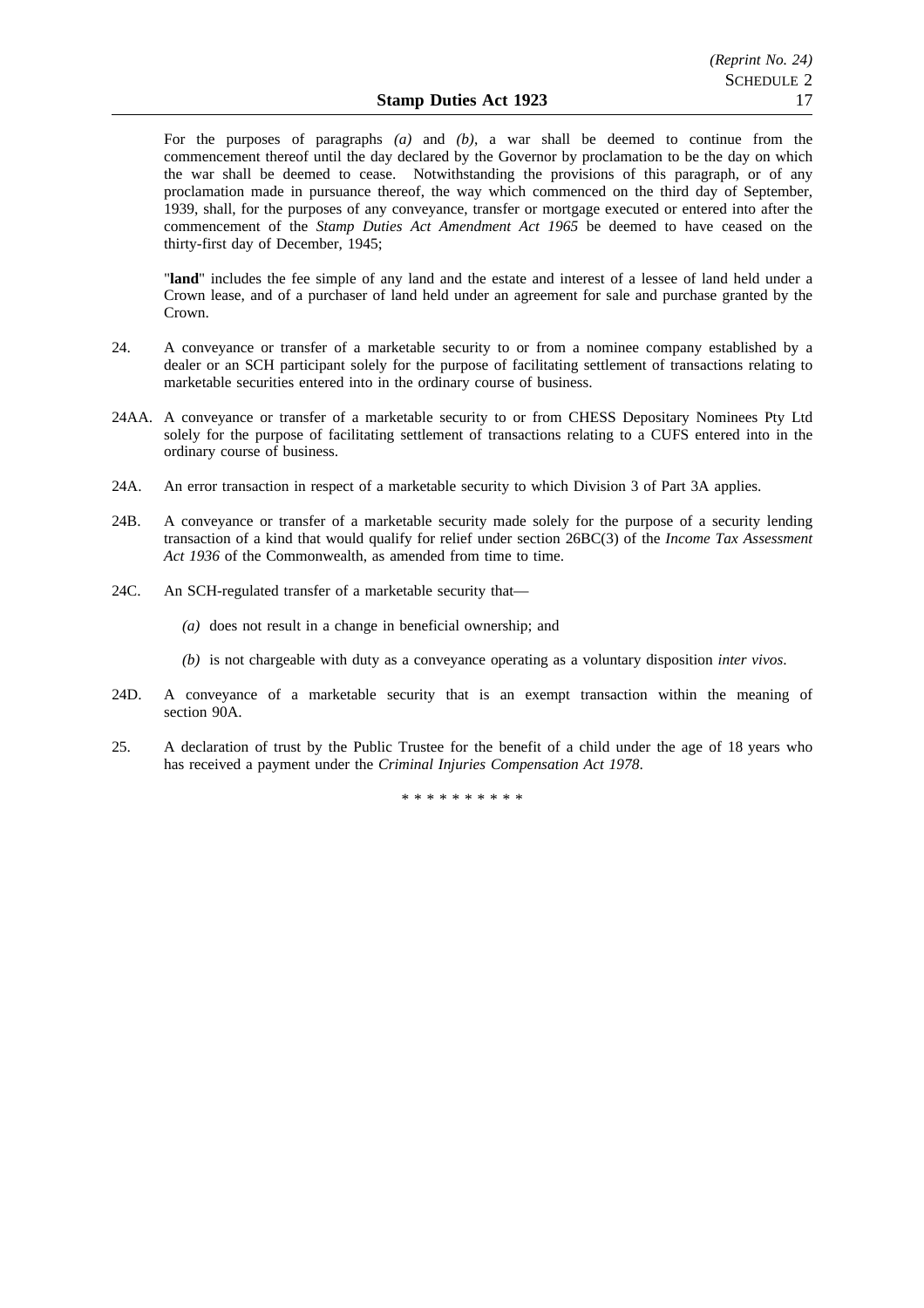# **APPENDIX**

# **LEGISLATIVE HISTORY**

### **Transitional Provisions**

(*Transitional provision from Stamp Duties Act Amendment Act 1988, s. 9*)

9. Section 71E of the principal Act applies in relation to transactions entered into on or after 7th December, 1987, but no offence arises under subsection (6)*(a)* of that section in relation to a transaction entered into before the date of assent to this Act if the required statement is lodged with the Commissioner within two months after assent.

(*Transitional provision from Stamp Duties Act Amendment Act 1989, s. 4*)

4. The amendments effected by this Act apply to conveyances lodged with the Commissioner of Stamps for stamping on or after 1 February, 1988.

(*Transitional provision from Stamp Duties Act Amendment Act (No. 4) 1990, s. 7*)

7. Where a company, person or firm of persons carried on general insurance business before the enactment of this Act, the company, person or firm—

- *(a)* is required to lodge monthly returns only in relation to general insurance business carried on by it on or after 1 July, 1990; and
- *(b)* will be taken to have complied with the requirements of section 36(1) of the principal Act, as amended by this Act, in relation to the period from 1 July, 1990, until the enactment of this Act if the monthly returns required in relation to that period are lodged with the Commissioner not later than the fifteenth day of the month commencing after the enactment of this Act.

(*Transitional provision from Stamp Duties (Rates) Amendment Act 1992, s. 7*)

7. The amendments made by sections 5 and 6 of this Act apply to instruments executed on or after the commencement of this Act (with the effect that instruments executed before that commencement will be chargeable with duty as if those provisions had not been enacted).

> (*Transitional provision from Stamp Duties (Penalties, Reassessments and Securities) Amendment Act 1992, s. 45*)

45. (1) Subject to this section, the amendments made by this Act do not affect the amount of duty chargeable on an instrument executed, or a transaction completed, before the commencement of this Act.

 $(2)$  If—

- *(a)* a mortgage executed before the commencement of this Act is extended or renewed after the commencement of this Act; or
- *(b)* a liability that is secured by a mortgage executed before the commencement of this Act is incurred after the commencement of this Act (except a liability that accrues in respect of a liability that was incurred before the commencement of this Act, or a liability that takes effect in substitution for an earlier liability and does not—when incurred—exceed the amount of the earlier liability); or
- *(c)* after the commencement of this Act the time for payment or repayment of a liability secured by a mortgage executed before the commencement of this Act is extended or deferred,

duty is chargeable under the principal Act as amended by this Act as if the mortgage were a new and separate instrument executed on the date of the extension or renewal, the date when the fresh liability was incurred, or the date when the time for payment or repayment of the liability was extended or deferred (as the case requires), but allowance must be made for duty paid on the mortgage before that date.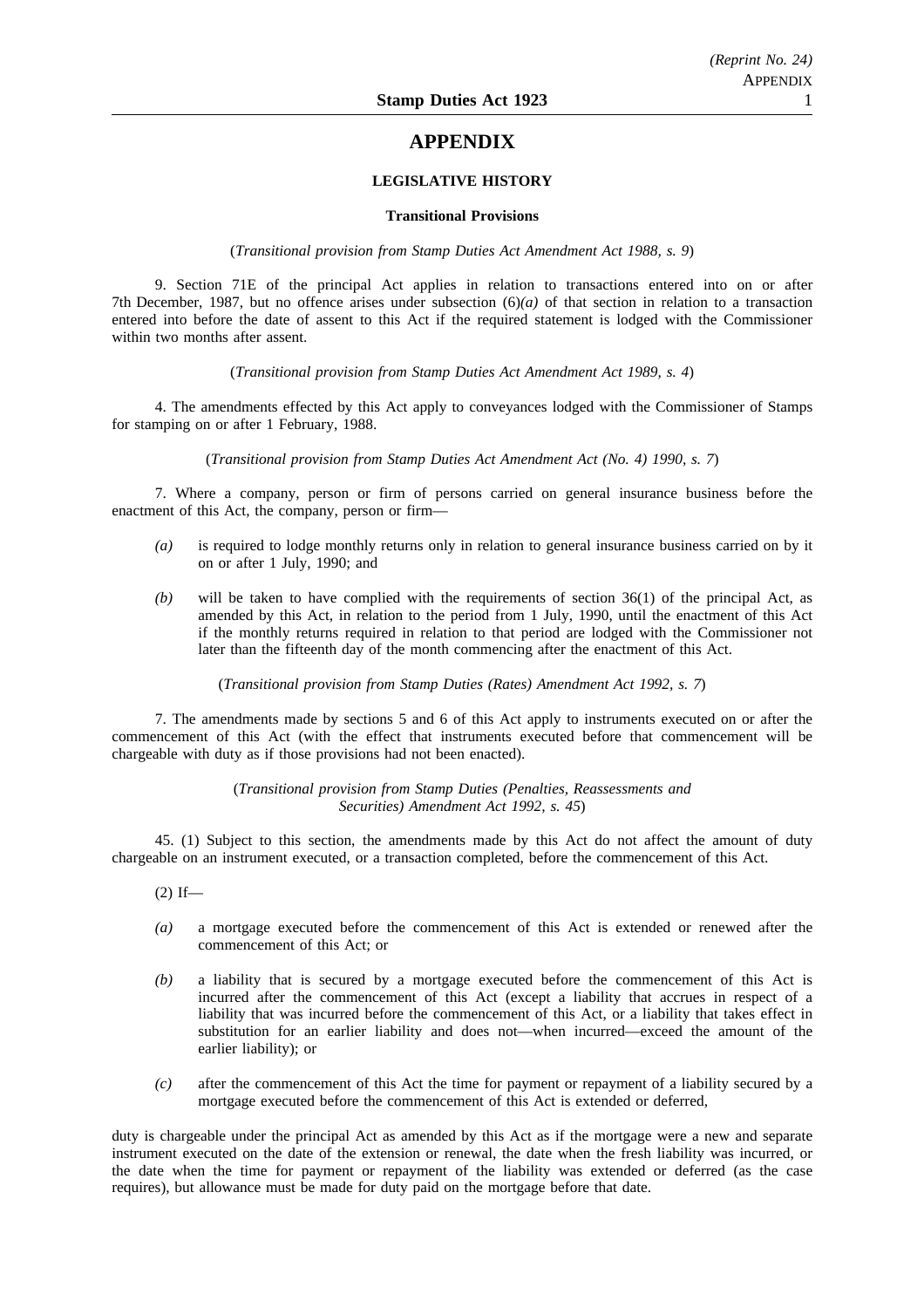(*Transitional provision from Stamp Duties (Concessions) Amendment Act 1994, s. 10*)

10. The amendments made by sections 5 and 6 of this Act apply in relation to rental business transacted on or after 1 June 1994.

(*Transitional provision from Stamp Duties (Miscellaneous) Amendment Act 1996, s. 11*)

11. The amendments made by this Act do not affect the amount of duty chargeable on an instrument executed before the commencement of this Act.

(*Transitional provision from Stamp Duties (Miscellaneous No. 2) Amendment Act 1997, s. 8*)

8. A bank is not required to pay duty on a cheque form or cheque under the principal Act as amended by this Act if duty has already been paid in relation to the cheque form or cheque under the repealed provisions of the principal Act.

(*Transitional provision from Stamp Duties (Miscellaneous) Amendment Act 1998, s. 4*)

- 4. (1) The amendment made by section  $3(a)$  of this Act does not apply in relation to—
- *(a)* insurance premiums received or charged in account (whether directly or by agents) before 1 June 1998; or
- *(a)* insurance premiums received or charged in account (whether directly or by agents) before 1 August 1998 relating to policies to be in force for 12 months or less commencing before 1 September 1998.

with the effect that those insurance premiums will be chargeable with duty as if section  $3(a)$  had not been enacted.

(2) The amendment made by section 3*(b)* of this Act does not apply in relation to applications made before the commencement of section 3*(b)*.

(3) The amendment made by section  $3(c)$  of this Act does not apply in relation to applications where the term of the registration is to take effect before 1 September 1998, with the effect that those applications will be charged with duty as if section 3*(c)* had not been enacted.

(*Transitional provision from Stamp Duties (Conveyance Rates) Amendment Act 1999, s. 3*)

3. (1) The amendments made by section 2 of this Act apply to instruments first lodged with the Commissioner of State Taxation for stamping on or after the commencement of this Act.

(2) However, if on application under this subsection the Commissioner of State Taxation is satisfied that an instrument lodged for stamping gives effect to a written agreement entered into before 27 May 1999, the amendments made by section 2 of this Act will not apply to the instrument (and the instrument will be chargeable with duty as if those amendments had not been enacted).

# **Legislative History**

- Legislative history prior to 3 February 1976 appears in marginal notes and footnotes included in the consolidation of this Act contained in Volume 10 of The Public General Acts of South Australia 1837-1975 at page 369.
- Certain textual alterations were made to this Act by the Commissioner of Statute Revision when preparing the reprint of the Act that incorporated all amendments in force as at 1 November 1984. A schedule of these alterations was laid before Parliament on 13 November 1984.
- Legislative history since 3 February 1976 (**entries in bold type indicate amendments incorporated since the last reprint**) is as follows:

Section 2: deleted in pursuance of the *Acts Republication Act 1967*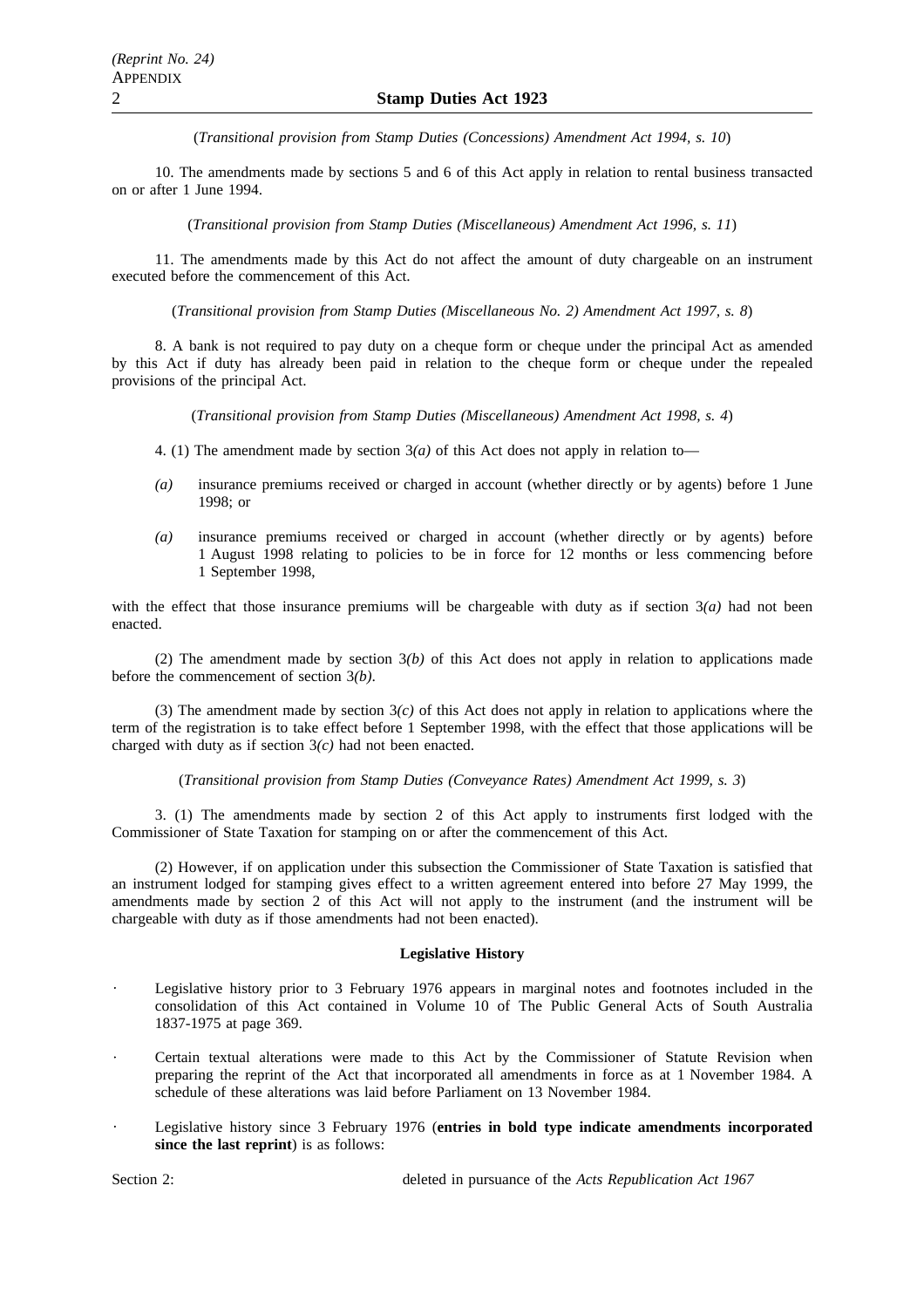function is now exhausted **Section 2:** redesignated as s. 2 by 82, 1996, s. 77(2) (previously section 4) definition of "adhesive stamp" inserted by 8, 1986, s. 2(a) definition of "assessment" inserted by 82, 1996, s.  $77(1)(a)$ definition of "authorised officer" inserted by 100, 1986, s. 3(a); repealed by 82, 1996, s. 77(1)(a) definition of "business of primary production" inserted by 31, 1994, s. 3 definition of "Commissioner" substituted by 82, 1996, s. 77(1)(b) definition of "CUFS" inserted by 18, 1996, s. 3(a) definition of "die" substituted by 8, 1986, s. 2(b) definition of "discretionary trust" inserted by 36, 1990, s. 3(a) definition of "duty" substituted by 88, 1992, s. 3(a); 82, 1996, s. 77(1)(c) definition of "fixed interest security" inserted by 111, 1980, s. 3(a); repealed by 81, 1985, s. 3 **definitions of "GST" and "GST law" inserted by 21, 2000, s. 22(a)** definition of "impressed stamp" inserted by 8, 1986, s. 2(c) definition of "marketable security" amended by 111, 1980, s. 3(b); 50, 1984, s. 3(1) (Sched. 6); 88, 1992, s. 3(b); 18, 1996, s. 3(b) definition of "money" substituted by 50, 1984, s. 3(1) (Sched. 6) definition of "records" inserted by 100, 1986, s. 3(b) **definition of "rent" inserted by 21, 2000, s. 22(b)** definition of "savings bank" substituted by 50, 1984, s. 3(1) (Sched. 6); repealed by 41, 1999, s. 16 definition of "stamp" substituted by 8, 1986, s. 2(d) definition of" stamped" substituted by 8, 1986, s. 2(d) definition of "stock" amended by 50, 1984, s. 3(1) (Sched. 6) definition of "unit" inserted by 36, 1990, s. 3(b) definition of "unit trust scheme" inserted by 36, 1990, s. 3(b) Section 3: inserted by 82, 1996, s. 78 New Part 2 heading: inserted by 82, 1996, s. 78 Section 4: inserted by 82, 1996, s. 78 Section 5: amended by 50, 1984, s. 3(1) (Sched. 6); repealed by 82, 1996, s. 78 Section 5A: inserted by 111, 1980, s. 4; repealed by 82, 1996, s. 78 Section 5AB: inserted by 81, 1985, s. 4; substituted by 52, 1989, s. 3; repealed by 82, 1996, s. 78 Section 5: inserted by 111, 1980, s. 4; amended by 50, 1984, s. 3(1)

(previously section 5B) (Sched. 6); redesignated as s. 5 by 82, 1996, s. 79 Section 6: amended by 50, 1984, s. 3(1) (Sched. 6); substituted by 50, 1984, s. 3(1) (Sched. 6); substituted by 100, 1986, s. 4; 82, 1996, s. 80 Section 6AA: inserted by 100, 1986, s. 4; repealed by 82, 1996, s. 80

Section 6A: inserted by 8, 1986, s. 3; amended by 2, 1987, s. 6(a); repealed by 82, 1996, s. 80

Section 6B: inserted by 2, 1987, s. 6(b); repealed by 82, 1996, s. 80

- Section 7(3): substituted by 82, 1997, s. 3; amended by 41, 1999, s. 17
- Section 7(4): amended by 50, 1984, s. 3(1) (Sched. 6); repealed by 82, 1997, s. 3

Old Part 2 heading: repealed by 82, 1996, s. 81

Section 9: repealed by 82, 1996, s. 81

Section 10: **amended** by 88, 1992, s. 4; repealed by 82, 1996, s. 81

Section 12(3): substituted by 88, 1992, s. 5

Section 17: repealed by 111, 1980, s. 5; inserted by 4, 1990, s. 2 Section 19: **amended** by 50, 1984, s. 3(1) (Sched. 6); substituted by 88, 1992, s. 6; repealed by 82, 1996, s. 83

Section 3: deleted in pursuance of the *Acts Republication Act 1967* as its

Section 15: repealed by 82, 1996, s. 82 Section 15A: substituted by 21, 2000, s. 23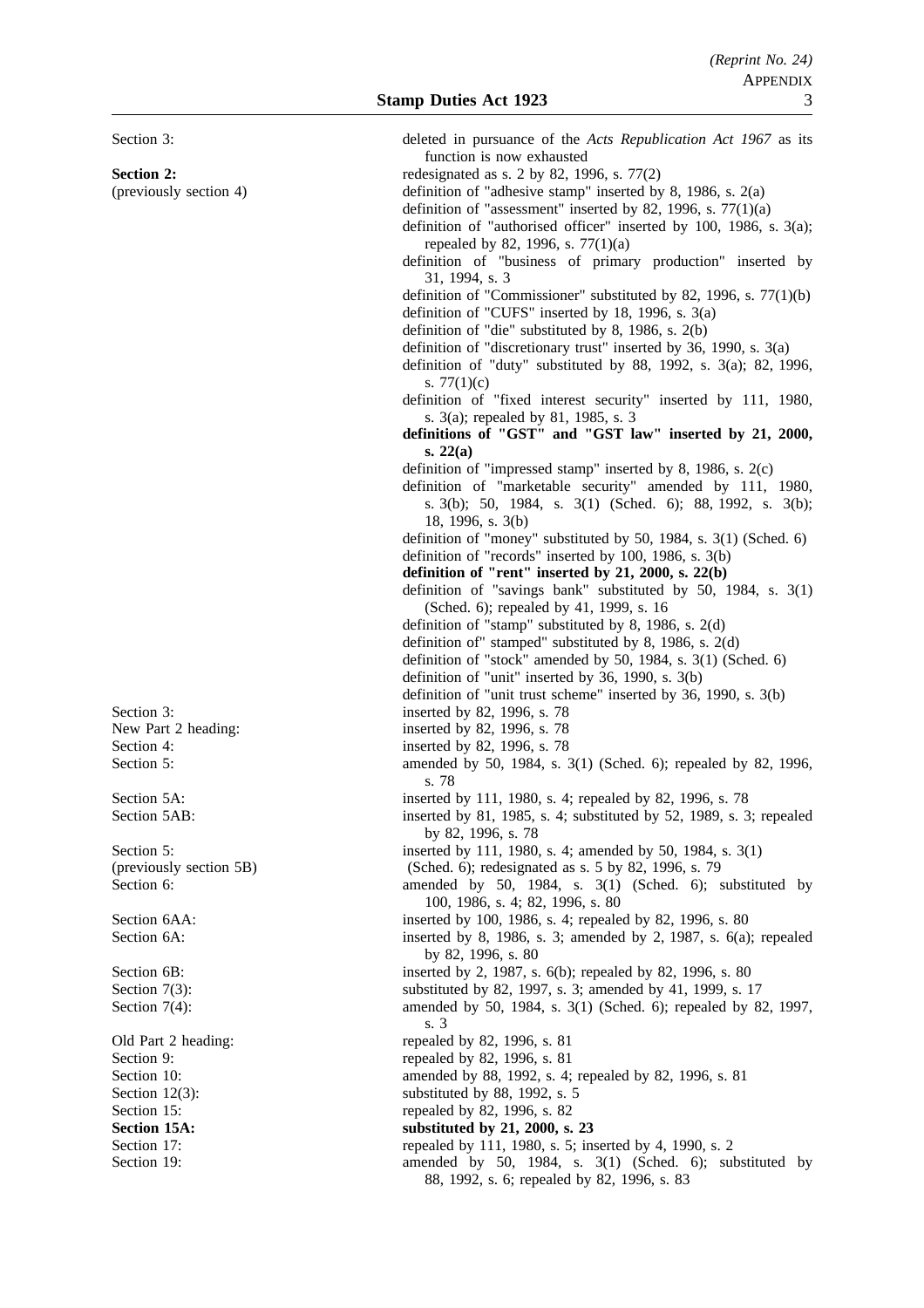Section 19A: inserted by 111, 1980, s. 6 Section 19A(1): amended by 88, 1992, s. 7; 82, 1996, s. 84 Section 20(1): substituted by 111, 1980, s. 7(a); 82, 1996, s. 85(a) Section 20(1aa): inserted by 88, 1992, s. 8(a); repealed by 82, 1996, s. 85(a) Section 20(1a): inserted by 111, 1980, s. 7(a); amended by 88, 1992, s. 8(b), (c); repealed by 82, 1996, s. 85(a) Section 20(2): amended by 111, 1980, s. 7(b); 88, 1992, s. 8(d); substituted by 82, 1996, s. 85(a) Section 20(3): substituted by 88, 1992, s. 8(e); 82, 1996, s. 85(a) Section 20(4): inserted by 21, 1988, s. 3; amended by 88, 1992, s. 8(f); 82, 1996, s. 85(b) Section 20(5) - (7): inserted by 21, 1988, s. 3 Section 20(8): inserted by 21, 1988, s. 3; repealed by 82, 1996, s. 85(c) Section 21(1): redesignated as s. 21 in pursuance of the *Acts Republication Act 1967* Section 21(2) - (4): repealed by 50, 1984, s. 3(1) (Sched. 6) Section 22: **amended by 50, 1984, s. 3(1) (Sched. 6)** Section 23(1):<br>Section 23(1a) and (1b):<br>Section 23(1a) and (1b):<br>Section 23(1a) and (1b):<br>Section 23(1a) and (1b):<br>Section 23(1a) and (1b): inserted by 100, 1986, s. 5(a); repealed by 82, 1996, s. 86(a) Section 23(2): amended by 100, 1986, s. 5(b); substituted by 82, 1996, s. 86(a) Section 23(3): amended by 100, 1986, s. 5(c); substituted by 82, 1996, s. 86(a) Section 23(4): amended by 82, 1996, s. 86(b) Section  $23(5)$ : substituted by 88, 1992, s. 9 Section 23A: inserted by 88, 1992, s. 10; repealed by 82, 1996, s. 87 Section 24: **amended** by 21, 1988, s. 4; 88, 1992, s. 11; 83, 1995, s. 2; repealed by 82, 1996, s. 87 Section 25: **amended** by 50, 1984, s. 3(1) (Sched. 6); repealed by 100, 1986, s. 6 Section 26: **amended** by 50, 1984, s. 3(1) (Sched. 6); repealed by 82, 1996, s. 87 Section 27A: substituted by 100, 1986, s. 7; repealed by 82, 1996, s. 88 Section 27B: Substituted by 100, 1986, s. 7; amended by 14, 1994, s. 3; repealed by 82, 1996, s. 88 Section 27C: amended by 50, 1984, s. 3(1) (Sched. 6); substituted by 50, 1984, s. 3(1) (Sched. 6); substituted by 100, 1986, s. 7; repealed by 82, 1996, s. 88 Section 27D: substituted by 100, 1986, s. 7; amended by 88, 1992, s. 12; repealed by 82, 1996, s. 88 Section 27E: repealed by 82, 1996, s. 88 Section 28 and heading: repealed by 81, 1985, s. 5 Section 31(2) - (4): amended by 50, 1984, s. 3(1) (Sched. 6) Section 31A: amended by 31, 1994, s. 4 Heading preceding section 31B: amended by 50, 1984, s. 3(1) (Sched. 6) Section 31B(1): amended by 50, 1984, s. 3(1) (Sched. 6); redesignated as s. 31B in pursuance of the *Acts Republication Act 1967* definition of "bailee" inserted by 88, 1992, s. 13(a) definition of "bailment plant" inserted by 88, 1992, s. 13(a) definition of "bailor" inserted by 88, 1992, s. 13(a) definition of "bank" repealed by 50, 1984, s. 3(1) (Sched. 6) definition of "contractual bailment" inserted by 88, 1992, s. 13(a) definition of "corresponding law" inserted by 31, 1994, s. 5 definition of "credit arrangement" repealed by 50, 1984, s. 3(1) (Sched. 6) definition of "credit business" repealed by 50, 1984, s. 3(1) (Sched. 6) definition of "discount transaction" repealed by 50, 1984, s. 3(1) (Sched. 6) definition of "goods" amended by 88, 1992, s. 13(b) definition of "guarantee" repealed by 50, 1984, s. 3(1) (Sched. 6) definition of "guarantor" repealed by 50, 1984, s. 3(1) (Sched. 6) definition of "interest" repealed by 50, 1984, s. 3(1) (Sched. 6)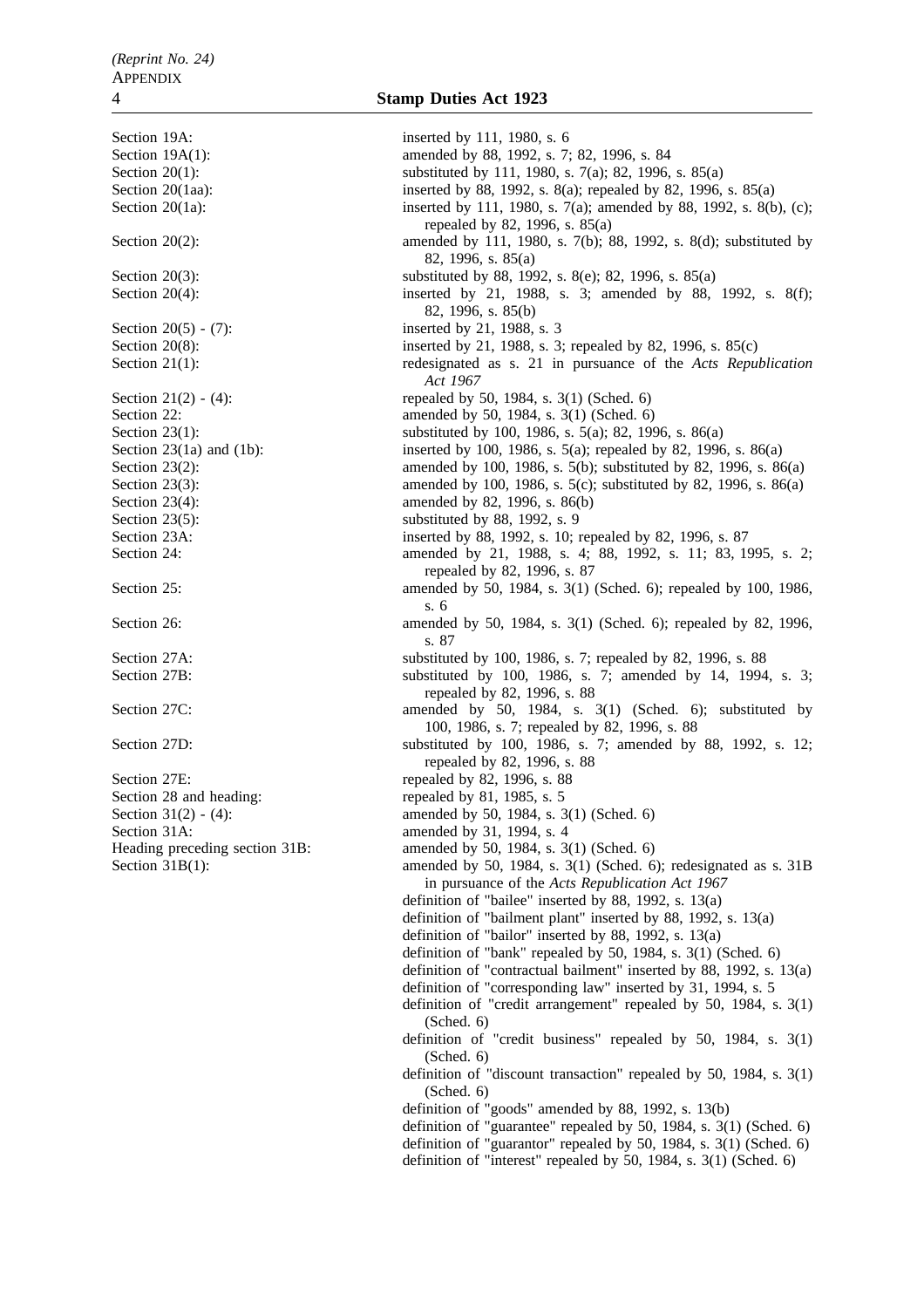| definition of "loan" amended by 101, 1976, s. $2(1)(a)$ ; repealed                               |
|--------------------------------------------------------------------------------------------------|
|                                                                                                  |
| by 50, 1984, s. 3(1) (Sched. 6)                                                                  |
| definition of "prescribed rate" substituted by 95, 1982, s. 3(a);                                |
| repealed by 50, 1984, s. 3(1) (Sched. 6)                                                         |
| definition of "principal" repealed by 50, 1984, s. 3(1) (Sched. 6)                               |
| definition of "rate of interest" repealed by $50$ , 1984, s. $3(1)$                              |
|                                                                                                  |
| (Sched. 6)                                                                                       |
| definition of "registered credit union" substituted by 101, 1976,                                |
| s. 2(1)(b); repealed by 50, 1984, s. 3(1) (Sched. 6)                                             |
| definition of "related corporation" amended by 50, 1984, s. 3(1)                                 |
| (Sched. 6); 88, 1992, s. 13(c)                                                                   |
| definition of "rental business" substituted by 88, 1992, s. 13(d)                                |
|                                                                                                  |
| substituted by 95, 1982, s. 3(b); repealed by 50, 1984, s. 3(1)                                  |
| (Sched. 6)                                                                                       |
| repealed by 50, 1984, s. 3(1) (Sched. 6)                                                         |
| substituted by 89, 1983, s. 3; repealed by 50, 1984, s. 3(1)                                     |
| (Sched. 6)                                                                                       |
| amended by 89, 1983, s. 4(a); 71, 1992, s. 3(1) (Sched.);                                        |
|                                                                                                  |
| 82, 1996, s. 89(a)                                                                               |
| substituted by 89, 1983, s. 4(b)                                                                 |
| substituted by 88, 1992, s. 14; repealed by 82, 1996, s. 89(b)                                   |
| substituted by 89, 1983, s. 5                                                                    |
| amended by 101, 1976, s. 3; 50, 1984, s. 3(1) (Sched. 6);                                        |
| 81, 1985, s. 6(a); 52, 1989, s. 4(a); 74, 1991, s. 3; 88, 1992,                                  |
| s. 15(a); 82, 1996, s. 90(a), (b); 21, 2000, s. 24(a)                                            |
|                                                                                                  |
| inserted by 21, 2000, s. 24(b)                                                                   |
| amended by 89, 1983, s. 6; 81, 1985, s. 6(b), (c); 100, 1986,                                    |
| s. 8; 52, 1989, s. 4(b); 82, 1996, s. 90(c), (d)                                                 |
| amended by 81, 1985, s. 6(d); 52, 1989, s. 4(c); substituted by                                  |
| 82, 1996, s. 90(e)                                                                               |
| amended by 81, 1985, s. 6(e); 52, 1989, s. 4(d)                                                  |
|                                                                                                  |
| repealed by 50, 1984, s. 3(1) (Sched. 6)                                                         |
| repealed by 50, 1984, s. 3(1) (Sched. 6); inserted by 88, 1992,                                  |
| s. $15(b)$                                                                                       |
| inserted by 88, 1992, s. 15(b); repealed by 82, 1996, s. 90(f)                                   |
| amended by 50, 1984, s. 3(1) (Sched. 6); 74, 1991, s. 4; repealed                                |
| by 88, 1992, s. 16                                                                               |
| amended by 82, 1996, s. 91                                                                       |
| amended by 50, 1984, s. 3(1) (Sched. 6); 74, 1991, s. 5;                                         |
|                                                                                                  |
| 31, 1994, s. 6(a); 83, 1994, s. 12 (Sched.); 82,<br>1996,                                        |
| s. 92(a)-(c)                                                                                     |
| repealed by 50, 1984, s. 3(1) (Sched. 6)                                                         |
| repealed by 81, 1985, s. 7(a)                                                                    |
|                                                                                                  |
|                                                                                                  |
| inserted by 31, 1994, s. 6(b)                                                                    |
| inserted by 81, 1985, s. 7(b); amended by 52, 1989, s. 5;                                        |
| redesignated as s. 31I(1c) by 31, 1994, s. 6(b)                                                  |
| amended by 82, 1996, s. 92(d)                                                                    |
| repealed by 82, 1996, s. 92(e)                                                                   |
|                                                                                                  |
| amended by 71, 1992, s. 3(1) (Sched.); repealed by 82, 1996,                                     |
| s. 93                                                                                            |
| amended by 82, 1996, s. 94                                                                       |
| repealed by 70, 1981, s. 3; inserted by 15, 1982, s. 3                                           |
| amended by 50, 1984, s. 3(1) (Sched. 6); 100, 1986, s. 9(1)(a);                                  |
| 71, 1992, s. 3(1) (Sched.); 82, 1996, s. 95                                                      |
| repealed by 50, 1984, s. 3(1) (Sched. 6); inserted by 100, 1986,                                 |
|                                                                                                  |
| s. $9(1)(b)$                                                                                     |
| repealed by 50, 1984, s. 3(1) (Sched. 6)                                                         |
| repealed by 50, 1984, s. 3(1) (Sched. 6)                                                         |
| repealed by 50, 1984, s. 3(1) (Sched. 6); inserted by 100, 1986,                                 |
| s. 10; substituted by 74, 1991, s. 6; amended by 88, 1992,<br>s. 17; repealed by 82, 1996, s. 96 |
|                                                                                                  |

Section  $31B(1a)$ : Section  $31B(2) - (10)$ : Section 31C: Section  $31D(1)$ : Section  $31D(2)$ : Section  $31D(4)$ : Section  $31E(2)$ : **Section 31F(1): Section 31F(1a):** Section  $31F(2)$ : Section  $31F(3)$ : Section  $31F(4)$ : Section  $31F(4a) - (4c)$ : Section  $31F(5)$ : Section  $31F(6)$ : Section 31G: Section 31H: Section  $31I(1)$ : Section  $31I(1)(d)$  and (e): Section  $31I(1)(f)$ : Section  $31I(1a)$  and  $(1b)$ : Section  $31I(1a)$ : Section  $31I(1c)$ : Section  $31I(2)$ : Section 31J: Section  $31K(3)$ : Section 31L: Section  $31L(1)$ : Section  $31L(3)$ : Section  $31L(4)$  and  $(5)$ : Heading preceding section 31M:

Section 31M: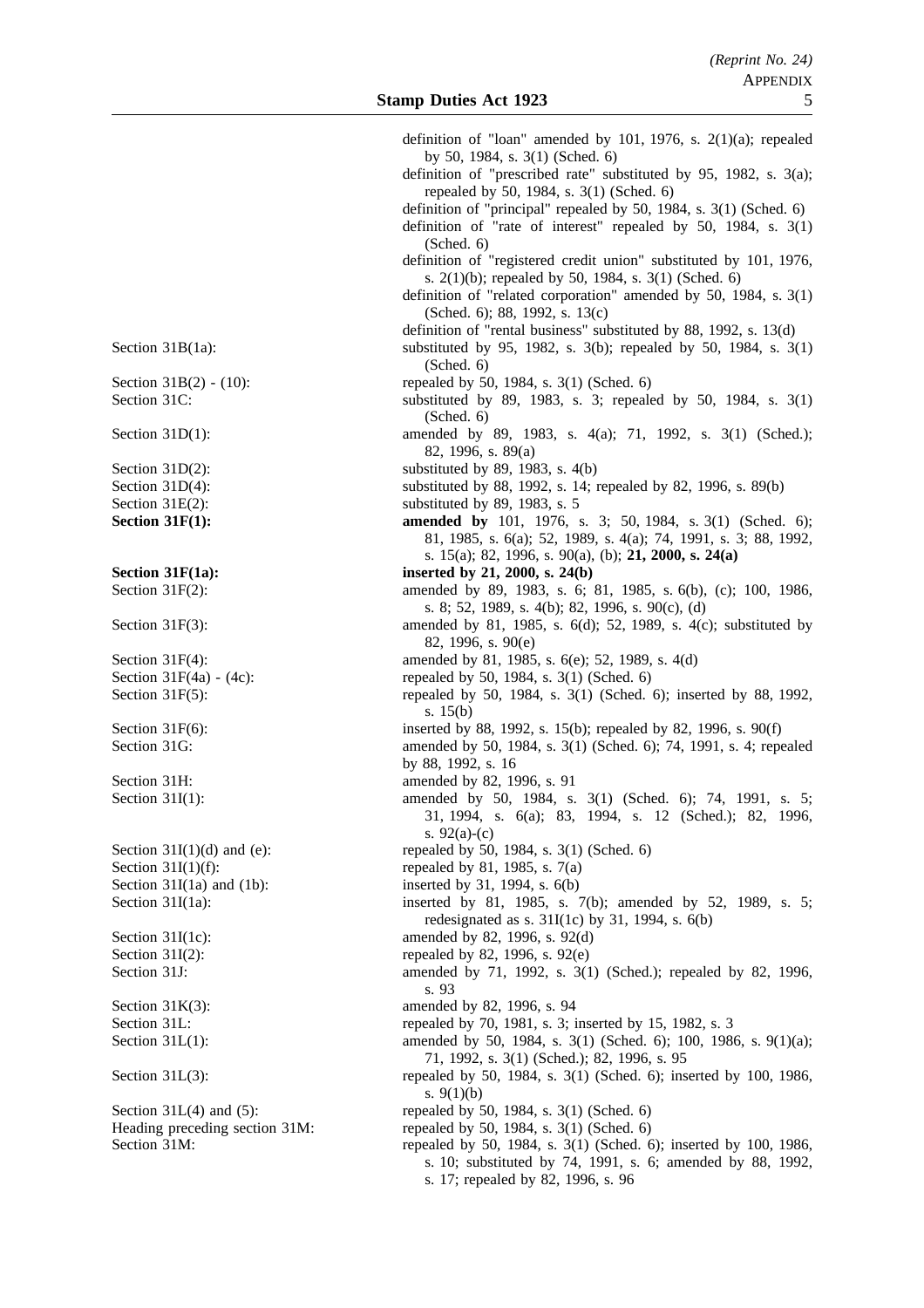Section 42AB: inserted by 8, 1986, s. 4

Section 31MA: inserted by 89, 1983, s. 7; repealed by 50, 1984, s. 3(1) (Sched. 6) Section 31N: **amended** by 89, 1983, s. 8; repealed by 50, 1984, s. 3(1) (Sched. 6); inserted by 100, 1986, s. 10 Section 31N(3): amended by 74, 1991, s. 7(a); 82, 1996, s. 97(a), (b) Section 31N(4) and (5): substituted by 88, 1992, s. 18; repealed by 82, 1996, s. 97(c) Section 31N(5a): inserted by 88, 1992, s. 18; repealed by 82, 1996, s. 97(c) Section 31N(6): amended by 74, 1991, s. 7(b) Section 31O: repealed by 50, 1984, s. 3(1) (Sched. 6) Section 31P: repealed by 70, 1981, s. 4; inserted by 15, 1982, s. 4; repealed by 50, 1984, s. 3(1) (Sched. 6) Sections 31Q - 31T:<br>
Section 32:<br>
Section 32:<br>  $\frac{3!}{2!}$  repealed by 50, 1984, s. 3(1) (Sched. 6) definition of "assurance or insurance business" amended by 50, 1984, s. 3(1) (Sched. 6) definition of "general insurance business" inserted by 47, 1990, s. 3 definition of "life insurance policy" inserted by 47, 1990, s. 3 definition of "policy" amended by 50, 1984, s. 3(1) (Sched. 6) **definition of "premium"** inserted by 74, 1991, s. 8; **substituted by 21, 2000, s. 25** Section 33:<br>Section 34:<br>Section 34:<br>Section 34:<br>Section 34:<br>Section 34: amended by 50, 1984, s.  $3(1)$  (Sched. 6); substituted by 47, 1990, s. 4 Section 34(3): amended by 82, 1996, s. 98(a) Section 34(4): repealed by 82, 1996, s. 98(b) Section 34A: repealed by 47, 1990, s. 4 Section 35: **amended** by 111, 1980, s. 8; 50, 1984, s. 3(1) (Sched. 6); substituted by 47, 1990, s. 4 Section 35(1): amended by 82, 1996, s. 99 Section 36: substituted by 50, 1984, s. 3(1) (Sched. 6); 47, 1990, s. 4 Section 36(4): repealed by 82, 1996, s. 100 Section 36A: inserted by 82, 1996, s. 101 Section 37: The section 37: The section 37:  $\frac{1}{3}$  repealed by 100, 1986, s. 11; inserted by 47, 1990, s. 4; amended by 82, 1996, s. 102 Section 38: **amended** by 50, 1984, s. 3(1) (Sched. 6); repealed by 100, 1986, s. 11; inserted by 47, 1990, s. 4 Section 39: substituted by 47, 1990, s. 4; repealed by 82, 1996, s. 103 Section 40: inserted by 47, 1990, s. 4; repealed by 82, 1996, s. 103 Section 41: substituted by 47, 1990, s. 4; amended by 74, 1991, s. 9; 88, 1992, s. 19; repealed by 82, 1996, s. 103 Section 42: substituted by 47, 1990, s. 4; repealed by 82, 1996, s. 103 Section 42AA(4): substituted by 88, 1992, s. 20; substituted by 82, 1996, s. 104 Section 42AA(4a) and (4b): inserted by 88, 1992, s. 20; repealed by 82, 1996, s. 104 Section 42AB(3): amended by 82, 1996, s. 105 **Section 42A:** definition of "applicant" substituted by 100, 1986, s. 12(a) definition of "commercial motor vehicle" inserted by 64, 1989, s. 3(a) definition of "dealer" substituted by 100, 1986, s. 12(b) **definition of "list price"** inserted by 100, 1986, s. 12(b); **substituted by 21, 2000, s. 26(a) definition of "market value"** inserted by 100, 1986, s. 12(b); **substituted by 21, 2000, s. 26(b)** definition of "new motor vehicle" inserted by 100, 1986, s. 12(c) definition of "optional equipment" inserted by 100, 1986, s. 12(c) definition of "primary producer" inserted by 64, 1989, s. 3(b) definition of "second-hand motor vehicle" inserted by 100, 1986, s. 12(d) **Section 42B(1):** substituted by 100, 1986, s. 13(a); **amended by 21, 2000, s. 27** Section 42B(1aa): inserted by 100, 1986, s. 13(a)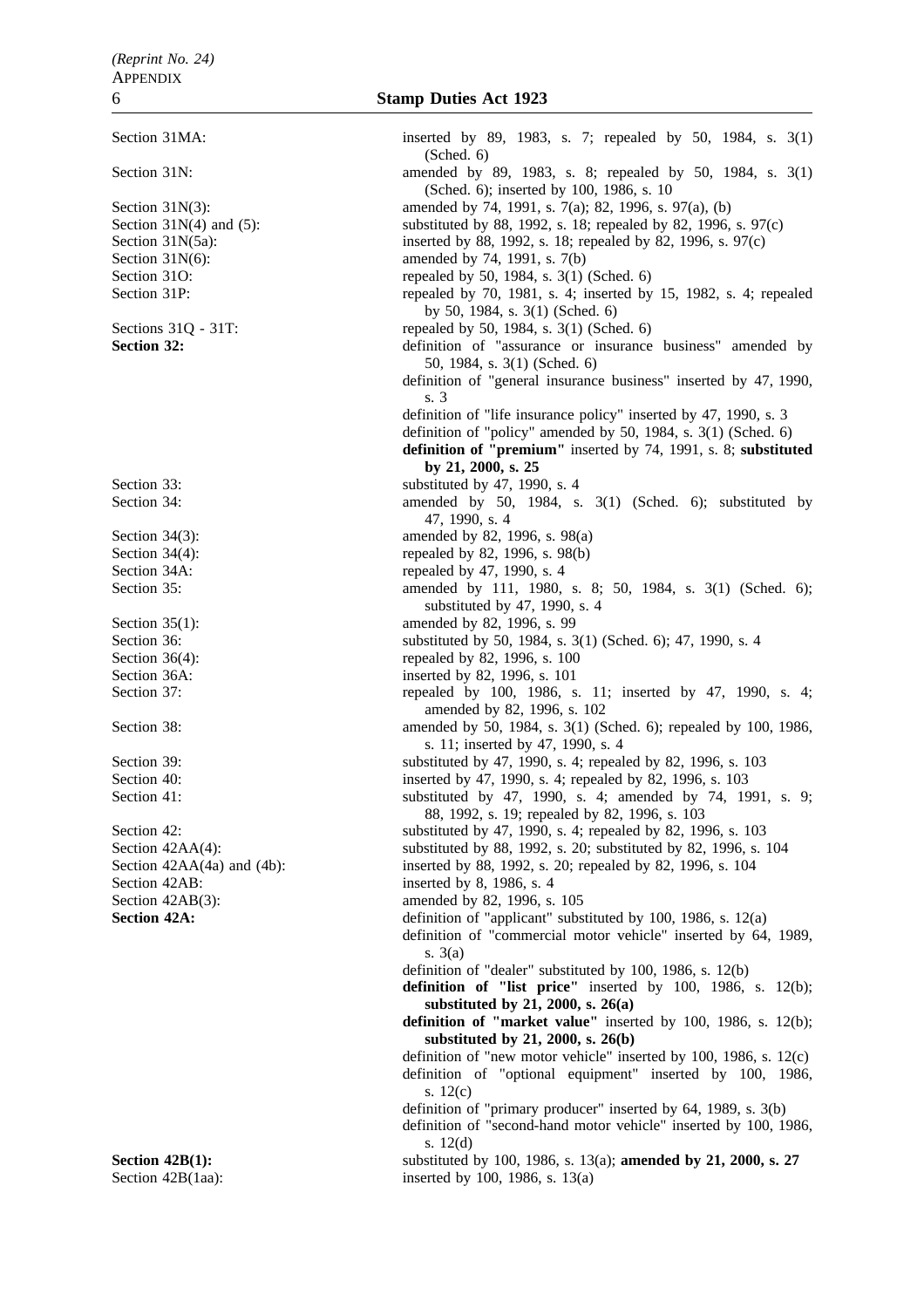Section 42B(1a): amended by 28, 1977, s. 2(a); 83, 1994, s. 2(a) Section 42B(1b): inserted by 28, 1977, s. 2(b); substituted by 33, 1990, s. 2(a); repealed by 83, 1994, s. 2(b) Section 42B(1c): inserted by 33, 1990, s. 2(a); repealed by 83, 1994, s. 2(b) Section 42B(2): amended by 28, 1977, s. 2(c); 83, 1994, s. 2(c) Section 42B(4) - (6): substituted by 100, 1986, s. 13(b); 82, 1996, s. 106 Section  $42B(6a)$  and  $(6b)$ : repealed by 82, 1996, s. 106 Section 42B(7): amended by 83, 1994, s. 2(d) Section 42B(6a) and (6b): inserted by 74, 1991, s. 10; substituted by 88, 1992, s. 21 Section 42B(7): repealed by 100, 1986, s. 13(b); inserted by 33, 1990, s. 2(b) Section 42B(8): repealed by 50, 1984, s. 3(1) (Sched. 6) Section 42BA: inserted by 72, 1995, s. 3 Section 42C: repealed by 33, 1990, s. 3; inserted by 74, 1991, s. 11; amended by 88, 1992, s. 22; 72, 1995, s. 4; substituted by 82, 1996, s. 107 Section 42D: amended by 50, 1984, s. 3(1) (Sched. 6); 100, 1986, s. 14; 33, 1990, s. 4; substituted by 82, 1996, s. 107 Section 42E: **amended** by 33, 1990, s. 5; 82, 1996, s. 108 Sections 43 - 45A and heading: repealed by 111, 1980, s. 9 Heading preceding section 43: inserted by 82, 1997, s. 4 Section 43: inserted by 82, 1997, s. 4 definition of "bank" repealed by 41, 1999, s. 18(a) definition of "cheque" amended by 41, 1999, s. 18(b) definition of "Cheques and Payment Orders Act 1986" repealed by 41, 1999, s. 18(c) definition of "financial institution" inserted by 41, 1999, s. 18(c) definition of "unstamped cheque" amended by 41, 1999, s. 18(d) Section 44: inserted by 82, 1997, s. 4 Section 44(1): amended by 41, 1999, s. 19(a), (b) Section 44(2) and (3): amended by 41, 1999, s. 19(c) Section 44(4): amended by 41, 1999, s. 19(d) Section 44(5): amended by 41, 1999, s. 19(e)<br>Section 45: inserted by 82, 1997, s. 4: ame inserted by 82, 1997, s. 4; amended by 41, 1999, s. 20 Heading preceding section 46: repealed by 82, 1997, s. 4 Section 46: **amended** by 19, 1991, s. 2; substituted by 82, 1997, s. 4; amended by 41, 1999, s. 21 Section 46A: inserted by 89, 1983, s. 9; amended by 19, 1991, s. 3; repealed by 82, 1997, s. 4 Section 47: **amended** by 50, 1984, s. 3(1) (Sched. 6); repealed by 82, 1997, s. 4 Section 47A: repealed by 82, 1997, s. 4 Sections 47B - 47D: repealed by 70, 1981, s. 5 Section 48: **amended** by 70, 1981, s. 6; 50, 1984, s. 3(1) (Sched. 6); repealed by 82, 1997, s. 4 Section 48A: amended by 101, 1976, s. 4; 70, 1981, s. 7; 95, 1982, s. 4; 9. 19, 1991, s. 4; 82, 1996, s. 109; repealed by 82, 1997 s. 4 Section 49: **amended** by 88, 1992, s. 23; repealed by 82, 1997, s. 4 Section 50: repealed by 82, 1997, s. 4 Section 51: **amended** by 88, 1992, s. 24; repealed by 82, 1997, s. 4 Section 52: repealed by 82, 1997, s. 4 Section 53 and heading: repealed by 81, 1985, s. 8 Sections 54 - 59A and heading: repealed by 50, 1984, s. 3(1) (Sched. 6) Heading preceding section 59B: inserted by 27, 1978, s. 7; deleted in pursuance of the *Acts Republication Act 1967* as its function is now exhausted Section 59B: inserted by 27, 1978, s. 7; amended by 50, 1984, s. 3(1) (Sched. 6); 52, 1989, s. 6; 88, 1992, s. 25; repealed by 83, 1994, s. 3 Section 60: definition of "conveyance" amended by 38, 1996, s. 40 Section 60A: substituted by 95, 1982, s. 5 Section 60A(1): amended by 36, 1990, s. 4

Section 60A(4): amended by 50, 1984, s. 3(1) (Sched. 6)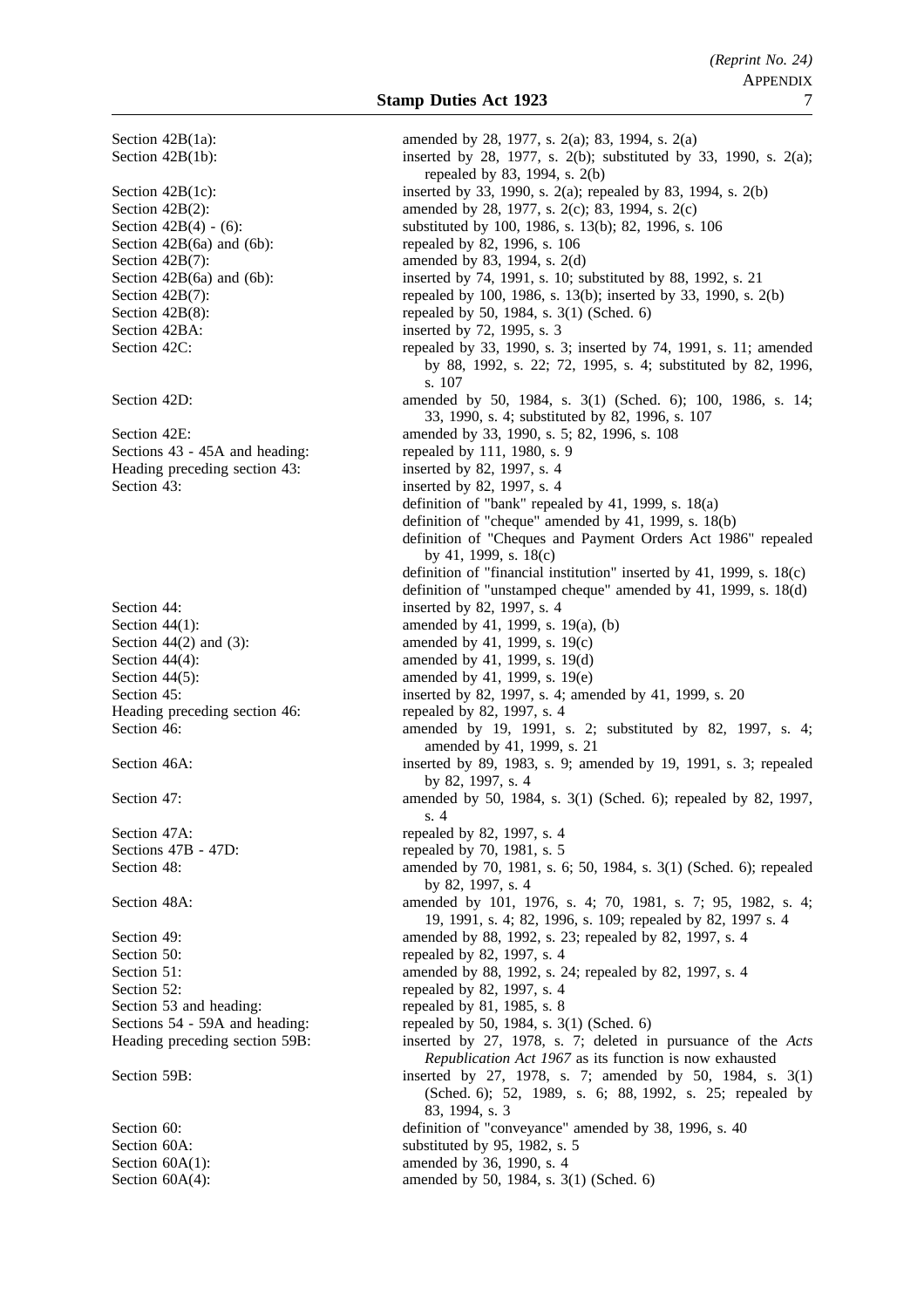Section  $60A(4a)$  and  $(4b)$ : inserted by 20, 1997, s. 3(a) Section  $60A(6) - (8)$ : inserted by 20, 1997, s. 3(b) Section 61: **amended** by 95, 1982, s. 6 Section 63: repealed by 95, 1982, s. 7 Section 65: **amended** by 95, 1982, s. 8 Section 66(1): amended by 95, 1982, s. 9(a); redesignated as s. 66 in pursuance of the *Acts Republication Act 1967* Section 66(2) and (3): substituted by 28, 1977, s. 3; repealed by 95, 1982, s. 9(b) Section  $66(4)$ : repealed by 95, 1982, s. 9(b) Section 66A: repealed by 33, 1990, s. 6 Section 66AB: amended by 101, 1976, s. 5; 111, 1980, s. 10; 70, 1981, s. 8; repealed by 33, 1990, s. 6 Section 66B: amended by 28, 1977, s. 4; repealed by 95, 1982, s. 10 Section 67: repealed by 95, 1982, s. 10; inserted by 33, 1990, s. 6 Section 67(5) and (6): repealed by 82, 1996, s. 110 Section 68(1): amended by 95, 1982, s. 11(a); 50, 1984, s. 3(1) (Sched. 6); repealed by 33, 1990, s. 7 Section 68(2): amended by 95, 1982, s. 11(b); repealed by 33, 1990, s. 7 Section 68(3): amended by 95, 1982, s. 11(c) Section 68(4): amended by 95, 1982, s. 11(d) Section 68(5): amended by 95, 1982, s. 11(e) Section 69: repealed by 33, 1990, s. 8 Section 70: substituted by 50, 1984, s. 3(1) (Sched. 6) Section 71(2): substituted by 82, 1996, s. 111 Section 71(3) and (4): substituted by 111, 1980, s. 11 Section 71(4a): inserted by 36, 1990, s. 5(a); amended by 88, 1992, s. 26(a); substituted by 18, 1996, s. 4 Section 71(5): repealed by 66, 1979, s. 3; inserted by 111, 1980, s. 11; amended by 95, 1982, s. 12(a); 21, 1988, s. 5 Section 71(6): amended by 54, 1976, s. 7; repealed by 66, 1979, s. 3; inserted by 111, 1980, s. 11 Section 71(7): repealed by 66, 1979, s. 3; inserted by 111, 1980, s. 11 Section 71(8): repealed by 66, 1979, s. 3; inserted by 111, 1980, s. 11; amended by 95, 1982, s. 12(b) Section 71(9) and (10): inserted by 111, 1980, s. 11 Section 71(11): inserted by 111, 1980, s. 11; amended by 36, 1990, s. 5(b) Section 71(11a): inserted by 36, 1990, s. 5(c) Section 71(12) and (13): inserted by 111, 1980, s. 11 Section 71(14): inserted by 111, 1980, s. 11; amended by 42, 1992, s. 3 Section 71(15): inserted by 111, 1980, s. 11; definition of "discretionary trust" repealed by 36, 1990, s. 5(d) definition of "public company" amended by 50, 1984, s. 3(1) (Sched. 6); 88, 1992, s. 26(b) definition of "unit" repealed by 36, 1990, s. 5(d) definition of "unit trust scheme" amended by 50, 1984, s. 3(1) (Sched. 6); repealed by 36, 1990, s. 5(d) Section 71A: amended by 111, 1980, s. 12; 50, 1984, s. 3(1) (Sched. 6) Section 71B: amended and redesignated as s. 71B(1) by 95, 1982, s. 13 Section 71B(2) and (3): inserted by 95, 1982, s. 13(b); repealed by 82, 1996, s. 112 Section 71B(4) and (5): inserted by 95, 1982, s. 13(b) Section 71C: inserted by 66, 1979, s. 4 Section 71C(1): amended by 81, 1985, s. 9(a), (b); 8, 1989, s. 3(a), (b); 52, 1989, s. 7(a); 42, 1992, s. 4(a); 20, 1997, s. 4(a) Section 71 $C(1a)$ : inserted by 8, 1989, s. 3(c) Section 71C(2): amended by 95, 1982, s. 14; 81, 1985, s. 9(c)-(e); substituted by 52, 1989, s. 7(b); amended by 42, 1992, s. 4(b); 20, 1997, s. 4(b)-(d) Section 71 $C(2a)$ : inserted by 81, 1985, s. 9(f) Section 71C(2b): inserted by 52, 1989, s. 7(c); repealed by 14, 1994, s. 4 Section 71C(3) definition of "Housing Trust home" inserted by 8, 1989, s. 3(d)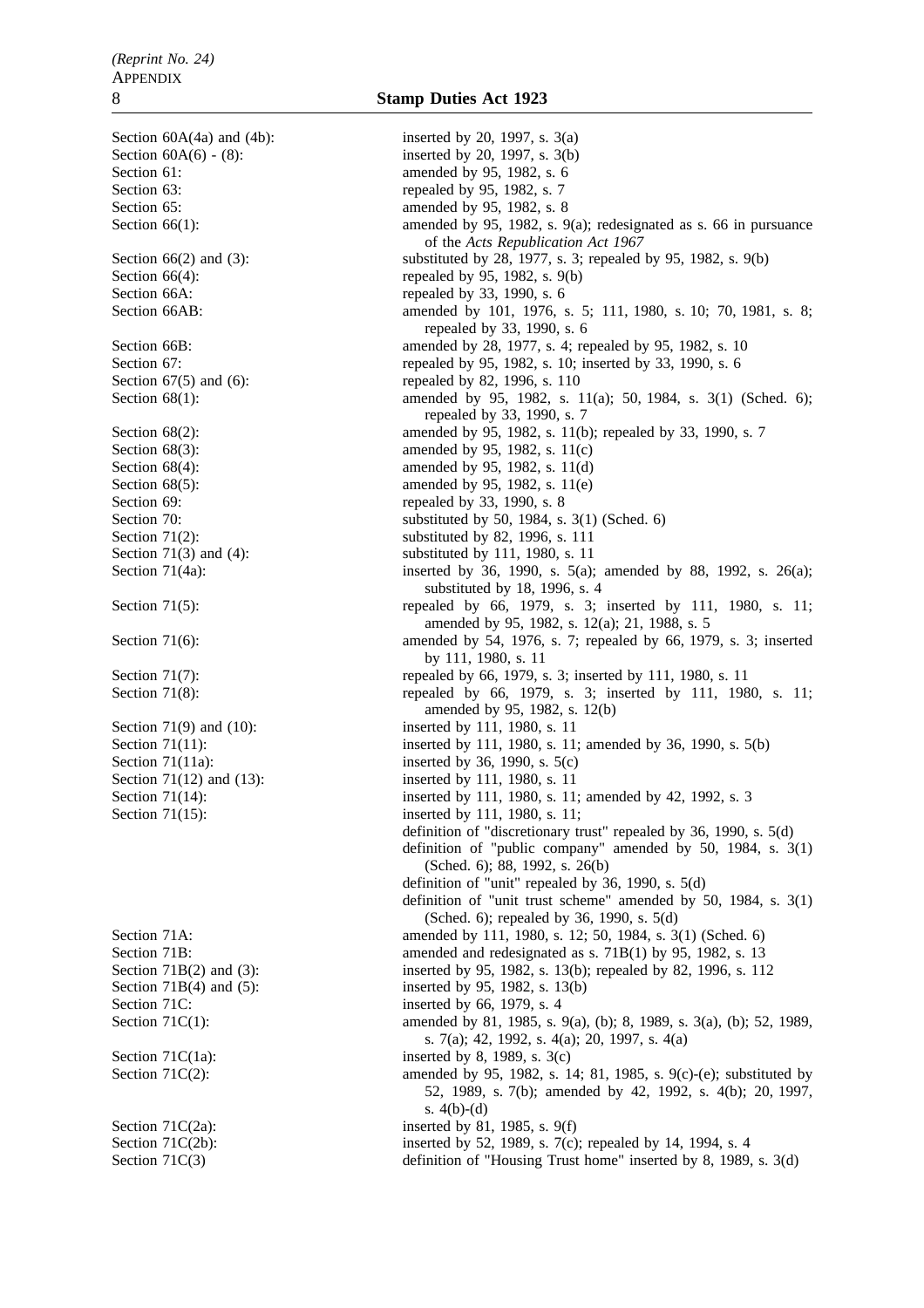Section 71CA: inserted by 30, 1982, s. 3 Section  $71CA(2)$  and  $(3)$ : substituted by 83, 1994, s. 4 Section 71CC: inserted by 31, 1994, s. 7 Section 71 $CC(1a)$ : inserted by 11, 1999, s. 2(b) Section 71CD: inserted by 42, 1997, s. 2 Section 71D: inserted by 111, 1980, s. 13 Section 71D(2a): inserted by 19, 1991, s.  $5(a)$ Section 71D(5) and (6): inserted by 19, 1991, s.  $5(b)$ Section 71DA: inserted by 83, 1994, s. 6 Section 71DA(1a) and (1b): inserted by 42, 1997, s.  $3(a)$ Section 71E and heading: inserted by 21, 1988, s. 7 Section 71E(1a): inserted by 18, 1996, s. 6(c) Section 71E(2): amended by 88, 1992, s. 27 Section 71E(4a): inserted by 74, 1991, s. 12 Section 71E(6): amended by 82, 1996, s. 113 Section  $71E(10)$ : repealed by 33, 1990, s. 9 Heading preceding section 75: repealed by 81, 1985, s. 10 Section 79: substituted by 88, 1992, s. 30 Section 80: **amended** by 95, 1982, s. 15 Section 81(2): inserted by 18, 1996, s. 7 Section 81A: inserted by 101, 1976, s. 6 Section 81C: inserted by 95, 1982, s. 16 Section 81D: inserted by 31, 1994, s. 8 Section 81D(1): amended by 82, 1997, s.  $5(a)$ Section 81D(5): amended by 82, 1997, s.  $5(b)$ Section 81D(6): repealed by 82, 1997, s.  $5(c)$ Section 81E: inserted by 82, 1997, s. 6 Section 82(2): amended by 42, 1992, s. 5

definitions of "prescribed amount" and "prescribed maximum" inserted by 20, 1997, s. 4(e) definition of "relevant contract" inserted by 42, 1992, s. 4(c) Section 71C(4): substituted by 52, 1989, s. 7(d) Section 71CB: inserted by 21, 1988, s. 6; substituted by 83, 1994, s. 5 Section 71CC(1): amended by 18, 1996, s. 5(a)-(c); 11, 1999, s. 2(a) Section 71CC(5): definition of "natural person" or "person" inserted by 18, 1996, s. 5(d) definition of "relative" amended by 11, 1999, s. 2(c) Section 71D(1) and (2): substituted by 19, 1991, s.  $5(a)$ Section 71D(3): definition of "exploration tenement" amended by 83, 1994, s. 12 (Sched.) Section  $71D(4)$ : substituted by 19, 1991, s.  $5(b)$ Section 71DA(5): definition of "complying superannuation fund" amended by 42, 1997, s. 3(b) definitions of "pooled superannuation trust" and "the SIS Act" inserted by  $\overline{42}$ , 1997, s. 3(c) Section 71DA(6): substituted by 42, 1997, s. 3(d) Section 71E(1): amended by 18, 1996, s.  $6(a)$ , (b) Section 75: repealed by 81, 1985, s. 10; inserted by 72, 1995, s. 5 Heading preceding section 75AA: deleted in pursuance of the *Acts Republication Act 1967*, as its function is now exhausted Section 75AA: repealed by 50, 1984, s. 3(1) (Sched. 6) Section 76: definition of "liability" inserted by 88, 1992, s. 28 definition of "mortgage" substituted by 88, 1992, s. 28 Section 76A: inserted by 8, 1986, s. 5; repealed by 88, 1992, s. 29 Section 81: redesignated as s. 81(1) by 18, 1996, s. 7 Section 81B: inserted by 111, 1980, s. 14; substituted by 88, 1992, s. 31 Section 81C(6): amended by 83, 1994, s. 12 (Sched.) Heading preceding section 82: repealed by 50, 1984, s. 3(1) (Sched. 6) Section 82: repealed by 50, 1984, s. 3(1) (Sched. 6); inserted by 21, 1988, s. 8 Sections 82A and 83: repealed by 50, 1984, s. 3(1) (Sched. 6)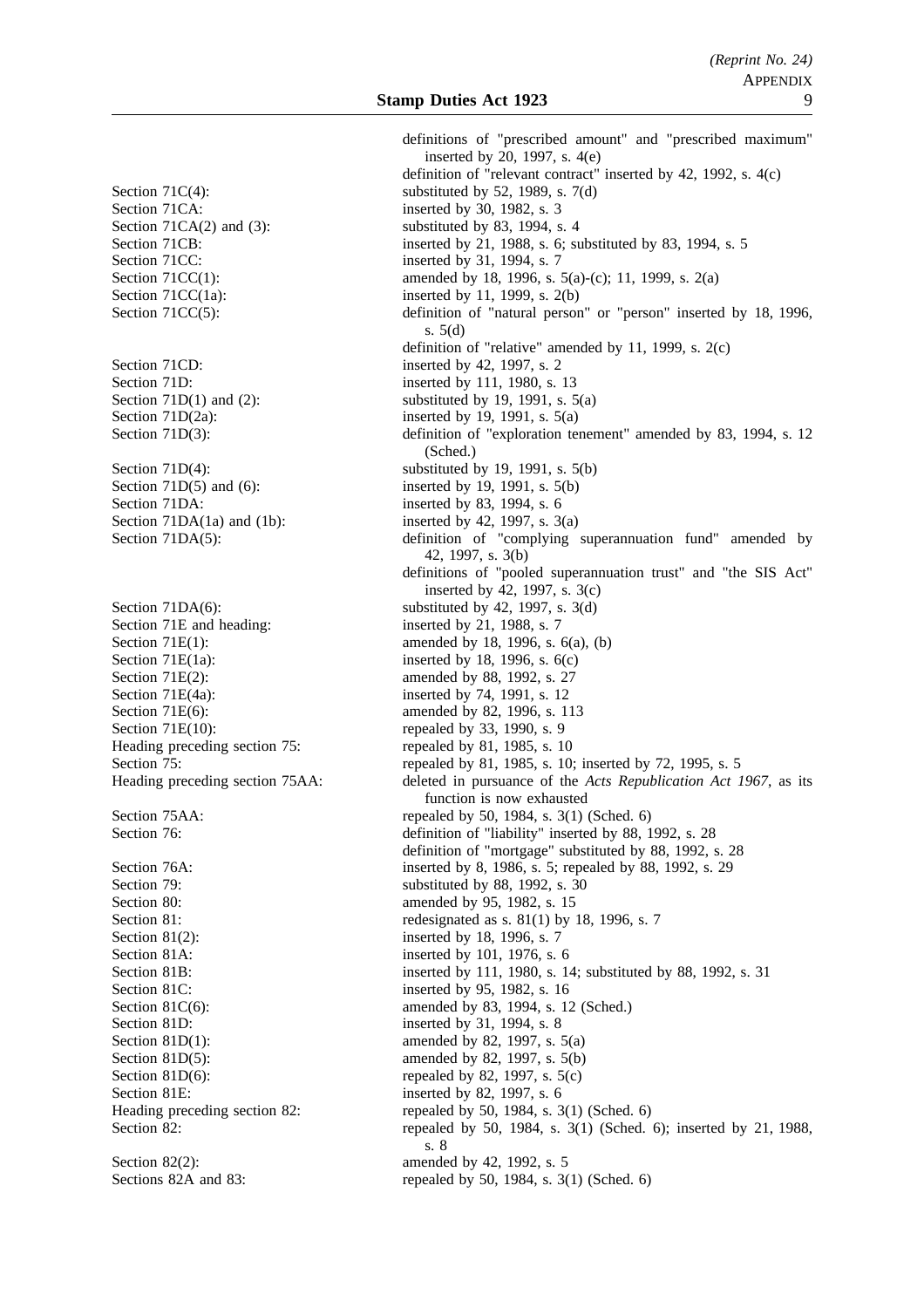Section 90E(1): amended by 14, 1994, s. 11; 49, 1995, s. 6(a)

Sections 84 - 84J: repealed by 50, 1984, s. 3(1) (Sched. 6) Sections 85 - 90 and heading: repealed by 104, 1976, s. 4(2) (Sched. 2) Part 3A heading: substituted by 14, 1994, s. 5 Part 3A Division 1 heading: inserted by 14, 1994, s. 5 **Section 90A:** amended by 14, 1994, s. 6(a) definition of "broker" amended by 52, 1989, s. 8(a); 14, 1994, s. 6(b); substituted by 11, 1999, s. 3 definition of "error transaction" inserted by 14, 1994, s. 6(c) **definition of "exempt transaction" inserted by 21, 2000, s. 28(a)** definition of "foreign company" inserted by 14, 1994, s. 6(c) definition of "identification code" inserted by 14, 1994, s. 6(c) definition of "odd lot" inserted by 70, 1981, s. 9 definition of "odd lot specialist" inserted by 70, 1981, s. 9; amended by 52, 1989, s. 8(b) definition of "proper SCH transfer" inserted by 14, 1994, s. 6(d) **definitions of "quoted marketable security" and "recognised stock exchange" inserted by 21, 2000, s. 28(b)** definition of "relevant company" inserted by 14, 1994, s. 6(d) definition of "relevant SCH participant" inserted by 14, 1994, s. 6(d) definition of "SCH" inserted by 14, 1994, s. 6(d) definition of "SCH business rules" inserted by 14, 1994, s. 6(d) definition of "SCH participant" inserted by 14, 1994, s. 6(d) definition of "SCH-regulated transfer" inserted by 14, 1994, s. 6(d) definition of "South Australian registered company" inserted by 14, 1994, s. 6(e) definition of "transfer document" inserted by 14, 1994, s. 6(e) definition of "transfer identifier" inserted by 14, 1994, s. 6(e) definition of "transfer value" inserted by 14, 1994, s. 6(e) Section 90AB: inserted by 71, 1998, s. 2 **Section 90AC: inserted by 21, 2000, s. 28(c)** Part 3A Division 2 heading: inserted by 14, 1994, s. 7 Section 90B: amended by 50, 1984, s. 3(1) (Sched. 6); 14, 1994, s. 8; amended and redesignated as s. 90B(1) by 49, 1995, s. 3 Section 90B(2) and (3): inserted by 49, 1995, s.  $3(b)$ Section 90C(1): amended by 14, 1994, s. 9(a); 49, 1995, s. 4(a), (b) Section  $90C(1)(a)$  and (b): repealed by 49, 1995, s. 4(c) Section  $90C(2)$ : repealed by 49, 1995, s. 4(d) Section 90C(3): amended by 70, 1981, s. 10; 49, 1995, s. 4(e) Section  $90C(5)$ : amended by 49, 1995, s. 4(f) Section 90C(6): substituted by 14, 1994, s. 9(b); amended by 49, 1995, s. 4(g); substituted by 82, 1996, s. 114 Section 90C(7): amended by 49, 1995, s. 4(h); repealed by 82, 1996, s. 114 Section 90C(8): amended by 71, 1992, s. 3(1) (Sched. 6); 14, 1994, s. 9(c), (d); 49, 1995, s. 4(i); repealed by 82, 1996, s. 114 Section 90C(9): repealed by 100, 1986, s. 15 Section 90 $D(a1)$ : inserted by 49, 1995, s. 5(a) Section  $90D(1)$ : amended by 49, 1995, s. 5(b) Section  $90D(2)$ : amended by 49, 1995, s. 5(c) Section 90D(3): substituted by 88, 1992, s. 32; 14, 1994, s. 10(a); amended by 49, 1995, s. 5(d); substituted by 82, 1996, s. 115 Section 90D(4): substituted by 88, 1992, s. 32; amended by 49, 1995, s. 5(e); repealed by 82, 1996, s. 115 Section 90D(5): inserted by 88, 1992, s. 32; repealed by 82, 1996, s. 115 Section 90D(6): inserted by 88, 1992, s. 32; amended by 14, 1994, s. 10(b); repealed by 82, 1996, s. 115 Section 90D(7) and (8): inserted by 88, 1992, s. 32; repealed by 82, 1996, s. 115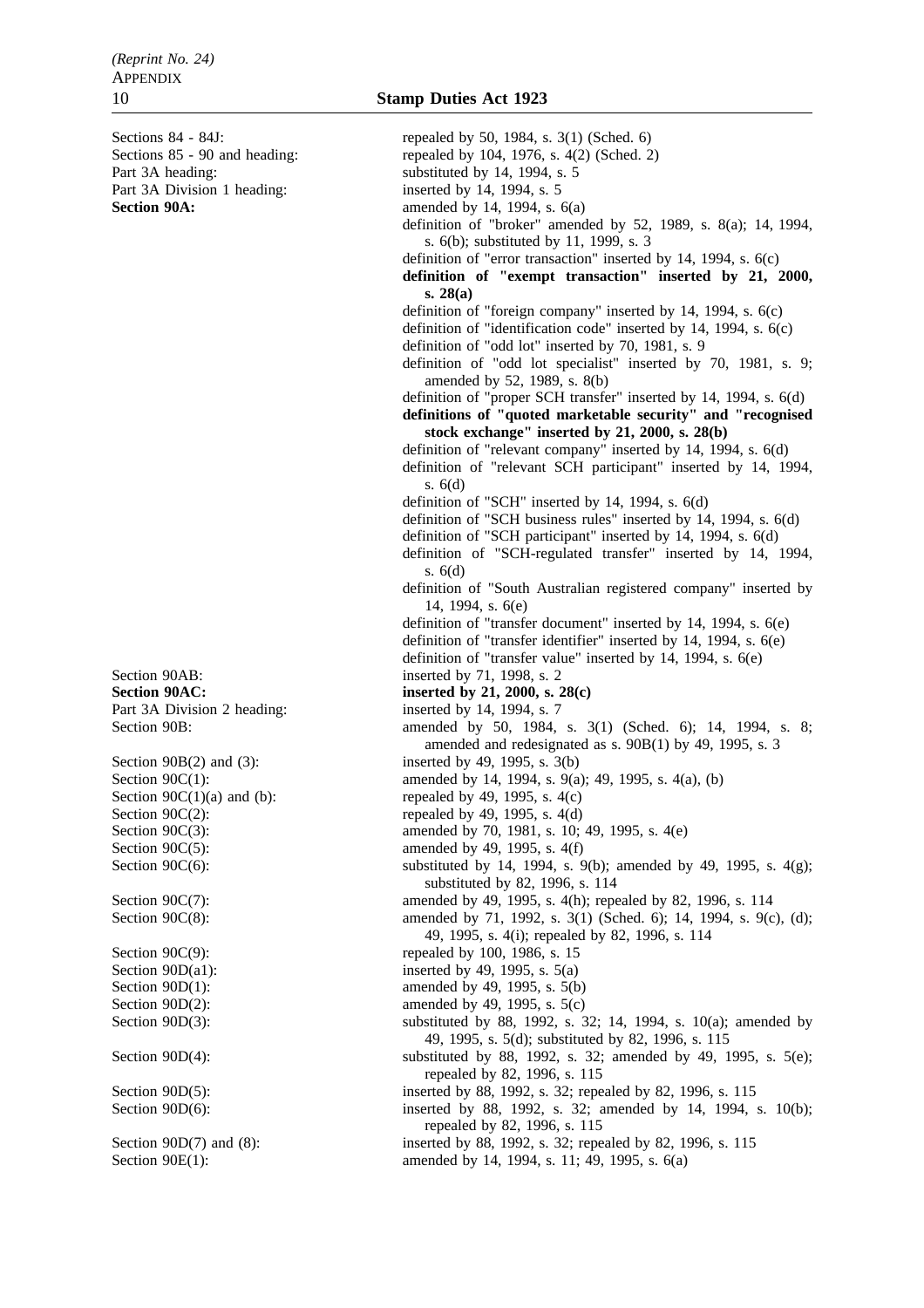Section 90E(3): amended by 36, 1990, s. 6 Section 90F: amended by 49, 1995, s. 7 Section 90G: inserted by 8, 1986, s. 6 Section 90H: amended by 18, 1996, s. 8 Section 90K(6): repealed by 82, 1996, s. 118 Section 90N(3) - (7): repealed by 82, 1996, s. 119 Section 90O(2) - (5): repealed by 82, 1996, s. 120 Section 90S: amended by 82, 1996, s. 121 Section 92(1): amended by 88, 1992, s. 36 Section 102: **amended** by 88, 1992, s. 40 Section 103(3): amended by 88, 1992, s. 41(d)

Section 90E(2): substituted by 88, 1992, s. 33; amended by 49, 1995, s. 6(b); 82, 1996, s. 116 Section 90G(1): definition of "broker" amended by 52, 1989, s. 9(c) definition of "jobber" repealed and definition of "market maker" inserted in its place by 52, 1989, s. 9(a) definition of "the U.K. Stock Exchange" repealed and definition of "the U.K. and Ireland Stock Exchange" inserted in its place by 52, 1989, s. 9(b) Section 90G(5): substituted by 88, 1992, s. 34; 82, 1996, s. 117(a) Section 90G(5a) and (5b): inserted by 99, 1992, s. 34; repealed by 82, 1996, s. 117(a) Section 90G(6): amended by 100, 1986, s. 16(a), (b); 52, 1989, s. 9(c)-(f); 49, 1995, s. 8 Section 90G(7): amended by 100, 1986, s. 16(c), (d); 52, 1989, s. 9(c), (g) Section 90G(8): substituted by 100, 1986, s. 16(e); repealed by 82, 1996, s. 117(b) Division 3 of Part 3A comprising ss. 90H - 90O and heading inserted by 14, 1994, s. 12 Section 90I: redesignated as s. 90I(1) by 83, 1994, s. 7<br>Section 90I(2): inserted by 83, 1994, s. 7 inserted by 83, 1994, s. 7 Section  $90K(5)$ : substituted by 82, 1996, s. 118 Section 90N(2): substituted by 82, 1996, s. 119 Division 4 of Part 3A comprising ss. 90P - 90S and heading inserted by 14, 1994, s. 12 Division 5 of Part 3A comprising ss. 90T - 90V and heading inserted by 83, 1994, s. 8 Part 4 comprising ss. 91 - 105C and heading inserted by 36, 1990, s. 7 Section 91(1): definition of "majority shareholder" substituted by 88, 1992, s. 35(a) definition of "private company" substituted by 88, 1992, s. 35(b) definition of "private scheme" or "scheme" amended by 88, 1992, s. 35(c); 18, 1996, s. 9 Section 91(2): amended by 88, 1992, s. 35(d)-(f) Section 93(1): amended by 88, 1992, s. 37; 83, 1994, s. 9 Section 100(1): amended by 82, 1996, s. 122(a) Section 100(2): substituted by 82, 1996, s. 122(b) Section 100(3): repealed by 82, 1996, s. 122(b) Section 100(4) and (5): inserted by 88, 1992, s. 38; repealed by 82, 1996, s. 122(b) Section 101(1): amended by 88, 1992, s. 39(a); 82, 1996, s. 123(a), (b) Section 101(2): amended by 88, 1992, s. 39(b); 82, 1996, s. 123(c) Section 101(6): amended by 88, 1992, s. 39(c) Section 101(7): amended by 88, 1992, s. 39(d) Section 103(1): amended by 88, 1992, s. 41(a)-(c); 82, 1996, s. 124(a)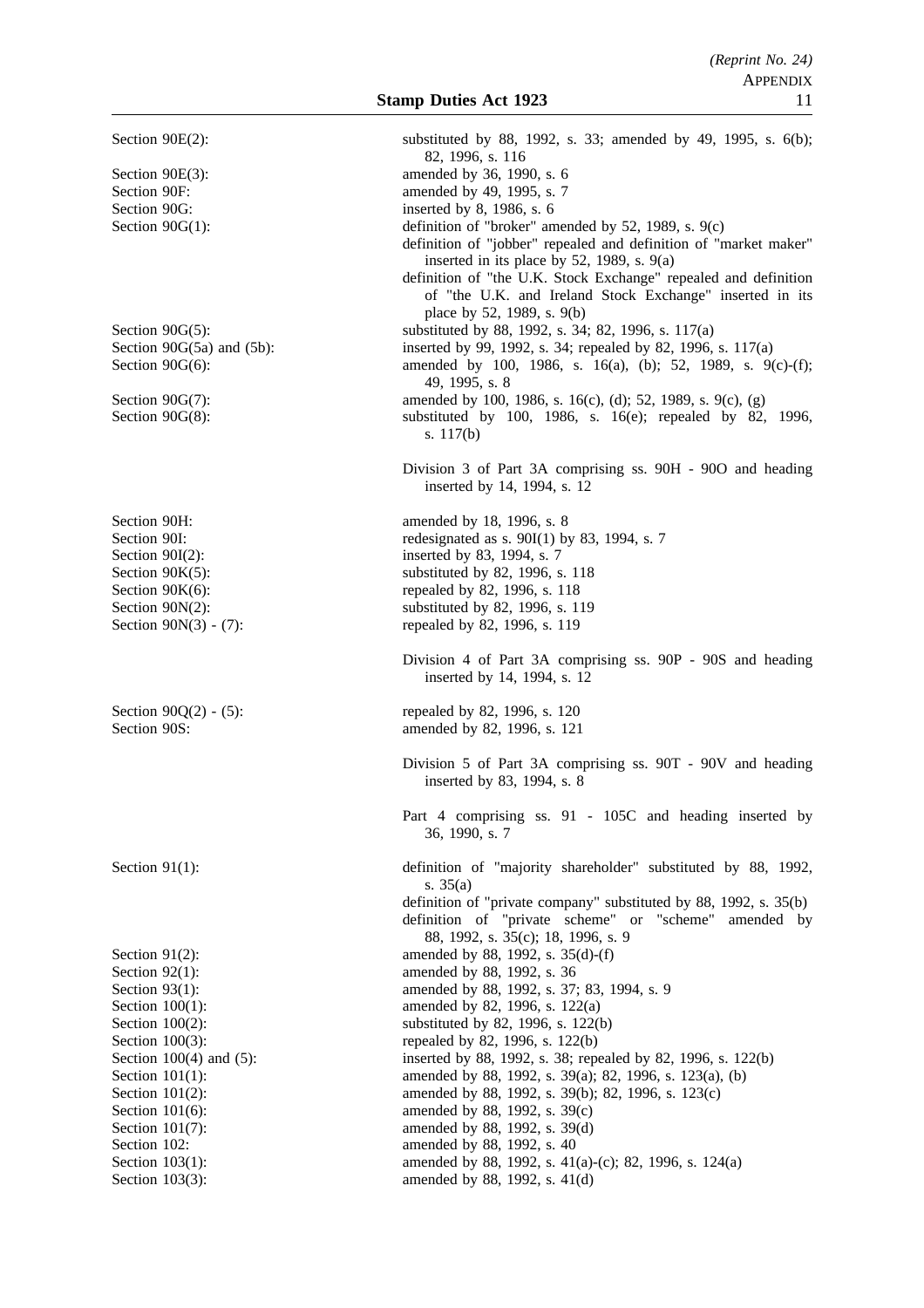Section 106(2): inserted by 82, 1996, s. 128 Section 109: **amended** by 88, 1992, s. 42 Section 110: repealed by 88, 1992, s. 43 Section 114: inserted by 27, 1978, s. 8 **Schedule 2:** AGREEMENT or any

### Exemption No. 18: inserted by 31, 1994, s. 9(b)

# 12 **Stamp Duties Act 1923**

Section 103(5): amended by 88, 1992, s. 41(e); 82, 1996, s. 124(b) Section 105(3): repealed by 82, 1996, s. 125 Section 105A(1): amended by 82, 1996, s. 126(a) Section 105A(3) and (4): repealed by 82, 1996, s. 126(b) Section 105C(1): amended by 82, 1996, s. 127(a) Section 105 $C(3)$ : repealed by 82, 1996, s. 127(b) Section 106: amended by 50, 1984, s. 3(1) (Sched. 6); redesignated as s. 106(1) by 82, 1996, s. 128 Section 106A(1): amended by 70, 1981, s. 11(a); 83, 1994, s. 10(a) Section  $106A(1a)$  and  $(1b)$ : inserted by 70, 1981, s. 11(b) Section 106A(2): amended by 14, 1994, s. 13; 83, 1994, s. 10(b) Section 106A(3): amended by 83, 1994, s. 10(c); 82, 1996, s. 129(a) Section 106A(4): substituted by 83, 1994, s. 10(d); amended by 82, 1996, s. 129(b) Section 106A(5): amended by 83, 1994, s. 10(e) Section 107: substituted by 14, 1994, s. 14; repealed by 82, 1996, s. 130 Section 108(1): amended by 59, 1994, Sched. 2 Section 110A: amended by 100, 1986, s. 17; repealed by 82, 1996, s. 131 Section 111: **amended** by 82, 1996, s. 132 Section 112(1): amended by 74, 1991, s. 13(a) Section 112(5): inserted by 74, 1991, s. 13(b) Section 113: repealed by 50, 1984, s. 3(1) (Sched. 6) Schedule 1: deleted in pursuance of the *Acts Republication Act 1967*, as its function is now exhausted; inserted by 41, 1999, s. 22 MEMORANDUM: amended by 42, 1992, s. 6(a); repealed by 88, 1992, s. 44(a) AFFIDAVIT OR DECLARATION: amended by 50, 1984, s. 3(1) (Sched. 6); repealed by 81, 1985, s. 11(a) ANNUAL LICENCE: amended by 65, 1983, s. 3; 8, 1986, s. 7(a); 100, 1986, s. 18(a), (b); 47, 1990, s. 5(1)(a), (b), (d); 82, 1996, s. 133; 36, 1998, s. 3(a) Paragraph (1): repealed by 47, 1990, s.  $5(1)(c)$ Exemption No. 2:  $\qquad \qquad \text{amended by 41, 1999, s. 23(a)}$ Exemption No. 3: inserted by 111, 1980, s. 15(a); substituted by 100, 1986, s. 18(c) Exemption No. 4: inserted by 111, 1980, s.  $15(a)$ Exemption Nos. 5 and 6: inserted by 81, 1985, s. 11(b) Exemption No. 7: inserted by 8, 1986, s. 7(b) Exemption No. 8: inserted by 100, 1986, s. 18(d) APPLICATION - (A): amended by 64, 1989, s. 4(a), (b); 31, 1994, s. 9(a) Exemption No. 2: amended by 100, 1986, s. 18(e)<br>Exemption No. 4: substituted by 64, 1989, s. 4(c); substituted by 64, 1989, s.  $4(c)$ ; 30, 1996, s.  $43(a)$ Exemption No. 5A: inserted by  $8$ , 1986, s. 7(c) Exemption No. 10: substituted by 83, 1994, s. 12 (Sched.) Exemption No. 10A: inserted by 76, 1994, s. 7(a); substituted by 77, 1995, s. 17(a); 30, 1996, s. 43(b) Exemption No. 10B: inserted by 77, 1995, s. 17(a); repealed by 30, 1996, s. 43(b) Exemption No. 11A: inserted by 54, 1991, s. 5(a); repealed by 30, 1996, s. 43(c) Exemption No. 12: **amended** by 19, 1991, s. 6(a) Exemption No. 13: amended by 19, 1991, s. 6(b)<br>Exemption No. 14: amended by 19, 1991, s. 6(c) amended by 19, 1991, s.  $6(c)$ Exemption No. 15: substituted by 19, 1991, s. 6(d); amended by 72, 1995, s. 6(a)-(c) paragraph (ab): repealed by 36, 1998, s. 3(b) Exemption No. 16: substituted by 28, 1977, s. 5 Exemption No. 17: inserted by reg. 139, 1982; substituted by 81, 1985, s. 11(c)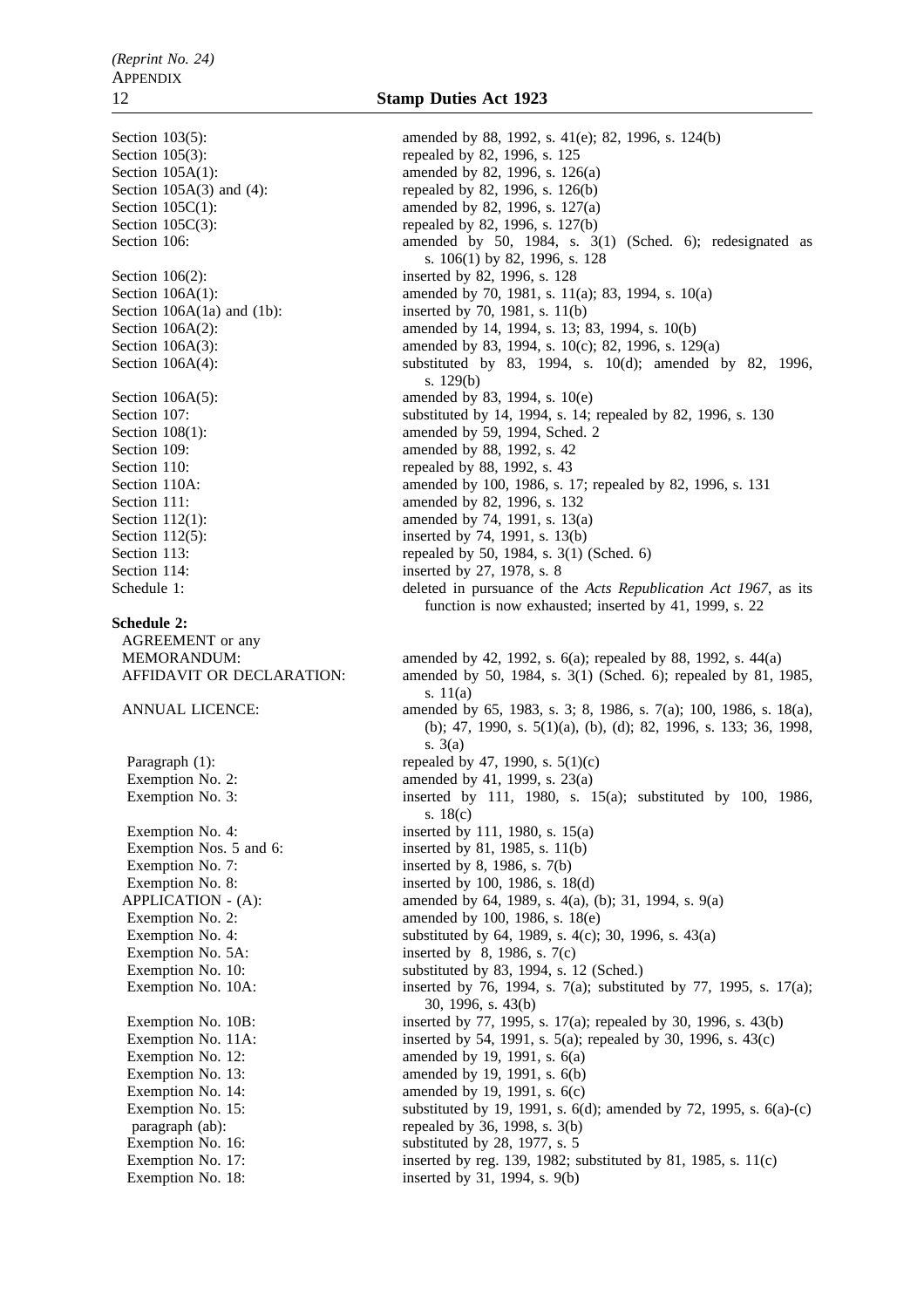BILL OF EXCHANGE

BILL OF EXCHANGE,

BILL OF EXCHANGE, being BILL OF EXCHANGE and PROMISSORY NOTE BILL OF EXCHANGE and PROMISSORY NOTE (not being a bill or note...: repealed by 82, 1997, s.  $7(a)$ BILL OF EXCHANGE and PROMISSORY NOTE of any

BILL OF LADING OR SHIPPING NOTE: repealed by 81, 1985, s. 11(d) CONTRACT NOTE (not

CONVEYANCE for the

APPLICATION - (B): amended by 47, 1990, s. 5(2); 77, 1995, s. 17(b); 36, 1998, s. 3(c) Exemption No. 2: substituted by 64, 1989, s. 4(d); 30, 1996, s. 43(d) Exemption No. 3A: inserted by 8, 1986, s. 7(d) Exemption No. 5: substituted by 83, 1994, s. 12 (Sched.) Exemption No. 5A: inserted by 76, 1994, s. 7(b); substituted by 77, 1995, s. 17(c); 30, 1996, s. 43(e) Exemption No. 5B: inserted by 77, 1995, s. 17(c); repealed by 30, 1996, s. 43(e) Exemption No. 6A: inserted by 54, 1991, s. 5(b); repealed by 30, 1996, s. 43(f) Exemption No. 8: amended by 89, 1978, s. 3 Exemption No.  $8(c)$ : repealed by  $89$ , 1978, s. 3 BANK NOTE: repealed by 111, 1980, s. 15(b) payable on demand...: amended by 70, 1981, s. 12(a); substituted by 89, 1983, s. 10(a); 19, 1991, s. 6(e); repealed by 82, 1997, s. 7(a) being a cheque...: inserted by 89, 1983, s. 10(a); amended by 50, 1984, s. 3(1) (Sched. 6); repealed by 82, 1997, s. 7(a) a payment order: inserted by 19, 1991, s. 6(f); repealed by 82, 1997, s. 7(a) drawn or made...: amended by 70, 1981, s. 12(b); repealed by 82, 1997, s. 7(a) other kind (except a bank note): amended by 19, 1991, s. 6(g); 83, 1994, s. 12 (Sched.); repealed by 82, 1997, s. 7(a) otherwise charged): repealed by 50, 1984, s. 3(1) (Sched. 6) CONTRACT NOTE: repealed by 50, 1984, s. 3(1) (Sched. 6) CONTRACT: repealed by 50, 1984, s. 3(1) (Sched. 6) CONVEYANCE OR TRANSFER: amended by 101, 1976, s. 7; 111, 1980, s. 15(c), (d); 95, 1982, s. 17(a)-(d); 89, 1983, s. 10(c); 50, 1984, s. 3(1) (Sched. 6); 81, 1985, s. 11(e), (g); 8, 1986, s. 7(e); 42, 1992, s. 6(b); 88, 1992, s. 44(b), (c); 49, 1995, s. 9(a); 40, 1999, s. 2(a) paragraph (aab): repealed by 81, 1985, s.  $11(f)$ paragraph (ab): repealed by 89, 1983, s. 10(b) Exemption No. 1: substituted by 81, 1985, s. 11(h) Exemption No. 2: inserted by 81, 1985, s.  $11(h)$ Exemption Nos. 3: inserted by 100, 1986, s. 18(f) Exemption No. 4: inserted by 100, 1986, s. 18(f); amended by 83, 1994, s. 12 (Sched.) Exemption No. 5: inserted by 100, 1986, s. 18(f); substituted by 83, 1994, s. 12 (Sched.) CONVEYANCE operating: substituted by 101, 1976, s. 8; amended by 81, 1985, s. 11(i); 36, 1990, s. 8; 88, 1992, s. 44(d), (e); 14, 1994, s. 15(a); 49, 1995, s. 9(b); 42, 1997, s. 4; 40, 1999, s. 2(b) Exemption No. 2: inserted by 81, 1985, s.  $11(j)$ Exemption Nos. 3: inserted by 100, 1986, s.  $18(g)$ Exemption No. 4: inserted by 100, 1986, s. 18(g); amended by 83, 1994, s. 12 (Sched.) Exemption No. 5: inserted by 100, 1986, s. 18(g); substituted by 83, 1994, s. 12 (Sched.) partition: amended by 95, 1982, s. 17(e); 42, 1992, s. 6(c)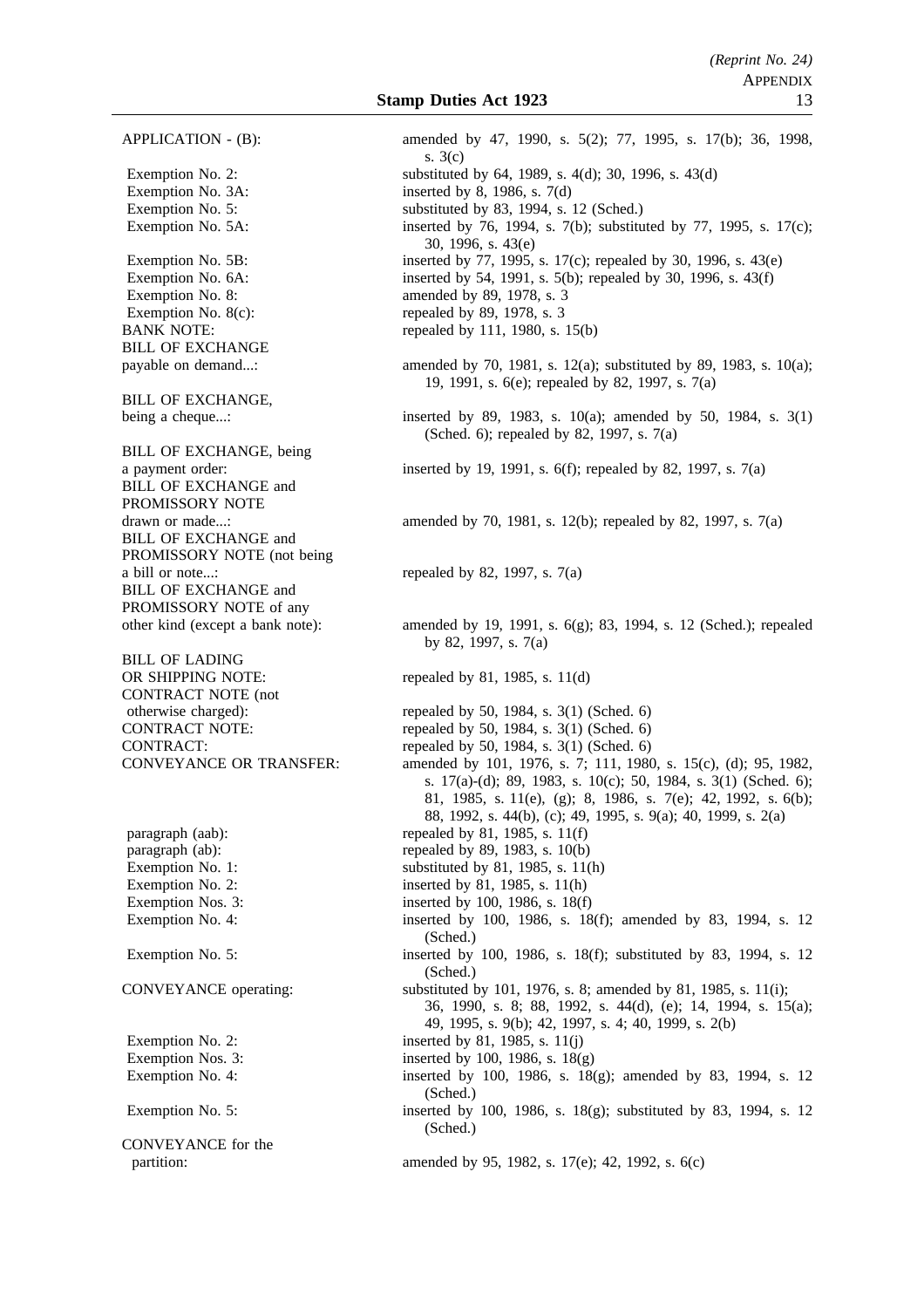CONVEYANCE for CONVEYANCE to which CONVEYANCE of any other kind: amended by 42, 1992, s. 6(e) DEED: substituted by 42, 1992, s. 6(f) DOCUMENT or other INSTRUMENT: repealed by 95, 1982, s.  $17(f)$ INSTALMENT PURCHASE INSTRUMENT of discharge: amended by 42, 1992, s. 6(g) LEASE or AGREEMENT FOR a LEASE: inserted by 72, 1995, s. 6(d) LEASE made subsequently...: repealed by 72, 1995, s. 6(e) LETTER OF ALLOTMENT: repealed by 81, 1985, s. 11(*l*) Exemption No. 3: inserted by 88, 1992, s. 44(f)(ii) Exemption No. 4: inserted by  $72$ ,  $1995$ , s.  $6(f)$ POWER OF ATTORNEY: repealed by 42, 1992, s. 6(h) RETURN lodged with the Commissioner by a financial institution under Exemption No. 1:  $\qquad \qquad \text{amended by 41, 1999, s. 23(c), (d)}$ Exemption No. 2: amended by 41, 1999, s.  $23(e)$ Exemption No. 3: amended by 41, 1999, s.  $23(f)$ , (g) RETURN lodged with the Exemption No. 1: amended by 100, 1986, s. 18(h) Exemption No. 2: amended by 100, 1986, s. 18(i) TOTALIZATOR **GENERAL EXEMPTIONS FROM ALL STAMP DUTIES:** Exemption No. 1 substituted by 111, 1980, s. 15(i) Exemption No. 1A: inserted by 88, 1992, s.  $44(g)$ Exemption No. 13: substituted by 42, 1992, s. 6(k)

Exemption No. 13C: inserted by 8, 1986, s.  $7(g)$ Exemption No. 20A: inserted by 11, 1999, s. 4

Exemption No. 24AA: inserted by 18, 1996, s. 10(b) Exemption Nos. 24A and 24B: inserted by 14, 1994, s. 15(d) Exemption No. 24C: inserted by 72, 1995, s.  $6(g)$ **Exemption No. 24D:** inserted by 21, 2000, s. 28(d) Exemption No. 25: inserted by 74, 1991, s. 14

effectuating: amended by 111, 1980, s. 15(e); 42, 1992, s. 6(d) section 71D applies: inserted by 111, 1980, s. 15(f); repealed by 19, 1991, s. 6(h) AGREEMENT: repealed by 50, 1984, s. 3(1) (Sched. 6) LEASE (not being a lease...): amended by 111, 1980, s. 15(g); 81, 1985, s. 11(k); repealed by 72, 1995, s. 6(d) MORTGAGE: amended by 101, 1976, s. 9; 88, 1992, s. 44(f)(i) RECEIPTS: repealed by 50, 1984, s. 3(1) (Sched. 6) section 44: inserted by 82, 1997, s. 7(b); amended by 41, 1999, s. 23(b) Commissioner by a dealer: amended by 111, 1980, s. 15(h); 42, 1992, s. 6(i); 49, 1995, s. 9(c), (d) RETURN under section 90G: inserted by 8, 1986, s. 7(f); substituted by 42, 1992, s.  $6(i)$ ; amended by 49, 1995, s. 9(e) TOTALIZATOR: repealed by 104, 1976, s. 4(2) (Sched. 2) AGENCY BOARD: repealed by 104, 1976, s. 4(2) (Sched. 2) Exemption No. 6: substituted by 101, 1976, s. 10; 30, 1982, s. 4; 95, 1982, s. 17(g) Exemption Nos. 14A and 14B: repealed by 50, 1984, s.  $3(1)$  (Sched. 6) Exemption No. 19: substituted by 14, 1994, s. 15(b) Exemption No. 20:  $\qquad \qquad \text{amended by 14, 1994, s. 15(c)}$ Exemption No. 21:  $\qquad \qquad \text{amended by 14, 1994, s. 15(c)}$ Exemption No. 22: inserted by 83, 1994, s. 11; amended by 18, 1996, s. 10(a) Exemption No. 23: **amended** by 50, 1984, s. 3(1) (Sched. 6) definition of "prescribed person" amended by 50, 1984, s. 3(1) (Sched. 6) Exemption No. 24: inserted by 52, 1989, s. 10; substituted by 14, 1994, s. 15(d); amended by 49, 1995, s. 9(f)